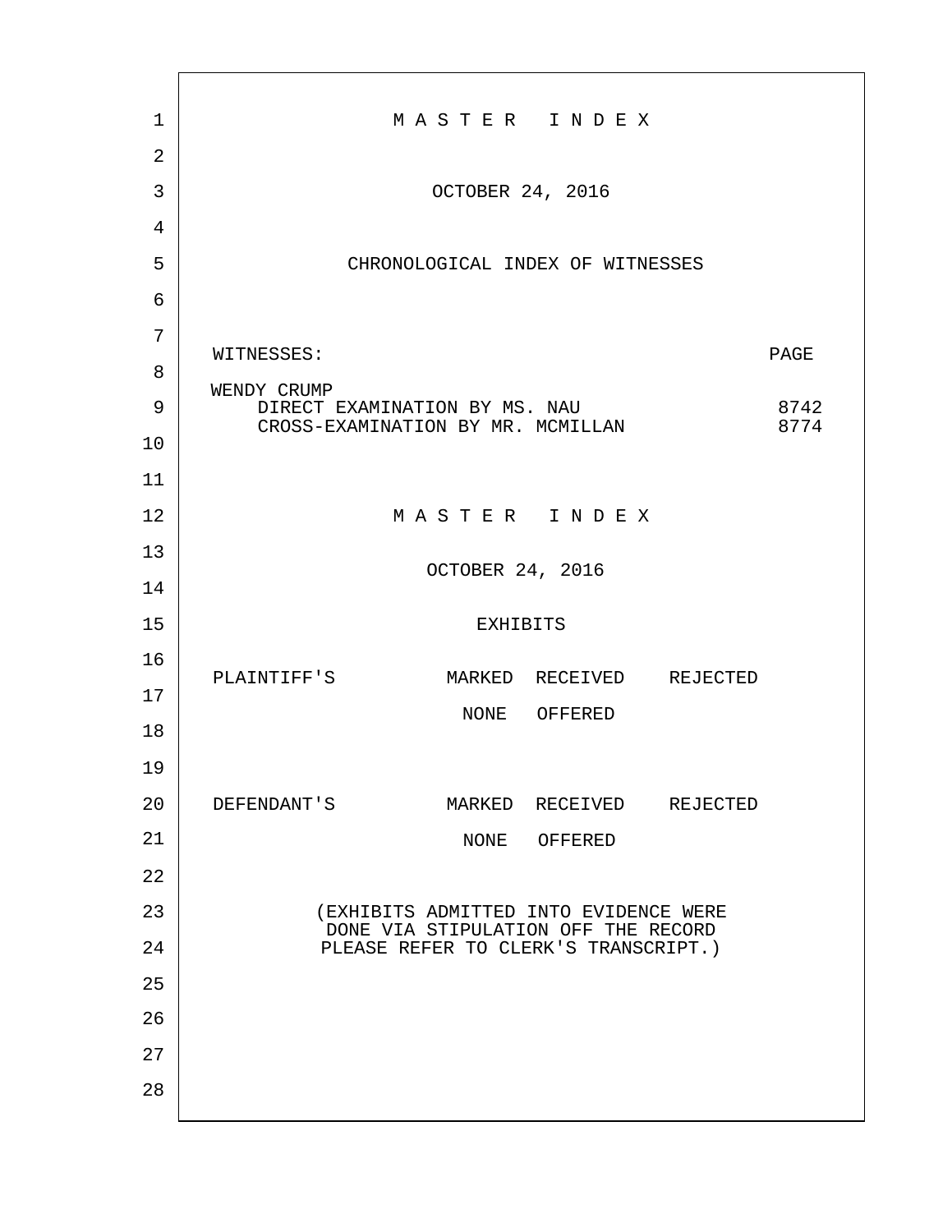| 1  | CASE NUMBER:                                            | BC470714                                              |
|----|---------------------------------------------------------|-------------------------------------------------------|
| 2  | CASE NAME:                                              | DUVAL V COUNTY OF LOS ANGELES                         |
| 3  |                                                         | LOS ANGELES, CALIFORNIA MONDAY, OCTOBER 24, 2016      |
| 4  | DEPARTMENT: 89                                          | HON. WILLIAM A. MACLAUGHLIN                           |
| 5  | APPEARANCES:                                            | (AS HERETOFORE NOTED.)                                |
| 6  | REPORTER:                                               | ELORA DORINI, CSR NO. 13755                           |
| 7  | TIME:                                                   | 8:10 A.M.                                             |
| 8  |                                                         |                                                       |
| 9  |                                                         | $---000---$                                           |
| 10 |                                                         |                                                       |
| 11 |                                                         | THE COURT: GOOD MORNING TO EVERYONE. WE'RE            |
| 12 |                                                         | ON THE RECORD. SO A COUPLE OF QUESTIONS TO GET UP TO  |
| 13 | DATE, AND I THINK MR. PRAGER IS PROBABLY THE ONE WHO IS |                                                       |
| 14 | WORKING ON IT.                                          |                                                       |
| 15 |                                                         | DO YOU HAVE WHAT IS THE SUGGESTED VERDICT FORM        |
| 16 |                                                         | NUMBER 2 RELATING TO THE UNRUH CLAIM, ACT CLAIM, AND  |
| 17 | THE TWO DISABILITY CLAIMS?                              |                                                       |
| 18 |                                                         | MR. PRAGER: I EXPECT TO HAVE IT JUST AFTER            |
| 19 |                                                         | LUNCH. AND THE ANSWER IS, WE WORKED ON IT OVER THE    |
| 20 |                                                         | WEEKEND, WE CAN AGREE TO USE THE FORM WITH THE UNRUH  |
| 21 | AND THE THREE PARTIES ALL ON THE SAME FORM.             |                                                       |
| 22 | THE COURT: ALL RIGHT.                                   |                                                       |
| 23 |                                                         | MR. PRAGER. AND THE FEDERAL CLAIMS WILL NOT           |
| 24 |                                                         | BE ANY DIFFERENT REALLY THAN WHAT WE TALKED ABOUT.    |
| 25 |                                                         | WE'LL CONSOLIDATE THEM DOWN INTO THE ELEMENTS FOR THE |
| 26 |                                                         | 504 CLAIM, THE TITLE TWO CLAIM, AND THEN HAVE THE ONE |
| 27 | CACI DAMAGES DESCRIPTIONS FOR THOSE CLAIMS.             |                                                       |
| 28 |                                                         | THE COURT: ALL RIGHT. ONE OF THE -- ONE OF            |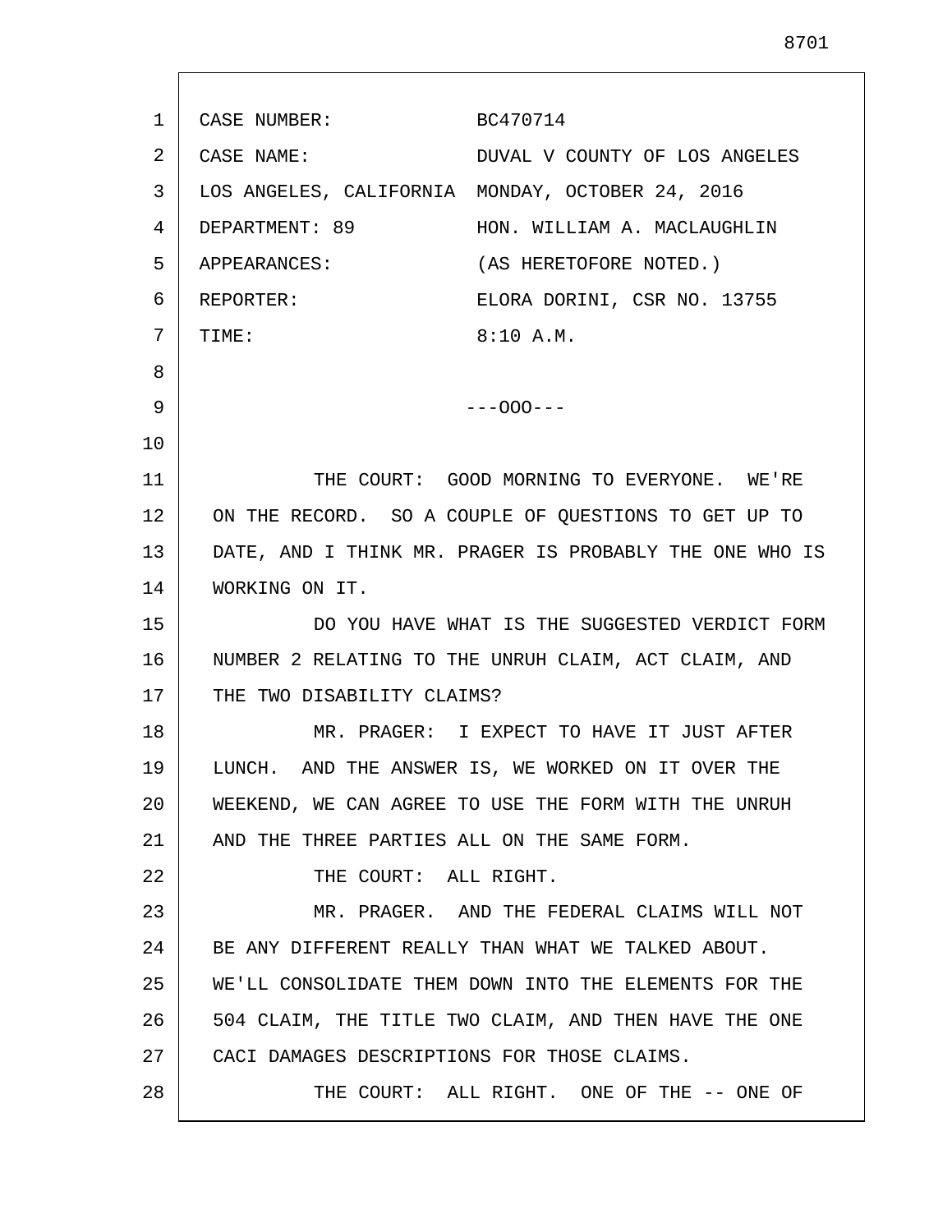| 1  | THE CONCERNS I HAVE ABOUT THAT VERDICT FORM IS THAT A   |
|----|---------------------------------------------------------|
| 2  | SUBSTANTIAL PART OF ALL OF THE PLAINTIFF'S CLAIMS ON    |
| 3  | ALL THE DIFFERENT CAUSES OF ACTION IS A CLAIM FOR       |
| 4  | DAMAGES FOR EMOTIONAL DISTRESS.                         |
| 5  | AND THOSE DAMAGES WOULD ALSO BE AWARDABLE IN            |
| 6  | WHAT I'LL CALL THE DISCRIMINATION CLAIMS.               |
| 7  | MR. PRAGER: YES.                                        |
| 8  | THE COURT: AND IT SEEMS TO ME IT'S RATHER               |
| 9  | DIFFICULT TO SORT OUT WHEN SOMEONE'S EXPERIENCING       |
| 10 | EMOTIONAL DISTRESS.                                     |
| 11 | I THINK THERE'S SOME DIFFICULTY IN BEING ABLE           |
| 12 | TO PINPOINT WHAT SPECIFIC MATTER OR FACT, UNDERLYING    |
| 13 | EVENT HAS CONTRIBUTED TO, OR WHAT EXTENT IT CONTRIBUTES |
| 14 | TO, EMOTIONAL DISTRESS.                                 |
| 15 | IN THE VERDICT FORM, ARE YOU ACCOUNTING IN              |
| 16 | SOME WAY AT -- WELL, LET ME BACKTRACK TO SAY THAT IT -- |
| 17 | WHAT WE REFER TO AS VERDICT FORM ONE, WHICH HAS TO DO   |
| 18 | WITH THE SEIZURE AND THEY ALL -- AND DECEPTION CLAIMS.  |
| 19 | WE HAD, AT LEAST TENTATIVELY, AGREED LAST               |
| 20 | FRIDAY WHEN WE WERE WORKING ON IT THAT WE HAVE HAD ONE  |
| 21 | OUESTION FOR DAMAGES SO HOPEFULLY WE WOULD AVOID THE    |
| 22 | AWARDING OF THE SAME DAMAGES MORE THAN ONCE.            |
| 23 | WE WOULD WANT TO DO THE SAME THING IN THE               |
| 24 | VERDICT FORM NUMBER 2 ON THE DISCRIMINATION CLAIMS BUT  |
| 25 | WE ALSO WOULD HAVE TO MAKE SURE THAT, EVEN THOUGH WE    |
| 26 | HAVE TWO DIFFERENT VERDICT FORMS AND DIFFERENT CLAIMS,  |
| 27 | THAT THEY DON'T AWARD THE SAME DAMAGES ON THE           |
| 28 | DISCRIMINATION CLAIMS THAT THEY MIGHT AWARD ON THE --   |
|    |                                                         |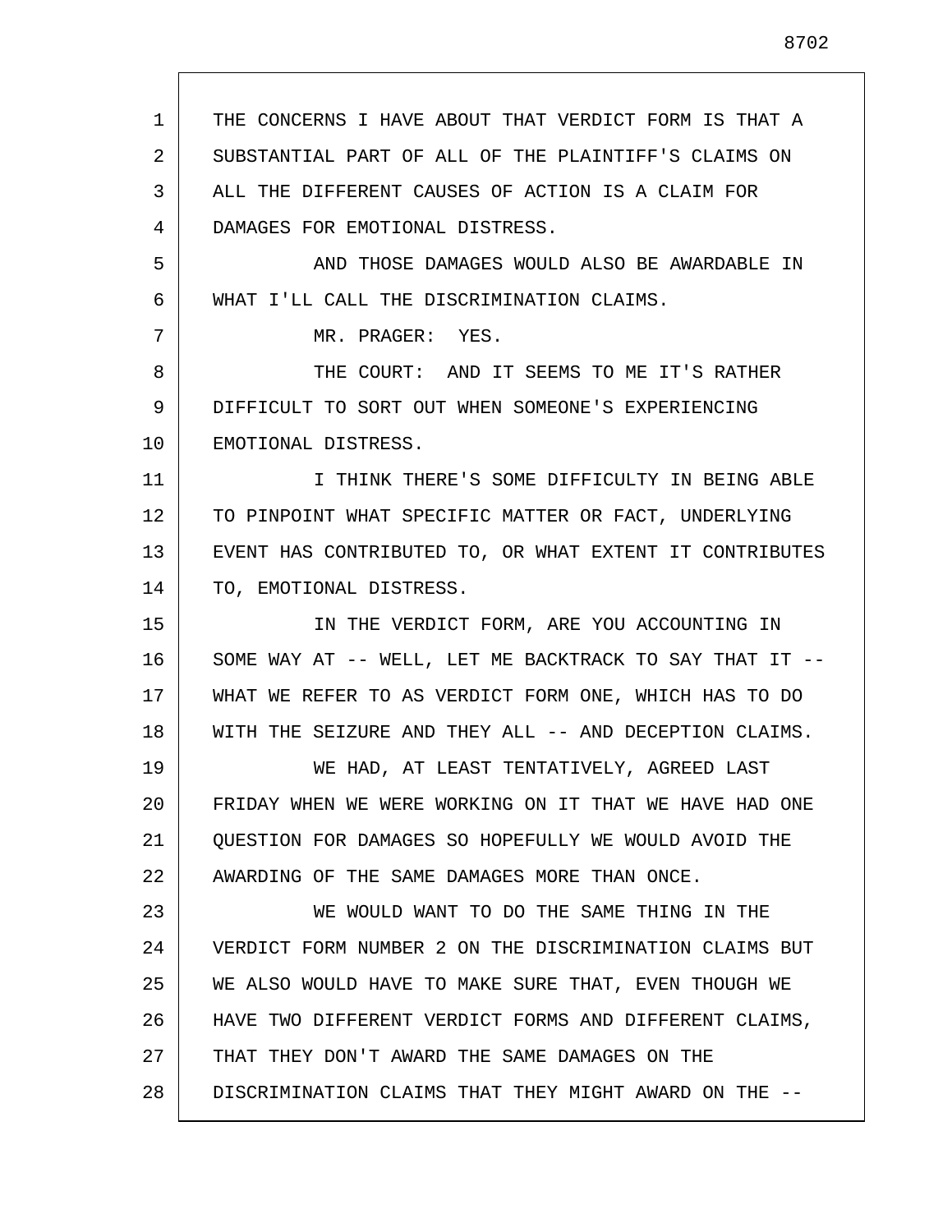1 2 3 4 5 6 7 8 9 10 11 12 13 14 15 16 17 18 19 20 21 22 23 24 25 26 27 28 THE CLAIMS SUBJECT -- THAT ARE COVERED BY VERDICT FORM NUMBER 1. HOW DO WE HANDLE THAT? MR. PRAGER: I THINK YOU'VE ALREADY ANSWERED THE QUESTION PREVIOUSLY WHEN YOU SUGGEST THAT THERE WILL BE A HEARING ON THE VERDICT BEFORE IT'S CONFIRMED. AND HERE'S THE RISK WE HAVE IF WE WERE TO, FOR EXAMPLE, OMIT EMOTIONAL DAMAGES ON ONE OF THE CLAIMS, LIKE THE FEDERAL CLAIMS, AND LEAVE THEM IN FOR THE STATE CLAIMS AND VICE VERSA. IT'S VERY POSSIBLE THAT THE PLAINTIFF COULD FAIL ON ONE GROUP OF CLAIMS. SO SHE COULD FAIL ON THE STATE CLAIM OR SHE COULD FAIL ON THE FEDERAL CLAIMS. AND THE CONSTRUCTIVE VERDICT FORM WHERE WE DON'T INCLUDE EMOTIONAL DISTRESS BECAUSE WE ANTICIPATE THAT SHE COULD FAIL ON THE OTHER CLAIM WOULD THEN NOT ACCOUNT FOR ALL HER DAMAGES IN THE CLAIMS SHE'S SUCCESSFUL ON. TO HELP ALLAY THE CONCERN ABOUT DOUBLE DAMAGES, WHICH I UNDERSTAND, THE FEDERAL CLAIMS ARE COMPENSATORY. THEY ARE NOT EXEMPLARY IN ANY WAY. SO THEY ARE MORE AKIN TO COMPENSATORY AND BREACH OF CONTRACT THEORIES UNDER 504 AND TITLE 2. ON THE STATE DISABILITY DISCRIMINATION CLAIMS, THEY ARE MORE EXEMPLARY IN NATURE, WHICH IS WHY, WHEN WE TALKED FRIDAY, WE TALKED ABOUT THE NECESSARY DAMAGES EVEN THOUGH THE CACI INSTRUCTION SAYS PENALTY. IN THAT INSTRUCTION AS YOUR HONOR IS AWARE,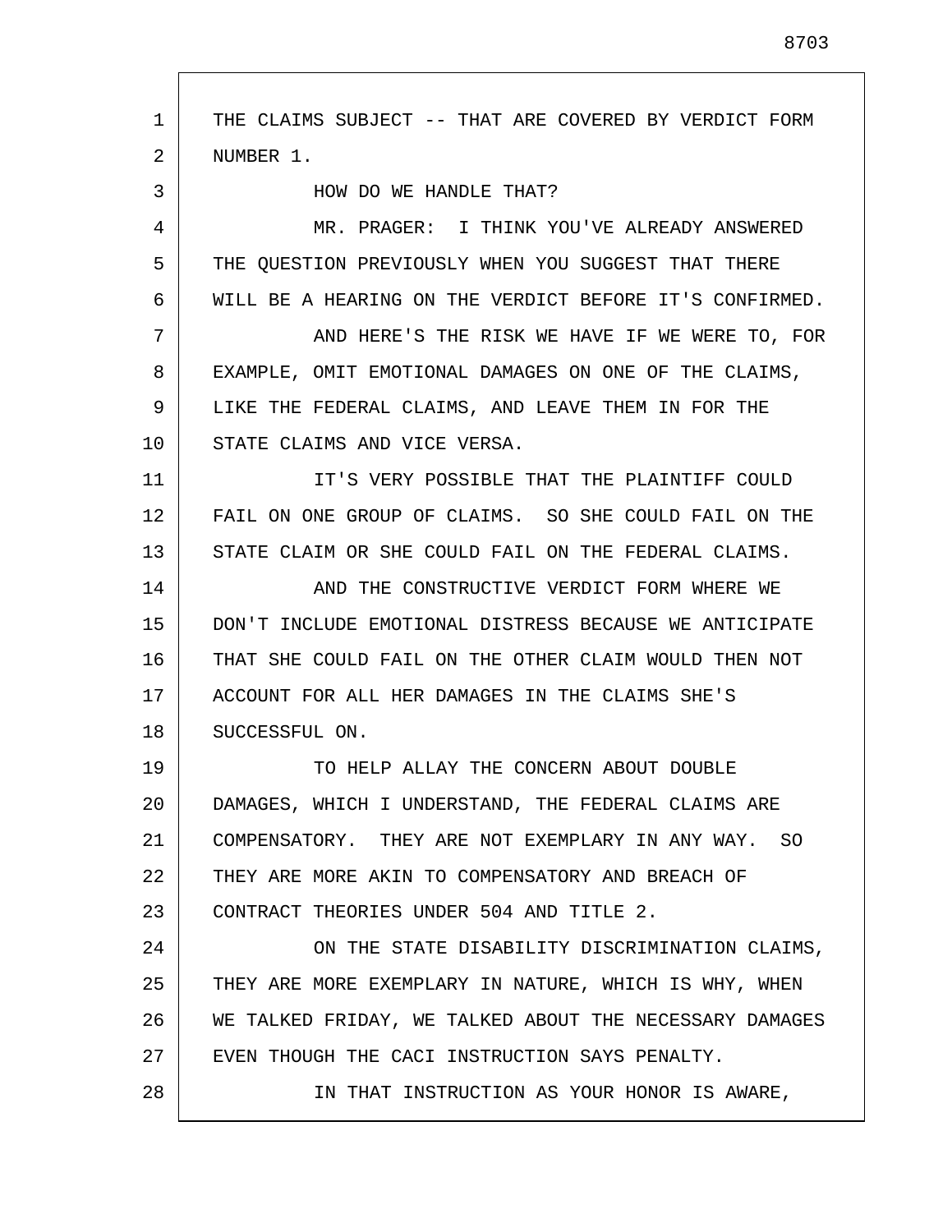1 2 3 4 5 6 7 8 9 10 11 12 13 14 15 16 17 18 19 20 21 22 23 24 25 26 27 28 THERE IS A MULTIPLIER ON THE DAMAGES. SO I THINK THE SHORT ANSWER IS, THERE IS A RISK, AND I UNDERSTAND IT. THERE ARE DIFFERENT PUBLIC POLICIES IN PLAY BETWEEN THE STATE AND FEDERAL CLAIM, AND I DON'T KNOW HOW WE CAN OMIT ANYTHING ON EITHER VERDICT FORM BECAUSE WE RUN THE RISK OF THEN NOT ACCOUNTING FOR SOME PORTION OF DAMAGES. I THINK THE BEST OPPORTUNITY TO SOLVE THAT PROBLEM IS TO LEAVE EVERYTHING IN PLACE. AND IF THE JURY AWARDS, JUST SAY, \$10 FOR DISTRESS ON THE FEDERAL CLAIMS AND \$10 FOR DISTRESS ON THE STATE CLAIMS AND THE COURT BELIEVES IT'S THE SAME CONDUCT, THE COURT CAN MODIFY THE JUDGMENT, YOU KNOW, WHATEVER THE LAW REQUIRES THE COURT TO DO. THE COURT: I'D BE HAPPY TO HEAR FROM THE DEFENSE ON THIS IN A MOMENT, BUT AT LEAST MY PRESENT REACTION IS I DON'T THINK THAT'S SATISFACTORY. I DON'T THINK THAT I -- IF WE GET A VERDICT FORM, OR ASSUMING THAT THEY FOUND DAMAGES FOR ONE OR MORE OF THE CLAIMS ON THE FIRST -- I DON'T THINK THAT THE -- I DON'T THINK THE COURT CAN DO THAT. AND -- GO AHEAD. MR. PRAGER: MR. MCMILLAN JUST SUGGESTED THAT WE COULD TRY THIS APPROACH: HOW ABOUT IF, FOR EXAMPLE, WE STRUCTURE THE FEDERAL CLAIMS FIRST, HAVE THE DAMAGES SECTION AFTER BOTH FEDERAL CLAIMS, AND THEN HAVE THE STATE CLAIM ON THE CACI FORM AND INDICATE THE JURY SHOULD NOT AWARD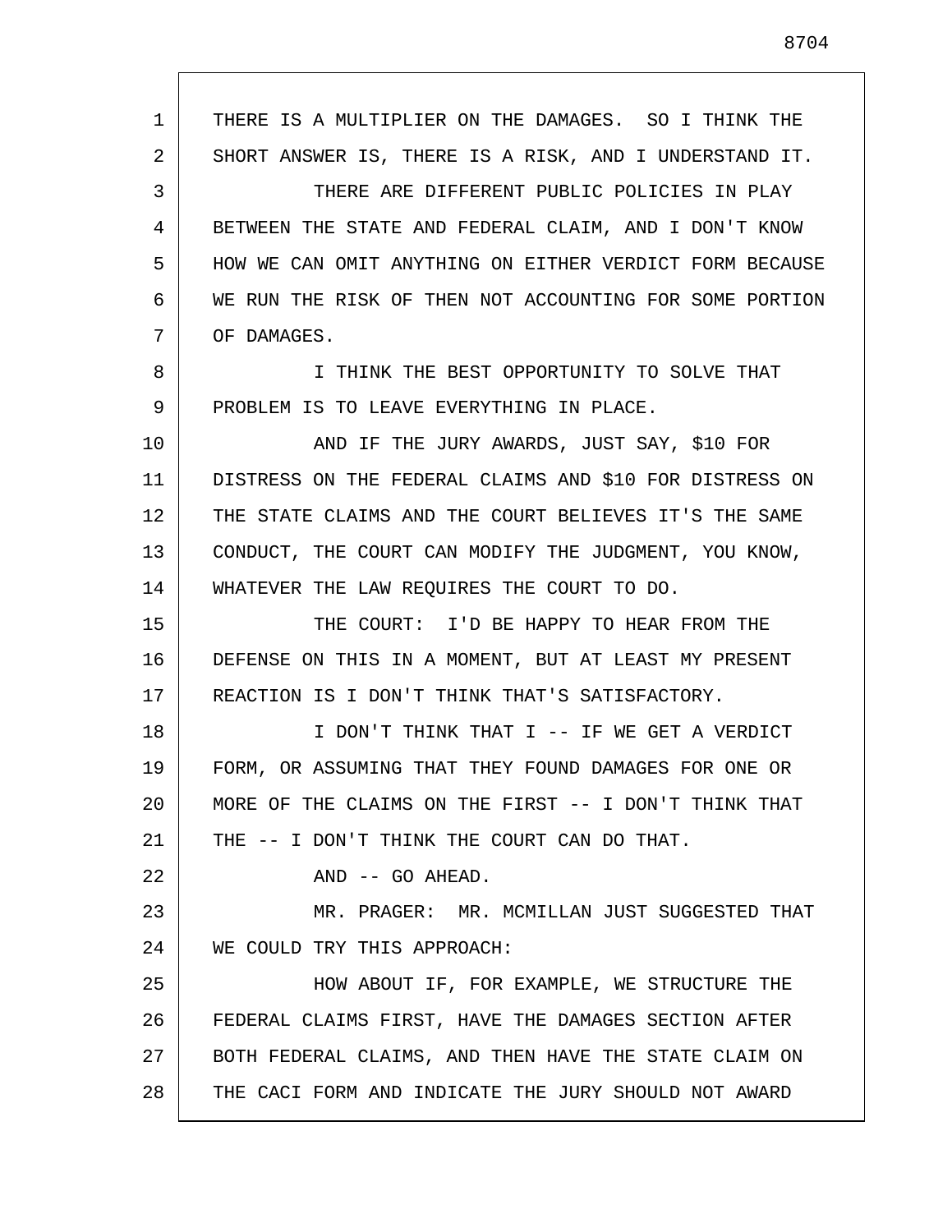1 2 3 4 5 6 7 8 9 10 11 12 13 14 15 16 17 18 19 20 21 22 23 24 25 26 27 28 COMPENSATION FOR ANY AREA OF DAMAGE THEY PREVIOUSLY AWARDED FOR. BUT JUST TO BE CLEAR, CIVIL CODE SECTION 504.3B SAYS THE REMEDIES UNDER THE STATE DISCRIMINATION CLAIMS ARE IN ADDITION TO ANY OTHER REMEDIES OF LAW, ANY OTHER MULTIPLIERS SITTING THERE. SO I RESPECT THE FACT YOU DON'T WANT TO AWARD DAMAGES TWICE FOR THE SAME, SAY, EMOTIONAL DISTRESS, BUT THERE STILL WILL BE THIS MULTIPLE QUESTION ON THE CACI FORM. THE COURT: I UNDERSTAND THE MULTIPLIER, AND I THINK THAT'S A SEPARATE ISSUE. THAT'S AN ADDITIONAL REMEDY PROVIDED UNDER THE UNRUH ACT. AND THAT REALLY -- SO FOR THE MOMENT, I'M NOT CONCERNED ABOUT THE MULTIPLIER. I AM CONCERNED ABOUT WHAT THE COMPENSATORY DAMAGES AWARDED FOR AN UNRUH ACT VIOLATION, COMPENSATORY DAMAGES AWARDED FOR THE TWO FEDERAL DISCRIMINATION CLAIMS, AND COMPENSATORY DAMAGES AWARDED ON THE DECEPTION AND SEIZURE CLAIMS AND INTENTIONAL INFLICTION, AND SO ON. AND -- WHICH IS WHAT I STARTED BY ADDRESSING, THAT IT SEEMS TO ME THAT THERE WOULD PROBABLY NEED -- OR AT LEAST WE COULD CONSIDER THE NEED FOR A JURY INSTRUCTION WHICH COULD COVER THIS SUBJECT. BUT I WOULD NOT WANT, ON THE VERDICT FORMS, TO HAVE THE OPPORTUNITY FOR THE JURY, IF WE COULD AVOID IT, TO AWARD DAMAGES FOR THE SAME HARM TO THE PLAINTIFF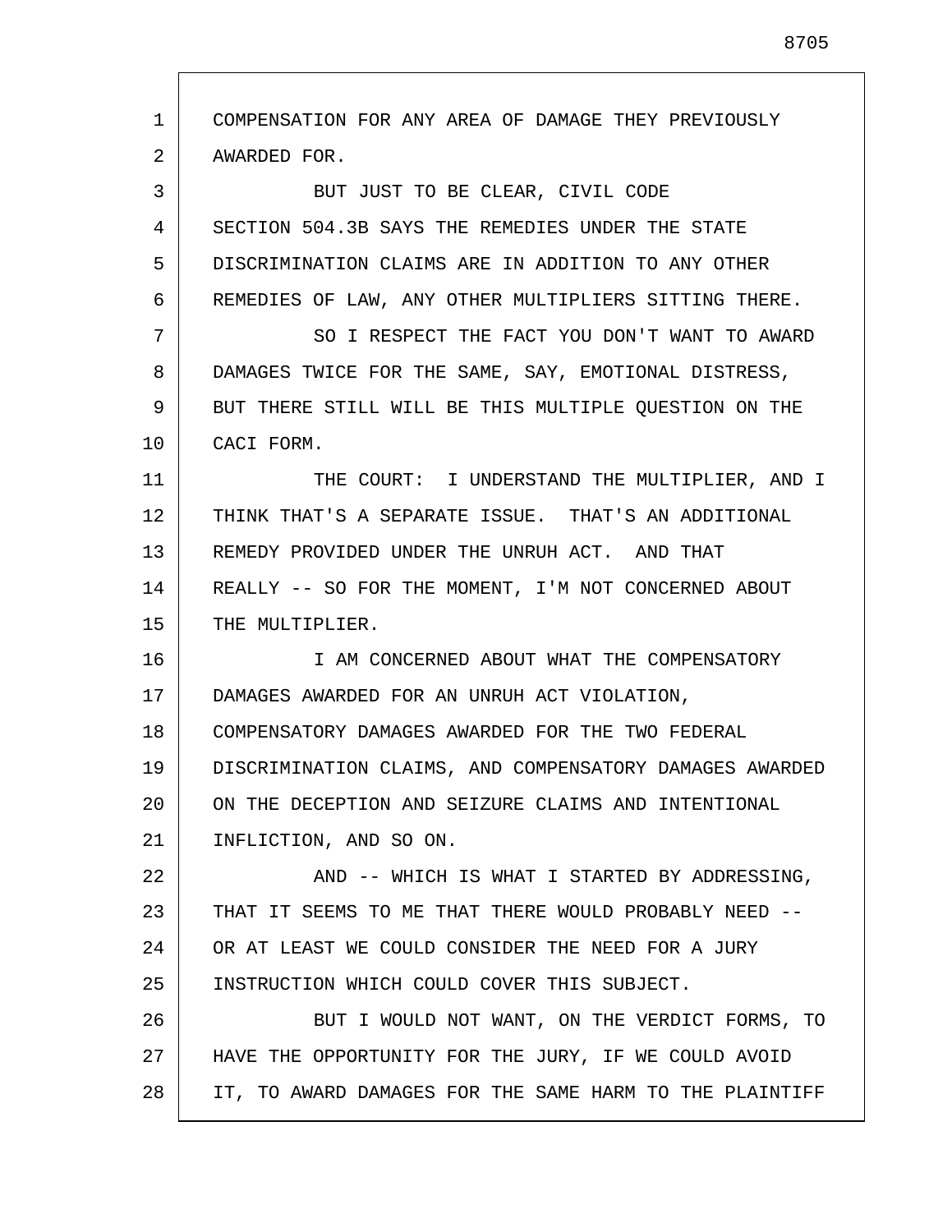1 2 3 4 5 6 7 8 9 10 11 12 13 14 15 16 17 18 19 20 21 22 23 24 25 26 27 28 THAT THEY'VE AWARDED ON OTHER CAUSES OF ACTION. LET ME ALSO SAY THAT PART OF MY CONCERN IS THAT NOT ONLY -- THAT DAMAGES CANNOT BE AWARDED TWICE, BUT WE DO WANT TO, IF WE'RE ABLE, TO IDENTIFY WHAT DAMAGES ARE BEING AWARDED ON EACH CLAIM. AND THE REASON FOR THAT IS THAT I THINK THAT WE ALL AGREE THERE IS A HIGH LIKELIHOOD THAT WHATEVER THE RESULT OF THE CASE IS, THERE WILL BE AN APPEAL. AND ON APPEAL, IT'S POSSIBLE THAT THERE COULD BE A REVERSAL ON SOME CAUSE OF ACTION BUT NOT ON OTHERS. IN OTHER WORDS, THE APPEAL MIGHT NOT BE ENTIRELY SUCCESSFUL FOR WHOEVER IS THE APPEALING PARTY. AND IT'S ENTIRELY POSSIBLE BOTH PARTIES WILL BE APPEALING PARTIES. AND SO, TO GIVE YOU AN EXAMPLE OF WHAT I'M TALKING ABOUT, LET'S ASSUME THAT THERE IS A FINDING FOR THE PLAINTIFF ON THE CAUSE OF ACTION FOR SEIZURE OF THE CHILD WITHOUT A WARRANT. AND THERE'S AN AWARD OF DAMAGES THAT INCLUDES BOTH ECONOMIC AND NON-ECONOMIC DAMAGES. AND LET'S SAY THAT THE, BY WAY OF EXAMPLE, THAT THERE WAS ALSO AN AWARD TO THE PLAINTIFF ON THE TWO DECEPTION CLAIMS. AND JUST STOPPING THERE WITHOUT GETTING TO VERDICT FORM NUMBER 2, I THINK THE WAY THAT WE HAVE STRUCTURED THE VERDICT FORM FOR THE DECEPTION AND SEIZURE CLAIMS THAT WE WOULD BE ABLE TO TELL WHAT DAMAGES HAVE BEEN AWARDED ON EACH CAUSE OF ACTION. EVEN THOUGH THEY CAN'T BE DUPLICATED, THE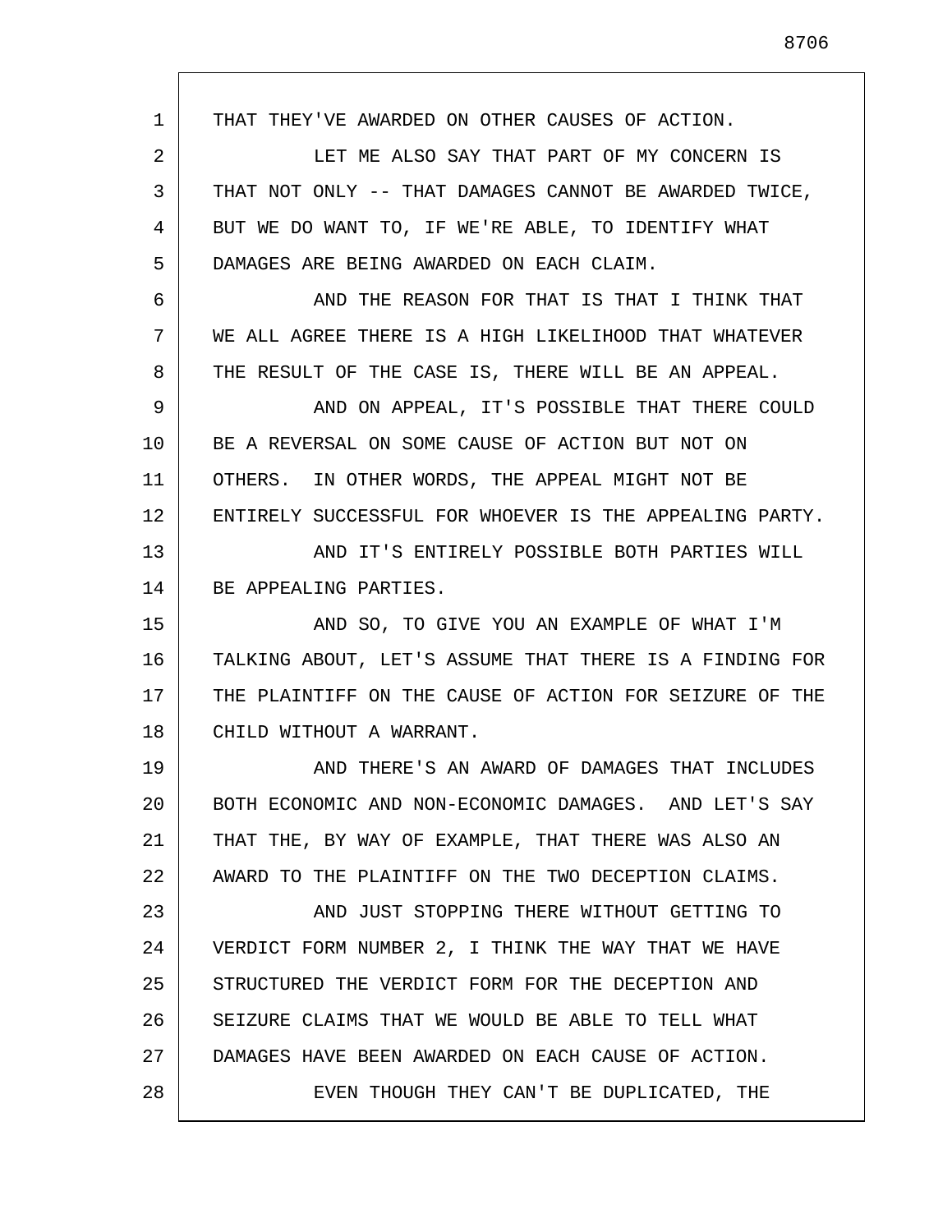1 2 3 4 5 6 7 8 9 10 11 12 13 14 15 16 17 18 19 20 21 22 23 24 25 26 27 28 VERDICT FORM SHOULD NEVERTHELESS REFLECT WHAT DAMAGES ARE AWARDED. BECAUSE IF IT DOESN'T, AND ON APPEAL, LET'S SAY THE DECEPTION CLAIMS -- LET'S SAY YOU PREVAIL ON THE DECEPTION CLAIMS, THE DEFENSE APPEALS THAT, AND THEY'RE SUCCESSFUL IN GETTING THE VERDICT ON THE DECEPTION CLAIMS THROWN OUT, THE PLAINTIFF -- BUT THEY LOSE ON THE ISSUE OF THE SEIZURE. WE WOULD WANT TO BE ABLE TO TELL FROM THE VERDICT FORM WHAT THE DAMAGES ARE FOR THE SEIZURE CLAIM. DO YOU FOLLOW WHAT I'M SAYING? MR. PRAGER: I DO. THE COURT: OKAY. WELL, I WANT TO CARRY THIS FURTHER. IT GETS MORE COMPLICATED WHEN WE GO TO THE DISCRIMINATION CLAIMS. AND WE WOULD WANT TO BE ABLE TO TELL FROM THE VERDICT FORM WHAT DAMAGES HAVE BEEN AWARDED FOR EACH CAUSE OF ACTION, BUT ALSO TO KNOW WHETHER ANY OF THOSE DAMAGES ARE DUPLICATIVE OF DAMAGES AWARDED ON ANOTHER CAUSE OF ACTION. SO LET'S JUST SAY THERE'S A RECOVERY -- PUTTING ASIDE THE MULTIPLIER FOR A MOMENT, WHICH -- FOR THE MOMENT -- LET'S SAY THERE'S AN AWARD TO PLAINTIFF ON ALL THREE OF THOSE CLAIMS, AND DAMAGES ARE AWARDED ON THREE OF THEM. THEN LET'S SAY ON APPEAL, THE COURT OF APPEAL, THE DEFENDANT APPEALS AND IS SUCCESSFUL IN THEIR APPEAL AS TO THE CLAIMS FOR THE FEDERAL VIOLATIONS.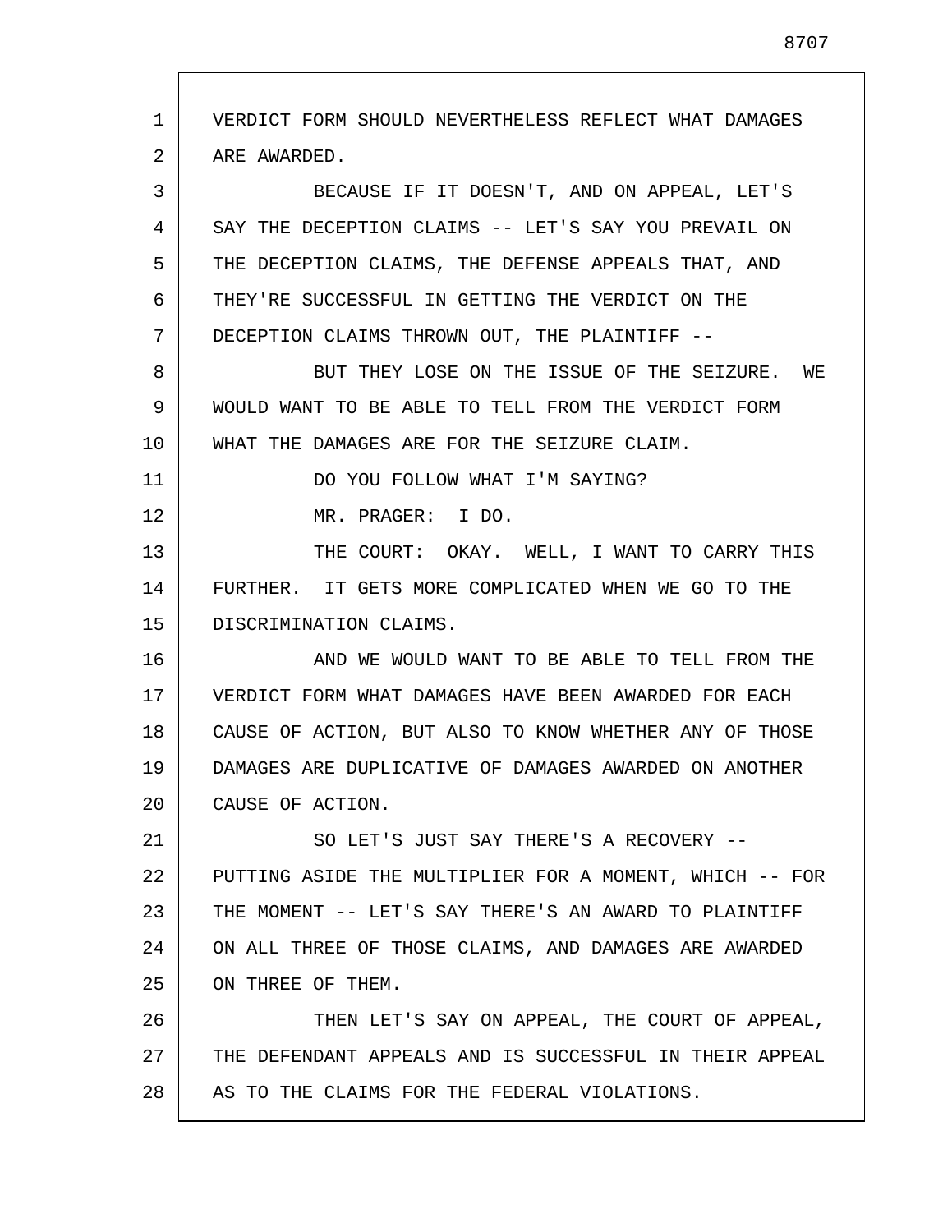1 2 3 4 5 6 7 8 9 10 11 12 13 14 15 16 17 18 19 20 21 22 23 24 25 26 27 28 BUT YOU STILL HAVE A STATE VIOLATION. I'M NOT SURE IF IT'S POSSIBLE OR NOT, BUT -- MR. PRAGER: YEAH. THE COURT: BUT I THINK IT IS. AND THEN IT COMES TIME TO ENTER A JUDGMENT ON THE VERDICT. THE COURT WOULD HAVE TO BE ABLE TO TELL FROM THE VERDICT FORM WHAT DAMAGES HAVE BEEN AWARDED ON ANY ONE OF THOSE CAUSES OF ACTION. BUT ALSO KNOW THAT THEY'RE NOT DUPLICATIVE OF DAMAGES AWARDED ON ANOTHER CAUSE OF ACTION, WHETHER IT BE ANY ONE OF THE THREE DISCRIMINATION CLAIMS OR WHETHER IT BE ANY OF THE CLAIMS THAT ARE COVERED BY WHAT WE'VE REFERRED TO AS VERDICT FORM NUMBER 1. SO THE VERDICT FORMS NEED TO ESTABLISH WHAT DAMAGES THEY FIND FOR EACH CLAIM, BUT ALSO VERIFY THAT THEY ARE NOT DAMAGES WHICH ARE BEING AWARDED -- THAT ARE -- WE WOULD NEED TO KNOW THAT THEY'RE NOT AWARDING THE SAME DAMAGES TWICE. SO IF THEY FOUND, FOR EXAMPLE, DAMAGES FOR EMOTIONAL DISTRESS ON THE SEIZURE CLAIM, WE WANT TO MAKE SURE THAT IF THEY AWARD DAMAGES FOR EMOTIONAL DISTRESS ON THE DISCRIMINATION CLAIM, THAT WE KNOW WHETHER THEY ARE BEING AWARDED ON SOMETHING ELSE, SOME EMOTIONAL DISTRESS OTHER THAN THE EMOTIONAL DISTRESS FOR WHICH THERE IS AN AWARD ON THE SEIZURE CLAIM. OTHERWISE, YOU END UP NOT BEING ABLE TO ENTER A VERDICT. IF YOU CAN'T MAKE THAT -- EXCUSE ME --ENTER A JUDGMENT ON THE VERDICT UNLESS YOU HAVE THAT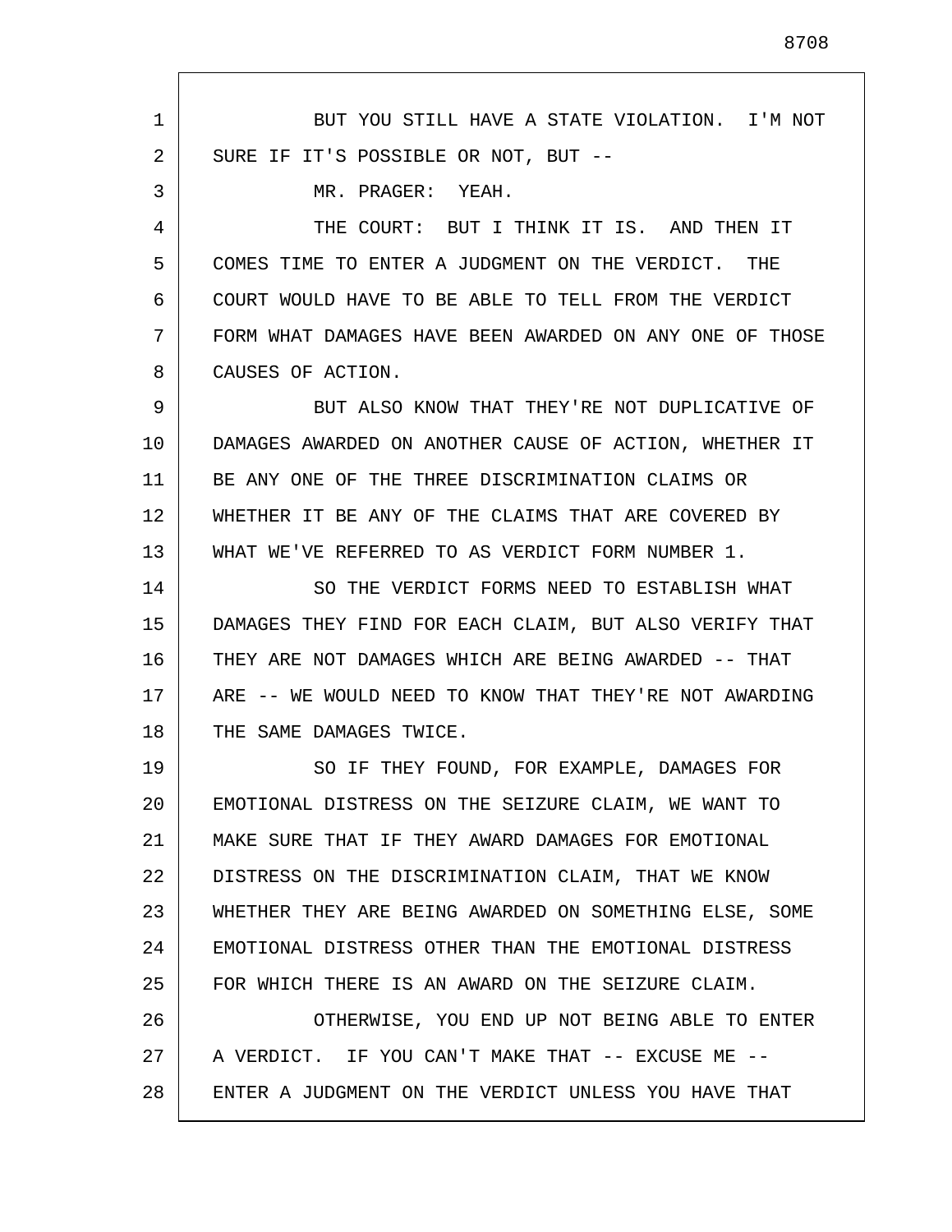1 2 3 4 5 6 7 8 9 10 11 12 13 14 15 16 17 18 19 20 21 22 23 24 25 26 27 28 INFORMATION, AND IF YOU'RE UNABLE TO TELL THAT, THEN YOU HAVE TO HAVE A NEW TRIAL. SO THIS IS HUGELY COMPLICATED, AS I SEE IT. AND MAYBE IT CAN BE HANDLED BY INSTRUCTION. BUT IT ALSO OCCURS TO ME THAT THE VERDICT FORMS, WE NEED TO DO AS MUCH AS WE CAN ON THE VERDICT FORM TO VERIFY AND ASCERTAIN WHAT DAMAGES ARE BEING AWARDED AND WHETHER ANY OF THOSE DAMAGES AWARDED ON ANY CLAIM ARE ALSO DAMAGES THAT THEY'VE AWARDED ON ANOTHER CLAIM. THIS ISN'T EASY. BECAUSE OF THE NATURE OF THE DIFFERENT CLAIMS YOU HAVE HERE, IT JUST IS, I THINK, EXTRAORDINARILY COMPLICATED. SO, MR. MCMILLAN. MR. MCMILLAN: YEAH. IN LISTENING TO YOUR HONOR'S COMMENTS AND ACTUALLY WORKING ON THE VERDICT FORMS SOME MORE, SORT OF FOLD IN THE 3920 VERDICT FORM THAT WE HAD DISCUSSED LAST WEEK, IT OCCURS TO ME THAT WE COULD POTENTIALLY FASHION A JURY INSTRUCTION -- AND THERE MAY ALREADY BE A CACI INSTRUCTION THAT WE CAN WORK WITH IT TO SORT OF CREATE SOMETHING A LITTLE TIGHTER -- THE COURT: THERE IS THAT CACI INSTRUCTION THAT GOES ALONG WITH THAT VERDICT FORM, AND I GUESS WE'D HAVE TO TAKE A LOOK AT IT TO SEE IF WE THINK THAT SUFFICIENT TO AVOID THIS POTENTIAL DILEMMA. OR WHETHER SOMETHING FURTHER NEEDS TO BE SAID TO MAKE SURE THAT WE HAVE PROVIDED CLARITY TO THE JURY, AND THAT THEY WOULD MAKE THE RIGHT FINDINGS. IN OTHER WORDS, NOT AWARDING -- THEY CAN AWARD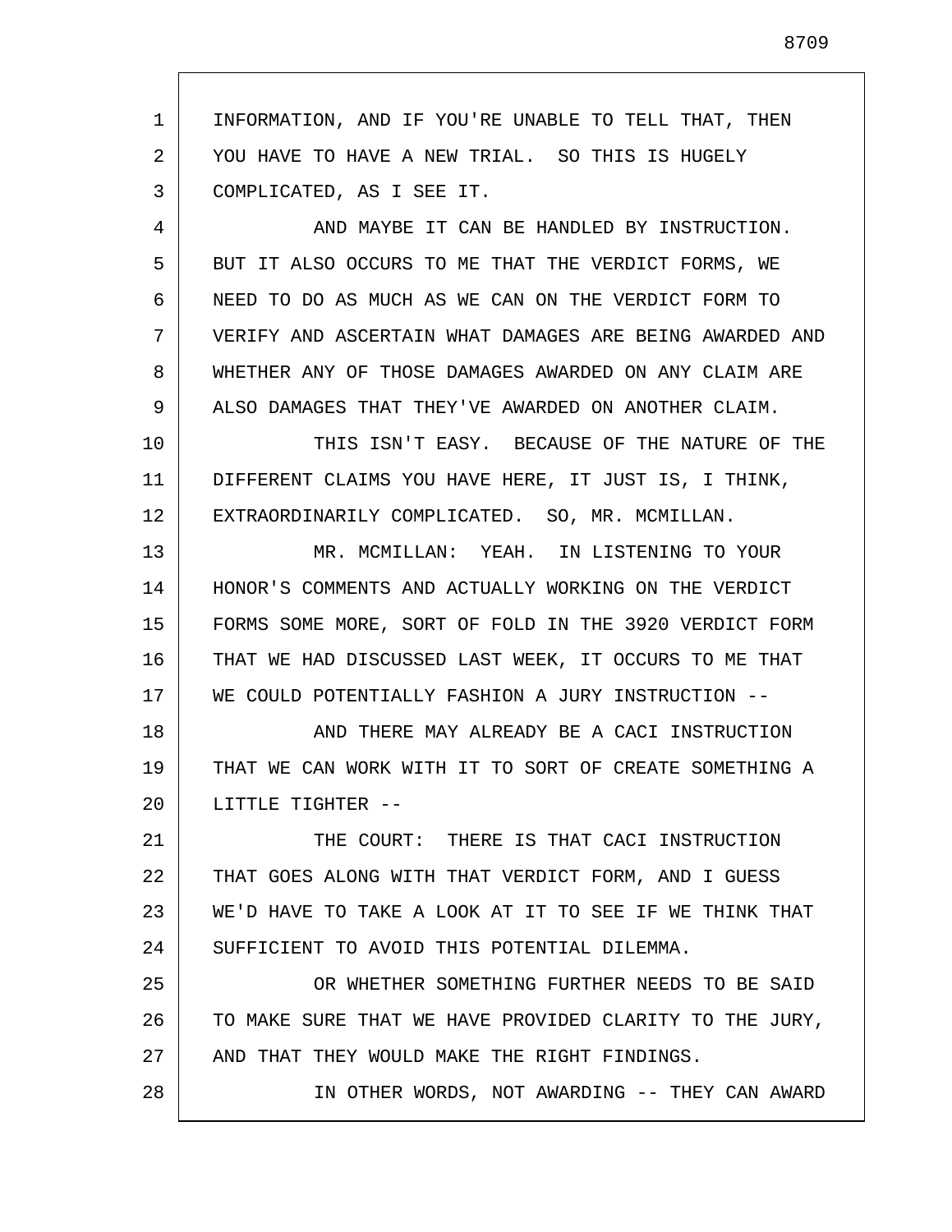1 2 3 4 5 6 7 8 9 10 11 12 13 14 15 16 17 18 19 20 21 22 23 24 25 26 27 28 THE SAME DAMAGES ON, LET'S JUST SAY CAUSE OF ACTION -- LET'S SAY THEY AWARD DAMAGES ON SEIZURE, AND THEY AWARD DAMAGES ON ONE OF THE DECEPTIVE CLAIMS. AND LET'S JUST SAY THE NUMBER IS X DOLLARS. WHAT WE NEED TO KNOW: IS THE X DOLLARS THEY AWARD ON THE SECOND CLAIM THE SAME X DOLLARS OR Y DOLLARS THEY AWARDED ON THE FIRST CLAIM. MR. MCMILLAN: RIGHT. THE COURT: OR ARE THEY ENTIRELY DIFFERENT, OR ARE THEY PARTIALLY DIFFERENT? IN OTHER WORDS, IS SOME PART OF THAT AWARD AN AWARD FOR DAMAGE THAT WAS NOT AWARDED ON THE FIRST CAUSE OF ACTION, AS AN EXAMPLE. FOLLOW WHAT I'M SAYING? MR. MCMILLAN: I UNDERSTAND EXACTLY WHAT YOUR HONOR'S SAYING, AND I SHARE THE EXACTLY SAME CONCERN. I'VE BEEN DOWN THIS DAMAGES ROAD BEFORE ON APPEAL, AND IT'S A VERY UNCOMFORTABLE PLACE TO BE, ESPECIALLY IF YOU'RE THE PREVAILING PLAINTIFF AT A LONG TRIAL. AND WE DON'T WANT TO BE THERE AT ALL. THE COURT: IF THERE'S A FULL DEFENSE VERDICT, WE WON'T HAVE TO WORRY ABOUT IT. MR. MCMILLAN: RIGHT. THE COURT: OR, IF THERE'S A PLAINTIFF'S VERDICT ON ONLY ONE CLAIM, WE DON'T HAVE TO WORRY ABOUT IT. AS SOON AS YOU GET AN AWARD ON MORE THAN ONE CLAIM, THEN IT BECOMES PROBLEMATIC. AND REALLY, THE PROBLEM IS THE SAME, THEN. NO MATTER HOW MANY MORE THAN ONE CLAIMS THERE'S AN AWARD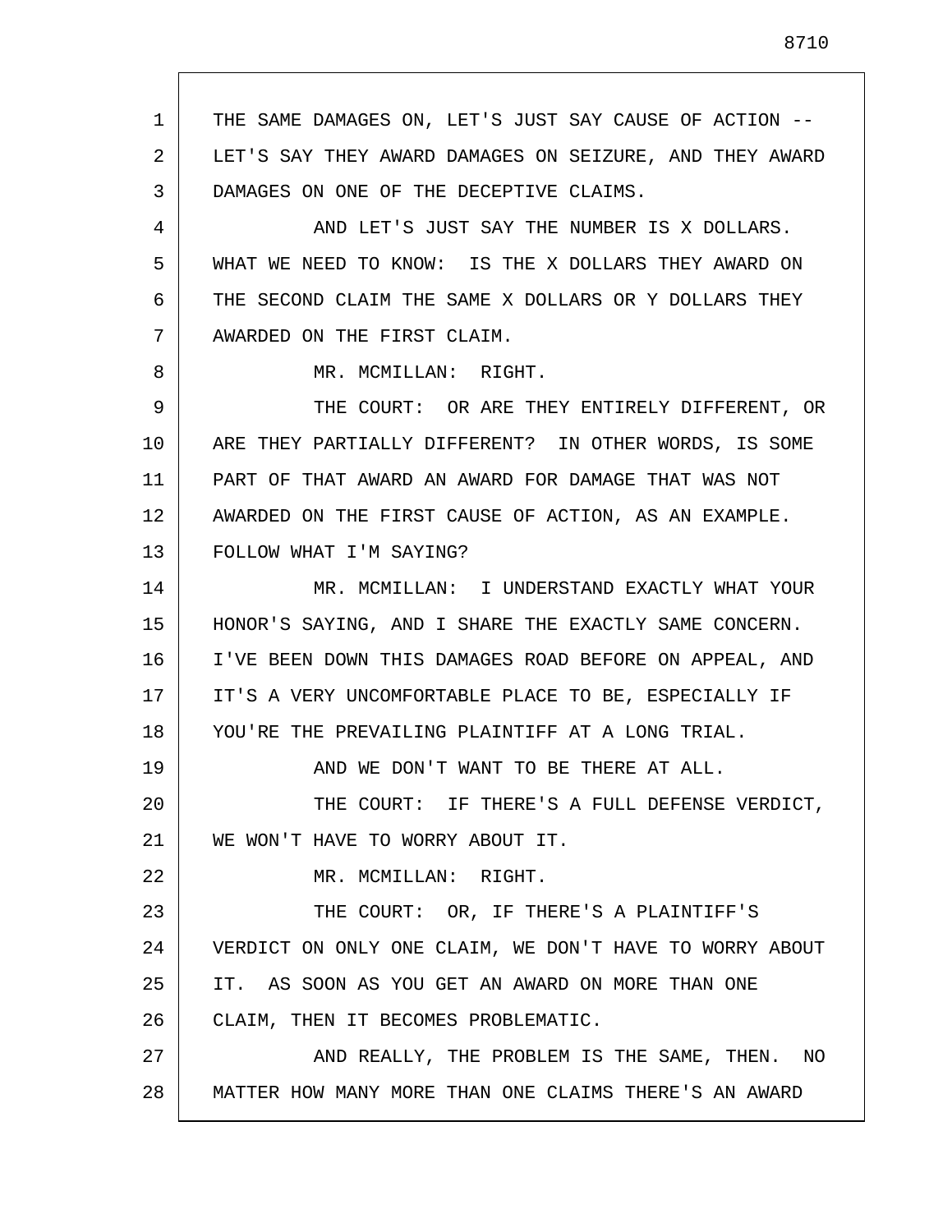| 1  | DAMAGES, IT'S JUST THE POTENTIAL BECOMES, PERHAPS,      |
|----|---------------------------------------------------------|
| 2  | GREATER, BUT THE PROBLEM REMAINS THE SAME.              |
| 3  | MR. MCMILLAN: RIGHT. EXACTLY. SO WHAT I WAS             |
| 4  | THINKING IS WE CAN DO IT -- AND THIS IS WHAT I WAS      |
| 5  | MISSING.                                                |
| 6  | THE LAST TIME AROUND I HAD ONE OF THESE CASES,          |
| 7  | I DIDN'T HAVE AN INSTRUCTION TELLING THE JURY, LOOK,    |
| 8  | YOU CAN ONLY AWARD DAMAGES RELATIVE TO A PARTICULAR     |
| 9  | CONDUCT ONE TIME.                                       |
| 10 | YOU CAN'T GIVE MULTIPLE AWARDS FOR THE SAME             |
| 11 | INJURY. AND I THINK HAD WE HAD THAT INSTRUCTION,        |
| 12 | THINGS WOULD HAVE BEEN A LITTLE LESS COMPLICATED ON     |
| 13 | APPEAL.                                                 |
| 14 | BUT IF WE HAVE THAT INSTRUCTION, AND THEN WE            |
| 15 | ALSO HAVE SOMETHING IN THE VERDICT FORM THAT SAYS       |
| 16 | SOMETHING TO THE EFFECT OF NON- -- WHAT IS THE AMOUNT   |
| 17 | OF DAMAGES NOT ALREADY AWARDED IN PRIOR CLAIMS.         |
| 18 | THE COURT: AND THAT'S ONE OF THE WAYS OF                |
| 19 | DOING IT MAYBE IS TO -- I'M NOT SURE IN THE FIRST       |
| 20 | VERDICT FORM IF MAYBE WE'RE GOING TO BE ABLE TO TELL.   |
| 21 | BUT I'M NOT SURE. PROBABLY ON BOTH OF THEM,             |
| 22 | IT MAY BE THAT WE SHOULD -- WE'RE GOING HAVE TO HAVE    |
| 23 | THAT, SOMETHING LIKE THAT, TO HAVE THE JURY TELL US --  |
| 24 | HAVE YOU AWARDED THE SAME DAMAGES ON THIS AS YOU DID ON |
| 25 | ANYTHING ELSE.                                          |
| 26 | MR. MCMILLAN: RIGHT. AND I THINK WE HAVE TO             |
| 27 | DO THAT TO AVOID THE DUPLICATION.                       |
| 28 | THE COURT: AND IF THEY'RE NOT IDENTICAL, IF             |

Г

I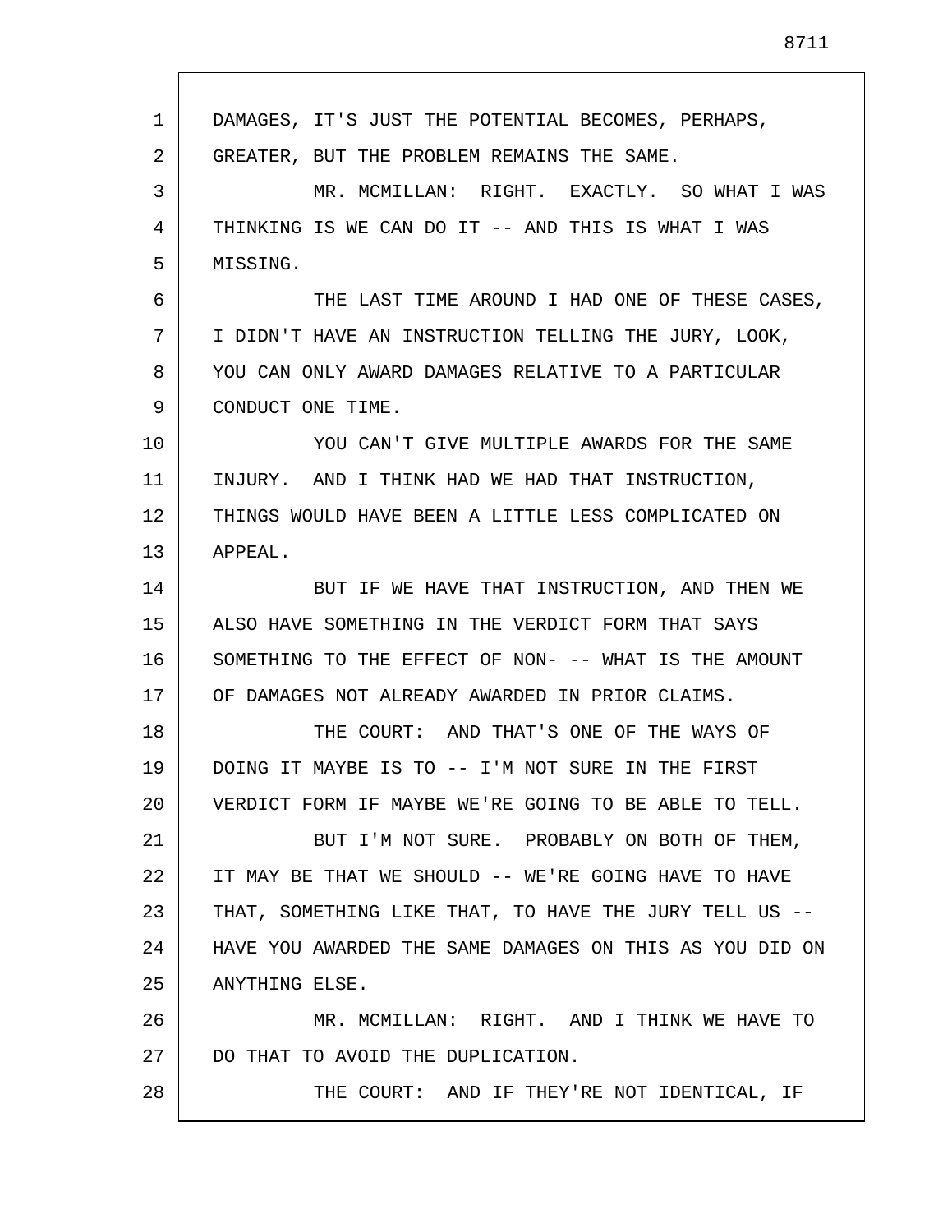1 2 3 4 5 6 7 8 9 10 11 12 13 14 15 16 17 18 19 20 21 22 23 24 25 26 27 28 THEY ARE THE SAME, OKAY. THEY'RE THE SAME DAMAGE. IF THEY'RE NOT, WHAT PART OF THE DAMAGES IS -- ARE AWARDED THAT HAVE NOT PREVIOUSLY BEEN AWARDED. MR. MCMILLAN: WELL, ONE WAY WE COULD ALSO ADDRESS THAT IS, WE HAVE THE INSTRUCTION, THEN WE HAVE THE VERDICT FORM THAT EACH STATE SAYS NON-DUPLICATIVE, NON-DUPLICATIVE DAMAGES, SOMETHING YOU HAVEN'T ALREADY DONE. AND THEN AT THE END HAVE A TOTAL VERDICT FORM THAT JUST BASICALLY SAYS WHAT IS THE TOTAL DAMAGES AWARDED THAT ARE NOT DUPLICATIVE, OR SOMETHING LIKE THAT. SO THAT THEN THEY CAN GO THROUGH AND SUM IT UP AND TELL US -- THE COURT: WELL, HOW IT GETS DONE, I DON'T KNOW. BUT I AGREE WITH YOU THAT WE'RE GOING TO HAVE TO DO SOMETHING. AND SO I HAVE -- MR. GUTERRES, MS. SWISS, I'M HAPPY TO HAVE YOU CHIME IN ON THIS, BUT IT JUST SEEMS TO ME THAT WE HAVE TO ACCOMPLISH THIS IN SOME MANNER. AND, OF COURSE, HERE WE ARE TODAY ON OUR DAY JOB, AND WE'RE NOT GOING TO HAVE MUCH OPPORTUNITY TODAY TO WORK ON THIS. MR. GUTERRES: UNDERSTOOD, YOUR HONOR. I MEAN, WE UNDERSTAND WHAT THE COURT IS SAYING, AND WE'LL JUST HAVE TO FIGURE OUT HOW BEST TO ADDRESS IT, WHETHER IT'S PUTTING 100 PERCENT AT THE END OR PUTTING SOME INSTRUCTION THAT EXPLAINS TO THE JURY NOT TO DUPLICATE DAMAGES. THE COURT: PERIODICALLY, YOU SEND MS. NAU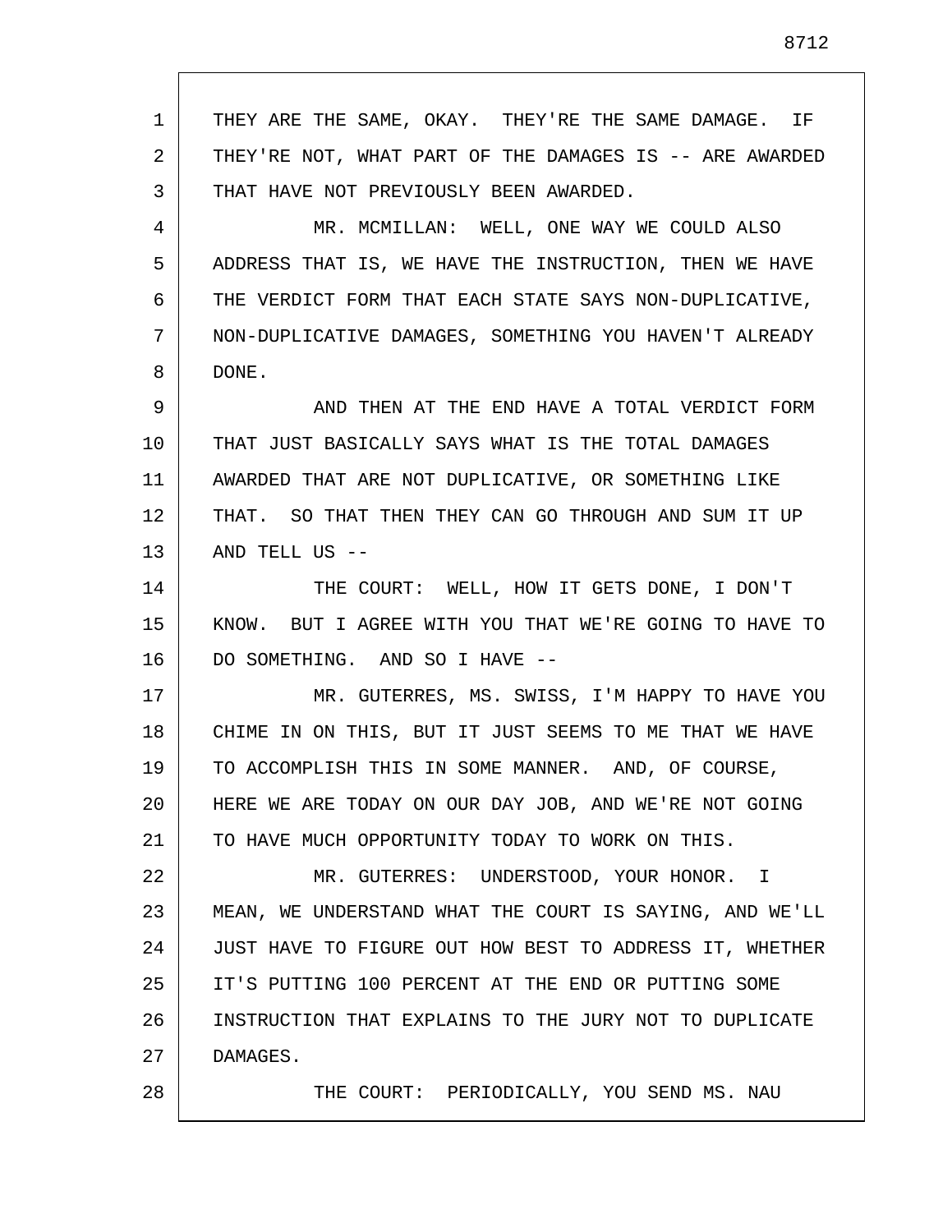1 2 3 4 5 6 7 8 9 10 11 12 13 14 15 16 17 18 19 20 21 22 23 24 25 26 27 28 BACK SOMEWHERE, AT LEAST SOMETIMES SHE'S NOT HERE. AND I NOTICE IN MANY OF THE POINTS AND AUTHORITIES I GET, SHE'S OFTEN THE SIGNING PARTY. MR. GUTERRES: THE BRAINS OF OUR OPERATION. THE COURT: AND MR. PARIS HAS HAD A DIFFERENT RESPONSIBILITY, AND MR. KING. I'M JUST WONDERING IF AMONG MR. KING, MR. PARIS, MS. NAU, WHILE THE REST OF US ARE ENGAGED IN OUR DAY JOB, THEY MIGHT BE ABLE TO MEET AND CONFER, SEE IF YOU CAN COME UP WITH SOME CONSTRUCTIVE SOLUTIONS AS TO WHAT WE OUGHT TO DO. MS. SWISS: I'M HAPPY TO VOLUNTEER MS. NAU FOR THAT. THE COURT: I WAS VOLUNTEERING HER ALSO. MS. SWISS: GREAT IDEA. THE COURT: YES. WE HAVE MORE PERSONS OVER HERE ON THE OTHER SIDE, AND I'M NOT SURE OF WHO THE VOLUNTEER OR VOLUNTEERS WILL BE, BUT MR. PARIS IS NODDING HIS HEAD, UNDERSTANDING THAT IN RELATIVE RELATIONSHIPS OF PERSONS ON THE TOTEM POLE, HE MAY BE A PERSON TASKED WITH THIS. MR. PARIS: I BELIEVE THAT MAY BE A DISTINCT POSSIBILITY, YOUR HONOR. THE COURT: THAT'S ENTIRELY POSSIBLE. MR. MCMILLAN: MS. CHUNG ISN'T HERE, SO WE COULD ALWAYS HAVE THE TWO OF THEM SINCE SHE'S NOT HERE TO DEFEND HERSELF. THE COURT: THAT'S RIGHT. ALL RIGHT. LET ME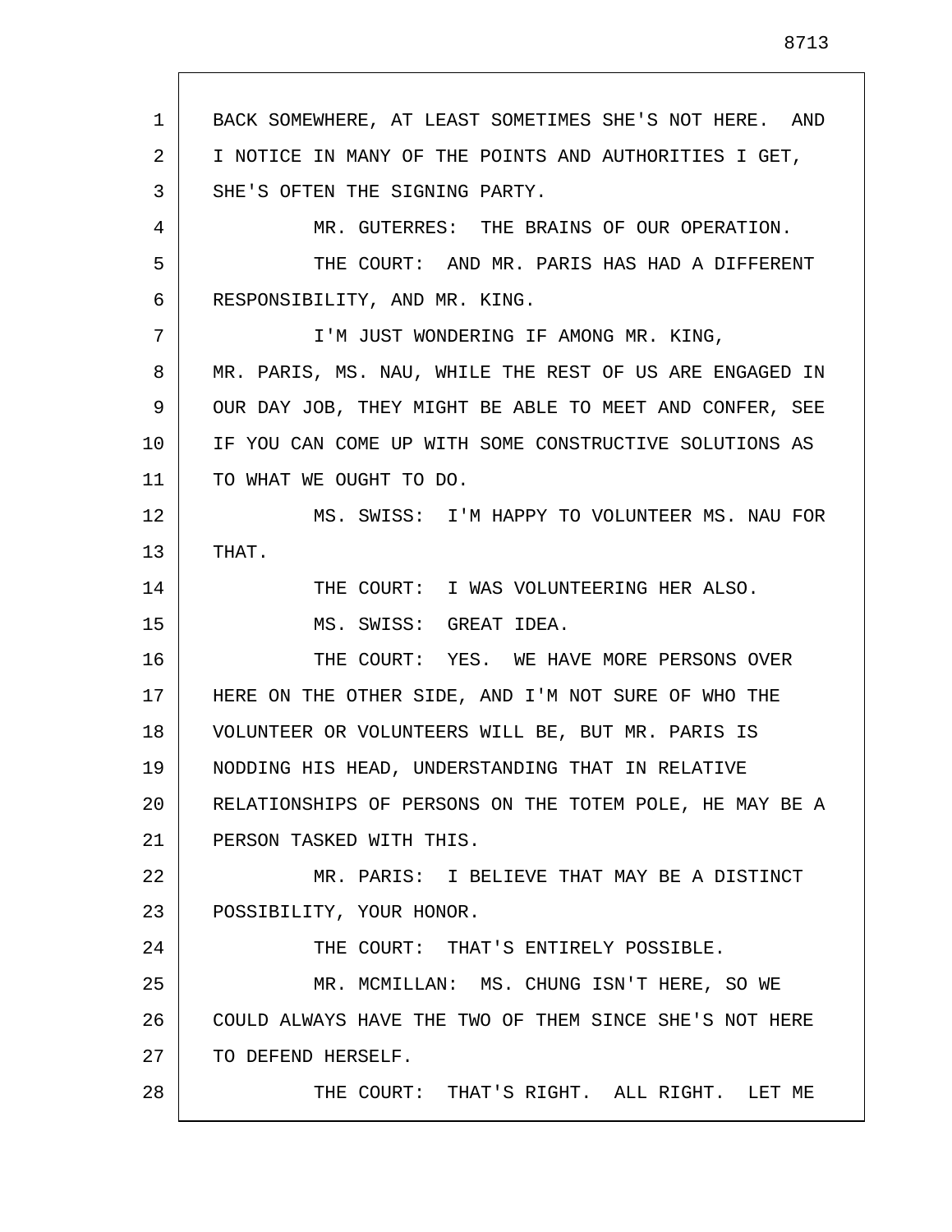1 2 3 4 5 6 7 8 9 10 11 12 13 14 15 16 17 18 19 20 21 22 23 24 25 26 27 28 GO ON TO ANOTHER ISSUE, THEN WE'LL TRY TO BRING SOME CONCLUSION TO THIS. EXCUSE ME. WE'LL GO OFF THE RECORD ON THE DUVAL CASE. (PAUSE IN THE PROCEEDINGS) THE COURT: ALL RIGHT. SO NEXT QUESTION THAT I HAVE -- AND I NOTICE EVERYONE'S STILL HERE -- SO WE HAD THE ISSUE OF DEFENDANT'S MOTION FOR NON-SUIT ON THE DISCRIMINATION CLAIM BASED ON TREMORS. AND MR. PRAGER, AND -- AND I UNDERSTAND. I'M NOT ASKING YOU TO REPEAT WHAT WE ORDERED BEFORE ON BOTH OF THESE CLAIMS, BOTH THE MUNCHAUSEN'S AND THE ISSUE OF TREMORS -- THAT WHAT YOU'RE PROCEEDING ON IS A CLAIM OF DECEPTION OR DISABILITY. WITH THE CLAIM OF DECEPTION OR DISABILITY WHAT HARM DO YOU CONTEND HAS OCCURRED, THAT THE EVIDENCE SUPPORTS HAS OCCURRED IN CONNECTION WITH THE CLAIM OF THE PERCEPTION OF DISABILITY BASED ON THE TREMORS? MR. PRAGER: THEY MADE MOM SEEM ANXIOUS AND UNTRUSTWORTHY AND NOT CREDIBLE BECAUSE OF HER SHAKING CONDITION, WITHOUT EXPLAINING THE MEDICAL JUSTIFICATION AS MS. DUVAL PROVIDED TO THE SOCIAL WORKERS TO EXPLAIN WHY SHE'S SHAKING. SO THEY TOOK HER MEDICAL CONDITION, THE SYMPTOMS OF HER MEDICAL CONDITION, AND THEY USED IT TO DISPARAGE HER TO THE COURT TO SUPPORT THEIR ONGOING CONSTRUCTION THAT SHE HAS PROFOUND PROBLEMS AND SHOULD NOT BE TRUSTED. AND THAT SHE'S NEGLECTING HER SON, AND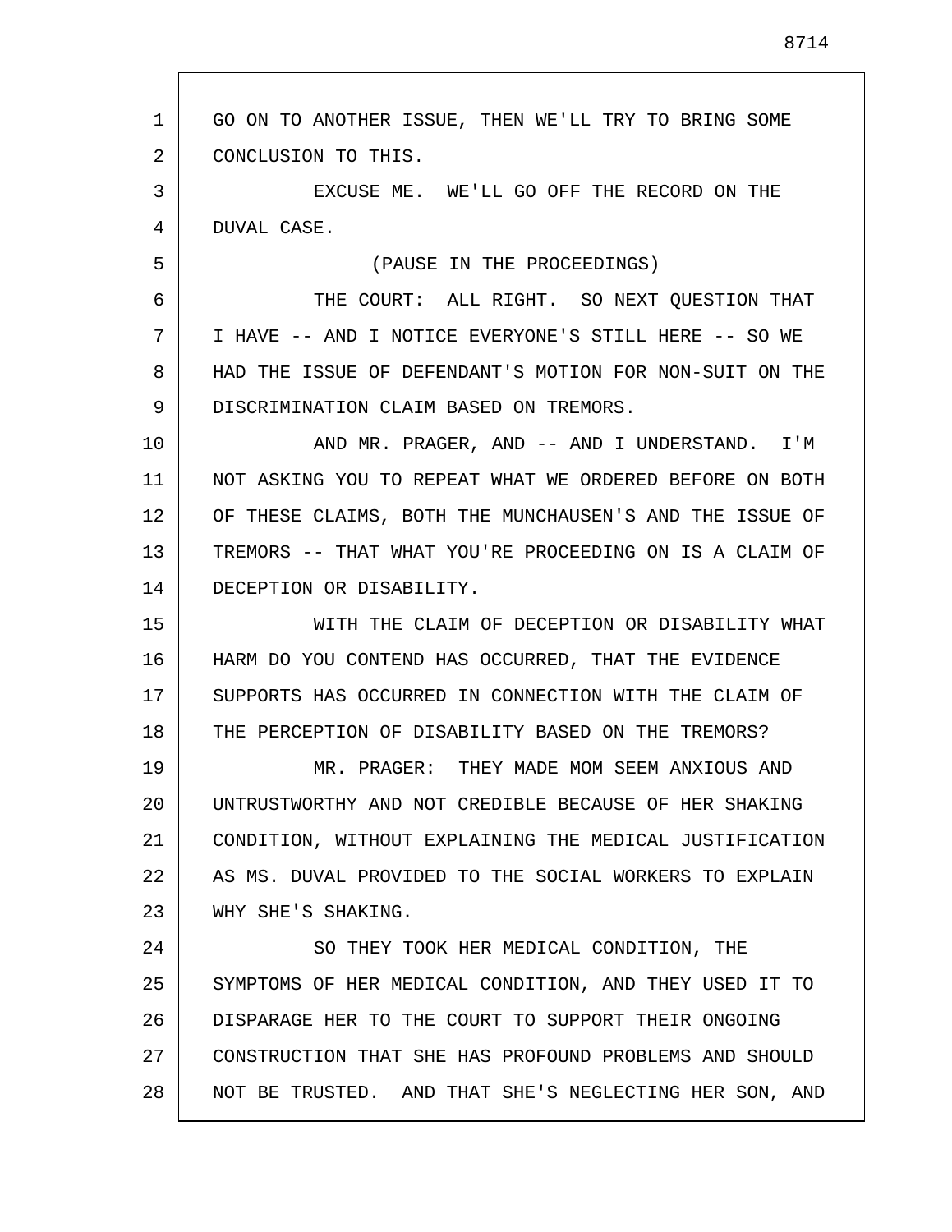1 2 3 4 5 6 7 8 9 10 11 12 13 14 15 16 17 18 19 20 21 22 23 24 25 26 27 28 THE CHILD SHOULD BE REMOVED FROM HER CARE. YOUR HONOR, THE HARM SPECIFICALLY WOULD BE THAT THE CHILD WAS REMOVED AS PART OF THIS ONGOING EFFORT TO CAST HER AS HAVING SYMPTOMS OF BEING UNTRUSTWORTHY AND CREDIBLE. AND I'M LOOKING FOR IT RIGHT NOW AS WE SPEAK, BUT THERE WERE CIVIL RIGHTS REPORTS WHERE THE CIVIL RIGHTS UNIT DETERMINED THAT MOTHER LOST HER SON BECAUSE OF THIS CONDUCT IN PART, THE MUNCHAUSEN'S BEING PART AND THE TREMORS BEING PART. THE COURT: SO YOU WOULD BE ASKING THE JURY TO DECIDE -- LET'S ASSUME FOR A MOMENT THAT THE DEFENDANTS HAD A PERCEPTION, THIS WOULD REALLY BE TRUE ON BOTH OF THE CLAIMS ABOUT THE MUNCHAUSEN'S AND THE TREMORS. MR. PRAGER: YES. THE COURT: THAT THAT PERCEPTION CAUSED -- WHO? THE JUVENILE COURT? TO NOT GIVE PROPER WEIGHT TO -- TELL ME AGAIN, IF YOU WOULD. MR. PRAGER: SURE. AND I DON'T THINK IT'S JUST A SINGLE FACTOR. BECAUSE I HAVE THE FURTHER INFORMATION YOU REQUESTED, AND I CAN GO THROUGH IT WITH THE COURT IF THE COURT WOULD LIKE. BUT WITH REGARD TO THIS POINT, THERE WERE CONCLUSIONS THAT BECAUSE THE SOCIAL WORKERS FORMED THE BELIEF THAT MOTHER WAS MUNCHAUSEN'S, AND THEY BEHAVED THAT WAY. THEY MADE REPRESENTATIONS TO THE COURT THAT MOTHER WAS MUNCHAUSEN'S AND THE TREMOR BUSINESS TO CAST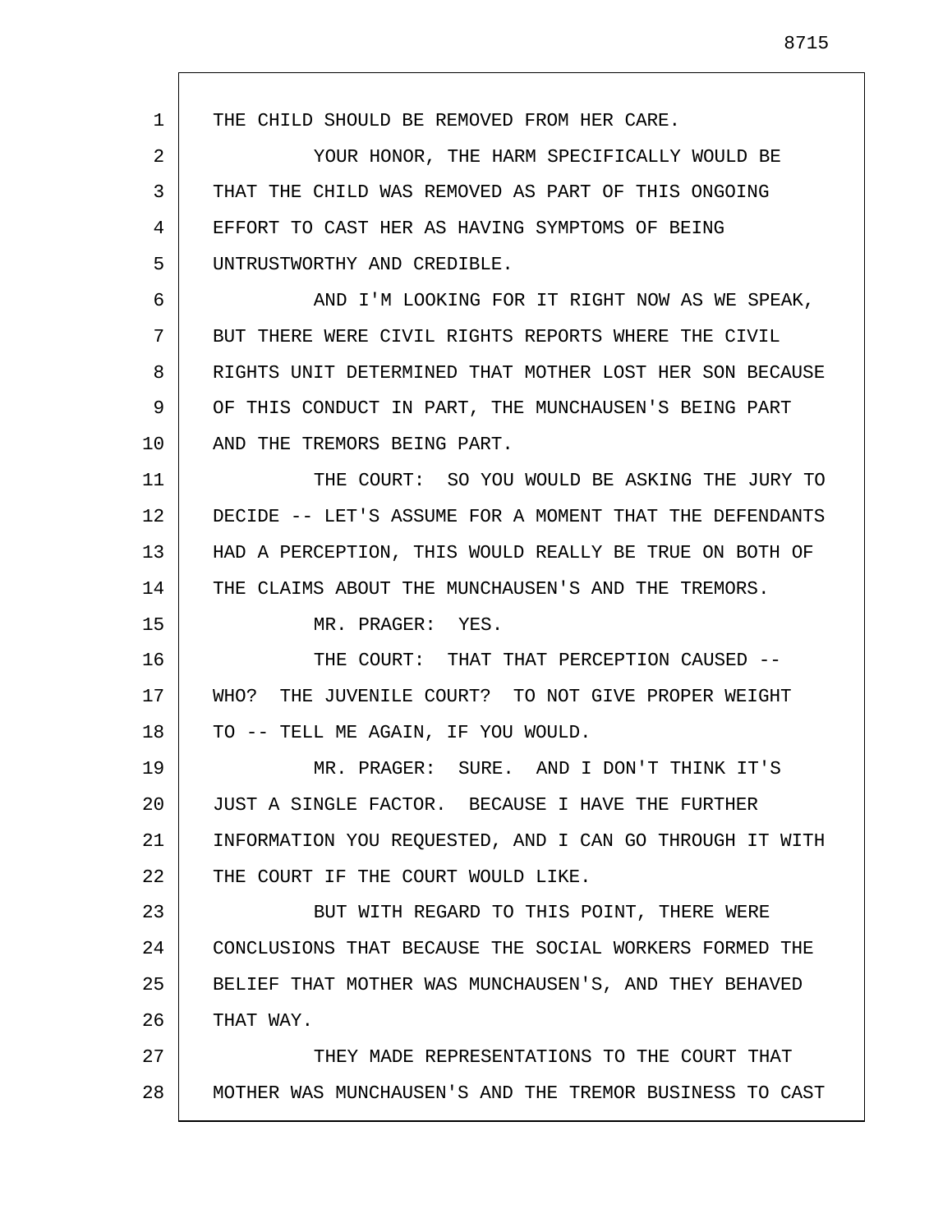1 2 3 4 5 6 7 8 9 10 11 12 13 14 15 16 17 18 19 20 21 22 23 24 25 26 27 28 HER AS BEING UNTRUSTWORTHY. AND I THINK IN TOTAL, THAT CREATES A PICTURE FOR THE JUVENILE COURT WHERE MOTHER IS NOT DESERVING OF HER SON OR CANNOT BE TRUSTED WITH HER SON, AND SHE LOST HER SON. AS AN ADDITIONAL BASIS FOR THE DISCRIMINATION CLAIMS, THE SOCIAL WORKERS STILL MADE RECOMMENDATIONS AGAINST GIVING SERVICES. NOW, THE COURT'S HEARD THOSE SERVICES WERE OFFERED TO MOTHER, BUT THE POINT IS THEY STILL MADE RECOMMENDATIONS NOT TO PROVIDE THOSE SERVICES BECAUSE OF WHAT THE CIVIL RIGHTS UNIT SAYS WAS THIS PERCEPTION BUSINESS. AND BY ITSELF, THAT IS ACTIONABLE BECAUSE THEY'RE MAKING RECOMMENDATIONS TO DENY SERVICES OR GIVE THEM LESSER SERVICES BASED ON A PROTECTED CLASS. SHE FORTUNATELY -- THE COURT DID NOT ACCEPT THAT RECOMMENDATION AT THAT MOMENT IN TIME. BUT OUR POSITION IS, IN AND OF ITSELF, IF YOU MAKE A RECOMMENDATION BASED UPON A PROTECTED STATUS, THAT WOULD BE ACTIONABLE. BECAUSE YOU'RE NOT SUPPOSED TO MAKE RECOMMENDATIONS BASED UPON THE PROTECTED STATUSES THAT THE CIVIL RIGHTS UNITS ENFORCES. THE COURT: I'M GOING TO HEAR FROM YOU IN A MOMENT, MS. NAU. I'M JUST TRYING TO GET CLEAR, AND SO THE HARM -- LET'S SAY FOR A MOMENT, WHICH ISN'T MY MEMORY OF THE EVIDENCE, BUT I'LL TAKE YOUR MEMORY OF THE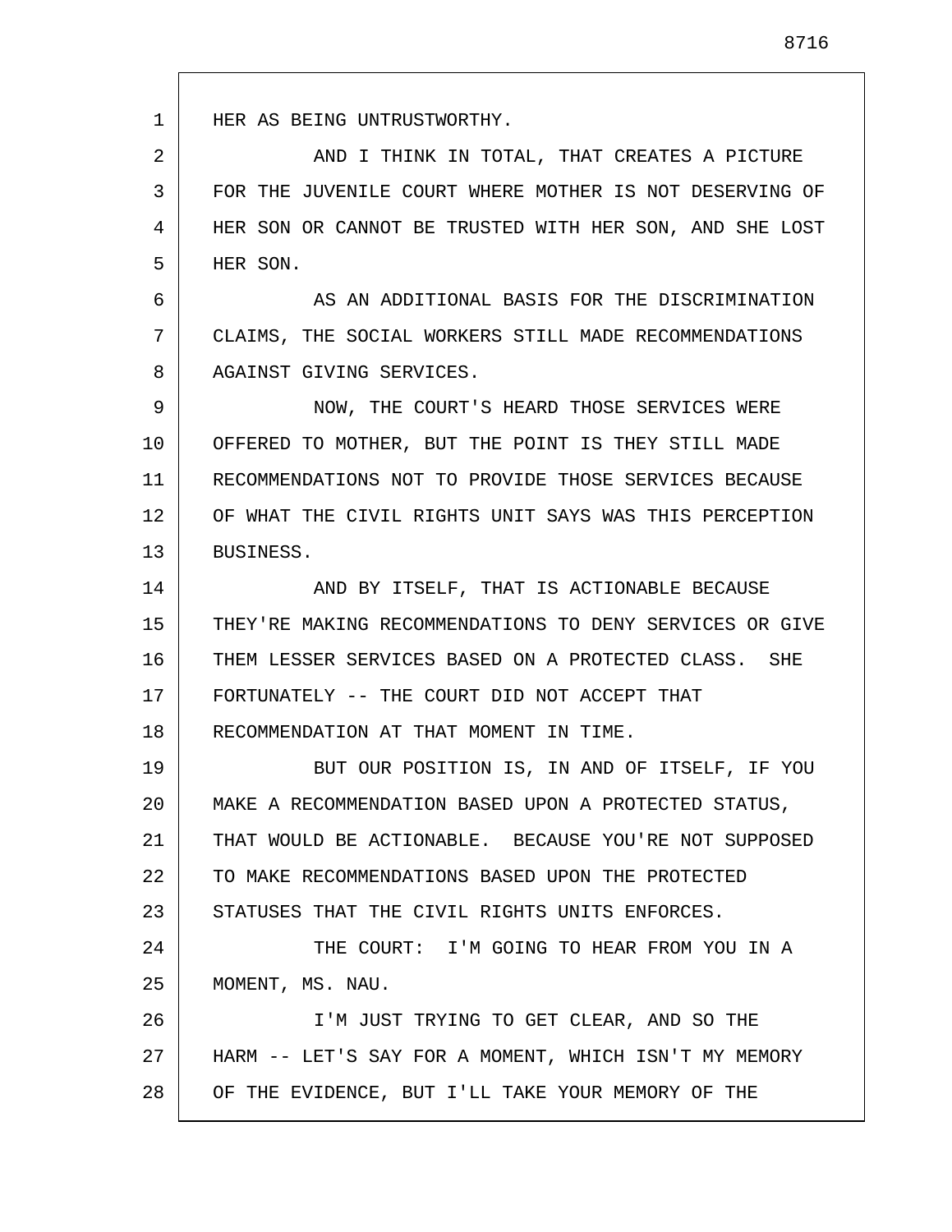1 2 3 4 5 6 7 8 9 10 11 12 13 14 15 16 17 18 19 20 21 22 23 24 25 26 27 28 EVIDENCE -- NO, I DID SEE -- I DID SEE WHAT YOU SUBMITTED TO ME BUT WE'RE GOING NOW TO AN ADDITIONAL STEP BEYOND WHAT HAD BEEN SUBMITTED TO ME. THAT -- MY RECOLLECTION IS THAT I DON'T THINK ANYONE EVER SAID THAT SHE HAD MUNCHAUSEN'S. AND FIRST OF ALL, I REALIZE FROM THE DEFENDANT'S POINT OF VIEW THAT THE ISSUE DIDN'T COME UP UNTIL AFTER THE ORIGINAL DETENTION HEARING. BUT -- JUST ASSUMING -- BECAUSE -- THIS MAY OR MAY NOT APPLY TO WHAT OCCURRED IN THE DETENTION HEARING, BUT YOUR ALLEGATION OR YOUR CONTENTION WOULD BE THAT THIS CERTAINLY COULD HAVE HAD EFFECT -- FROM YOUR POINT OF VIEW, DID -- HAVE EFFECT ON THE JURISDICTION, ON THE DECISIONS MADE AT THE JURISDICTION DISPOSITION HEARING. CORRECT. MR. PRAGER: YES. THE COURT: SO NECESSARILY DIDN'T HAVE TO COME UP AT THE DETENTION HEARING. BUT THE HARM IS -- AND ASSUMING YOU'RE FACTUALLY CORRECT THAT THEY DID WHAT? THAT THEY DENIED SERVICES BASED ON THE PERCEPTION THAT SHE HAD TREMORS AND THAT THE TREMORS WHAT? MR. PRAGER: THE TREMORS WERE USED TO MISCHARACTERIZE HER NERVOUSNESS, TO MAKE IT APPEAR THAT SHE WAS UNTRUSTWORTHY. IF YOU'D LIKE, YOUR HONOR, I REALIZE YOU READ IT, I CAN TRY GIVE AND YOU CONTEXT BY JUST -- BY COVERING, FOR EXAMPLE, NUMBER ONE IN THE FURTHER REFERENCE WE PROVIDED TO YOU.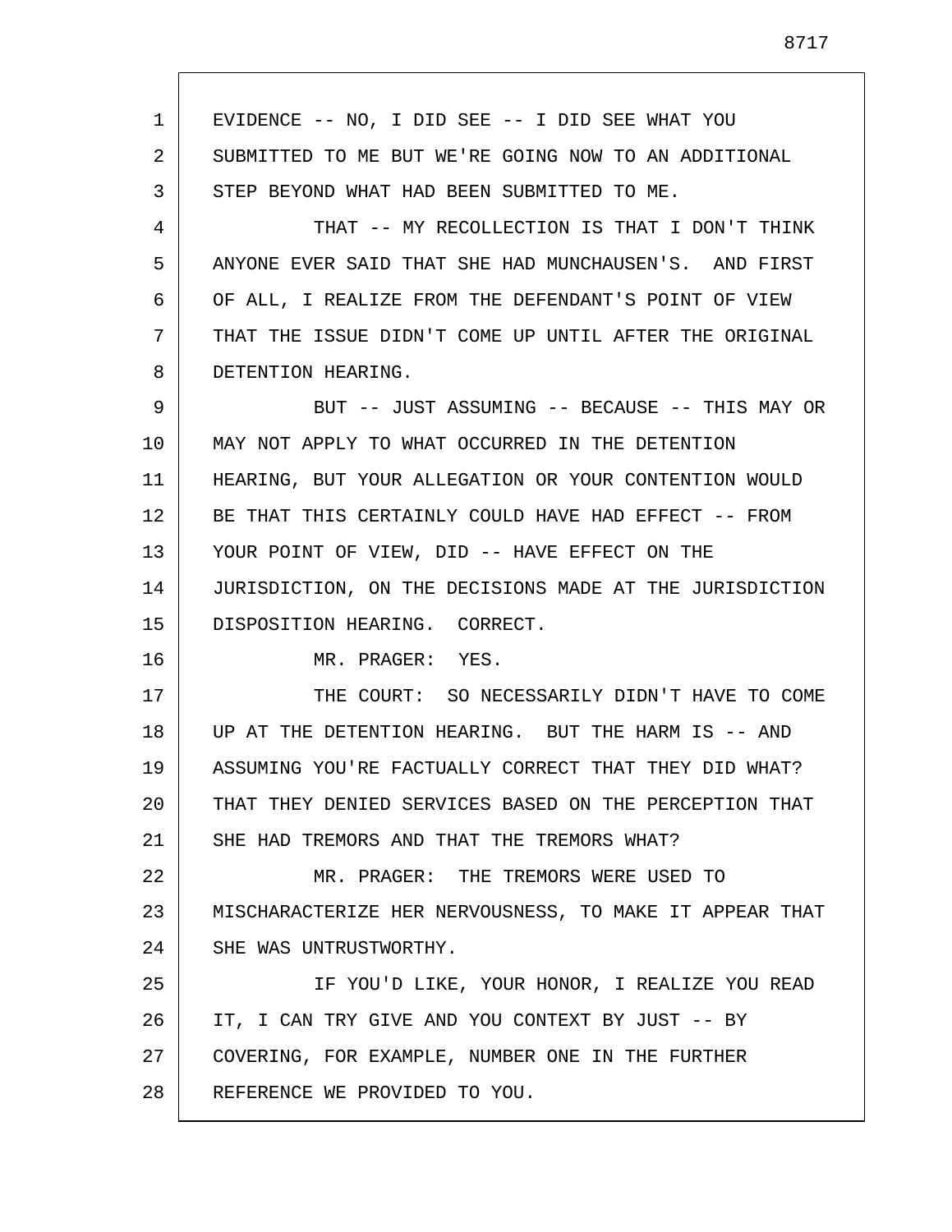1 2 3 4 5 6 7 8 9 10 11 12 13 14 15 16 17 18 19 20 21 22 23 24 25 26 27 28 BECAUSE, OF COURSE, THIS IS A DEMURRER TO THE EVIDENCE WE OFFERED IN OUR CASE. SO ALL WE HAVE TO DO IS MAKE A PRIMA FACIE SHOWING THAT WE HAVE EVIDENCE, I THINK THE COURT, AS A MATTER OF LAW, MUST DENY THE MOTION FOR NON-SUIT. THE COURT: I DON'T THINK THAT'S OUITE TRUE. I AGREE, PARTLY, WITH WHAT YOU'RE SAYING. THE MOTION IS FOR NON-SUIT. AND A NON-SUIT, AMONG OTHER THINGS CAN BE BASED ON, THERE'S NO EVIDENCE OF DAMAGE, OF HARM. SO IT ISN'T JUST THAT THE -- NON-SUIT WOULDN'T BE BASED JUST IF THERE WAS NO EVIDENCE OF PERCEPTION OF THESE. AND IF THAT WAS THE SOLE TEST, THEN THERE WOULD BE PROBABLY BE A FACTUAL ISSUE. WHICH THE FACTUAL ISSUE WOULD PREVENT THERE BEING A NON-SUIT. BUT A NON-SUIT CAN BE GRANTED NOT JUST BECAUSE THERE'S BEEN A VIOLATION -- WELL, I'LL REFER TO THIS BROADLY AS A VIOLATION OF DUTY, THAT IS, THEY SHOULD NOT PERCEIVE SOMEBODY TO HAVE A DISABILITY AND DO SOMETHING AS A RESULT OF THAT. BUT THERE HAS TO BE SOMETHING THAT WAS DONE. AND SO TAKE ME TO THAT NEXT STEP, THEN. MR. PRAGER: LET ME READ YOU THE NUMBER 1 ITEM ON THE FURTHER REFERENCE TO MAKE IT VERY CLEAR. "FURTHER, DCFS MADE THE RECOMMENDATION THAT CP DUVAL NOT BE ALLOWED TO REUNIFY WITH HER SON. THEREFORE CP DUVAL WAS DIFFERENTLY TREATED IN THE RECEIPT OF SERVICES BECAUSE SHE WAS A QUALIFIED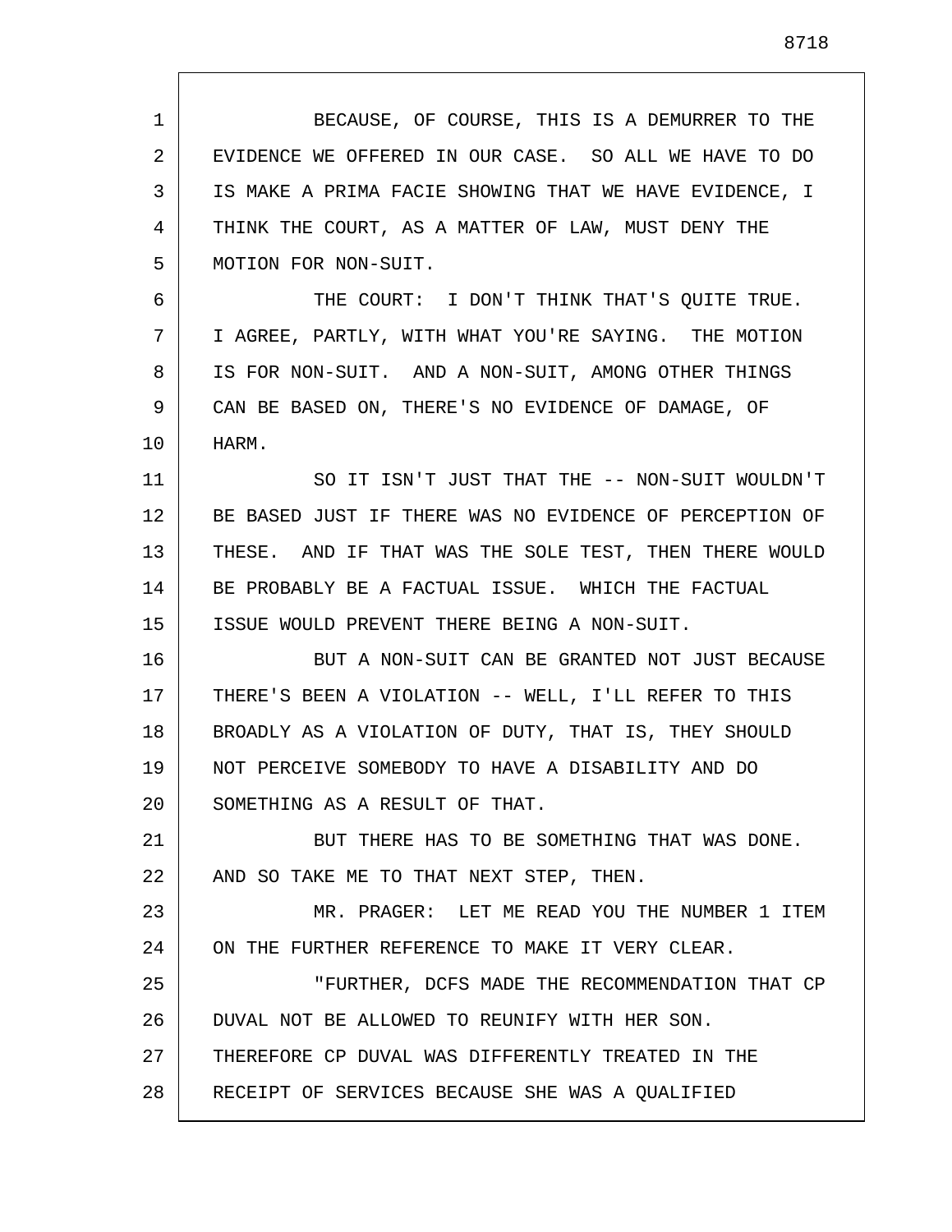1 2 3 4 5 6 7 8 9 10 11 12 13 14 15 16 17 18 19 20 21 22 23 24 25 26 27 28 INDIVIDUAL WITH A DISABILITY (TREMORS; MUNCHAUSEN'S)," WAS ONE OF THE THINGS THE CIVIL RIGHTS UNIT SAID. AND THEN, OF COURSE, THE COUNTY ADOPTED THAT AS A TRUTHFUL STATEMENT. THE COURT: ALL RIGHT. SO, IS YOUR CONTENTION THEN IS THAT THE HARM WAS THAT SHE WAS DENIED REUNIFICATION SERVICES? MR. PRAGER: YES. AND TO BE VERY CLEAR, SHE WAS DENIED THE RECOMMENDATION FOR THOSE SERVICES, WHICH WOULD BE A LESSER SERVICE COMPARED TO SOMEONE ELSE WHO DID NOT SUFFER TREMORS OR MUNCHAUSEN'S. SO THE ARGUMENT IS, THERE WOULD BE A RECOMMENDATION FOR REUNIFICATION SERVICES, WHEREAS IN OUR SITUATION, THEY RECOMMENDED AGAINST IT BECAUSE OF HER TREMORS AND THIS PERCEPTION OF MUNCHAUSEN'S. AND WE ALSO --THE COURT: WHAT EVIDENCE DO WE HAVE OF THAT? MR. PRAGER: WELL, WE HAVE -- THE COURT: IF THEY RECOMMENDED AGAINST IT, NUMBER ONE AND NUMBER TWO -- ACTUALLY I HAVE A NUMBER OF QUESTIONS. NUMBER TWO, MY RECOLLECTION IS THAT SHE DID RECEIVE A NUMBER OF SERVICES FOR A PERIOD TIME. MR. PRAGER: CORRECT. THE COURT: AND NUMBER THREE, THAT, IN THE FINAL DISPOSITION, AND HAVE I'D TO LOOK BACK AT IT, IT MAY HAVE BEEN PART OF THE ORDER THAT THERE WOULD BE NO REUNIFICATION SERVICES. BUT I ALSO HAVE A RECOLLECTION THAT THERE IS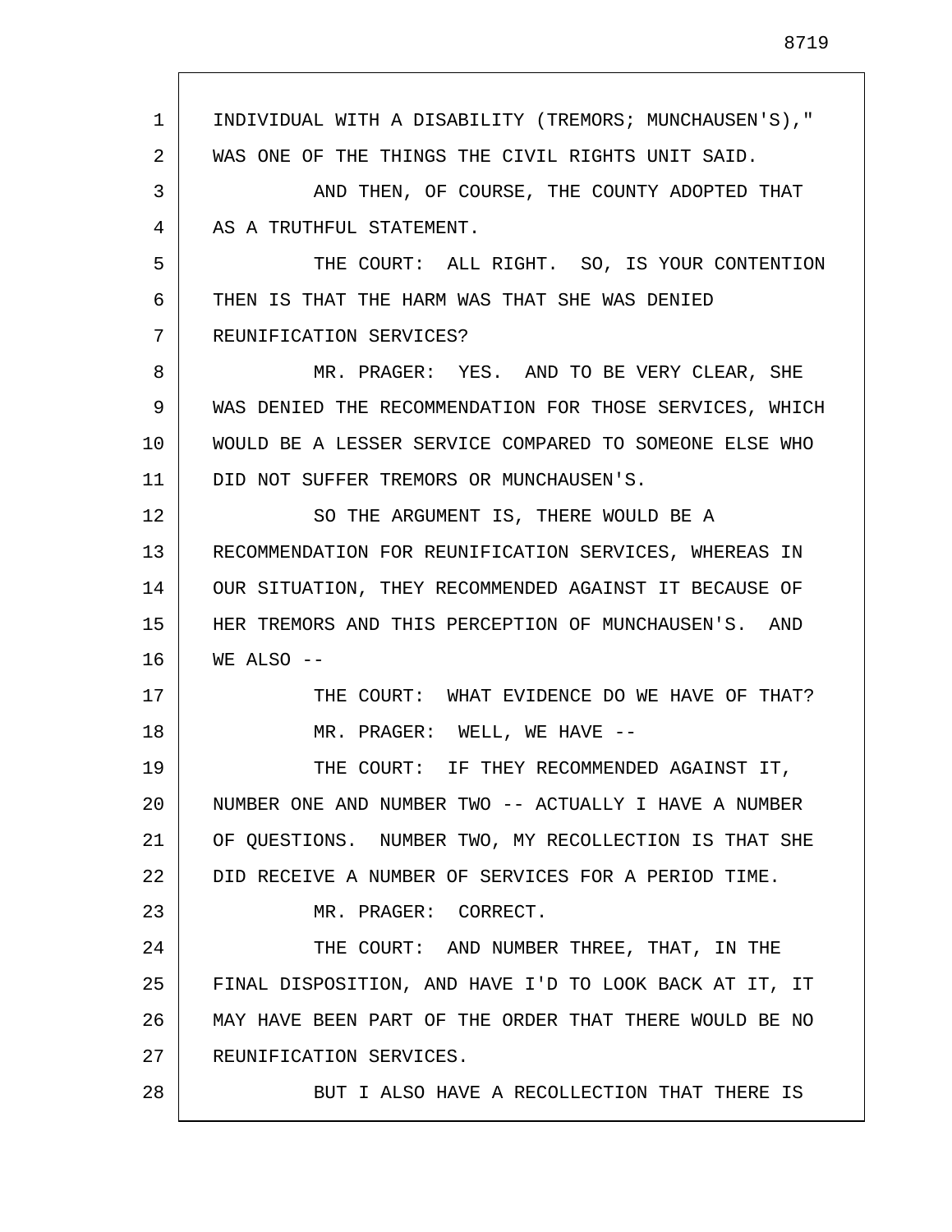1 2 3 4 5 6 7 8 9 10 11 12 13 14 15 16 17 18 19 20 21 22 23 24 25 26 27 28 EITHER A WELFARE AND INSTITUTIONS CODE SECTION, OR SOME OTHER AUTHORITY WHICH PRECLUDES THE AWARDING OF REUNIFICATION SERVICES FOR THE -- WHERE THE PERSON IS THE CAUSE OF THE HARM TO THE MINOR. ISN'T THAT CORRECT? MS. SWISS: YES. IT'S WELFARE AND INSTITUTIONS CODE 361.5, AND THAT WAS THE BASIS FOR THE INITIAL RECOMMENDATION FOR NO REUNIFICATION SERVICES. THE COURT: RIGHT. MS. SWISS: WHEN THERE'S AN ALLEGATION OF SEVERE NEGLECT UNDER WELFARE AND INSTITUTIONS 300 E, IF IT'S SEVERE NEGLECT, THEN THEY CAN RECOMMEND NO REUNIFICATION SERVICES. AND THAT'S WHAT HAPPENED AT THE INITIAL PETITION STAGE. THE COURT: THAT JUST ANSWERED THAT QUESTION FOR THE MOMENT. IT TAKES ME TO THE NEXT QUESTION. AND WHAT'S THE HARM FOR NOT BEING OFFERED REUNIFICATION SERVICES? MR. PRAGER: THE DENIAL ITSELF IS A HARM, BUT THE POINT IS -- THE COURT: OKAY. IT'S A HARM. HOW DO WE EQUATE -- WHAT'S THE REMEDY FOR THAT? DAMAGES? MR. PRAGER: THERE COULD BE DAMAGES, YES, AND OBVIOUSLY, FOR THAT DISCRETE EVENT, THE DAMAGES WOULD NOT BE AS SIGNIFICANT AS THE ULTIMATE CONCLUSION OF THE CIVIL RIGHTS UNIT, THAT SHE LOST HER SON BECAUSE OF THE CONDUCT OF MS. SCHEELE OR MS. NELSON IN THIS CASE. OR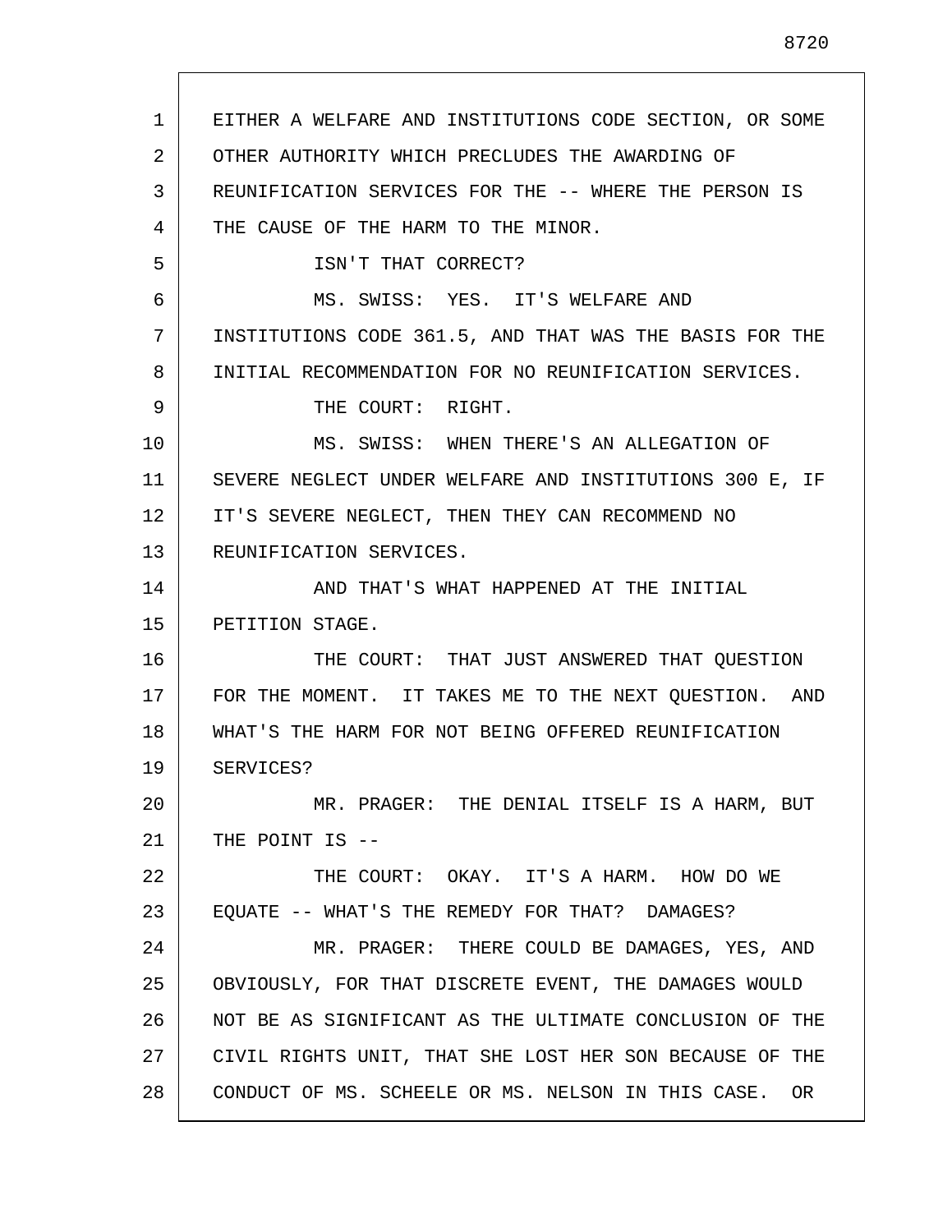1 2 3 4 5 6 7 8 9 10 11 12 13 14 15 16 17 18 19 20 21 22 23 24 25 26 27 28 THEY WERE CONTRIBUTING FACTORS TO HER LOSING HER SON. AND JUST, IF I COULD, YOUR HONOR, ON NUMBER TWO, IN THE LETTER THE COUNTY SENT TO THE PLAINTIFF, IT SAYS THAT, "YOUR COMPLAINT REVEALED A VIOLATION OF YOUR CIVIL RIGHTS ON THE BASIS OF YOUR DISABILITY. "THERE IS EVIDENCE THAT THE DEPARTMENT STAFF INVOLVED IN YOUR CASE SUBJECTED YOU TO INAPPROPRIATE CONDUCT, DENIED YOU BENEFITS OR SERVICES, OR TREATED YOU DISPARATELY BASED ON YOUR DISABILITY." AND WE ALREADY KNOW FROM NUMBER ONE THAT THAT CIVIL RIGHTS INVESTIGATOR WAS TALKING ABOUT TREMORS AND MUNCHAUSEN'S. SO FROM OUR PERSPECTIVE, WE DON'T NEED TO TEASE OUT PRECISELY WHAT A JURY COULD RELY ON TO CONCLUDE THAT MS. DUVAL SUFFERED A HARM. BECAUSE IT'S KIND OF A MULTIFACTORIAL APPROACH HERE WHERE THEY ALLEGED TREMORS, AND THEY MISUSED HER TREMORS, AND THEY MISUSED THE MUNCHAUSEN'S BUSINESS TO SUPPORT THEIR PERCEPTION THAT SHE SHOULD NOT HAVE HER SON. THE COURT: ALL RIGHT. MR. PRAGER: AND ALSO I THINK THE SEVERE NEGLIGENCE ALLEGATION WAS STRICKEN. I DON'T THINK THAT WAS SUSTAINED BY THE COURT. THE 300 E ALLEGATION. THE COURT: AND -- SO YOU WOULD BE ASKING THEM, THE JURY TO AWARD DAMAGES BECAUSE OF THIS, THE LOSS OF HER SON. MR. PRAGER: CORRECT. BUT I THINK THE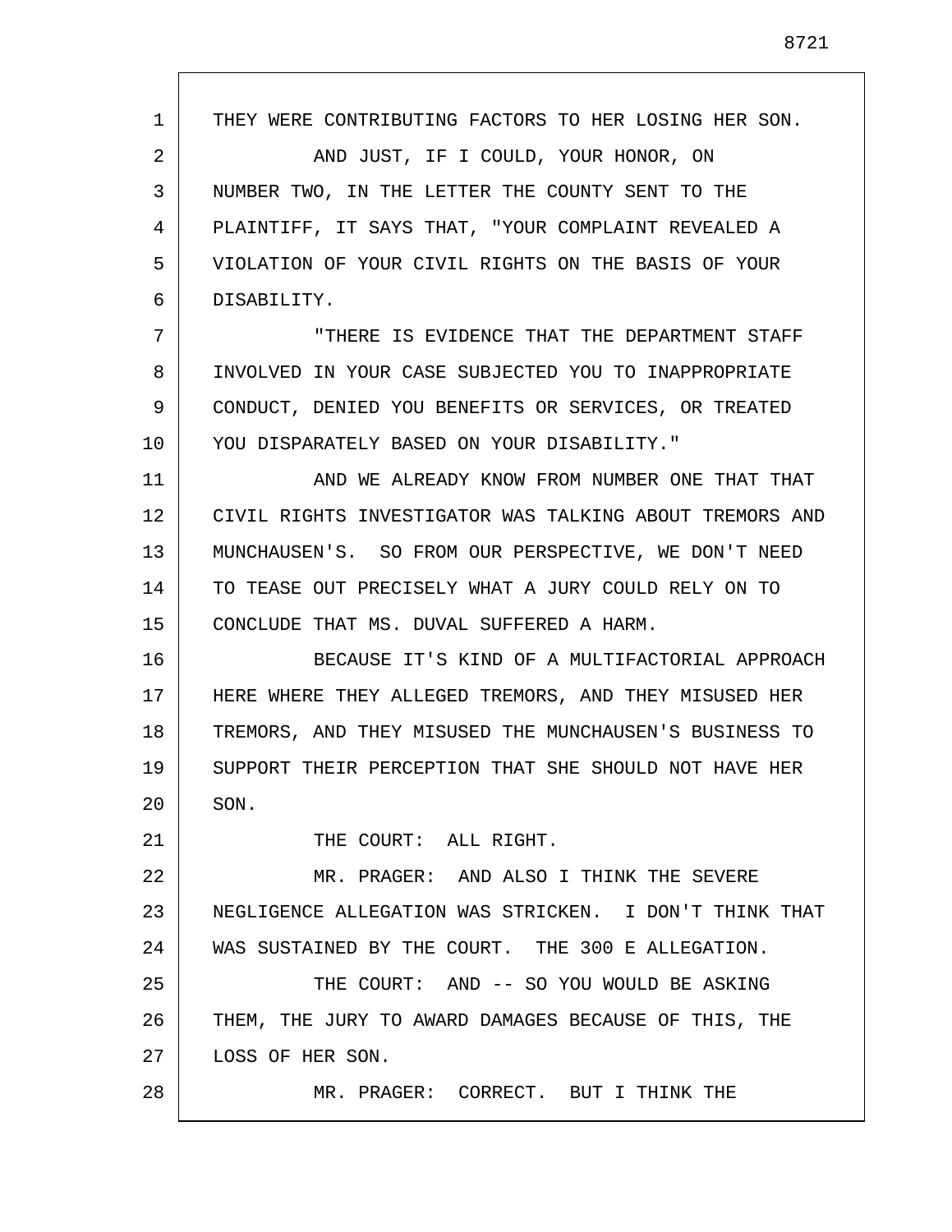1 2 3 4 5 6 7 8 9 10 11 12 13 14 15 16 17 18 19 20 21 22 23 24 25 26 27 28 EVIDENCE IS CLEAR THAT MUNCHAUSEN'S WAS THE PRINCIPAL DRIVER. I THINK TREMORS IS JUST A SUPPORTING BASIS FOR WHAT THE SOCIAL WORKERS WERE MISUSING TO DRAW THEIR CONCLUSIONS. THE COURT: MS. NAU? YOU'VE BEEN WAITING. MS. NAU: YES, YOUR HONOR. PLAINTIFF HAS NOT PRESENTED ANY EVIDENCE THAT HER TREMORS DISABILITY SOMEHOW CONTRIBUTED TO THE LOSS OF HER SON IN THE DECISIONS OF THE JUVENILE COURT. THAT'S SIMPLY NOT IN ANY EVIDENCE THAT'S BEEN PRESENTED. I BELIEVE WHEN WE WERE BRIEFING THIS THAT PLAINTIFF'S ARGUMENT WAS THAT SHE WAS DENIED REUNIFICATION SERVICES ON THE BASIS OF HER TREMORS DISABILITY. BUT AS YOUR HONOR HAS STATED, THAT RECOMMENDATION WAS MADE BY DCFS LONG BEFORE, IN NOVEMBER 2009, LONG BEFORE ANYBODY KNEW SHE HAD A TREMORS DISABILITY OR A PERCEIVED MUNCHAUSEN'S DISABILITY, AND THAT WAS BASED ON THE COUNTS ALLEGED -- THE COURT: LET ME JUST INTERRUPT YOU FOR A MOMENT TO SAY THAT THAT GOES TO AN EVIDENTIARY ISSUE ABOUT WHEN MUNCHAUSEN EVEN AROSE. AND THE POINT YOU MADE IN ONE OF THE -- IN THE -- IN ONE OF YOUR MORE RECENT SUBMISSIONS TO THE COURT WAS THAT MUNCHAUSEN'S HAD NEVER EVEN BEEN MENTIONED AT THE TIME OF THE DETAINMENT OF THE CHILD AND THE PREPARATION OF THE DETENTION HEARING REPORT. AND THAT THE FIRST MENTION OF MUNCHAUSEN WAS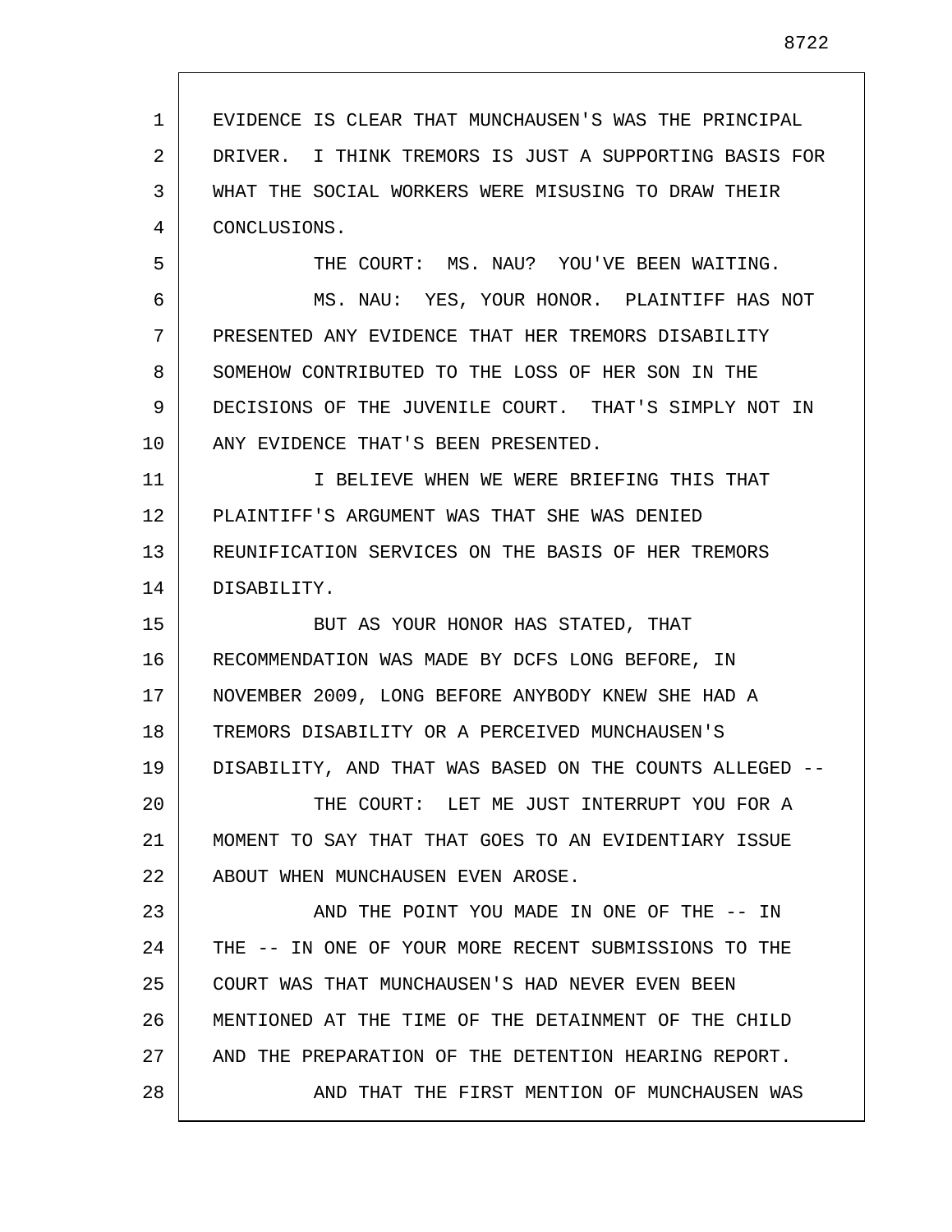| 1  | BY MS. DUVAL'S ATTORNEY IN ARGUMENT AT THE -- I BELIEVE |
|----|---------------------------------------------------------|
| 2  | IS WAS AT THE DETENTION HEARING, SAYING IT WASN'T A     |
| 3  | MUNCHAUSEN'S CASE. AND NO ONE AT THAT POINT WAS         |
| 4  | CONTENDING THAT IT WAS.                                 |
| 5  | AND I UNDERSTAND THAT. BUT LET ME INTERRUPT             |
| 6  | YOUR ARGUMENT IN ORDER TO ASK MR. PRAGER ANOTHER        |
| 7  | QUESTION, IF I COULD.                                   |
| 8  | DOES THAT RAISE AN ISSUE OF LAW TO BE DECIDED           |
| 9  | BY THE COURT, JUST AS IT DOES IF THERE'S AN ISSUE OF    |
| 10 | LAW TO BE DECIDED BY THE COURT IN THE DECEPTION CLAIMS? |
| 11 | BECAUSE I DON'T THINK I CAN LET A JURY DECIDE           |
| 12 | THAT THE JUVENILE COURT OFFICER MADE THE FINDINGS AND   |
| 13 | ORDERS THAT SHE DID BASED ON THAT.                      |
| 14 | BUT -- BECAUSE -- LOOK, ASSUMING FOR THE                |
| 15 | MOMENT THAT THERE WAS SOME DISCRIMINATION, AND EVEN     |
| 16 | ASSUMING FOR THE MOMENT -- YOUR CLAIM IS THAT SHE WAS   |
| 17 | DENIED REUNIFICATION.                                   |
| 18 | WELL, OKAY, BUT HOW DO WE EQUATE THAT -- AND            |
| 19 | YOU TOOK AN ADDITIONAL STEP THAT IT CAUSED THEM TO --   |
| 20 | IT CAUSED DCFS, YOU'RE SAYING, TO GIVE LESS CREDENCE TO |
| 21 | HER VERACITY, PERHAPS HER OBJECTIVITY -- AND IT         |
| 22 | RESULTED IN THE LOSS OF HER CHILD.                      |
| 23 | THAT IS A HUGE JUMP. AND WHEN YOU SAY THE               |
| 24 | RESULT IS THE LOSS OF A CHILD, TO ME, YOU'RE            |
| 25 | IMPLICATING, ALSO, A LEGAL ISSUE AS TO WHETHER OR NOT   |
| 26 | THERE WAS ANY EVIDENCE BEFORE THE -- THAT IF -- IF THE  |
| 27 | SAME KIND OF LEGAL ISSUE IS PRESENTED BY THE DECEPTION  |
| 28 | CLAIMS.                                                 |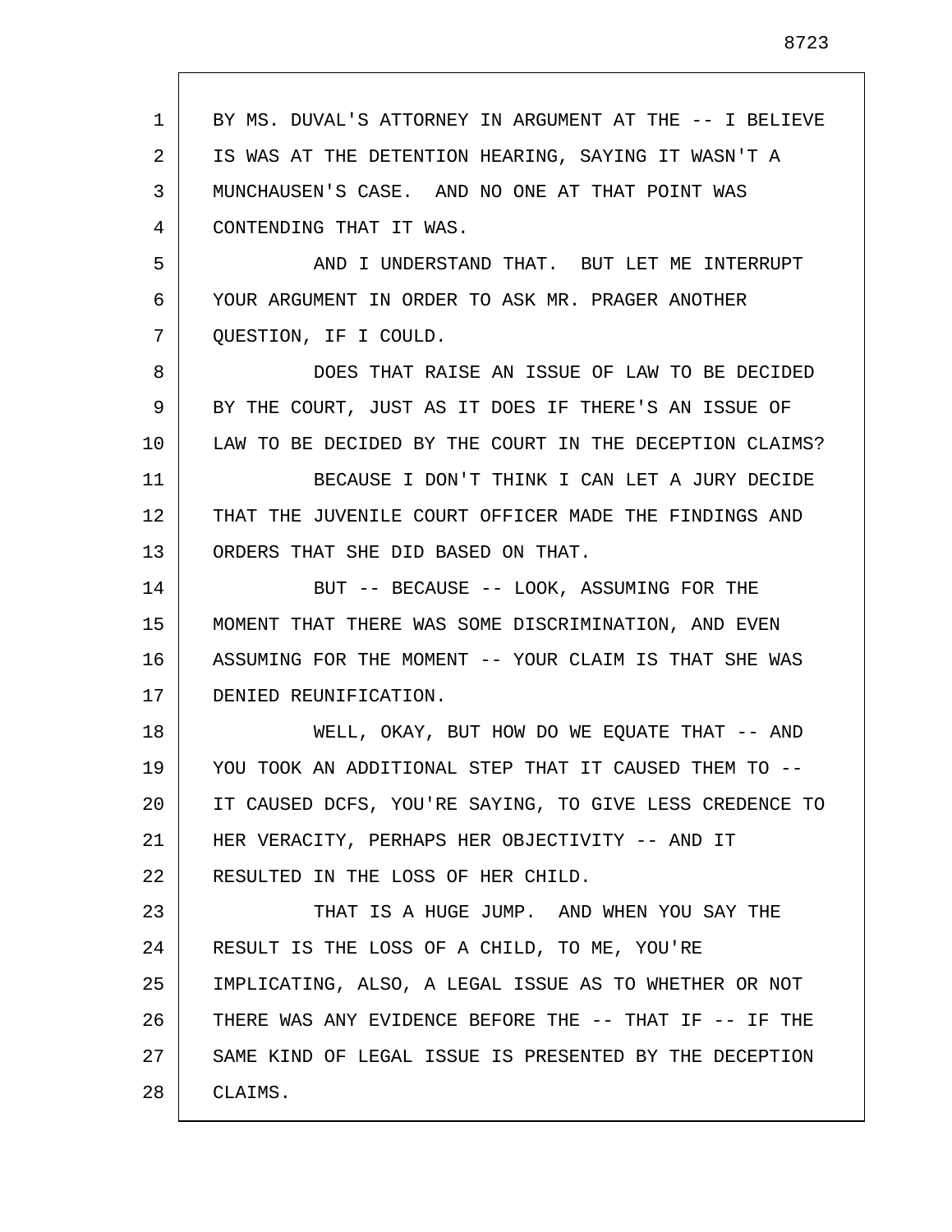1 2 3 4 5 6 7 8 9 10 11 12 13 14 15 16 17 18 19 20 21 22 23 24 25 26 27 28 MR. PRAGER: WELL, WHAT I CAN TELL YOU IS THAT -- THE COURT: NO. DON'T TELL ME WHAT YOU CAN TELL ME. ANSWER THAT QUESTION. I'LL PUT THAT IN THE FORM OF A QUESTION: DOESN'T THAT RAISE A LEGAL ISSUE FOR THE COURT TO DECIDE? MR. PRAGER: I THINK SHE WAS DENIED SERVICES, AND I THINK A JURY, AS A MATTER OF FACT, CAN DECIDE WHAT SERVICES SHE WAS DENIED. SO I DON'T KNOW THAT WE HAVE TO IMPLICATE THE JUDICIAL OFFICER'S THINKING TO DETERMINE THE SCOPE OF THE HARM SHE SUFFERED BY BEING MISLABELED. I THINK CONDUCT HERE BASICALLY IS, IF YOU WILL, SHE'S BEEN LIBELLED OR SLANDERED BY DCFS, BY ATTRIBUTING THIS MENTAL ILLNESS SHE DOESN'T HAVE, TO HER. AND THAT'S A GOOD PART OF THE HARM BECAUSE NOW SHE'S BEEN STIGMATIZED BY THE ATTRIBUTION OF THESE CONDITIONS SHE DOESN'T HAVE. AND ONCE SHE'S -- I THINK THAT'S THE QUESTION FOR THE JURY IS, ONCE SHE'S PERCEIVED AS HAVING THE CONDITION, SHE SATISFIES THE STATUTE. AND THE QUESTION THEN FALLS, OF COURSE, WHAT ARE HER DAMAGES. AND I THINK THE JURY IS ENTITLED TO CONSIDER THAT AND, OBVIOUSLY, IF THE COURT HAS TROUBLE WITH THE CONCLUSION, THE ISSUE CAN BE REVISITED. BUT WE SURVIVED THE MSJ ON THIS ISSUE AS WELL. THIS ISSUE HAS NEVER ARISEN IN COURT THUS FAR.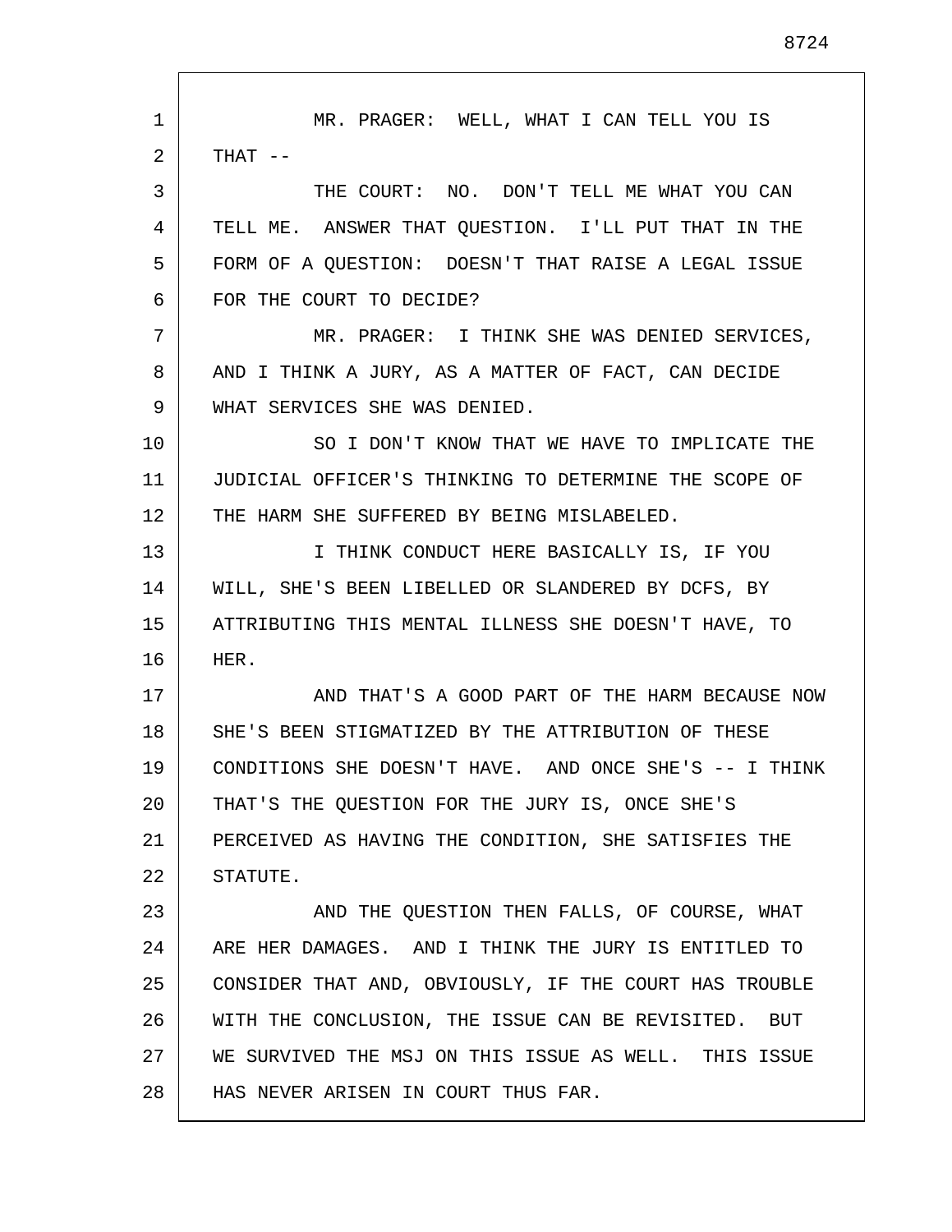1 2 3 4 5 6 7 8 9 10 11 12 13 14 15 16 17 18 19 20 21 22 23 24 25 26 27 28 THE COURT: LOOK, I KNOW THAT MOST OF THESE CLAIMS SURVIVED THE MOTION FOR SUMMARY JUDGMENT. I DON'T KNOW IF THAT HAS ANY INFLUENCE ON ME AT ALL THAT YOU DID BECAUSE AT THIS POINT IN TIME I'M CONFRONTED WITH THE MOTION FOR NON-SUIT. AND AMONG OTHER THINGS THAT ARE ALREADY STATED, NOT ONLY MUST SHOW THE WRONG, YOU MUST SHOW THE HARM. AND THE HARM DETERMINES, I BELIEVE -- NEEDS TO TRANSLATE INTO SOME REMEDY THAT CAN BE PROVIDED BY THE COURT. IT WON'T BE SUFFICIENT, AND I DON'T THINK -- FOR THE JURY TO SAY, WELL, YES, THEY DISCRIMINATED AGAINST HER BECAUSE THEY THOUGHT SHE HAD MUNCHAUSEN'S. AND -- AND SHE DIDN'T GET REUNIFICATION WITH THE CHILD. OKAY. SHE DIDN'T GET REUNIFICATION SERVICES. THAT DOESN'T MEAN THERE HAS TO BE SOME FURTHER STEP BEYOND THAT. MR. PRAGER: IN THE JURIS DISPOSITION REPORT IS WHEN DCFS FILED THE INFORMATION REGARDING THE MUNCHAUSEN'S. SO IT'S TRUE THAT AS OF NOVEMBER 3RD, THEY HADN'T FILED IT -- THE COURT: YEAH, THEY DID, BUT AT THE TIME ALL THEY SAID, SOMETHING TO THE EFFECT IT MUST BE RULED OUT. DIDN'T THEY? MR. PRAGER: THEY SAID THAT SHE POSSIBLY HAS MUNCHAUSEN'S BUT THE PROBLEM IS THE SOCIAL WORKERS WERE UNLICENSED AND NOT QUALIFIED TO DO THAT. AND THE -- THE COURT: SO IT IS -- IS THAT -- IS THAT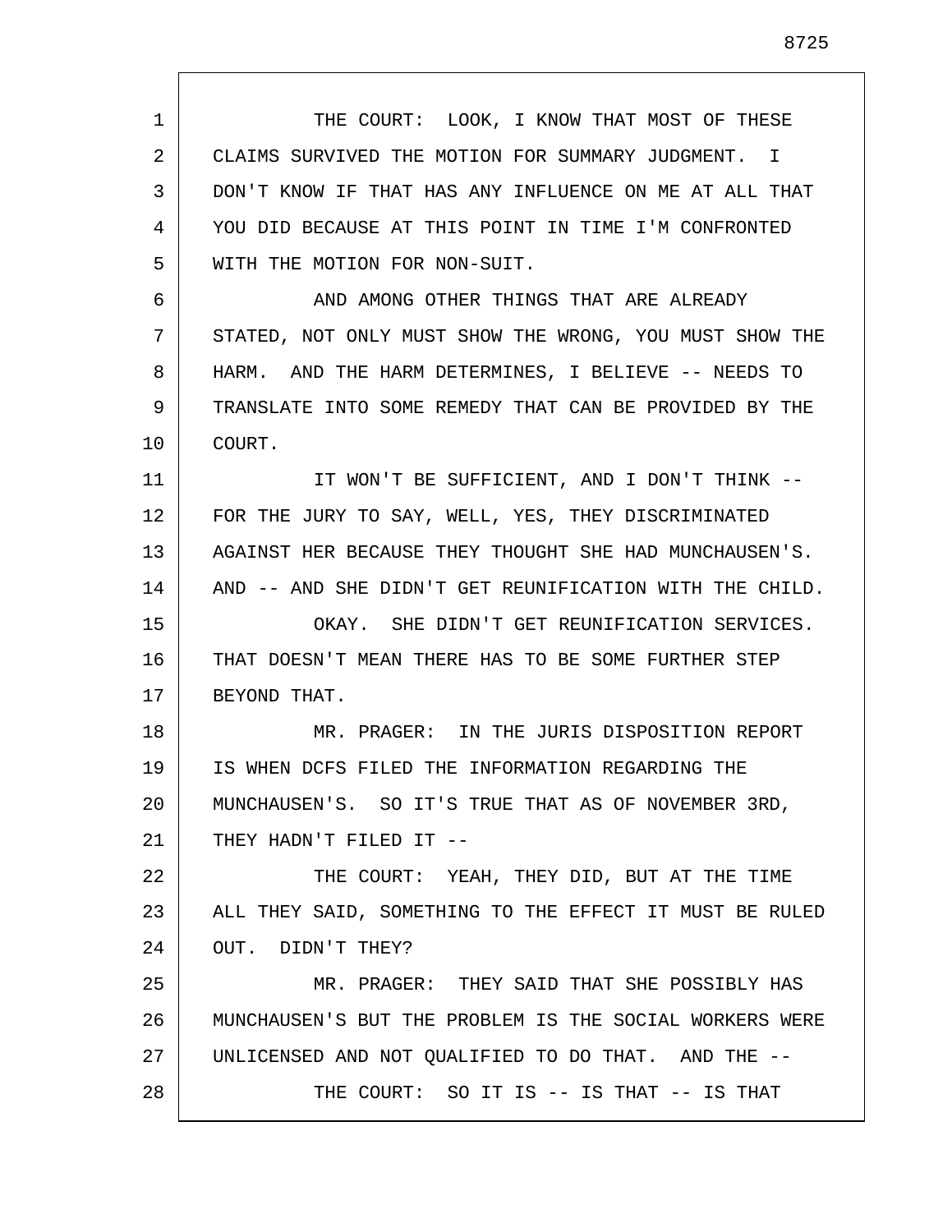1 2 3 4 5 6 7 8 9 10 11 12 13 14 15 16 17 18 19 20 21 22 23 24 25 26 27 28 THEN PART OF THE ISSUE OF NON- -- A MOTION -- THE LEGAL ISSUE THE COURT MUST DECIDE, AS TO WHETHER THERE WAS EVIDENCE BEFORE THE JUDICIAL OFFICER WHICH IS A REASONABLE BASIS FOR THE DECISION, TAKING INTO ACCOUNT MATTERS WHICH WERE OMITTED, MATTERS WHICH WERE FALSE, MATTERS WHICH HAD NOT BEEN SUFFICIENTLY EXPLAINED? BECAUSE -- MR. PRAGER: IF I COULD, PERHAPS, ADDRESS THAT -- THE COURT: -- IT SEEMS THE TO ME THAT, INEVITABLY, THAT'S WHAT THIS COMES TO. MR. PRAGER: ON AUGUST 2ND, PRIOR TO THE FINAL CONCLUSION OF THE CHILD CUSTODY, THE CIVIL RIGHTS UNIT ISSUED FINDINGS THAT PLAINTIFF HAD SUFFERED A DENIAL OF SERVICES AND LESSER SERVICES. THE COURT: I UNDERSTAND. IT WAS LATER CHANGED. BUT YEAH, THAT WAS AT THE TIME, AND I MENTIONED EARLIER, IN THE MOTION FOR NON-SUIT OVER MUNCHAUSEN'S, THAT I THOUGHT THERE WAS A FACTUAL ISSUE. AT THE TIME I MADE THAT RULING, NOT REALIZING YOU WERE ALSO BASING THE CLAIM ON TREMORS, ALTHOUGH YOU WERE, THEN I ASKED FOR SOME ADDITIONAL INFORMATION ON THAT. NOW, HAVING LOOKED AT THE ADDITIONAL INFORMATION, IT OCCURS TO ME THAT I DID NOT ADEQUATELY ADDRESS THE MOTION FOR NON-SUIT ON THE CLAIM OF MUNCHAUSEN'S. SO LET'S JUST SAY AS TO EITHER ONE OF THEM --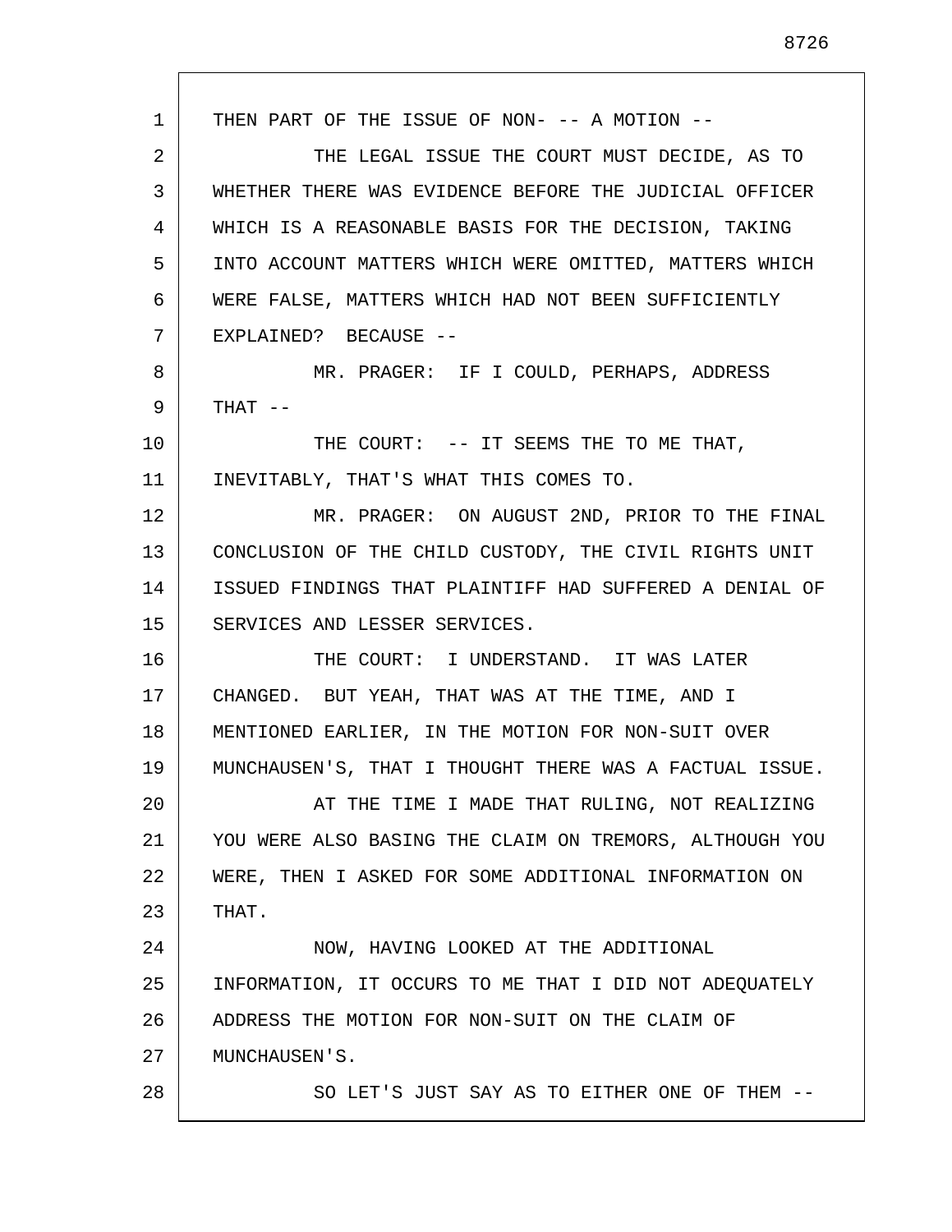1 2 3 4 5 6 7 8 9 10 11 12 13 14 15 16 17 18 19 20 21 22 23 24 25 26 27 28 IF YOU WANT TO CONCENTRATE ON THE MUNCHAUSEN'S, FINE, BUT ONE OR BOTH, IT WAS NOT -- I DID NOT PERCEIVE IT TO BE THE ARGUMENT AT THE TIME THAT -- THAT IT WAS NOT ARGUED AT THE TIME, NOR PRESENTED TO ME AT THE TIME, AS TO THE ISSUE THAT I'M NOW DISCUSSING. SO, GOING BACK TO MY STATEMENT, I WANT TO KNOW WHERE THIS IS INCORRECT THAT A WRONG MUST BE -- MUST HAVE CAUSED A HARM. AND, IN TURN, WE'RE NOT GOING TO JUST DECLARE THAT THIS WAS WRONG. YOU'RE SEEKING DAMAGES, AND THE DAMAGES, YOU TOLD ME A WHILE AGO, ARISE FROM THE LOSS OF THE CHILD. IF IT ARISES FROM THE LOSS OF THE CHILD, THEN IT APPEARS TO ME THAT THIS PRESENTS THE SAME KIND OF FACTUAL -- SAME ISSUE OF THE LAW THAT MUST BE DECIDED BY THE COURT AS TO WHETHER OR NOT, IF MUNCHAUSEN'S HAD NEVER BEEN MENTIONED, IF TREMORS HAD NEVER BEEN MENTIONED -- AND I DON'T KNOW WHETHER THEY WERE OR NOT, BUT THEY PROBABLY WERE SOMEWHERE IN ONE OF THOSE REPORTS. THAT IF THEY HAD NOT BEEN MENTIONED, WOULD IT MAKE ANY DIFFERENCE IN WHAT THE COURT HAD DECIDED. OR, HAVING BEEN MENTIONED, DOES THAT MAKE A DIFFERENCE IN WHAT THE COURT DECIDED? MR. PRAGER: I THINK YOU'RE TALKING ABOUT THE SCOPE OR EXTENT OF DAMAGES RIGHT THERE. BECAUSE THERE STILL WAS AN AUGUST 2ND FINDING -- STRIKE THAT. THERE WAS AN AUGUST 2ND DETERMINATION BY THE CIVIL RIGHTS UNIT THAT SHE HAD RECEIVED LESSER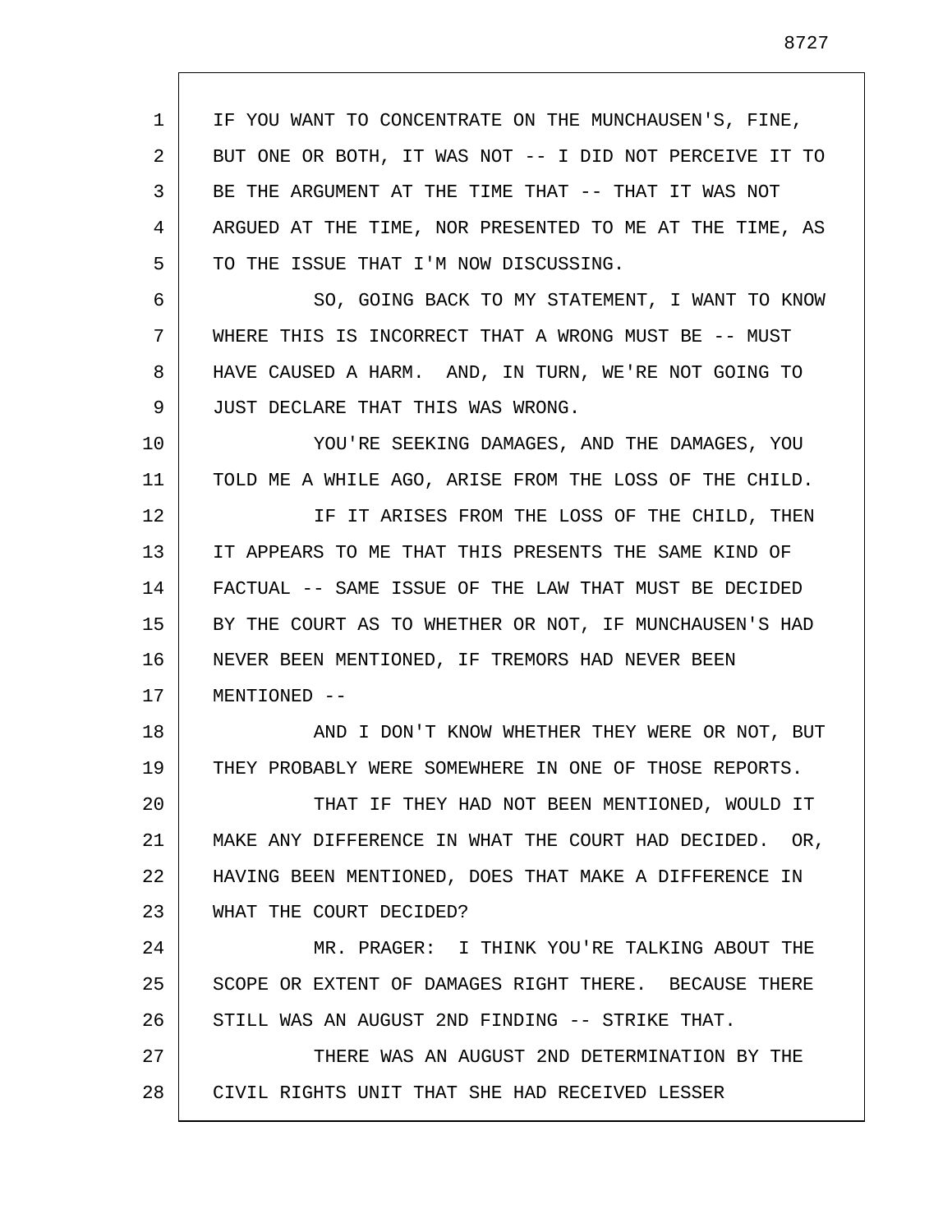1 2 3 4 5 6 7 8 9 10 11 12 13 14 15 16 17 18 19 20 21 22 23 24 25 26 27 28 SERVICES. AND THAT, IN AND OF ITSELF, WE THINK IS ACTIONABLE. IT WOULD NOT BE ACTIONABLE TO THE SAME EXTENT, OF COURSE, AS LOSING A CHILD, BUT IT WOULD BE ACTIONABLE. AND THEN LATER, AFTER THAT, THE CIVIL RIGHTS UNIT MAKES FURTHER DETERMINATIONS THAT MOTHER WAS SEPARATED FROM THE CHILD, DENIED SERVICES, AND SUFFERED HARM. AND I CAN LOOK THROUGH THIS AND CITE THE HARM TO YOU AS WELL, BUT IT WAS THE STRESS, THE FINANCIAL LOSSES SHE INCURRED IN HAVING TO DEAL WITH THE DCFS PROCESS, BEING SUDDENLY WEANED FROM HER SON BECAUSE SHE WAS BREASTFEEDING AT THE TIME, ALL THESE THINGS. SO, EVEN WITH THE MATERIALITY ARGUMENT YOU'RE RAISING YOUR HONOR, THERE IS AN OPPORTUNITY FOR THE PLAINTIFF TO SHOW THAT SHE LOST SERVICES AND BENEFITS EVEN PRIOR TO THE FINAL DETERMINATION. AND THERE IS FACTUAL INFORMATION TO SUGGEST THERE WAS A CONCLUSION, OR THERE WAS A THOUGHT, THAT THIS STIGMA THAT WAS APPLIED TO HER BY CALLING HER MUNCHAUSEN, CARRIED THROUGH THE PROCEEDINGS, RESULTED AS A FURTHER BASIS FOR HER TO LOSE HER SON. AND IF I COULD, JUST TO CLARIFY ONE THING. AGAIN, THE TREMORS BUSINESS IS, HER POSITION IS, SHE TOLD THE SOCIAL WORKERS SHE HAD TREMORS AND THE SOCIAL WORKERS DID NOT REPORT THE TREMORS TO THE COURT. THEY MISCHARACTERIZED HER AS BEING NERVOUS AND ANXIOUS. SO THAT'S THE TREMOR BUSINESS THAT WE'RE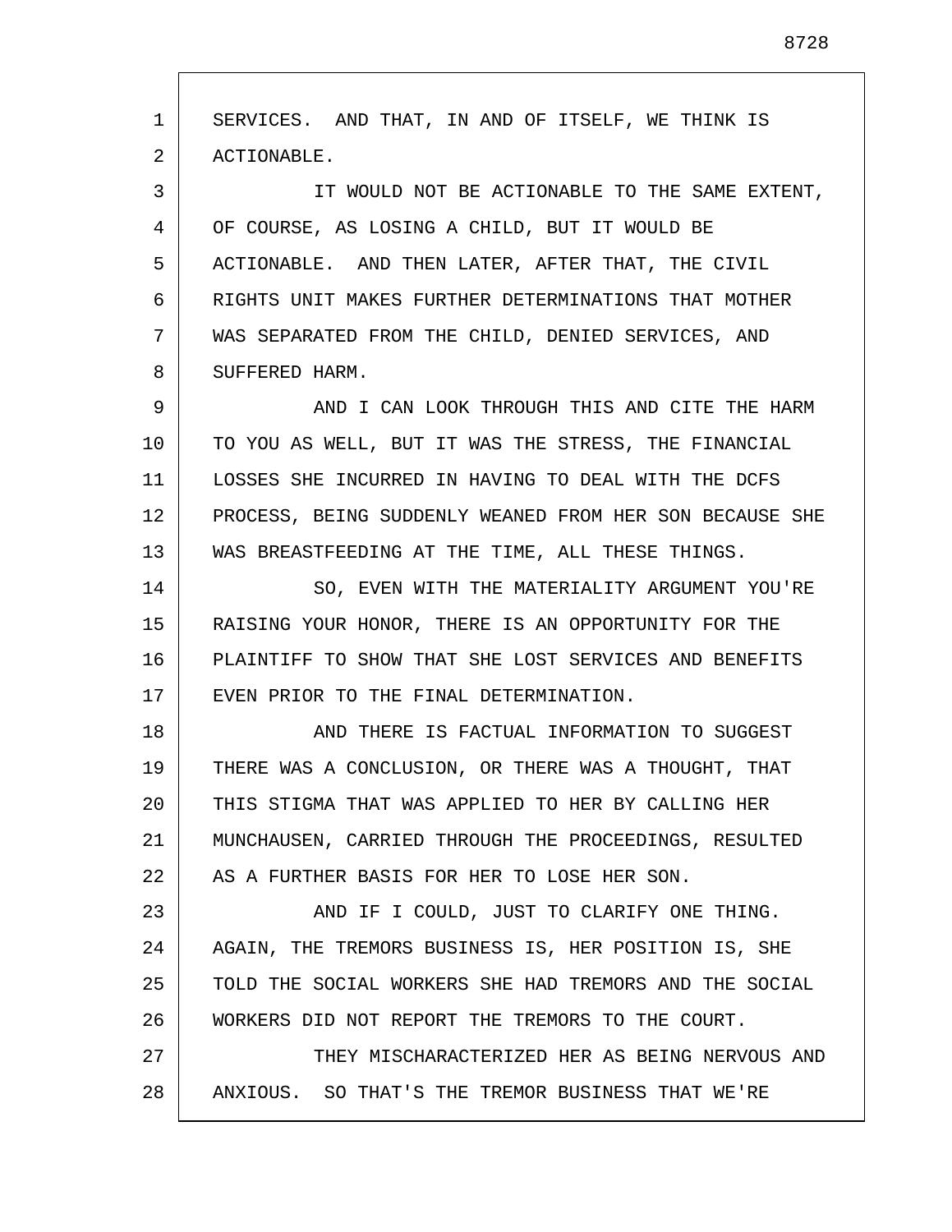1 2 3 4 5 6 7 8 9 10 11 12 13 14 15 16 17 18 19 20 21 22 23 24 25 26 27 28 TALKING ABOUT. AGAIN, IT'S A MISCHARACTERIZATION OF HER MEDICAL CONDITION. THE COURT: ALL RIGHT. MS. NAU, I INTERRUPTED YOUR DISCUSSION. AND -- YOU CAN GO AHEAD. MS. NAU: THANK YOU, YOUR HONOR. THIS ISN'T ABOUT WHAT FURTHER OPPORTUNITY PLAINTIFF HAS TO SHOW SOMETHING. SHE'S HAD THE OPPORTUNITY. WHAT'S BEFORE YOU IS DEFENDANT'S NON-SUIT MOTION AND SHE HASN'T PRESENTED ANY EVIDENCE THAT SHE'S BEEN DENIED ANY SERVICES ON THE BASIS OF EITHER HER TREMORS OR HER MUNCHAUSEN'S BY PROXY. TO THE EXTENT THAT THE ARGUMENT IS THAT IT SOMEHOW IMPACTED THE JUDGE'S DECISION TO DENY THOSE SERVICES OR TO TAKE HER CHILD AWAY, PLAINTIFF HASN'T SHOWN THAT EITHER. BUT IF YOUR HONOR BELIEVES THAT THAT IS -- THAT PLAINTIFF HAS SOMEHOW MET ENOUGH TO MOVE PAST THE NON-SUIT, THEN IT IS AN ISSUE FOR THE COURT TO DECIDE. AND IT IS SOMETHING THAT'S ADDRESSED IN OUR MATERIALITY BRIEF, AT LEAST INSOFAR AS THE MUNCHAUSEN BY PROXY. I DON'T BELIEVE WE ADDRESSED THE TREMORS, SPECIFICALLY, IN THAT BRIEF BUT THE REASONS FOR THE JUVENILE COURT'S DECISIONS ARE HIGHLIGHTED THEREIN. SO. THE COURT: OKAY. THANK YOU. SO MR. PRAGER, LET ME GO BACK TO WHAT YOU JUST -- BEFORE -- YOU SAID, I THINK YOU'RE TALKING ABOUT THE SCOPE OR EXTENT OF DAMAGES RIGHT THERE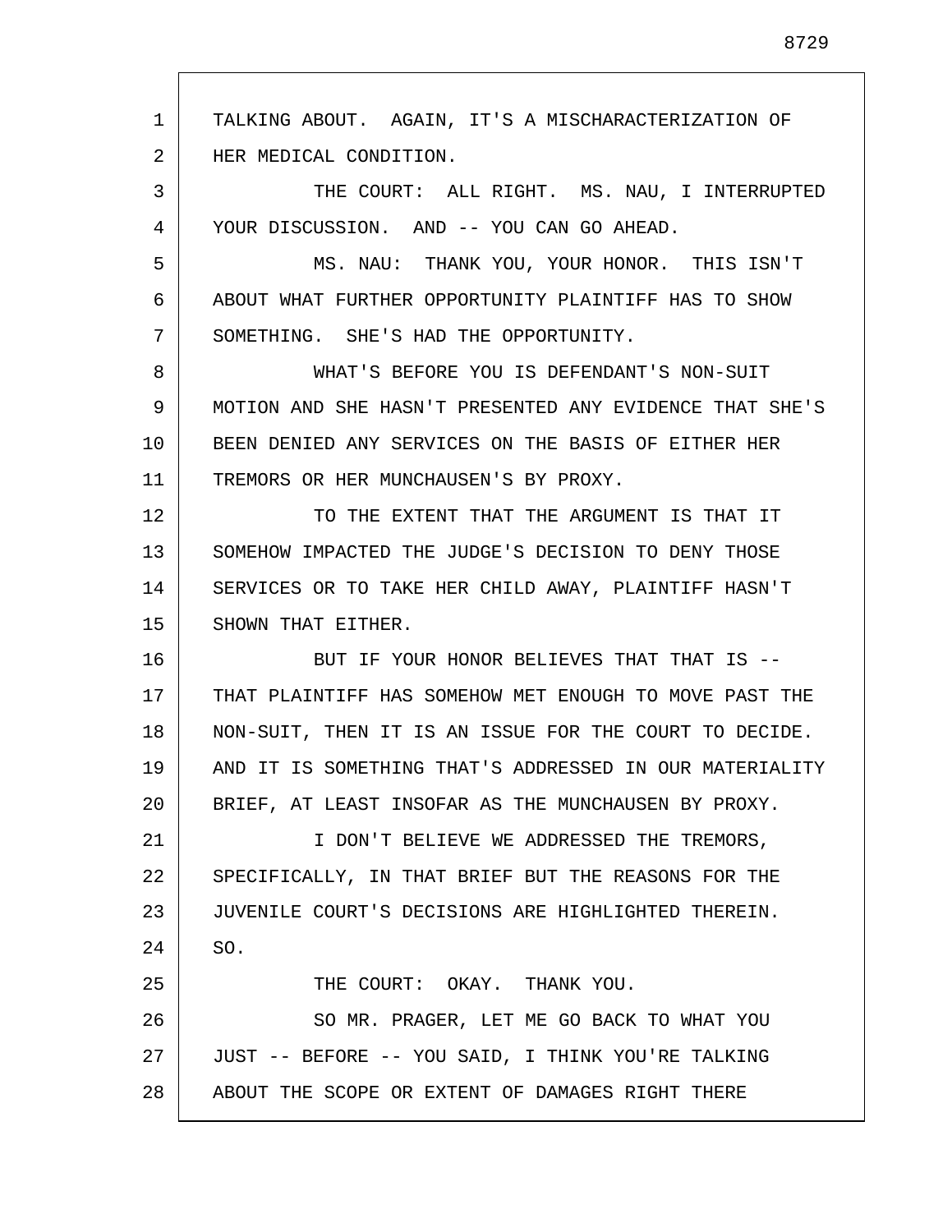1 2 3 4 5 6 7 8 9 10 11 12 13 14 15 16 17 18 19 20 21 22 23 24 25 26 27 28 BECAUSE THERE STILL WAS AN AUGUST 2ND FINDING -- STRIKE THAT. THERE WAS AN AUGUST -- I'M NOT SURE OF THE WORD THERE -- A DETERMINATION BY THE CIVIL RIGHTS UNIT THAT SHE HAD RECEIVED LESSER SERVICES AND THAT, IN AND OF ITSELF, IS ACTIONABLE. HOW IS IT ACTIONABLE? MR. PRAGER: TO THE EXTENT SHE WAS STIGMATIZED OR SUFFERED SOME HARM. AND THERE IS EVIDENCE THAT SHE WAS DENIED THE CHANCE TO BOND WITH HER CHILD, PROVIDE BREASTFEEDING WITH HER CHILD, CHILD WAS REMOVED FROM HER. THAT WOULD BE THE HARM. BUT EVEN IN AND OF ITSELF -- LET'S LOOK AT IT THIS WAY, YOUR HONOR: LET'S ASSUME FOR ONE SECOND THAT THERE IS A VIOLATION OF THE STATUTE, IN A VACUUM, WITH NO ACTUAL DAMAGES, JUST FOR DISCUSSION PURPOSES. THAT'S WHY THE UNRUH STATUTE AND THE DISABLED PERSONS STATUTE HAS STATUTORY DAMAGES, OR A FLOOR, \$4000 FOR UNRUH, BECAUSE THE PUBLIC POLICY IS HERE TO ADVANCE THESE CLAIMS AND END DISCRIMINATION. SO THE LAW AFFORDS DAMAGES ON A PER SE BASIS TO ENSURE A PLAINTIFF CAN'T BE NON-SUITED. SO IF NOTHING ELSE WERE TO OCCUR, JUST FOR DISCUSSION PURPOSES, IF THE PLAINTIFF COULD NOT SHOW ANY DAMAGES BUT SHE SUFFERED THE INVIDIOUS DISCRIMINATION WE'RE TALKING ABOUT, THERE WOULD BE A \$4000 PENALTY. THE COURT: UNDER THE UNRUH ACT.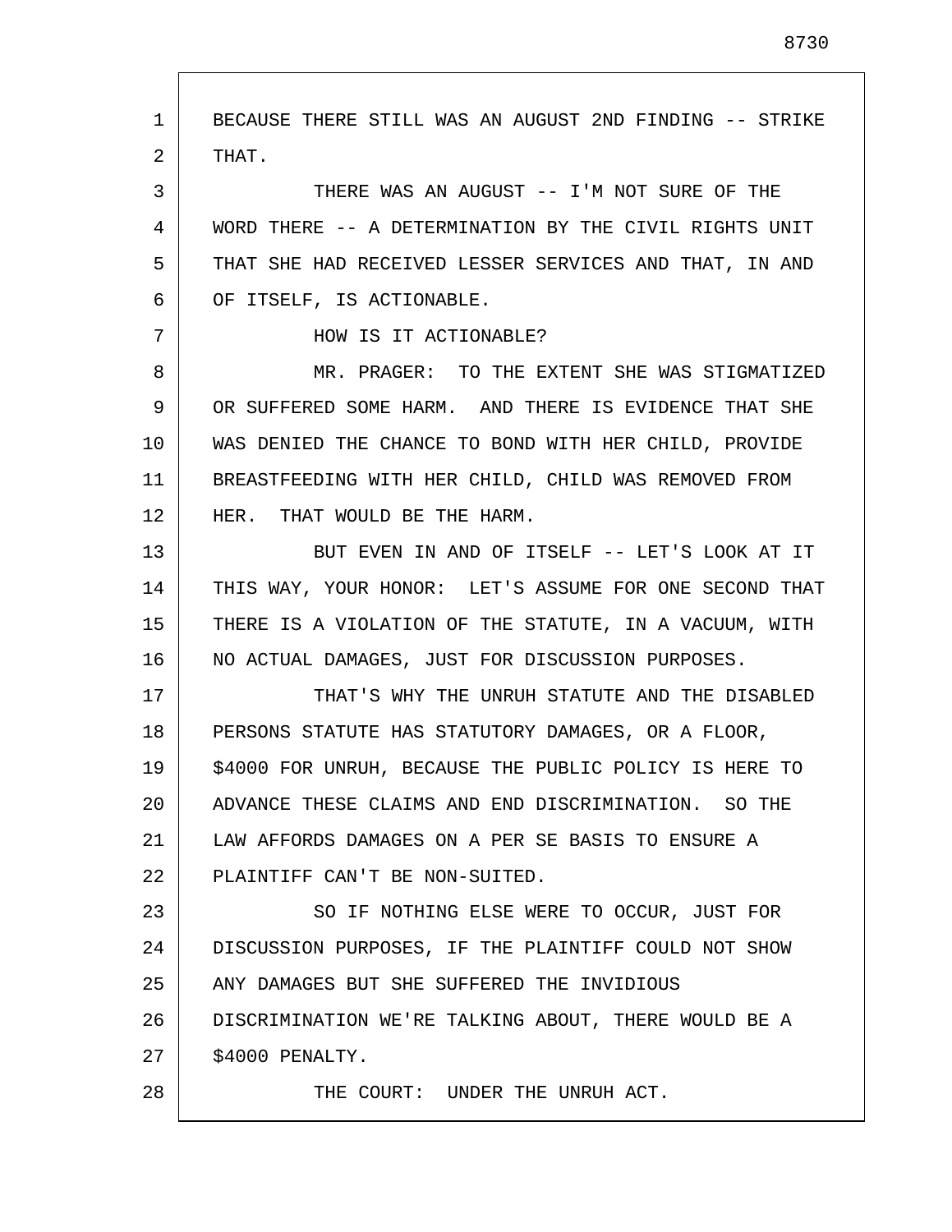1 2 3 4 5 6 7 8 9 10 11 12 13 14 15 16 17 18 19 20 21 22 23 24 25 26 27 28 MR. PRAGER: YES. THE COURT: ALL RIGHT. SO LET ME ASK YOU ABOUT THE TWO FEDERAL CLAIMS. THERE IS NO EQUIVALENT PROVISION OF DAMAGE ON THE FEDERAL CLAIMS AND THERE WAS -- SO THERE WOULD HAVE TO BE A COMPENSABLE HARM SHOWN, AND THAT'S THE PART I DON'T SEE. MR. PRAGER: WELL, LOOK, I UNDERSTAND WHAT YOU'RE STRUGGLING WITH, THE ISSUE -- YOU'RE NOW TAKING THE MATERIALITY ISSUE ON THE 83 CLAIM, AND YOU'RE SEEING, IN YOUR MIND, AS IT APPLIES TO THE DISABLED DISCRIMINATION CLAIMS. THE COURT: I'M NOT SAYING THEY DO. I'M REALLY ASKING THE QUESTION. BECAUSE IN THE ARGUMENT -- IF THE ARGUMENT IS MADE THAT THE DENIAL OF SOME SERVICE, WHATEVER IT MIGHT HAVE BEEN, FOR A DISCRIMINATORY REASON CAUSED HARM, AND THE HARM WAS THE LOSS OF THE CHILD, I DON'T -- I'M JUST ASKING THE QUESTION, BUT I HAVE DIFFICULTY AND I'M UNABLE TO SEE HOW WE WOULD EVER LET A JURY RESOLVE THAT. THIS IS REMINISCENT OF OUR DISCUSSION EARLIER IN THE CASE ABOUT LETTING THE JURY DECIDE WHAT A JUDICIAL OFFICER WOULD HAVE DONE. AND ON FURTHER LOOK AT THAT ISSUE, WE ALL AGREED THAT THE CASE IS, IN FACT -- INDICATED THAT IS A LEGAL ISSUE TO BE DECIDED BY THE COURT. AND IT WAS IN RESPONSE TO THAT, THEN, THAT WE WENT THROUGH THE BRIEFING THAT WAS DONE OF THE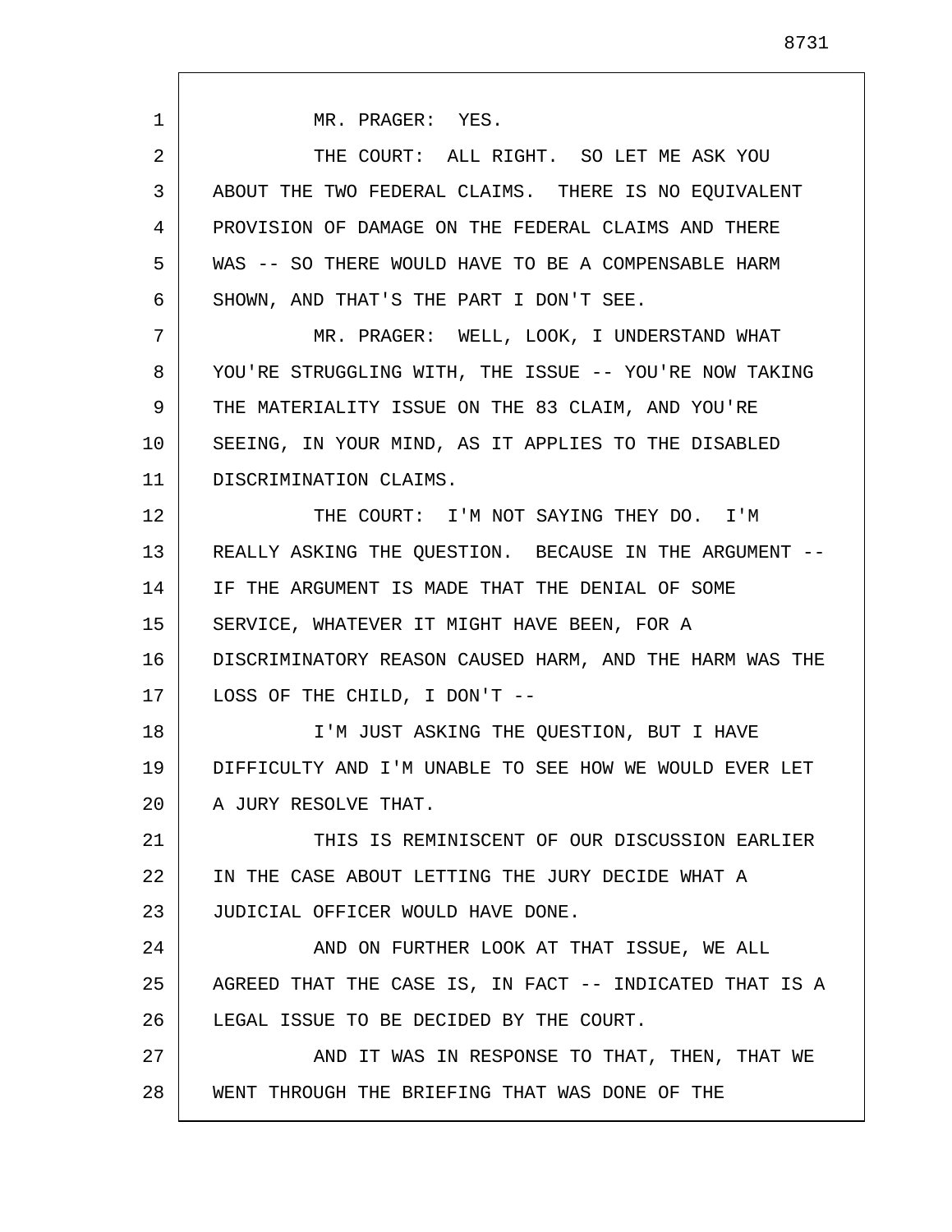1 2 OMISSIONS, FALSEHOODS, INCOMPLETE PRESENTATION OF EVIDENCE BY THE DCFS.

3 4 5 6 7 ON WHICH, INCIDENTALLY, I DO HAVE A RATHER LENGTHY TENTATIVE DECISION. ACTUALLY, IT'S NOT TENTATIVE, IT'S JUST THE WRITING OF THE DECISION IS NOT COMPLETED. BUT EVEN AS I SIT HERE, IT'S SOME -- APPROXIMATE SEVEN OR EIGHT PAGES LONG.

8 9 10 11 12 AS SOON AS YOU TELL ME THAT SOMETHING -- THAT THIS -- THE RESULT OF THIS WAS THE LOSS OF THE CHILD, MY QUESTION WAS, DOESN'T THAT RAISE THE SAME KIND OF LEGAL ISSUE THAT MUST BE -- A LEGAL ISSUE TO BE DECIDED BY THE COURT, JUST LIKE THE DECEPTION CLAIMS?

13 14 15 16 17 18 AND I'M TALKING ABOUT THE FEDERAL CAUSES OF ACTION, NOW, ALSO, BECAUSE I AGREE WITH YOU THAT UNRUH PRESENTS US WITH SOMETHING DIFFERENT, AND IF NOTHING ELSE, THE VIOLATION HAS SHOWN THERE IS A PENALTY WHICH COULD BE WARRANTED EVEN IF THERE ARE NO DAMAGES SHOWN, THE PENALTY CAN BE AWARDED.

19 20 21 22 23 24 MR. PRAGER: THE HARD PART FOR COUNSEL, YOUR HONOR, IS, THIS ISSUE IS COMING UP NOW FOR THE FIRST TIME. SO IT'S HARD TO REALLY ADDRESS IT WITH SOME KIND OF FORCE BECAUSE WE WERE ALL PRESENT WHEN THE 83 SIDE OF THE CASE HAD THESE ISSUES COME UP, AND THEY WERE ADDRESSED.

25 26 27 28 BUT THERE WAS NEVER ANY EFFORT TO TRY AND HAVE THEM APPLY TO THE DISABILITY SIDE OF THE CASE. AND OF COURSE, THERE'S TWO VERDICT FORMS IN THE CASE. THERE'S BEEN TWO OPENINGS IN THE CASE BECAUSE IT'S ALMOST LIKE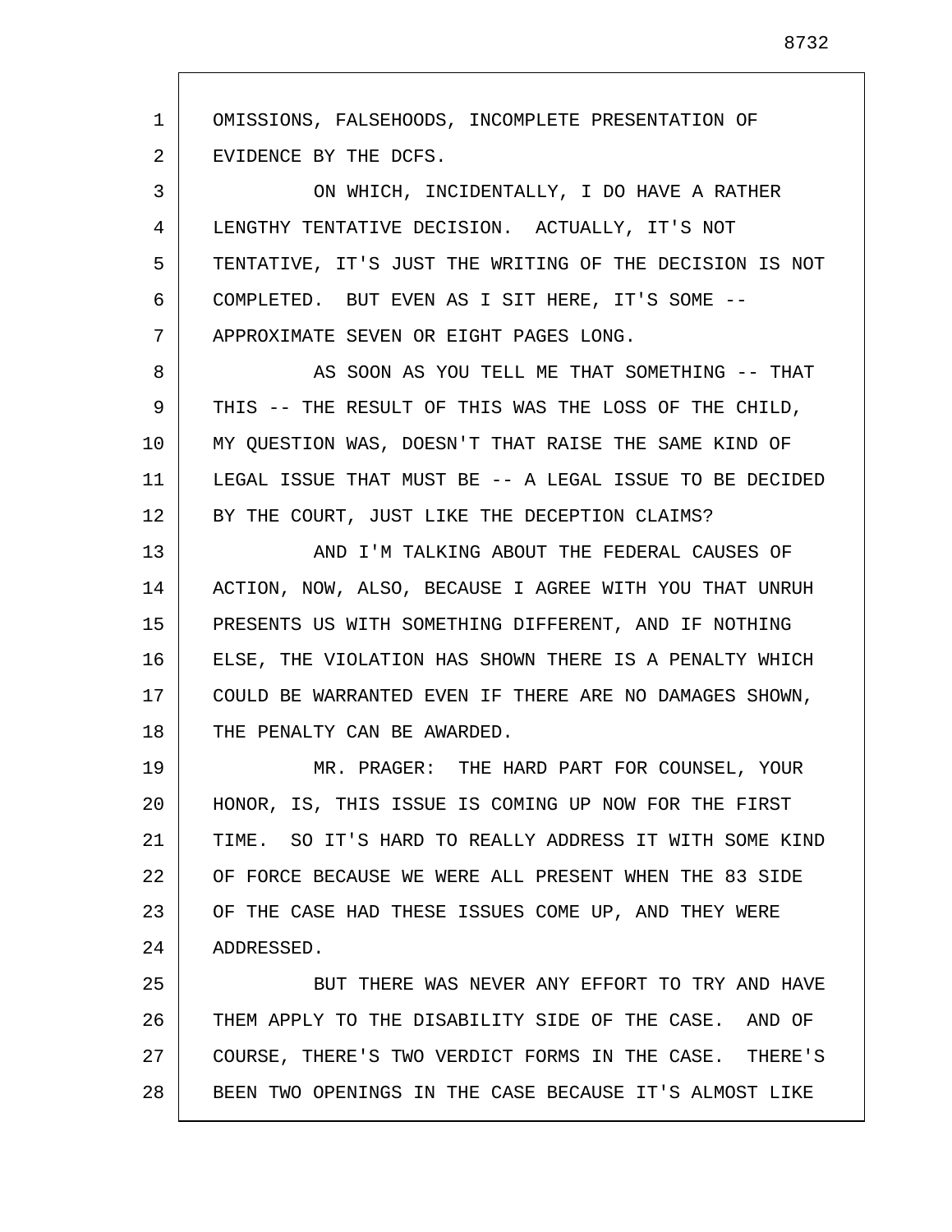1 2 3 4 5 6 7 8 9 10 11 12 13 14 15 16 17 18 19 20 21 22 23 24 25 26 27 28 HAVING TWO CASES IN THE SAME CASE. SO TO TRY THE MATERIALITY ISSUE, IF WE'RE CALLING IT THAT, ON A DISABLED CLAIM, WE'VE NEVER HAD THAT COME UP IN A CASE. I REALIZE COUNSEL FOR BOTH SIDES IS VERY CAUGHT UP WITH THE SEIZURE ISSUE, THE WARRANT CASES, THE COURT'S FAMILIAR WITH IT, IT'S BEEN EXTENSIVELY BRIEFED AND DISCUSSED. I'M UNAWARE OF ANY APPLICATION OF THIS TYPE OF REASONING TO A DISABLED ACCIDENT CASE OR A DISABLED DISCRIMINATION CASE. I THINK THE WAY THE REASONING MOST OFTEN GOES, THERE IS AN ALLEGATION OF DISCRIMINATION, THERE IS AN ALLEGATION OF WHAT THE HARM IS, AND THEN THE JURY IS FREE TO AGREE OR DEGREE WITH THOSE FINDINGS. I UNDERSTAND WHERE THE COURT'S TROUBLED. I GET IT BUT, YOU KNOW -- THE COURT: WELL, I AGREE WITH WHAT YOU'RE SAYING, IT'S THE FIRST TIME WE HAVE SPECIFICALLY ADDRESSED THIS. AND, AGAIN, GOING BACK TO THE STATEMENT YOU MADE ABOUT -- ASSUMING FOR A MOMENT THAT THERE WAS A DISCRIMINATION, AND I INDICATED THAT I THOUGHT THERE WAS A FACTUAL ISSUE ORIGINALLY, OVER THE ISSUE, THE MUNCHAUSEN'S, BECAUSE OF HOCHSTEIN'S FINDINGS AND STATEMENTS, SO ON, THE  $--$  AND  $--$  I DON'T KNOW  $--$ LET'S SAY THERE WASN'T A LAWSUIT FILED AT ALL FOR A MOMENT. AT THAT POINT IN TIME, I DON'T KNOW WHAT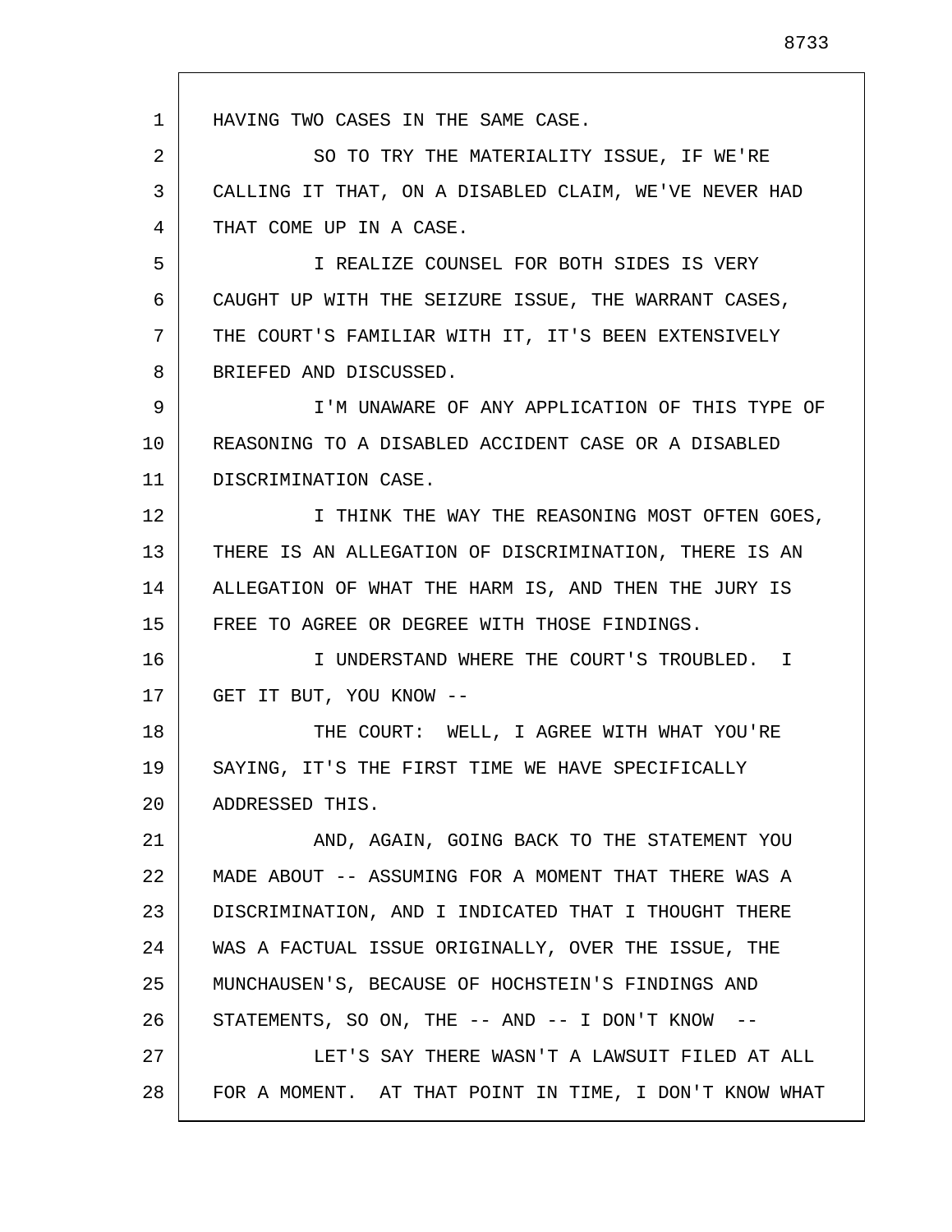1 2 3 4 5 6 7 8 9 10 11 12 13 14 15 16 17 18 19 20 21 22 23 24 25 26 27 28 REMEDIES THERE WOULD BE IF THERE -- IF SOME -- WITHIN THE JURISDICTION OF THE JUVENILE COURT. IF IT WAS FOUND THAT SOME SERVICE WAS DENIED BASED ON DISCRIMINATION, IT WOULD SEEM TO ME AMONG OTHER THINGS THAT AN APPLICATION, AS ANY REMEDY, AN APPLICATION TO THE JUVENILE COURT TO ORDER A CERTAIN SERVICE TO BE PROVIDED. I DON'T KNOW WHAT THE REMEDIES WOULD BE. BUT THE REMEDY SOUGHT HERE IS THE REMEDY OF DAMAGES. MR. PRAGER: CORRECT. THE COURT: AND, AGAIN, EXCLUDING UNRUH BECAUSE OF THE REASONS WE'VE STATED, FOR THE TWO FEDERAL CLAIMS, I'M TROUBLED, FOR REASONS I'VE ALREADY STATED. I WON'T REPEAT THEM. AND IT DID OCCUR BECAUSE YOU RECALL THAT OVER THE WEEKEND I INDICATED TO YOU THAT I WOULD CONSIDER THE FURTHER BRIEFING THAT YOU HAD PROVIDED ON THE TREMOR ISSUE AS WELL AS THE ONES SUBMITTED BY THE DEFENSE. BOTH OF THEM SUBMITTED LAST FRIDAY, I TOLD YOU I WOULD REVIEW THEM AND HAVE A RULING FOR YOU THIS MORNING. I ALSO TOLD YOU THAT I WOULD ATTEMPT TO HAVE A RULING ON THE ISSUE OF LAW TO BE DECIDED BY THE COURT OVER THE DECEPTION CLAIMS. AND I ENDED UP IN -- WELL, I'VE DONE A GREAT DEAL OF WORK ON IT. AND THE ACTUAL RULING HAS NOT BEEN COMPLETED ON THE LETTER BUT I ALSO SPENT A SIGNIFICANT AMOUNT OF TIME OVER THE WEEKEND OVER THIS -- THE ISSUES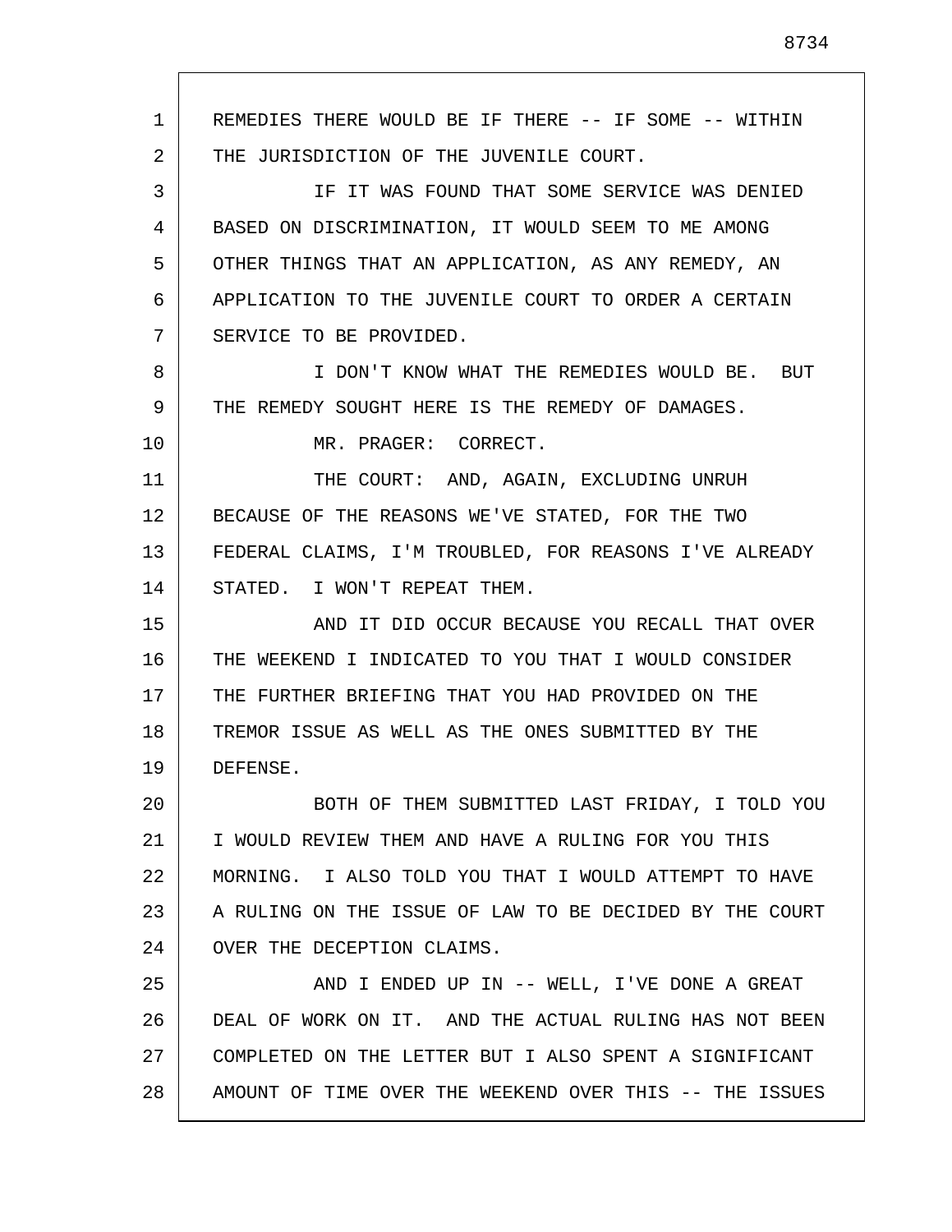1 2 3 4 5 6 7 8 9 10 11 12 13 14 15 16 17 18 19 20 21 22 23 24 25 26 27 28 RAISED ABOUT THE MOTION FOR NON-SUIT ON TREMORS. AND WHEN I THOUGHT IT THROUGH, AND ATTEMPTED TO RESEARCH THIS TO FIND OUT WHAT REMEDIES THERE ARE, I DIDN'T FIND ANYTHING ON IT THAT WAS MEANINGFUL ABOUT YOUR CLAIM OF PERCEIVED DISABILITY. BECAUSE THE NON-SUIT IS TO THE WHOLE CLAIM, AND A NON-SUIT CAN BE GRANTED IF THERE'S NO EVIDENCE OF DAMAGE. AND, IN OTHER WORDS, IF YOU CAN FIND THERE WAS A WRONG, AND IF SOMEONE HASN'T PROVED ANY DAMAGE, THE PARTY DEFENDING THAT CLAIM WOULD BE ENTITLED TO A NON-SUIT. SO BECAUSE ALL CLAIMS HAVE SOME REMEDY, AND I DON'T SEE A REMEDY HERE THAT COULD BE AWARDED. I'M CERTAINLY NOT GOING TO LET THE JURY MAKE THE DECISION -- WELL, I SHOULDN'T SAY THAT. I'M QUESTIONING WHETHER I WOULD LET THE JURY MAKE THE DECISION. MAKING THE STEPS THAT YOU HAVE MADE IN YOUR ARGUMENT, THAT SHE WAS DENIED A SERVICE, THAT SOMEHOW SHE WAS PERCEIVED AS BEING LESS CREDIBLE OTHERWISE THAN SHE WOULD HAVE BEEN BUT FOR THIS DISCRIMINATION BY DCFS AND THAT ALL RESULTED IN THAT SHE LOST HER CHILD. I JUST DON'T SEE HOW WE GET THERE. MR. PRAGER: LET'S TAKE THE MOMENT IN TIME WHERE THE RECOMMENDATION IS REMOVE THE CHILD FROM THE MOTHER. OKAY? LET'S STOP THERE FOR A SECOND AND CALL IT A FIREWALL. OUR POSITION IS A MINIMUM. WHEN THERE IS A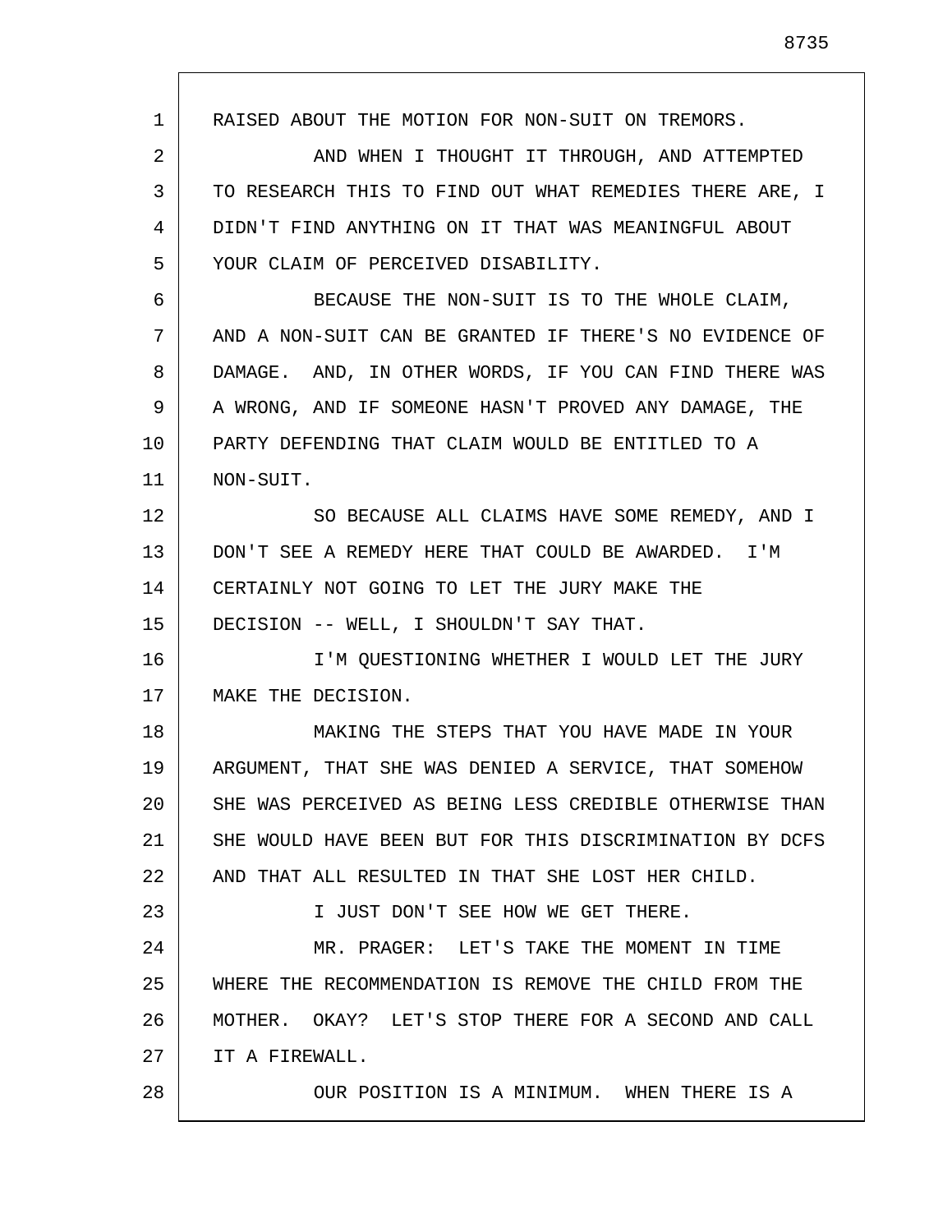1 2 3 4 5 6 7 8 9 10 11 12 13 14 15 16 17 18 19 20 21 22 23 24 25 26 27 28 RECOMMENDATION TO DENY SERVICES, THERE WOULD BE DAMAGES TO HER. THEY MAY NOT BE MUCH, IF THAT'S WHAT THE COURT IS SUGGESTING, BUT THEY WOULD STILL CONSEQUENTIAL DAMAGES TO HER, AND IT COULD ALSO BE STILL NON -- OR GENERAL DAMAGES TO HER BECAUSE SHE'S STILL BEING DENIED LESS SERVICES. AND I CAN IMAGINE LOTS OF SCENARIOS WHERE, FOR EXAMPLE, A PERSON OF A CERTAIN RACE IS DENIED SERVICES. AND I THINK IT WOULD BE VERY UNFAIR TO SAY, WELL, I DON'T GIVE YOU SERVICES BECAUSE OF ANY OF THESE CLASSES. AND THEN TO SAY THEY HAVE NO DAMAGES OR NO OPPORTUNITY TO PRESENT THOSE DAMAGES TO A JURY WOULD BE DOUBLY DAMNING TO THEM INDIVIDUALLY BECAUSE THEY'RE BEING DISMISSED BY THE GOVERNMENTAL ENTITY THAT DENIED THEM EQUAL SERVICES AND THEY'RE BEING DENIED TO COME TO COURT AND TELL THEIR STORY TO A JURY AND SEEK WHATEVER IS REASONABLE FROM THE JURY AND ALLOWED BY LAW. AND I UNDERSTAND -- I HEARD YOU IN YOUR CONCERNS, YOUR HONOR, I GET IT. BUT THAT DOESN'T MEAN THAT THIS HAS NO VALUE WHATSOEVER. AND IN THIS AREA OF LAW, AS YOU KNOW -- THE COURT: WHAT WOULD THE MEASURE BE? FIRST OF ALL, YOU'RE TALKING ABOUT THE RECOMMENDATION, BUT IT'S THE COURT, THE JUVENILE COURT THAT MADE THE DETERMINATION AT THE DETENTION HEARING ON NOVEMBER 6TH. I DON'T HAVE THE TRANSCRIPT IN FRONT OF ME,

8736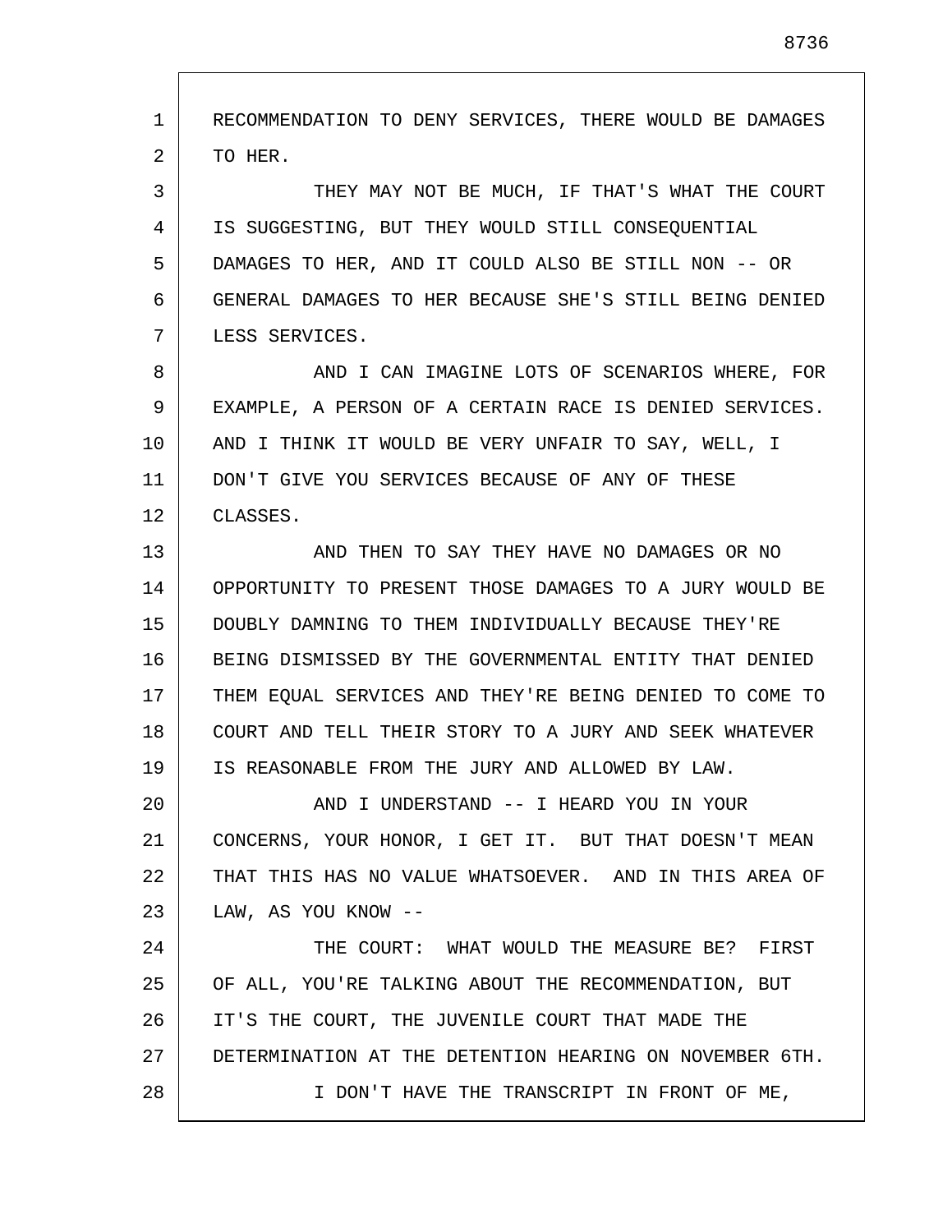| 1  | BUT THEY'RE THE ONES WHO MAKE THE DETERMINATION WHETHER |
|----|---------------------------------------------------------|
| 2  | OR NOT A SERVICE SHOULD BE PROVIDED.                    |
| 3  | AND MY RECOLLECTION IS -- THAT -- WHICH I'D             |
| 4  | BETTER NOT STATE, MY RECOLLECTION IS THAT THEY SAID     |
| 5  | SOMETHING ABOUT REUNIFICATION IN THE ORDER MADE ON      |
| 6  | NOVEMBER 6TH.                                           |
| 7  | AND IT MAY HAVE BEEN THAT THEY WERE THEY WERE           |
| 8  | DEFERRING ON THAT -- OR DENYING IT? WHAT WAS IT?        |
| 9  | MS. NAU: YOUR HONOR, AT THE NOVEMBER 6TH                |
| 10 | DETENTION HEARING, REUNIFICATION SERVICES WERE ORDERED  |
| 11 | FOR MS. DUVAL.                                          |
| 12 | THE COURT: OKAY. WERE ORDERED.                          |
| 13 | MR. PRAGER: THERE'S OTHER --                            |
| 14 | THE COURT: AND SHE DID RECEIVE REUNIFICATION            |
| 15 | SERVICES FOR SOME PERIOD OF TIME.                       |
| 16 | MS. NAU: SHE DID.                                       |
| 17 | THE COURT: AND THEN -- THEY WOULD HAVE                  |
| 18 | BEEN -- I KNOW THEY WERE CUT OFF AS OF THE AUGUST 9TH   |
| 19 | HEARING, AND I DO REMEMBER, SPECIFICALLY, THAT          |
| 20 | OCCURRING.                                              |
| 21 | BUT THAT WAS MY RECOLLECTION, THAT THERE WERE           |
| 22 | SEVERAL SERVICES PROVIDED TO MS. DUVAL FOLLOWING THE    |
| 23 | DETENTION HEARING. AND HOW LONG THOSE SERVICES          |
| 24 | CONTINUED, I DON'T KNOW BECAUSE THERE WAS NO EVIDENCE   |
| 25 | ON IT. BUT THERE WAS EVIDENCE AND, IN FACT, MS. DUVAL   |
| 26 | TESTIFIED TO HAVING RECEIVED CERTAIN SERVICES.          |
| 27 | MR. PRAGER: THERE'S STILL ISSUES THAT                   |
| 28 | MS. SCHEELE, FOR EXAMPLE, DID NOT PROPERLY ADMINISTER   |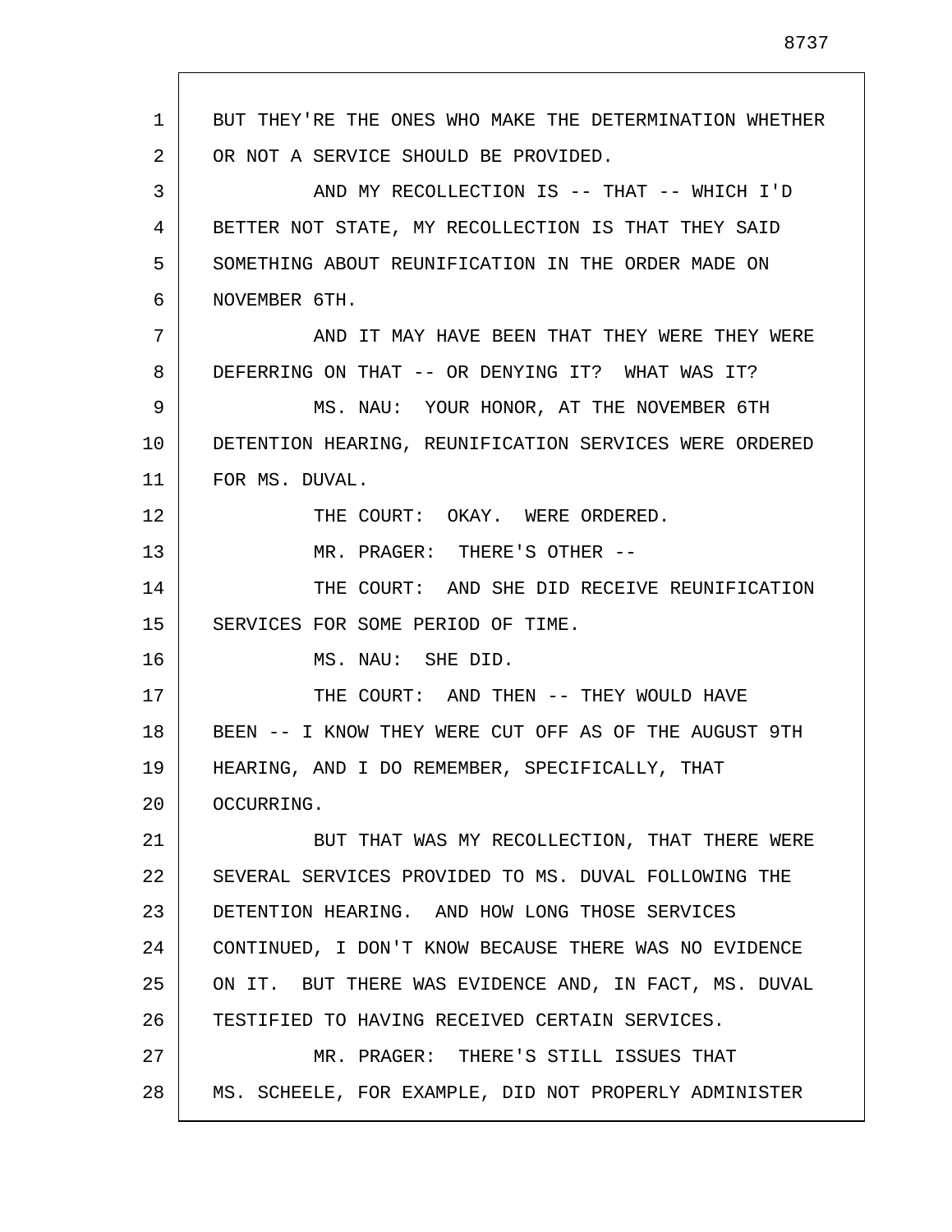1 2 3 4 5 6 7 8 9 10 11 12 13 14 15 16 17 18 19 20 21 22 23 24 25 26 27 28 HER DUTIES. SHE WAS MISCHARACTERIZING THE TREMORS. MS. NELSON WAS ALSO INFORMED OF THE TREMORS, THE SHAKING HANDS, AND THEY DID NOT TELL THE COURT THAT. SO I UNDERSTAND WHAT THE COURT -- THIS COURT IS SAYING ABOUT YOUR CONCERNS. NEVERTHELESS, THEY STILL DID NOT PROVIDE THE PLAINTIFF EOUAL SERVICES, SERVICES SHE WAS DESERVING OF, ENTITLED TO. AND THE CIVIL RIGHTS UNIT HAS AGREED AND SAID SHE IS A VICTIM OF DISCRIMINATION, AND WAS GIVEN LESSER SERVICES. THE COURT: LET'S ASSUME THAT THERE'S AT LEAST A FACTUAL ISSUE AS TO WHETHER OR NOT THERE WAS DISCRIMINATION. AND THAT FACTUAL ISSUE WOULD BE SUFFICIENT TO PREVENT A NON-SUIT BASED ON A FINDING OF DISCRIMINATION. BUT THAT'S MY POINT, IS THAT A NON-SUIT ADDRESSES ADDITIONAL ELEMENTS OF A CLAIM, AND THE EVIDENCE -- I DON'T RECALL THERE BEING ANY EVIDENCE THAT SHE WAS DENIED SERVICES UNTIL THE -- I REMEMBER THE SPECIFIC DENIAL IN THE DISPOSITION DECISION BY THE COURT ON AUGUST 9TH. AND I THINK THE EVIDENCE IS UNCLEAR AS TO -- AT LEAST IT'S UNCLEAR TO ME AS I'M SITTING HERE -- EXACTLY WHAT SHE WAS PROVIDED FROM AUGUST -- FROM THE NOVEMBER 6TH CLAIM, BUT SHE TESTIFIED TO RECEIVING SERVICES. I KNOW THERE WAS A REPORT FILED OF SERVICES THAT HAD BEEN PROVIDED. THERE WAS SOME REPORTING OF SERVICES PROVIDED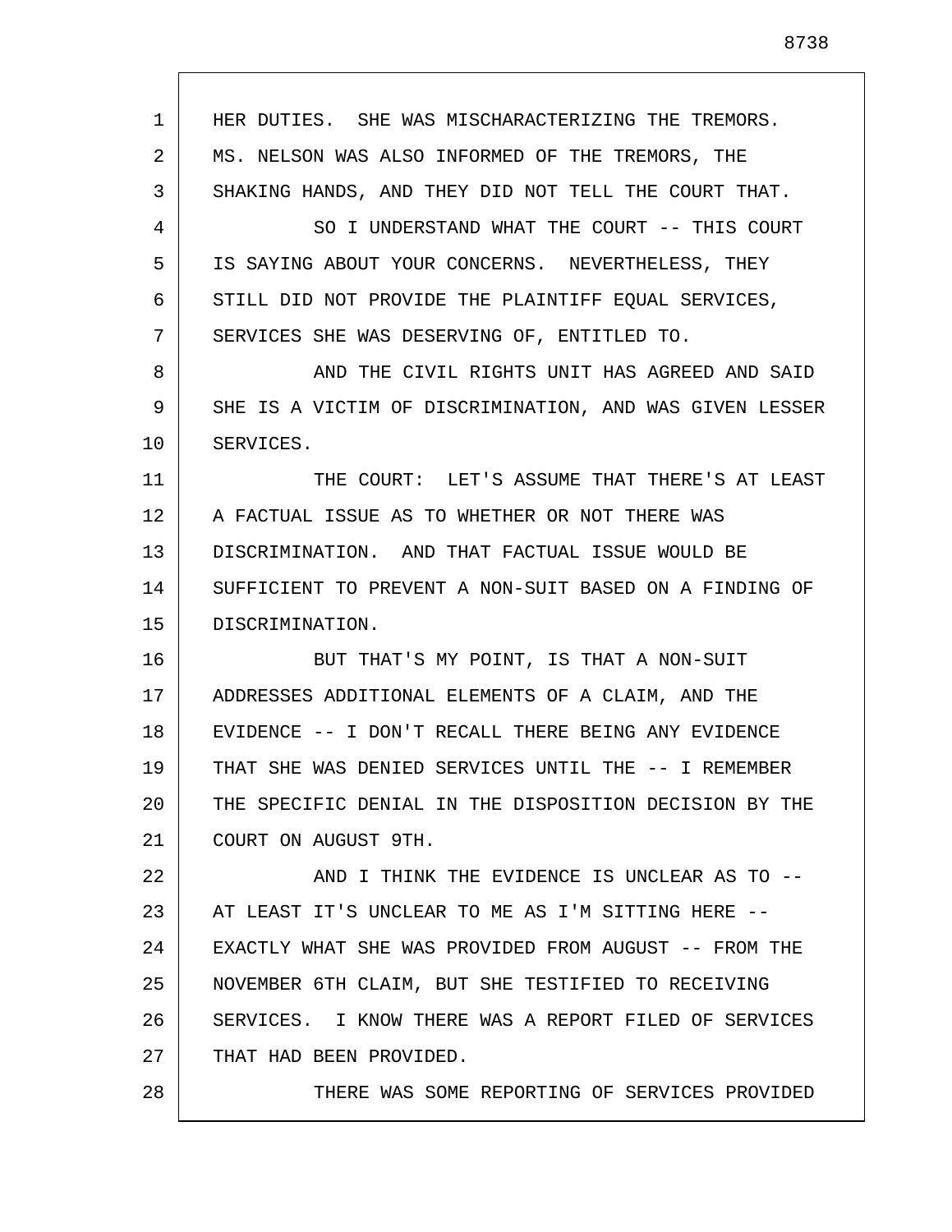1 2 3 4 5 6 7 8 9 10 11 12 13 14 15 16 17 18 19 20 21 22 23 24 25 26 27 28 IN THE ORIGINAL DETENTION REPORT. THOSE SERVICES INCLUDED, AMONG OTHER THINGS, SOME OF THE MEDICAL THAT SHE ATTAINED AT THE CATC FACILITY AND THE FAILURE TO THRIVE CLINIC AT HARBOR-UCLA. THEY HAD -- AND I HAVEN'T COMMITTED THOSE REPORTS TO MEMORY BUT I CERTAINLY SPENT A LOT OF TIME LOOKING AT THEM OVER THE WEEKEND. SO THERE WERE SERVICES PROVIDED. NOW -- SO, IF THERE'S SOMETHING -- SOME SERVICE THAT WASN'T PROVIDED OR WASN'T PROVIDED SUFFICIENTLY, WE'VE GOT NO EVIDENCE OF THAT. MR. PRAGER: I THINK THERE IS. FOR EXAMPLE, NUMBER 4 ON THE INFORMATION GIVEN TO YOU SAYS THAT MS. DUVAL WAS DIFFERENTLY TREATED IN THE RECEIPT OF SERVICES BECAUSE SHE'S A QUALIFIED INDIVIDUAL OF A DISABILITY -- THE COURT: NO. NO. WHAT YOU STATE IN HERE IS THAT DCFS MADE THE RECOMMENDATION THAT SHE NOT BE ALLOWED TO REUNIFY WITH HER SON. THE COURT, ON NOVEMBER 6TH, SAYS SHE WAS ENTITLED TO IT. SO ARE YOU SAYING THAT BECAUSE THEY MADE THE RECOMMENDATION, EVEN THOUGH IT WASN'T FOLLOWED BY THE COURT, THAT IT'S ACTIONABLE AND THAT IT CREATED -- CAUSED HER SOME DAMAGE? MR. PRAGER: BECAUSE IT WAS BASED ON A PROTECTED CLASS, YES. THE COURT: OKAY. I GOT THE ARGUMENT. DO YOU -- LET ME STATE THAT A LITTLE DIFFERENTLY.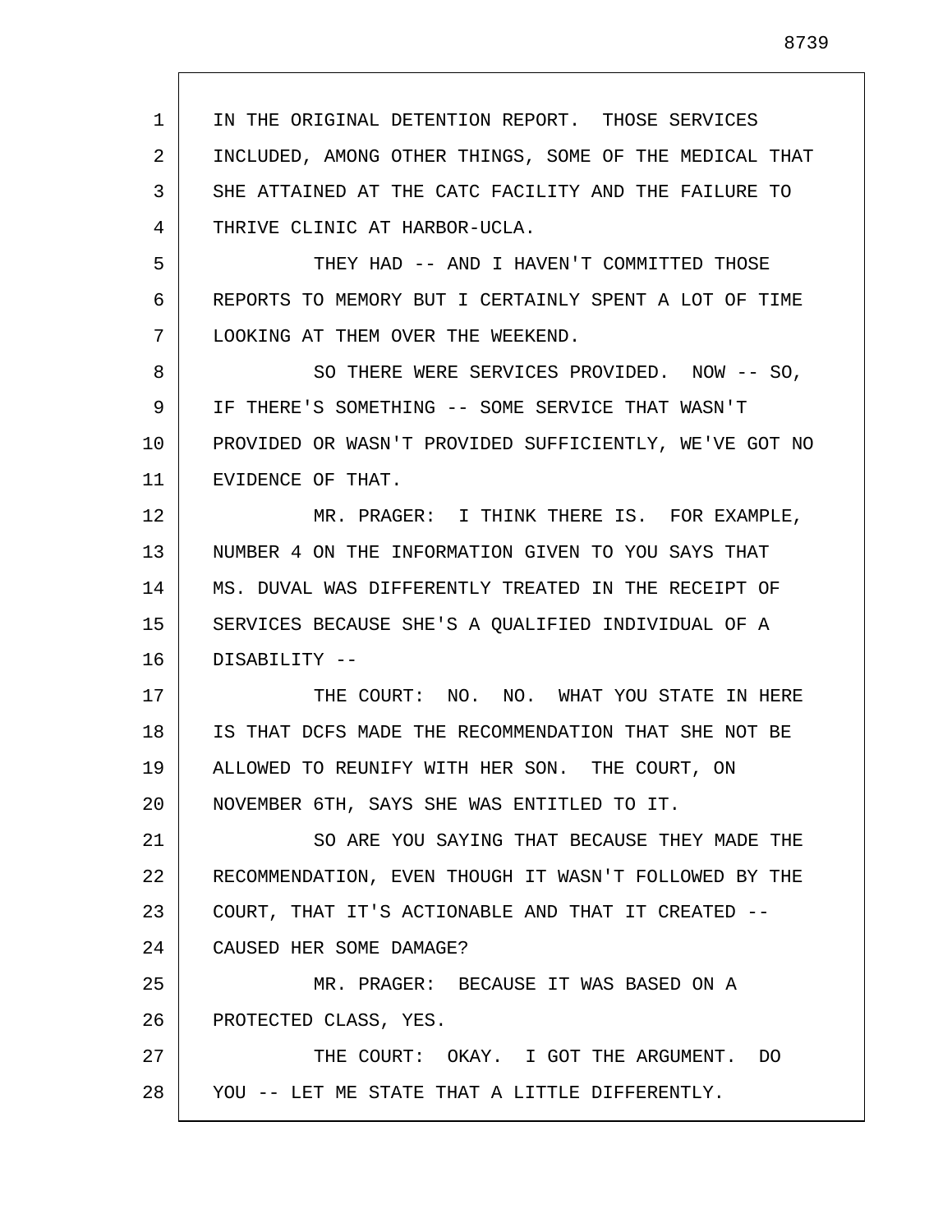1 2 3 4 5 6 7 8 9 10 11 12 13 14 15 16 17 18 19 20 21 22 23 24 25 26 27 28 I UNDERSTAND, I BELIEVE I -- I CERTAINLY UNDERSTAND WHAT YOU'VE BEEN TELLING ME. AND I DO UNDERSTAND THAT THIS IS THE FIRST TIME YOU'VE HAD A CHANCE TO ADDRESS IT, THIS MORNING. AND I WILL STATE, THE FIRST TIME I HAD A CHANCE TO ADDRESS IT WAS OVER THE WEEKEND, IN READING THE BRIEFS THAT I RECEIVED LAST FRIDAY. AND I ATTEMPTED TO FIND, OVER THE WEEKEND IF I COULD, SOME ANSWER TO THE QUESTIONS THAT I'M ASKING, AND WAS UNABLE TO DO SO. ALTHOUGH A GOOD PART OF THE WEEKEND WAS ALSO SPENT IN DEALING WITH THE ISSUE OF LAW THAT WE ALL AGREED NEEDED TO BE DECIDED BY THE COURT. SO I HAVEN'T FOUND AN ANSWER. WE'RE GETTING SHORT ON TIME. BUT I'M GOING TO HAVE TO HAVE WHATEVER ANSWER SOMEONE CAN GIVE ME VERY SHORTLY BECAUSE I DO NEED -- I AM VACATING MY RULING DENYING THE NON-SUIT ON THE MUNCHAUSEN'S CLAIM. I WILL ADDRESS THE MOTION FOR NON-SUIT ON BOTH THE -- ON THE ISSUE OF DISCRIMINATION BASED ON TREMORS AND MUNCHAUSEN. IT DOES APPEAR TO ME THAT THERE IS A FACTUAL ISSUE WHICH PROBABLY SHOULD GO TO THE JURY ON THE UNRUH ACT CLAIM BECAUSE OF ITS PROVISION OF PENALTIES, EVEN WITHOUT PROOF OF ACTUAL DAMAGE. AND SO THAT ISN'T TROUBLING ME. BUT THE TWO FEDERAL CLAIMS DO TROUBLE ME, FOR THE REASONS I'VE STATED. NOW, MOSTLY, I HAVE QUESTIONS, NOT ANSWERS,

8740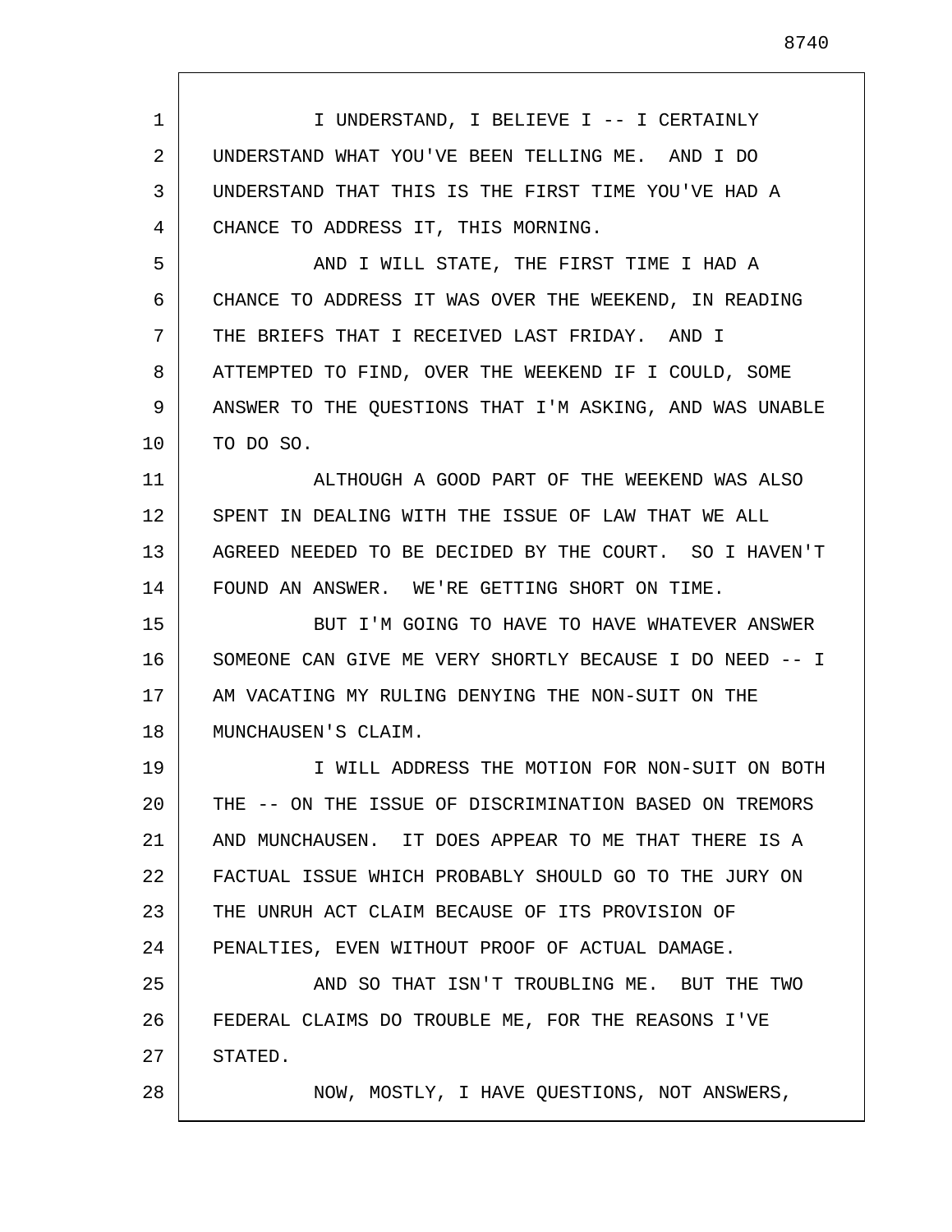1 2 3 4 5 6 7 8 9 10 11 12 13 14 15 16 17 18 19 20 21 22 23 24 25 26 27 28 AND I WANT TO KNOW HOW SOON THE TEAM IS GOING TO GO TO WORK ON TRYING TO PROVIDE ME WITH WHATEVER FURTHER -- WHATEVER GUIDANCE YOU CAN. MR. PRAGER: WE'LL START TONIGHT. AND THIS IS THE FIRST WE'VE HEARD OF IT SO I HAVE NO IDEA -- I KNOW THIS ISSUE IS WELL-ADDRESSED, I BELIEVE BY CASE LAW, ON THE 83 CLAIM. I HAVE TO FIND WHAT I'M GOING FIND ON THIS ISSUE IN DISCRIMINATION LAW, AND I'M NOT SURE WHAT WE'RE GOING TO FIND. SO I CAN REPORT TO YOU TOMORROW MORNING AND TRY TO MAKE PROGRESS. THAT'S THE BEST I CAN OFFER RIGHT NOW. THE COURT: I WOULD AGREE. YOU'RE GOING TO BE HERE DURING THE DAY, SO THAT WILL BE FINE. AND SO I'LL HEAR FURTHER FROM THE DEFENSE BY TOMORROW MORNING. ARE YOU STILL PLANNING TO FINISH YOUR EVIDENCE TOMORROW? MR. GUTERRES: YES, YOUR HONOR, DEPENDING ON -- WE HAVE, I THINK, FOUR WITNESSES LINED UP FOR TODAY, SO -- POTENTIALLY FIVE, DEPENDING ON HOW QUICKLY WE MOVE. THAT MIGHT BE OPTIMISTIC, BUT WE'RE STILL HOPING TO BE DONE BY TOMORROW. THE COURT: ALL RIGHT. I HAVE ANOTHER MESSAGE FROM A JUROR WHO HAS A PREPAID TRIP PLANNED BEGINNING NOVEMBER 4TH. SO I'LL ACKNOWLEDGE TO HER -- JUROR NUMBER 11, MS. HENDERSON. I'LL ACKNOWLEDGE THAT I'M AWARE OF IT AND SHE'LL BE ABLE TO TAKE HER TRIP.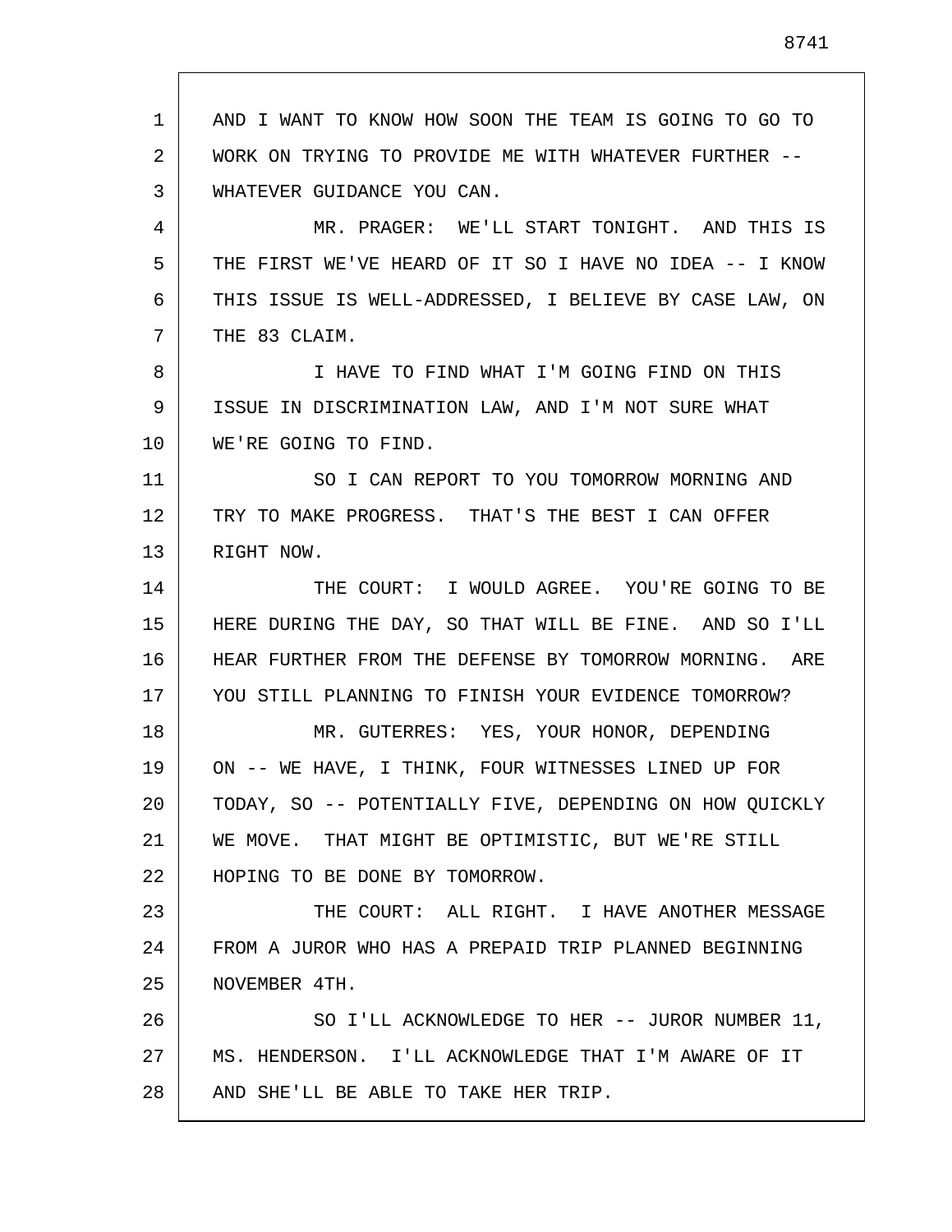1 2 3 4 5 6 7 8 9 10 11 12 13 14 15 16 17 18 19 20 21 22 23 24 25 26 27 28 ANYTHING ELSE AT THIS TIME? MR. GUTERRES: NO, YOUR HONOR, THANK YOU. THE COURT: ALL RIGHT. WE'LL GO BACK TO OUR DAY JOB, THEN, IN A MOMENT. IF EVERYBODY'S READY, WE'LL GET THE JURORS IN. (JURY PRESENT) (THE FOLLOWING PROCEEDINGS WERE HELD IN OPEN COURT IN THE PRESENCE OF THE JURY) THE COURT: EVERYONE MAY BE SEATED. EVERYONE IS PRESENT. MS. HENDERSON, I RECEIVED YOUR MESSAGE. YOU WILL TAKE THAT TRIP. DON'T WORRY ABOUT IT. AND MR. GUTERRES, MS. NAU, WHO'S CALLING THE NEXT WITNESS? MS. NAU: IT IS ME, YOUR HONOR. THE DEFENSE WILL CALL MS. WENDY CRUMP. THE COURT: ALL RIGHT. WENDY CRUMP, WAS CALLED AS A WITNESS AND, HAVING BEEN FIRST DULY SWORN, WAS EXAMINED AND TESTIFIED AS FOLLOWS: DIRECT EXAMINATION BY MS. NAU: Q GOOD MORNING, MS. CRUMP. A GOOD MORNING. Q WHAT IS YOUR CURRENT PROFESSION? A I'M A REGISTERED DIETICIAN. Q AND FOR HOW LONG HAVE YOU BEEN A REGISTERED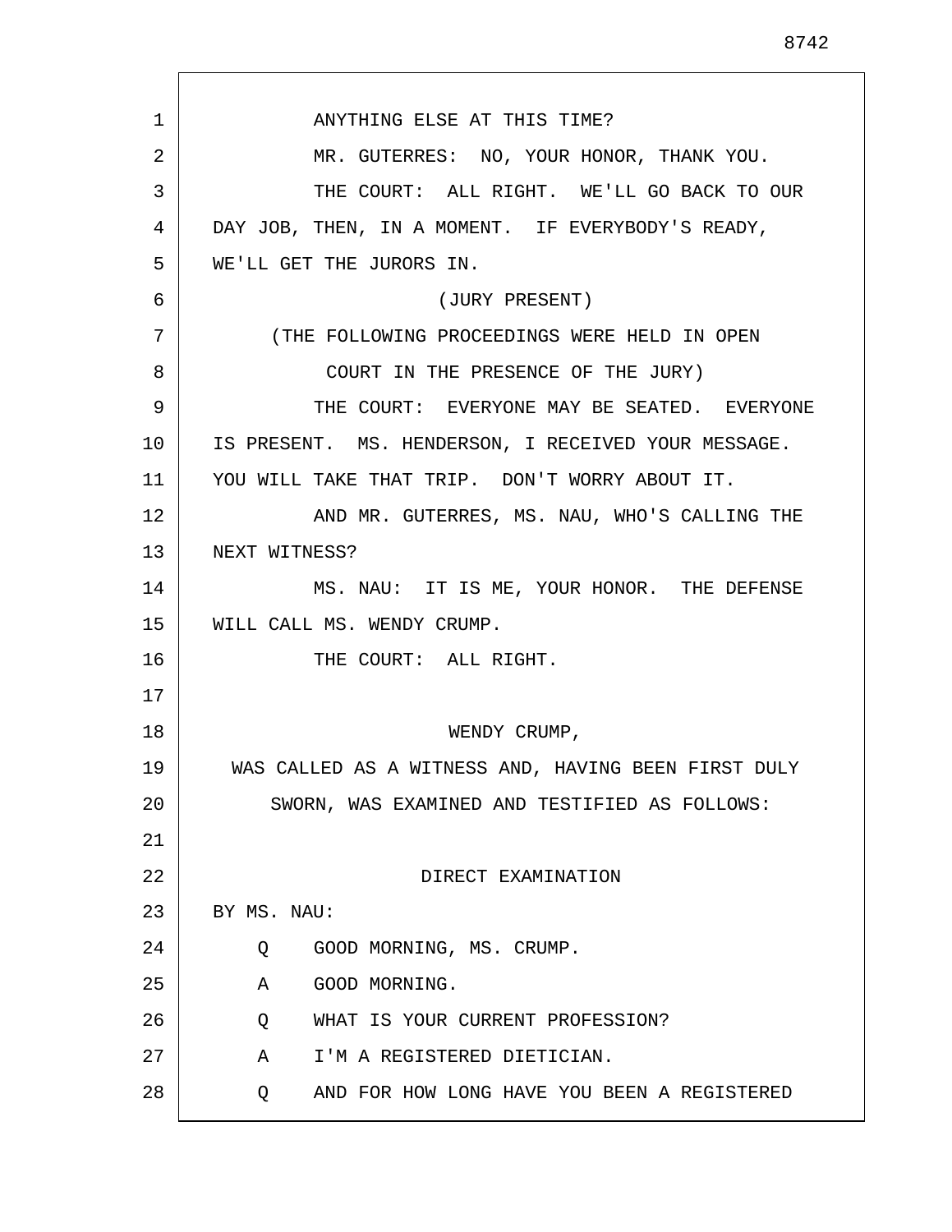| 1  | DIETICIAN?                                                          |
|----|---------------------------------------------------------------------|
| 2  | A I GRADUATED IN 1987.                                              |
| 3  | IN OCTOBER 2009, DID YOU HAVE YOUR OWN<br>Q                         |
| 4  | PRACTICE?                                                           |
| 5  | A YES. I DID.                                                       |
| 6  | Q AND WHAT'S THE NAME OF THAT PRACTICE?                             |
| 7  | A "NUTRITIONALLY FIT."                                              |
| 8  | DO YOU STILL HAVE THE SAME PRACTICE?<br>Q                           |
| 9  | YES. I DO.<br>A                                                     |
| 10 | IN OCTOBER 2009, DID YOU SEE BOTH CHILDREN AND<br>$Q \qquad \qquad$ |
| 11 | ADULTS IN YOUR PRACTICE?                                            |
| 12 | A YES. I DID.                                                       |
| 13 | ARE THERE CERTAIN CONDITIONS THAT YOUR<br>Q                         |
| 14 | PATIENTS HAD, FOR WHICH THEY WOULD COME TO SEE YOU FOR              |
| 15 | A DIETARY CONSULT?                                                  |
| 16 | A YES.                                                              |
| 17 | WHAT ARE THOSE CONDITIONS?<br>$\circ$                               |
| 18 | I SEE DIABETICS, PREDIABETICS, UNDERWEIGHT,<br>A                    |
| 19 | OVERWEIGHT, HIGH CHOLESTEROL, HYPERTENSION, GI                      |
| 20 | DISORDERS --                                                        |
| 21 | O WIDE RANGE OF THINGS --                                           |
| 22 | THE COURT: CAN EVERYBODY HEAR? NO. SO,                              |
| 23 | EVERYBODY, IT'S VERY IMPORTANT THAT WE HEAR EVERYTHING              |
| 24 | YOU HAVE TO SAY. TRY TO KEEP YOUR VOICE UP A LITTLE                 |
| 25 | BIT AND TALK INTO THE MICROPHONE.                                   |
| 26 | THE WITNESS: OKAY.                                                  |
| 27 | MS. NAU: DO WE NEED ANYTHING REPEATED OR                            |
| 28 | THE COURT: I'M GOING TO ASK THE REPORTER TO                         |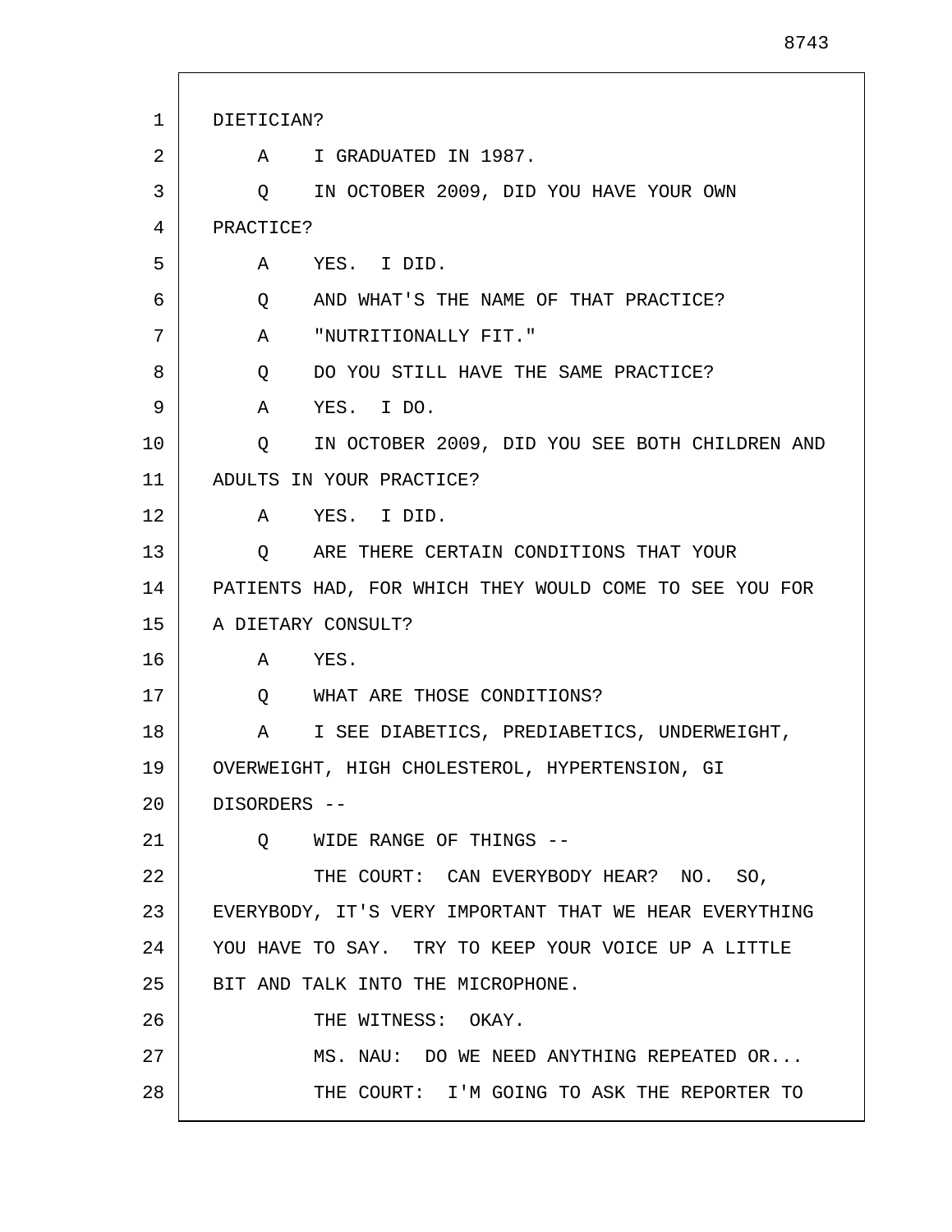1 2 3 4 5 6 7 8 9 10 11 12 13 14 15 16 17 18 19 20 21 22 23 24 25 26 27 28 PLEASE READ BACK THE LAST TWO QUESTIONS AND ANSWERS TO MAKE SURE THE JURY HEARD THE TESTIMONY. BEGINNING WITH, "ARE THERE CERTAIN CONDITIONS." (THE RECORD WAS READ AS REQUESTED) THE COURT: ALL RIGHT. THANK YOU. GO AHEAD. BY MS. NAU: Q WHAT TYPE OF ADVICE DO YOU GIVE TO YOUR PATIENTS? MR. MCMILLAN: OBJECTION: VAGUE. THE COURT: SUSTAINED. BY MS. NAU: Q DO YOU RECALL SEEING BABY RYAN AT YOUR PRACTICE IN 2009? A YES. I DO. Q DO YOU RECALL THE FIRST TIME THAT YOU SAW HIM? A YES. I DO. Q WHAT WAS THE DATE OF THAT? A EXACT DATE, I THINK IT WAS OCTOBER OF 2009. Q OKAY. SOMETIME IN OCTOBER? A RIGHT. Q AND WHO CAME WITH HIM TO THAT VISIT? A HIS MOTHER CAME WITH HIM, AND HIS FATHER, AND HIS FATHER'S WIFE, I BELIEVE THAT WAS HIS WIFE. THE PARENT OF THE FATHER -- BOTH PARENTS. Q DO YOU KNOW WHY BABY RYAN WAS BROUGHT TO SEE YOU IN OCTOBER 2009? A HIS UNDERWEIGHT STATUS. Q DID YOU SPEAK TO EITHER OF BABY RYAN'S PARENTS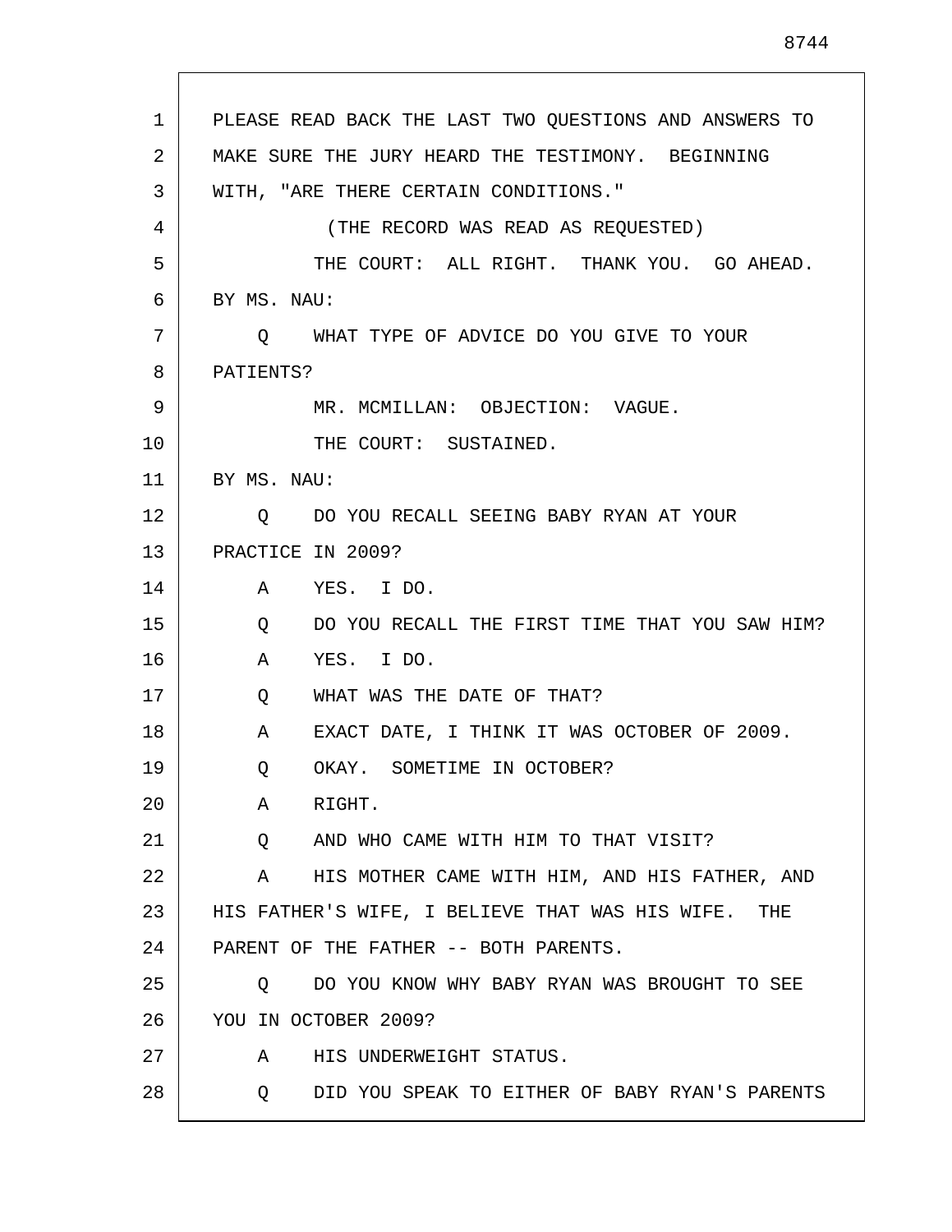| 1  | BEFORE THE APPOINTMENT?                                 |
|----|---------------------------------------------------------|
| 2  | YES. I DID.<br>A                                        |
| 3  | TO WHOM DID YOU SPEAK?<br>Q                             |
| 4  | I SPOKE WITH BOTH PARENTS.<br>A                         |
| 5  | HOW -- DID YOU TALK TO THEM ON THE PHONE?<br>Q          |
| 6  | YES.<br>A                                               |
| 7  | AND DO YOU RECALL HOW MANY TIMES YOU HAD<br>Q           |
| 8  | SPOKEN WITH MS. DUVAL PRIOR TO MEETING HER?             |
| 9  | I BELIEVE IT WAS TWO TIMES PRIOR TO MEETING<br>A        |
| 10 | HER.                                                    |
| 11 | DO YOU REMEMBER WHAT THOSE CONVERSATIONS WERE<br>Q.     |
| 12 | ABOUT?                                                  |
| 13 | THE INITIAL CONVERSATION WAS ABOUT BRINGING<br>A        |
| 14 | HER SON IN BECAUSE HIS WEIGHT -- HE WAS UNDERWEIGHT.    |
| 15 | THE SECOND CALL WAS IN REGARDS TO A CUSTODY BATTLE OVER |
| 16 | THE CHILD.                                              |
| 17 | AND I BELIEVE -- THEN THERE WAS ANOTHER --              |
| 18 | THERE MIGHT HAVE BEEN ANOTHER CALL, OR THAT COULD HAVE  |
| 19 | BEEN PART OF THE SECOND CALL, ASKING ABOUT MY           |
| 20 | CREDENTIALS AND LICENSE.                                |
| 21 | THE COURT: AGAIN, BEFORE YOU GO AHEAD, I                |
| 22 | THINK THE JURORS ARE HAVING SOME, AT LEAST SOME ARE     |
| 23 | HAVING SOME DIFFICULTY HEARING YOUR TESTIMONY,          |
| 24 | MS. CRUMP. AND I KNOW I'VE SAID THIS, BUT --            |
| 25 | THE WITNESS: TALK LOUDER.                               |
| 26 | THE COURT: AND I UNDERSTAND THAT THIS ISN'T             |
| 27 | WHAT YOU DO, AND IT MIGHT BE UNCOMFORTABLE TO BE HERE,  |
| 28 | BUT I DO NEED TO HAVE YOU SPEAK UP SUFFICIENTLY,        |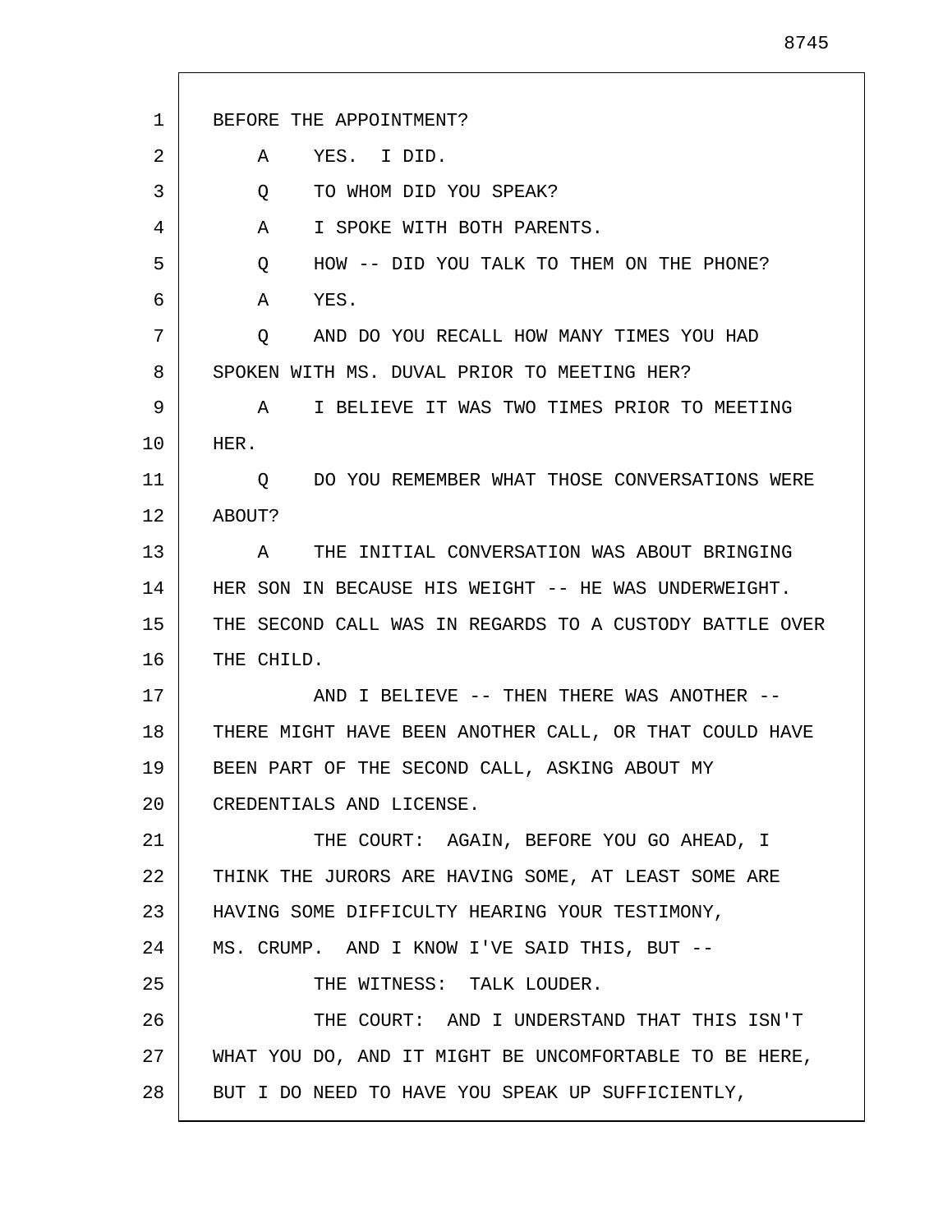1 2 3 4 5 6 7 8 9 10 11 12 13 14 15 16 17 18 19 20 21  $2.2<sub>2</sub>$ 23 24 25 26 27 28 INCLUDING INTO THE MICROPHONE SO THAT EVERYBODY CAN HEAR EVERYTHING. GO AHEAD. BY MS. NAU: Q YOU SAID ONE CALL WAS ABOUT A CUSTODY BATTLE. DO YOU REMEMBER WHAT MS. DUVAL TOLD YOU ABOUT THAT? A NOT SPECIFICS. IT WAS JUST THAT THERE WAS A CUSTODY BATTLE OVER THE CHILD. Q AND YOU SAID YOU ALSO SPOKE WITH MR. MILLS BEFORE THE INITIAL VISIT. WAS THAT ALSO ON THE PHONE? A YES. IT WAS. Q AND WHAT DO YOU RECALL ABOUT THAT CONVERSATION? A THAT HE HAD ASKED ABOUT WHAT A DIETICIAN DOES, AND MY CREDENTIALS. Q DID YOU ONLY TALK TO HIM ONE TIME BEFORE THE VISIT? A YES. Q DO YOU KNOW IF A PHYSICIAN HAD REFERRED BABY RYAN TO YOUR PRACTICE? A IT WASN'T SPECIFICALLY TO MY PRACTICE. IT WAS JUST -- SHE WAS RECOMMENDED TO SEEK NUTRITIONAL COUNSELING FOR HER SON. SO NOT SPECIFICALLY MYSELF. MR. MCMILLAN: OBJECTION, YOUR HONOR: NONRESPONSIVE. MOVE TO STRIKE -- THE COURT: ALL RIGHT. THE OBJECTION IS SUSTAINED. MOTION TO STRIKE IS GRANTED. THE ANSWER WILL BE STRICKEN. THE JURY DISREGARD IT. WE'RE GOING TO GO OFF THE RECORD FOR A MOMENT.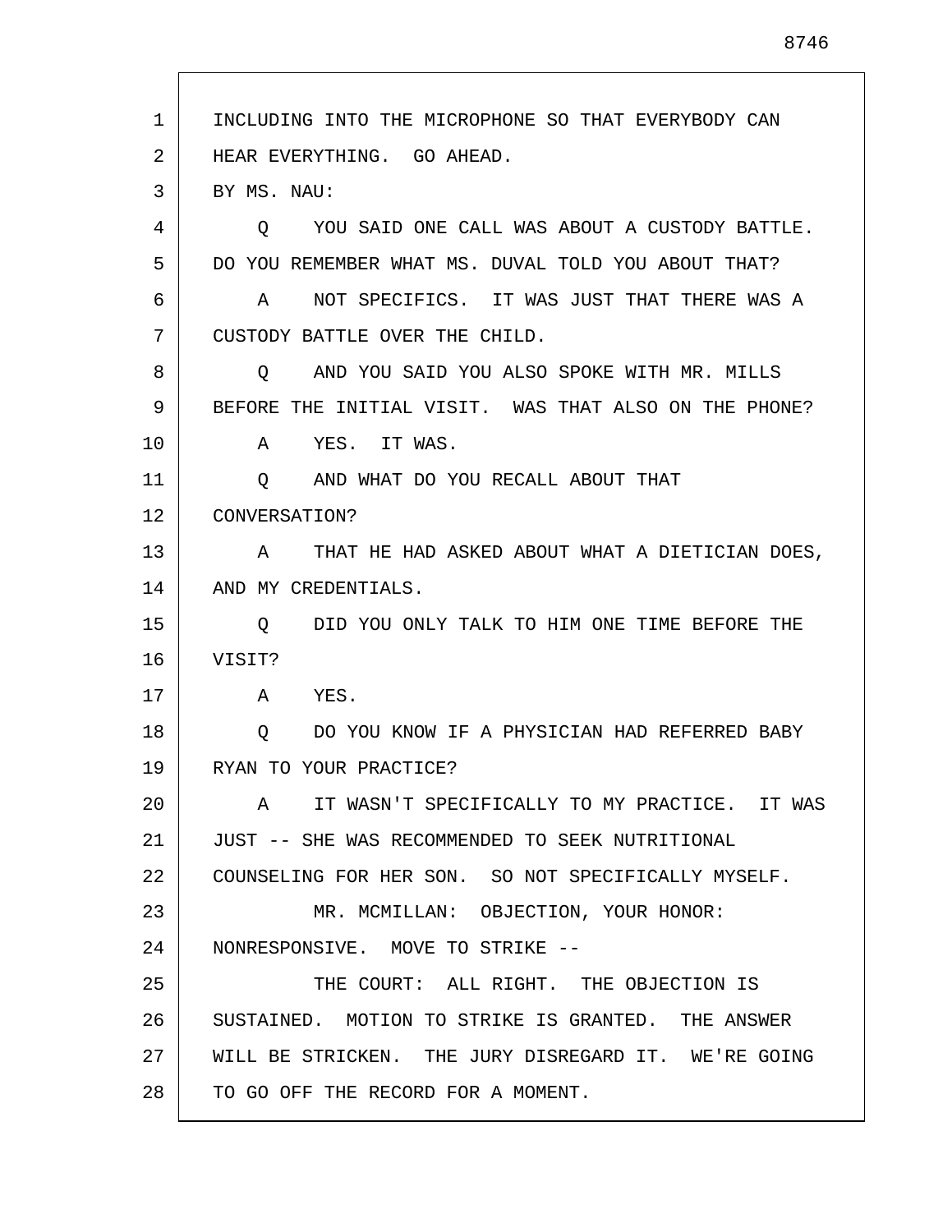| 1  | (PAUSE IN THE PROCEEDINGS)                                       |
|----|------------------------------------------------------------------|
| 2  | THE COURT: GO AHEAD.                                             |
| 3  | BY MS. NAU:                                                      |
| 4  | O STEPPING BACK FOR A MOMENT, YOU SAID YOU HAD A                 |
| 5  | PHONE CONVERSATION WITH MR. MILLS, AND THAT HE ASKED             |
| 6  | YOU WHAT A DIETICIAN DOES. WHAT DID YOU TELL HIM?                |
| 7  | I TOLD HIM WHAT A DIETICIAN DOES.<br>A                           |
| 8  | WHAT DOES A DIETICIAN DO?<br>Q                                   |
| 9  | PROVIDE NUTRITIONAL COUNSELING FOR AN<br>A                       |
| 10 | INDIVIDUAL BASED ON THEIR DIETARY NEEDS.                         |
| 11 | DO YOU ADVISE REGARDING SPECIFIC TYPES OF<br>O                   |
| 12 | FOODS TO EAT?                                                    |
| 13 | A<br>YES. I DO.                                                  |
| 14 | PRIOR TO SEEING BABY RYAN, HAD YOU SEEN OTHER<br>$\circ$         |
| 15 | CHILDREN -- WELL, DO YOU RECALL HOW OLD BABY RYAN WAS            |
| 16 | WHEN HE CAME TO YOU SEE YOU?                                     |
| 17 | 14 MONTHS OLD.<br>A                                              |
| 18 | $Q \qquad \qquad$<br>HAD YOU SEEN OTHER CHILDREN HIS AGE BEFORE? |
| 19 | YES.<br>Α                                                        |
| 20 | CAN YOU ESTIMATE HOW MANY?<br>Q                                  |
| 21 | MAYBE A HANDFUL.<br>A                                            |
| 22 | WHAT WAS YOUR UNDERSTANDING AS TO HOW<br>Q                       |
| 23 | MS. DUVAL FOUND YOU AS A -- TO BE THE DIETICIAN TO SEE           |
| 24 | BABY RYAN?                                                       |
| 25 | MR. MCMILLAN: OBJECTION: LACKS FOUNDATION,                       |
| 26 | CALLS FOR SPECULATION.                                           |
| 27 | THE COURT: OVERRULED.                                            |
| 28 | THE WITNESS: I'M NOT SURE EXACTLY HOW SHE                        |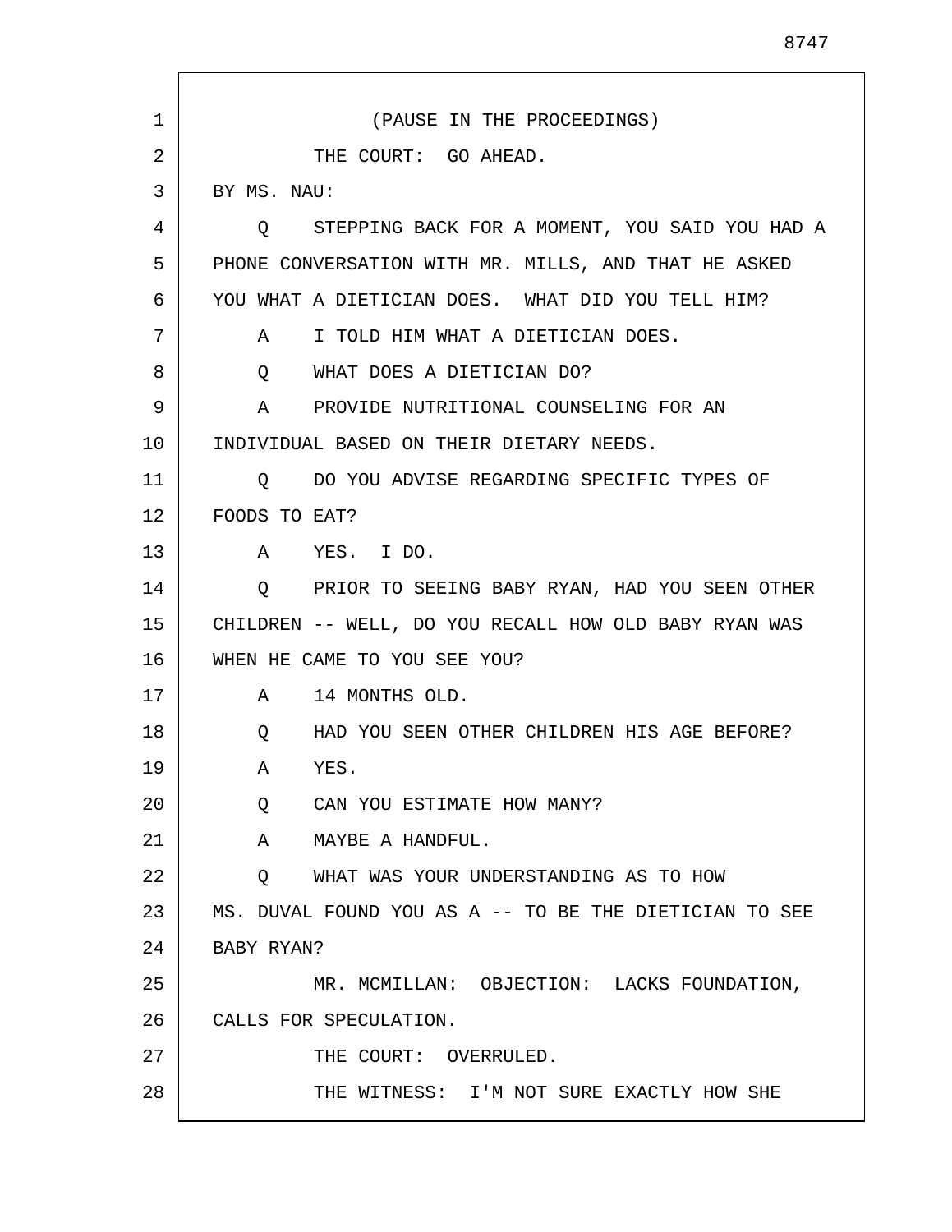| 1  | FOUND ME. BUT -- SO I DON'T KNOW THE ANSWER TO THAT     |
|----|---------------------------------------------------------|
| 2  | QUESTION.                                               |
| 3  | THE COURT: SUSTAINED. (LAUGHTER.)                       |
| 4  | BY MS. NAU:                                             |
| 5  | Q WHAT DID YOU DO AT THE APPOINTMENT WITH BABY          |
| 6  | RYAN?                                                   |
| 7  | A I -- WE SPOKE ABOUT WHAT THE BABY WAS EATING          |
| 8  | RIGHT NOW, AND THEN I GAVE RECOMMENDATIONS ABOUT WHAT   |
| 9  | NEEDED TO BE DONE IN ORDER FOR THE BABY TO GAIN WEIGHT. |
| 10 | DID YOU WEIGH HIM AT THAT VISIT?<br>O.                  |
| 11 | $\mathbf{A}$<br>YES. I DID.                             |
| 12 | WHAT DO YOU RECALL ABOUT HIS WEIGHT?<br>Q               |
| 13 | HE WAS UNDERWEIGHT.<br>A                                |
| 14 | YOU SAID YOU ALSO SPOKE ABOUT WHAT THE -- OR<br>O       |
| 15 | CAN YOU DESCRIBE WHAT BABY RYAN'S APPEARANCE WAS?       |
| 16 | MR. MCMILLAN: OBJECTION: LACKS FOUNDATION,              |
| 17 | CALLS FOR SPECULATION.                                  |
| 18 | THE COURT: OVERRULED. THAT JUST CALLS FOR A             |
| 19 | YES OR NO, CAN YOU DESCRIBE. SO --                      |
| 20 | THE WITNESS: YES.                                       |
| 21 | THE COURT: OKAY.                                        |
| 22 | BY MS. NAU:                                             |
| 23 | AND WHAT DID HE LOOK LIKE TO YOU?<br>Q                  |
| 24 | A HE LOOKED SMALL FOR HIS AGE. JUST -- HE WAS           |
| 25 | VERY QUIET, NO BABBLING, NO GESTURES OR MOVEMENT OR --  |
| 26 | JUST SAT VERY PEACEFULLY. AND JUST LOOKED, BUT DIDN'T   |
| 27 | HAVE EXPRESSION. AND NEVER MADE A SOUND.                |
| 28 | AND WAS THAT ATYPICAL OF OTHER 14-MONTH-OLD<br>O D      |
|    |                                                         |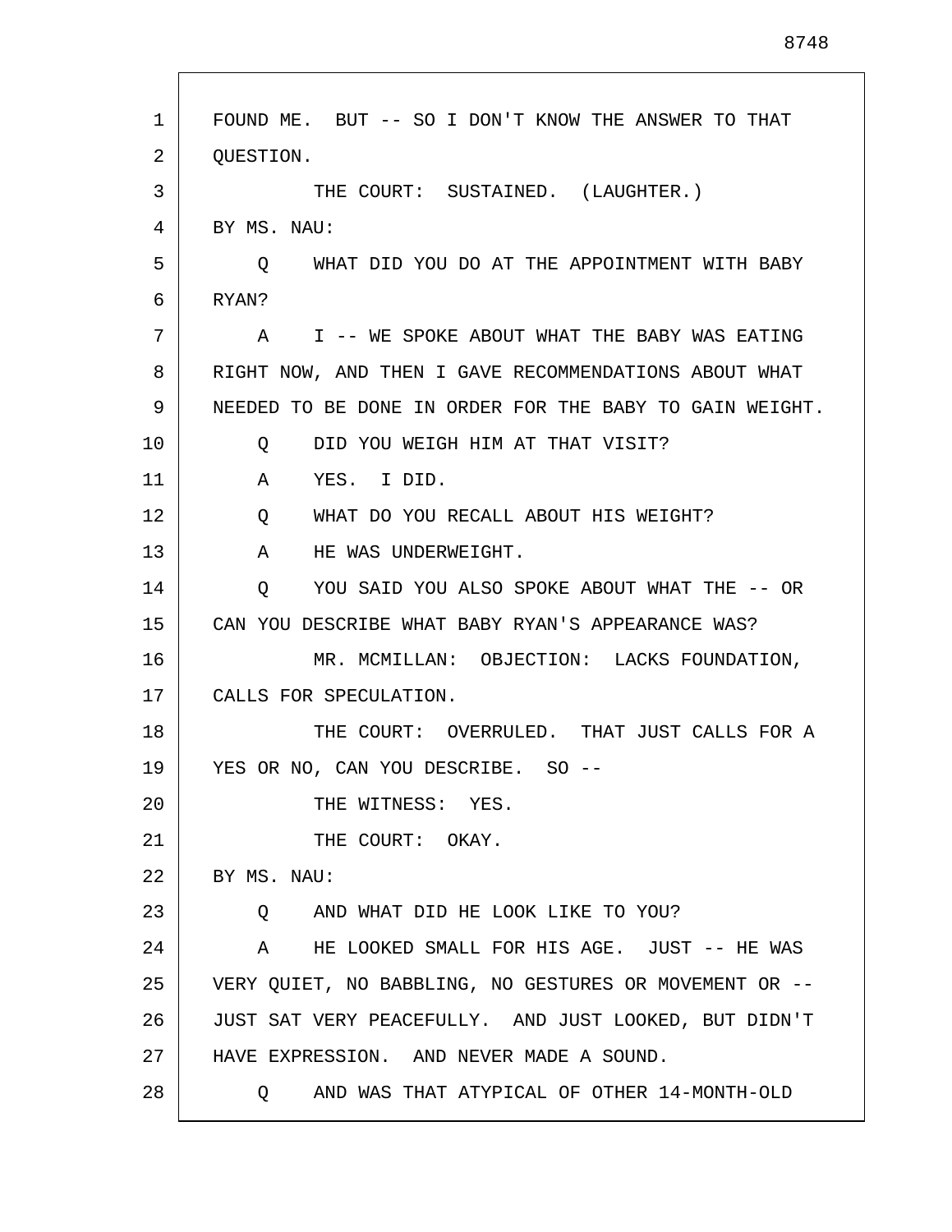1 2 3 4 5 6 7 8 9 10 11 12 13 14 15 16 17 18 19 20 21 22 23 24 25 26 27 28 CHILDREN YOU HAD TREATED BEFORE? MR. MCMILLAN: OBJECTION: LACKS FOUNDATION, SPECULATION, EVIDENCE CODE SECTION 780. THE COURT: SUSTAINED AS TO LACKING FOUNDATION OF -- IT ISN'T ESTABLISHED SHE HAS LOOKED AT OTHER 14-MONTH-OLD CHILDREN BEFORE THEN. BY MS. NAU: Q HAD YOU TREATED OVER 14-MONTH-OLD CHILDREN BEFORE BABY RYAN? A WITHIN THAT AGE RANGE, YES. Q AND BASED ON YOUR -- BASED ON YOUR EXPERIENCE WITH CHILDREN THAT AGE, WAS THERE ANYTHING ABOUT BABY RYAN'S APPEARANCE THAT WAS ATYPICAL? MR. MCMILLAN: OBJECTION: IT'S STILL LACKING IN FOUNDATION. ALSO VAGUE. THE COURT: OVERRULED. THE WITNESS: YES. BY MS. NAU: Q WHAT ABOUT IT WAS ATYPICAL? A THAT A CHILD OF THAT AGE WOULD NOT MAKE A SOUND. HE SAT THERE WITHOUT EXPRESSION. DIDN'T -- JUST SAT, DIDN'T MOVE. AND THAT'S VERY UNUSUAL FOR A BABY OF THAT AGE. NO -- MAKE NO SOUNDS, NO MOVEMENT, NO SQUIRMING. Q AND YOU STATED THAT AT THAT APPOINTMENT, YOU WENT OVER SOME OF THE FOODS THAT BABY RYAN WAS EATING? A YES. Q WHO GAVE YOU THAT INFORMATION?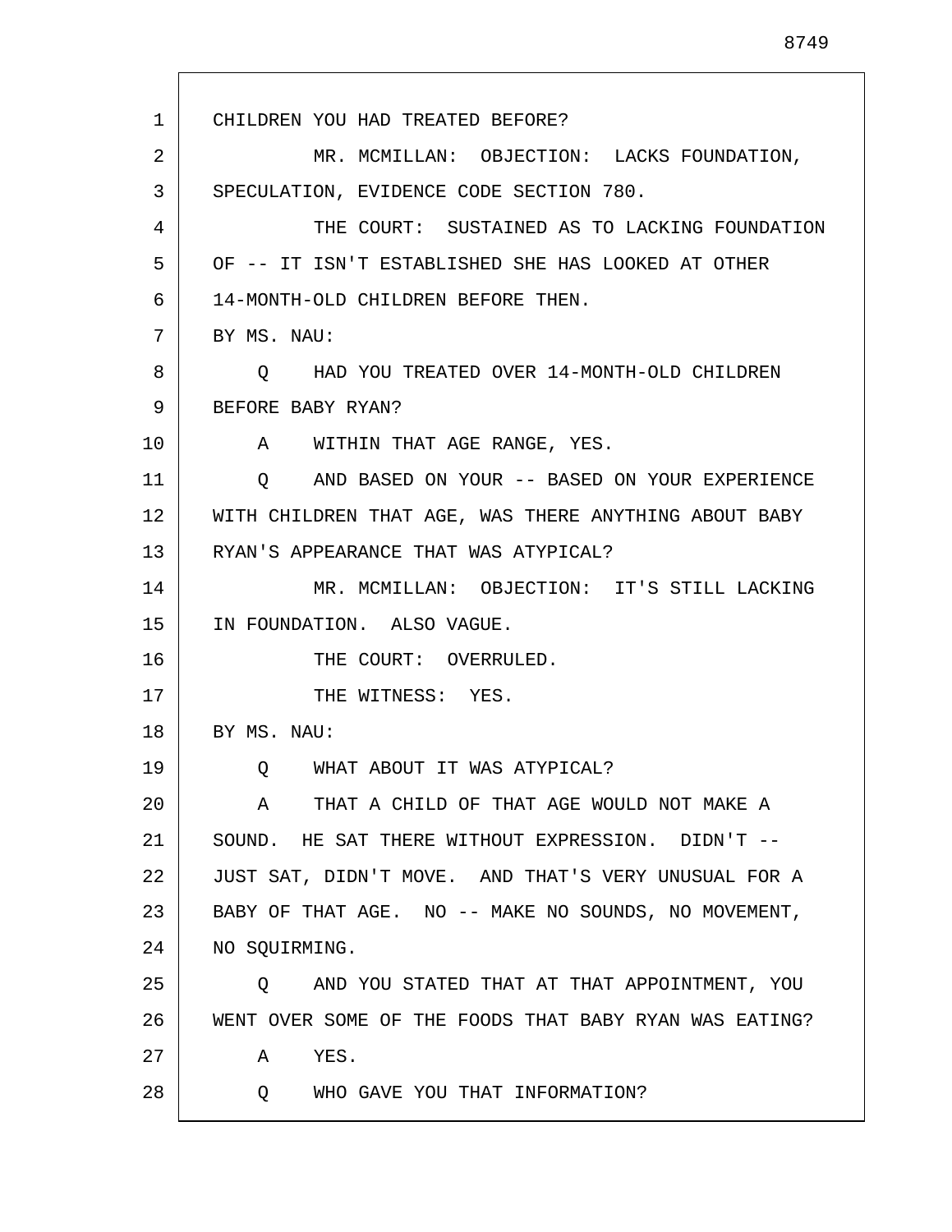| 1  | MS. DUVAL.<br>A                                                |
|----|----------------------------------------------------------------|
| 2  | DO YOU RECALL WHAT FOODS SHE HAD SAID HE WAS<br>$\circ$        |
| 3  | EATING?                                                        |
| 4  | I DIDN'T MEMORIZE IT, NO. I'D HAVE TO LOOK.<br>A               |
| 5  | DO YOU REMEMBER ANYTHING ABOUT IT?<br>$Q \qquad \qquad$        |
| 6  | IT WASN'T A LOT OF FOOD.<br>A                                  |
| 7  | WHAT WAS YOUR -- DID YOU HAVE ANY<br>Q                         |
| 8  | UNDERSTANDING AS TO WHO THE CHILD -- WHO HAD CUSTODY OF        |
| 9  | THE CHILD AT THAT TIME?                                        |
| 10 | THE MOTHER.<br>$\mathbf{A}$                                    |
| 11 | BASED ON THE INFORMATION YOU OBTAINED DURING<br>Q              |
| 12 | THE VISIT, WERE YOU CONCERNED FOR BABY RYAN?                   |
| 13 | YES.<br>A                                                      |
| 14 | WHY WERE YOU CONCERNED?<br>Q                                   |
| 15 | HIS WEIGHT WAS -- HE WAS SEVERELY UNDERWEIGHT.<br>$\mathbf{A}$ |
| 16 | WAS THERE ANYTHING CONCERNING ABOUT THE FOOD<br>Q              |
| 17 | INTAKE THAT MS. DUVAL HAD REPORTED?                            |
| 18 | MR. MCMILLAN: OBJECTION: VAGUE.                                |
| 19 | THE COURT: OVERRULED.                                          |
| 20 | THE WITNESS: IT WASN'T ENOUGH FOOD. AND IT                     |
| 21 | WAS JUST ALARMING. HIS WEIGHT WAS SO UNDERWEIGHT THAT          |
| 22 | THAT WAS JUST CONCERNING. SO, ALTHOUGH THERE WAS A             |
| 23 | REPORT OF WHAT HE WAS EATING, I DON'T KNOW IF THAT WAS         |
| 24 | WHAT HE WAS EATING ALL OF THE TIME.                            |
| 25 | WHEN I GET A 24-HOUR CALL, IT'S BASED ON 24                    |
| 26 | HOURS, IT'S NOT OVER A LONG PERIOD OF TIME. SO I WOULD         |
| 27 | ASSUME THAT OVER A LONG PERIOD OF TIME, IT VARIED.             |
| 28 | AND SO, IN ORDER FOR HIM TO HAVE THIS LOW OF A                 |

Г

L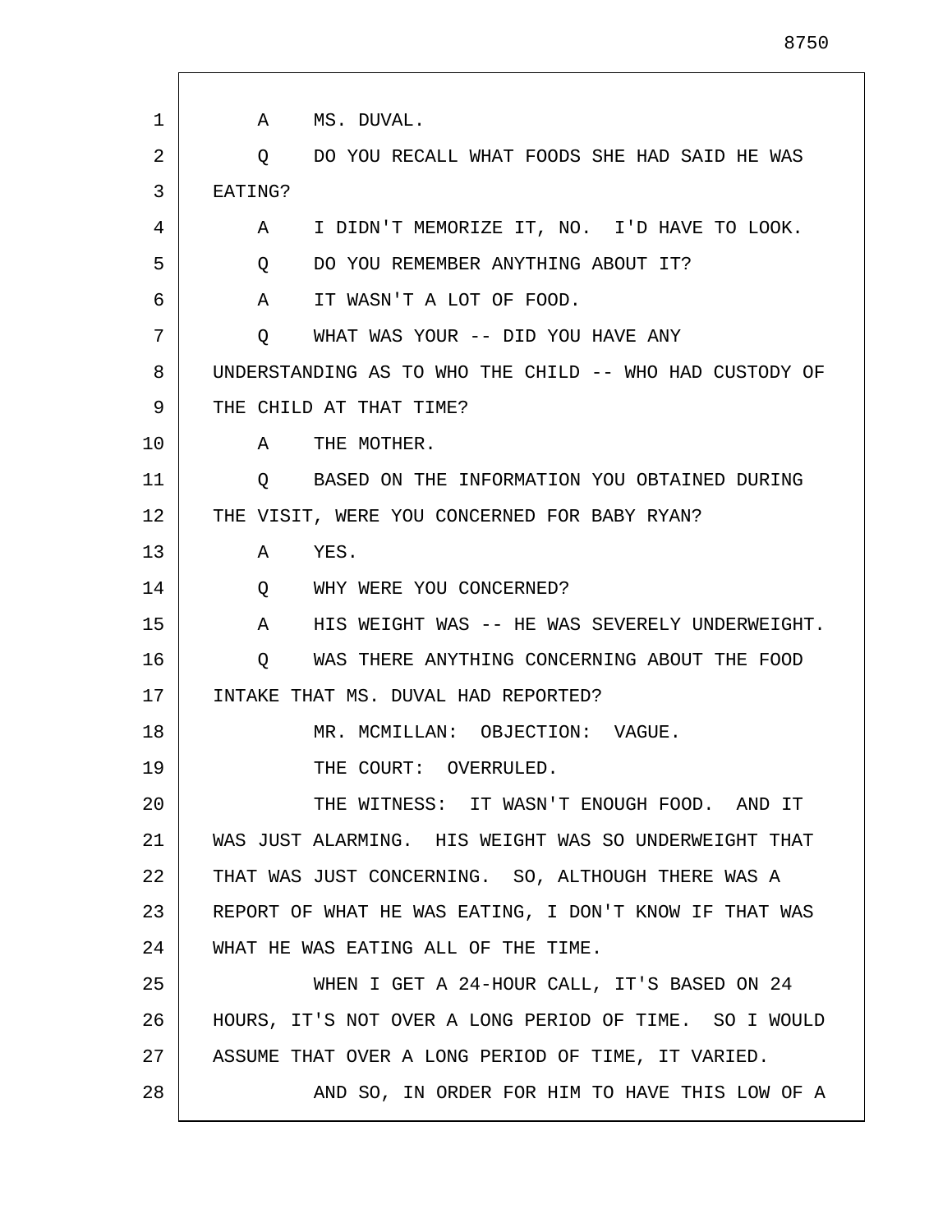| 1  | WEIGHT, THERE HAD TO HAVE BEEN SOMETHING THAT CAUSED    |
|----|---------------------------------------------------------|
| 2  | THAT, AND THAT WOULD CERTAINLY BE SOMETHING IN REGARDS  |
| 3  | TO FEEDING.                                             |
| 4  | BY MS. NAU:                                             |
| 5  | Q SO, AT THAT FIRST VISIT -- YOU MENTIONED              |
| 6  | A 24-HOUR INTAKE. IS THAT WHAT YOU STATED?              |
| 7  | YES.<br>A                                               |
| 8  | Q SO, AT THAT FIRST VISIT, THE REPORT OF WHAT HE        |
| 9  | WAS BEING FED, THAT WAS BASED ON THE PRIOR 24 HOURS?    |
| 10 | A<br>YES.                                               |
| 11 | DID YOU MAKE ANY RECOMMENDATIONS TO THE<br>O            |
| 12 | PARENTS AT THAT FIRST VISIT?                            |
| 13 | $\mathbf{A}$<br>YES. I DID.                             |
| 14 | DO YOU RECALL WHAT THOSE WERE?<br>Q                     |
| 15 | THEY WERE PROVIDED A LIST OF THINGS. I CAN'T<br>A       |
| 16 | BE SPECIFIC, BUT I CAN GIVE YOU SOME EXAMPLES OF THINGS |
| 17 | THAT I WOULD HAVE RECOMMENDED.                          |
| 18 | PLEASE DO.<br>$Q \qquad \qquad$                         |
| 19 | MR. MCMILLAN: OBJECTION: FOUNDATION,                    |
| 20 | SPECULATION. ALSO EVIDENCE CODE SECTION 1523,           |
| 21 | SUBPARAGRAPH A.                                         |
| 22 | THE COURT: OVERRULED. ARE YOU SAYING THAT               |
| 23 | YOU HAD A CUSTOM AND PRACTICE OF CERTAIN THINGS THAT    |
| 24 | YOU RECOMMEND FOR SOME SEVERELY UNDERWEIGHT CHILD?      |
| 25 | THE WITNESS: YES.                                       |
| 26 | THE COURT: ALL RIGHT. GO AHEAD. THE                     |
| 27 | OBJECTION IS OVERRULED.                                 |
| 28 | THE WITNESS: SO, ONE OF THE THINGS I WOULD              |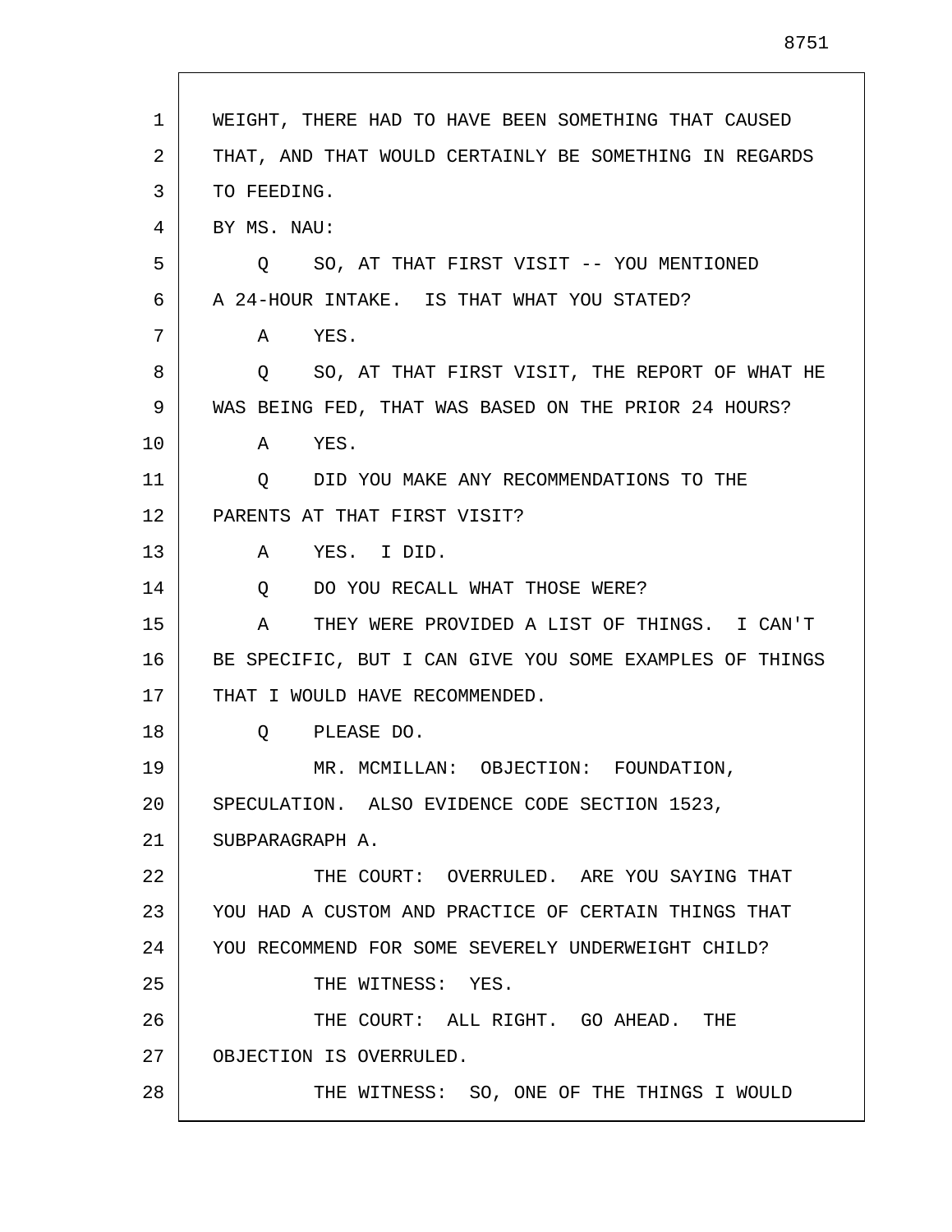| $\mathbf{1}$ | HAVE RECOMMENDED WOULD BE TO HAVE LIQUIDS BETWEEN      |
|--------------|--------------------------------------------------------|
| 2            | MEALS. THE STOMACH IS SMALL, SO IF YOU WERE TO GIVE    |
| 3            | LIQUIDS BETWEEN MEALS, THERE WOULD BE ONLY A LIMITED   |
| 4            | AMOUNT OF SPACE FOR THE FOOD.                          |
| 5            | SO THE RECOMMENDATION WAS TO PROVIDE LIQUID            |
| 6            | BETWEEN MEALS, AND HIGH-PROTEIN SHAKES, PEDIASURE. IF  |
| 7            | THE BABY DIDN'T LIKE THE PEDIASURE, TO MIX IT WITH     |
| 8            | MILK.                                                  |
| 9            | AND TO FEED THE BABY OFTEN, EVERY 2 TO                 |
| 10           | 3 HOURS, BRING SNACKS FOR THE BABY TO EAT. AND PROVIDE |
| 11           | HIGH-CALORIE, HIGH-PROTEIN FOODS.                      |
| 12           | BY MS. NAU:                                            |
| 13           | O IF I COULD HAVE YOU TAKE A LOOK AT                   |
| 14           | EXHIBIT 1089.42.                                       |
| 15           | THE WITNESS HAS REQUESTED IF SHE CAN GET HER           |
| 16           | GLASSES. IS THAT OKAY?                                 |
| 17           | THE COURT: SURE. I'VE ALREADY GOT MINE.                |
| 18           | THE WITNESS: OKAY.                                     |
| 19           | BY MS. NAU:                                            |
| 20           | HAVE YOU SEEN THAT DOCUMENT BEFORE?<br>Q               |
| 21           | A<br>YES. I HAVE.                                      |
| 22           | WHAT IS IT?<br>Q                                       |
| 23           | IT'S A SHEET THAT I GIVE TO PATIENTS THAT NEED<br>A    |
| 24           | TO GAIN WEIGHT.                                        |
| 25           | DO YOU RECALL IF YOU GAVE THIS SHEET TO<br>Q           |
| 26           | MS. DUVAL ON OCTOBER 16TH?                             |
| 27           | YES.<br>I DID.<br>A                                    |
| 28           | AND DOES THIS REFRESH YOUR RECOLLECTION AS TO<br>Q     |
|              |                                                        |

Г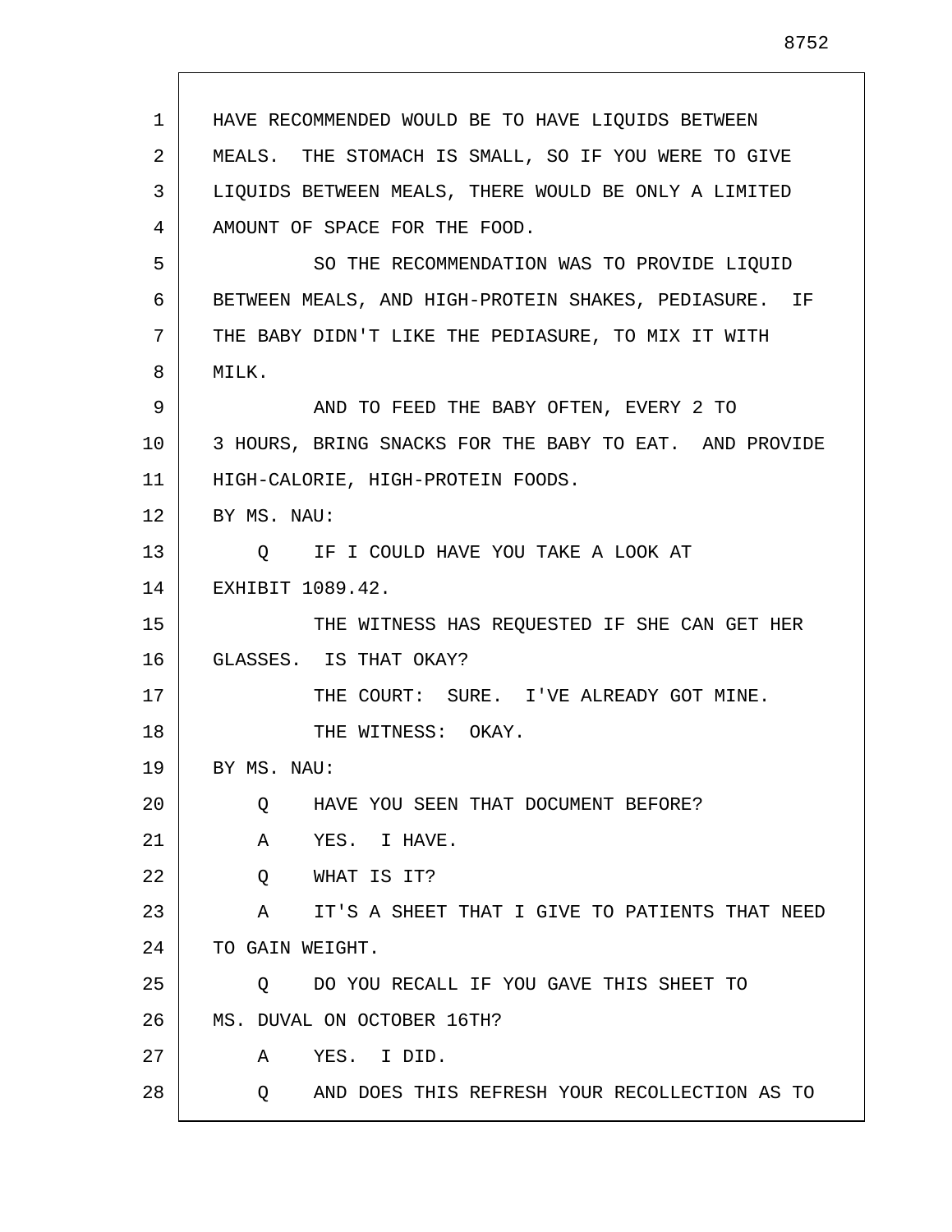1 2 3 4 5 6 7 8 9 10 11 12 13 14 15 16 17 18 19 20 21 22 23 24 25 26 27 28 WHAT, SPECIFICALLY -- FOODS YOU RECOMMENDED MS. DUVAL FEED BABY RYAN? A YES. Q AND WHAT ARE THE FOODS ON THE LIST? A WOULD YOU LIKE ME TO READ ALL OF THEM OR JUST A FEW? Q JUST A FEW IS FINE. A OKAY. SO BREAD. BAGELS. PANCAKES. WAFFLES WITH BUTTER. CREAM CHEESE AND SYRUPS. AVOCADO SLICES WITH SANDWICHES. PREPARE VEGETABLES WITH BUTTER OR MELTED CHEESE. FRUIT WITH ICE CREAM. SUBSTITUTE CREAM FOR MILK IN RECIPES. MELT CHEESE ON EGGS, HAMBURGERS AND SANDWICHES. ADD GRAVY TO MEAT AND POTATOES. SPREAD PEANUT BUTTER ON CRACKERS AND BREAD. GRANOLA CEREAL, GRANOLA BARS. MELT BUTTER OVER PASTA OR NOODLES. OFFER HIGH-CALORIE MILK SHAKES BETWEEN MEALS. OFFER LIQUIDS AFTER MEALS. COOK OATMEAL WITH WHOLE MILK. ADD LESS WATER TO FROZEN CONCENTRATE JUICE. EAT BANANA, PINEAPPLE, RAISINS, DRIED APRICOTS, AND DATES. ADD OVALTINE OR CARNATION INSTANT BREAKFAST TO WHOLE MILK. ADD EVAPORATED MILK INSTEAD OF WATER TO SOUP. EAT PEAS, CORN, CARROTS AND WINTER SQUASH WITH CHEESE OR BUTTER. Q THANK YOU. IF YOU COULD TAKE A LOOK AT -- IT'S THE SAME EXHIBIT, BUT AT THE BOTTOM IT SAYS 1089.15. SHOULD BE A FEW PAGES BEFORE IT.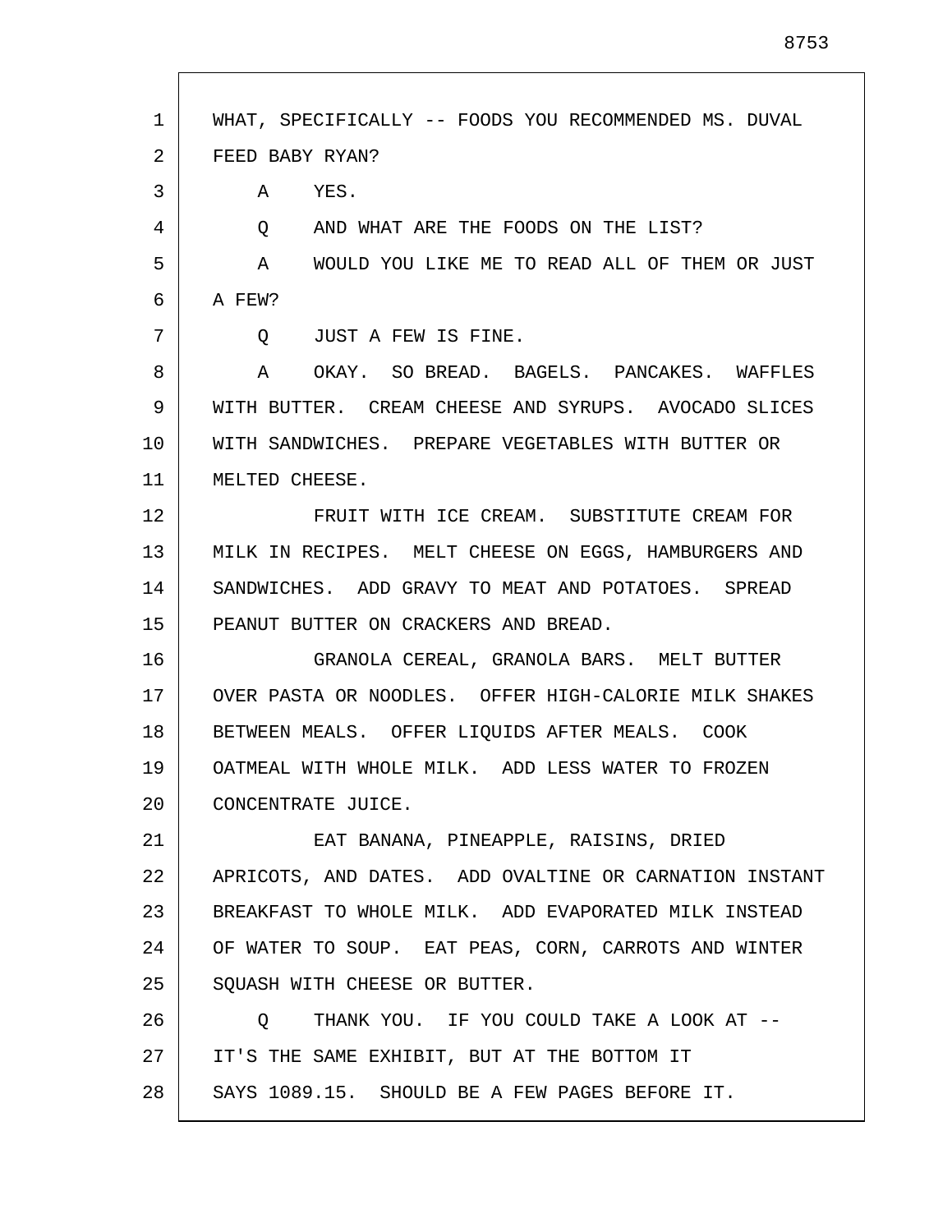| $\mathbf{1}$    | DO THOSE APPEAR TO BE YOUR NOTES FROM YOUR              |
|-----------------|---------------------------------------------------------|
| 2               | FIRST VISIT WITH BABY RYAN?                             |
| 3               | YES.<br>A                                               |
| 4               | AND THE NEXT PAGE, 1089.16, IT SAYS AT THE<br>$\circ$   |
| 5               | BOTTOM. ARE THOSE ALSO YOUR NOTES FROM THAT SAME DAY?   |
| 6               | YES.<br>A                                               |
| 7               | AND THE NEXT PAGE, 1089.17. ARE THOSE ALSO<br>$\circ$   |
| 8               | YOUR NOTES FROM 10/16?                                  |
| 9               | A YES.                                                  |
| 10              | AND TURNING BACK TO THE -- AND DID YOU WRITE<br>Q       |
| 11              | THESE NOTES ON THAT SAME DAY DURING THE VISIT?          |
| 12              | YES. I BELIEVE SO.<br>A                                 |
| 13              | O TURNING BACK TO -- DO YOU RECALL MS. DUVAL AND        |
| 14              | MR. MILLS ARGUING DURING THAT VISIT?                    |
| 15              | YES. I DO.<br>A                                         |
| 16              | WHAT WAS THAT ARGUMENT ABOUT?<br>Q                      |
| 17              | I DON'T RECALL, SPECIFICALLY, WHAT IT WAS<br>A          |
| 18              | ABOUT. BUT THERE WAS ARGUING GOING ON.                  |
| 19              | DO YOU REMEMBER ANYTHING THAT WAS SAID?<br>Q.           |
| 20 <sub>o</sub> | MR. MCMILLAN: OBJECTION: LACKS FOUNDATION,              |
| 21              | SPECULATION BASED ON HER PRIOR ANSWER.                  |
| 22              | THE COURT: OVERRULED. CALLS FOR A YES OR NO             |
| 23              | ANSWER. EITHER YOU DO RECALL IT OR YOU DON'T.           |
| 24              | THE WITNESS: NO.                                        |
| 25              | BY MS. NAU:                                             |
| 26              | YOU STATED THAT AT THIS VISIT, YOU HAD WEIGHED<br>O.    |
| 27              | BABY RYAN, AND YOU ALSO TOOK A 24-HOUR FOOD INTAKE FROM |
| 28              | THE -- FROM MS. DUVAL.                                  |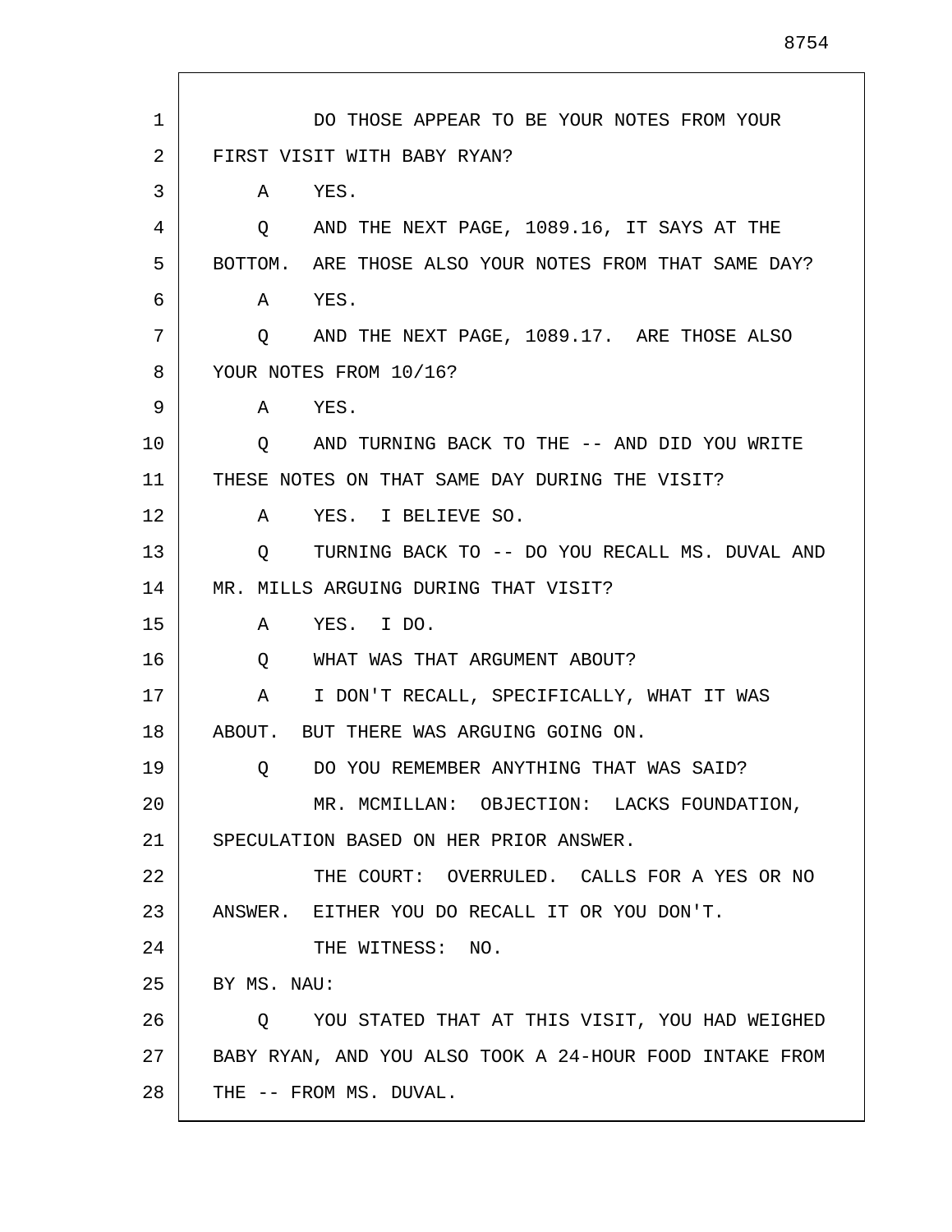| 1  | IS THERE ANYTHING ELSE THAT YOU DID AT THAT              |
|----|----------------------------------------------------------|
| 2  | MEETING?                                                 |
| 3  | AND PROVIDED RECOMMENDATIONS.<br>A                       |
| 4  | AND DID YOU ALSO REVIEW MEDICAL RECORDS FOR<br>Q         |
| 5  | BABY RYAN?                                               |
| 6  | I LOOKED AT THE SHEET FROM THE PREVIOUS VISIT,<br>Α      |
| 7  | WHICH -- THE BABY WAS NINE MONTHS AT THE TIME, WHAT HIS  |
| 8  | WEIGHT WAS.                                              |
| 9  | YOU SAID A PREVIOUS VISIT. A PRIOR VISIT WITH<br>$\circ$ |
| 10 | A PEDIATRICIAN?                                          |
| 11 | YES.<br>A                                                |
| 12 | DO YOU REMEMBER THE NAME OF THAT PEDIATRICIAN?<br>Q      |
| 13 | THERE'S TWO NAMES THAT COME TO MIND BUT I<br>Α           |
| 14 | DON'T RECALL WHICH NAME IT WAS SO I'M GOING TO SAY NO.   |
| 15 | WHAT ARE THE NAMES THAT COME TO MIND?<br>O               |
| 16 | FEDDER AND GILL. SO I DON'T RECALL WHICH ONE<br>A        |
| 17 | WAS THE<br>$- -$                                         |
| 18 | YOU SAID IT WAS FROM A NINE-MONTHS VISIT. WAS<br>O       |
| 19 | IT YOUR UNDERSTANDING THAT THAT WAS THE MOST RECENT      |
| 20 | PEDIATRIC APPOINTMENT BABY RYAN HAD HAD?                 |
| 21 | YES.<br>A                                                |
| 22 | AND HOW DID YOU KNOW THAT?<br>Q                          |
| 23 | A BECAUSE THAT WAS WHAT -- THAT WAS THE LAST             |
| 24 | VISIT, I WAS TOLD. HE WAS AT THE PEDIATRICIAN.           |
| 25 | OTHER THAN THE RECOMMENDATIONS FOR<br>Q                  |
| 26 | HIGH-CALORIE FOODS THAT WE'VE DISCUSSED, DID YOU MAKE    |
| 27 | ANY OTHER RECOMMENDATIONS TO MS. DUVAL AND MR. MILLS AT  |
| 28 | THAT FIRST VISIT?                                        |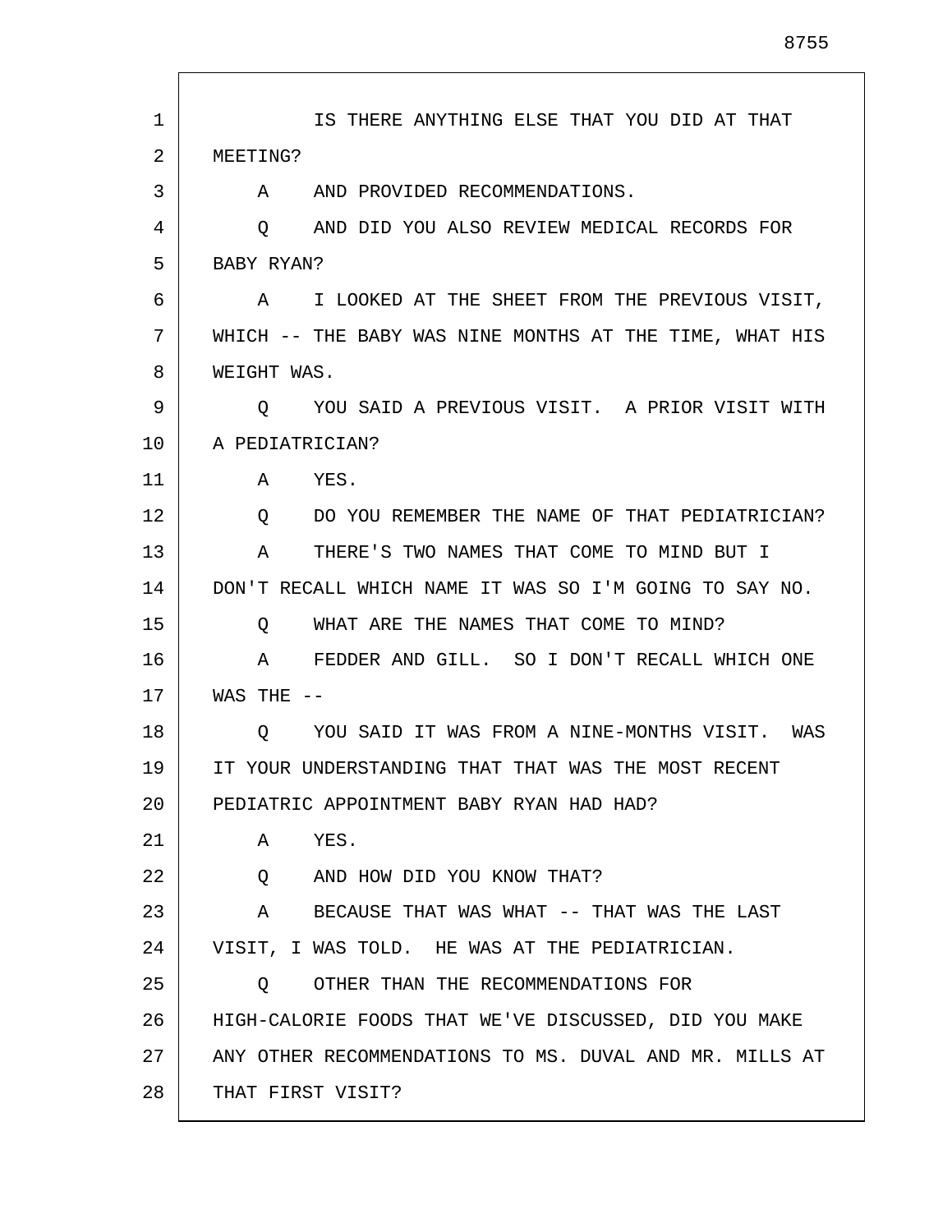1 2 3 4 5 6 7 8 9 10 11 12 13 14 15 16 17 18 19 20 21 22 23 24 25 26 27 28 A YES. THAT THE BABY BE SEEN BY A PEDIATRICIAN AS SOON AS POSSIBLE. Q AND WHY DID YOU ADVISE THAT? A BECAUSE HE NEVER HAD A 12-MONTH CHECKUP, AND BECAUSE THE CHILD HAD -- THE BABY HAD NEVER BEEN SEEN BY THE SAME PEDIATRICIAN TWICE. THERE WAS NO HISTORY ON HIM, SO IF, IN FACT, HE HAD BEEN SEEN BY A PEDIATRICIAN CONSECUTIVE TIMES, THIS WOULD HAVE BEEN ALERTED TO THE PEDIATRICIAN. IF THERE'S THREE CONSECUTIVE VISITS, AND THE WEIGHT AND THE HEIGHT BEGINS TO FALL OFF THE GROWTH CURVE, IT WOULD BE ALERTED THAT THERE'S SOMETHING WRONG WITH THE CHILD. SO, THERE WAS NO HISTORY. SO I BELIEVE THAT'S WHY THIS WAS NOT DETECTED SOONER THAN WHEN I SAW HIM. MR. MCMILLAN: OBJECTION, YOUR HONOR: NONRESPONSIVE, NARRATIVE RESPONSE. ALSO LACKING IN FOUNDATION. MOVE TO STRIKE. THE COURT: OVERRULED. BY MS. NAU: Q NOW, WERE THERE ANY SPECIFIC RISKS YOU WERE CONCERNED ABOUT FOR BABY RYAN? A DEVELOPMENTAL DELAYS, BRAIN DEVELOPMENT BEING AFFECTED. Q AND TURNING TO THE NEXT PAGE WHICH IS 1089.17, WHAT IS THIS -- WHAT ARE YOUR NOTES SHOWING HERE? A THE CALORIE REQUIREMENTS FOR A BABY OF THIS AGE.

8756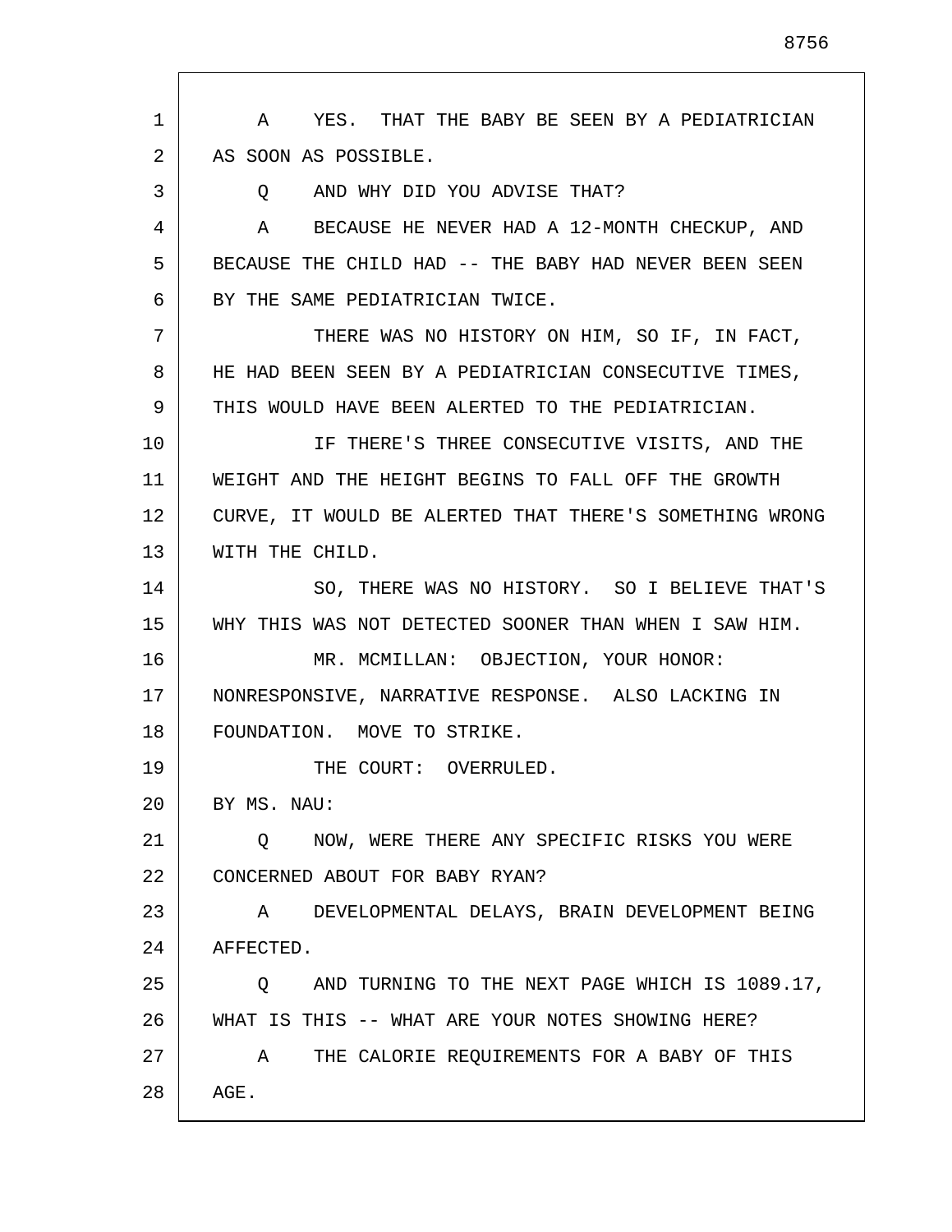8757

| $\mathbf 1$ | AND WHAT ARE THOSE CALORIE REQUIREMENTS?<br>Q           |
|-------------|---------------------------------------------------------|
| 2           | A THOUSAND TO 1300 CALORIES A DAY.<br>A                 |
| 3           | AND THEN, BASED ON YOUR 24-HOUR INTAKE FOR<br>Q         |
| 4           | MS. DUVAL, DID YOU DETERMINE WHAT PERCENTAGE OF THIS    |
| 5           | REQUIREMENT BABY RYAN WAS MEETING?                      |
| 6           | I WROTE, "BASED ON THE FOOD RECORD, BABY<br>A           |
| 7           | TAKING IN 30 TO 50 PERCENT OF CALORIE NEEDS AND LESS    |
| 8           | THAN 20 TO 30 PERCENT OF THE PROTEIN RANGE."            |
| 9           | THE AVERAGE RANGED FROM 385 CALORIES TO                 |
| 10          | 600 CALORIES A DAY.                                     |
| 11          | AND THAT RANGE, THAT WAS YOUR ASSESSMENT OF<br>$\circ$  |
| 12          | WHAT HIS AVERAGE CALORIE INTAKE WAS?                    |
| 13          | YES.<br>A                                               |
| 14          | AND BELOW THAT, THERE'S SOME WRITING -- WELL,<br>Q      |
| 15          | DID YOU -- DID YOU KNOW IF BABY RYAN HAD BEEN DIAGNOSED |
| 16          | AS FAILURE TO THRIVE AT THAT TIME?                      |
| 17          | NO.<br>A                                                |
| 18          | THERE'S A REFERENCE HERE TO "FTT CHILD." DID<br>Q       |
| 19          | YOU WRITE THAT?                                         |
| 20          | YES.<br>Α                                               |
| 21          | DID YOU DETERMINE THAT BABY RYAN WAS FAILURE<br>$\circ$ |
| 22          | TO THRIVE?                                              |
| 23          | MR. MCMILLAN: OBJECTION: LACKS FOUNDATION,              |
| 24          | CALLS FOR SPECULATION, EVIDENCE CODE SECTION 780.       |
| 25          | THE COURT: THE OBJECTION AS TO FOUNDATION,              |
| 26          | SUSTAINED.                                              |
| 27          | BY MS. NAU:                                             |
| 28          | WHY DID YOU WRITE "FTT CHILD"?<br>Q                     |

Г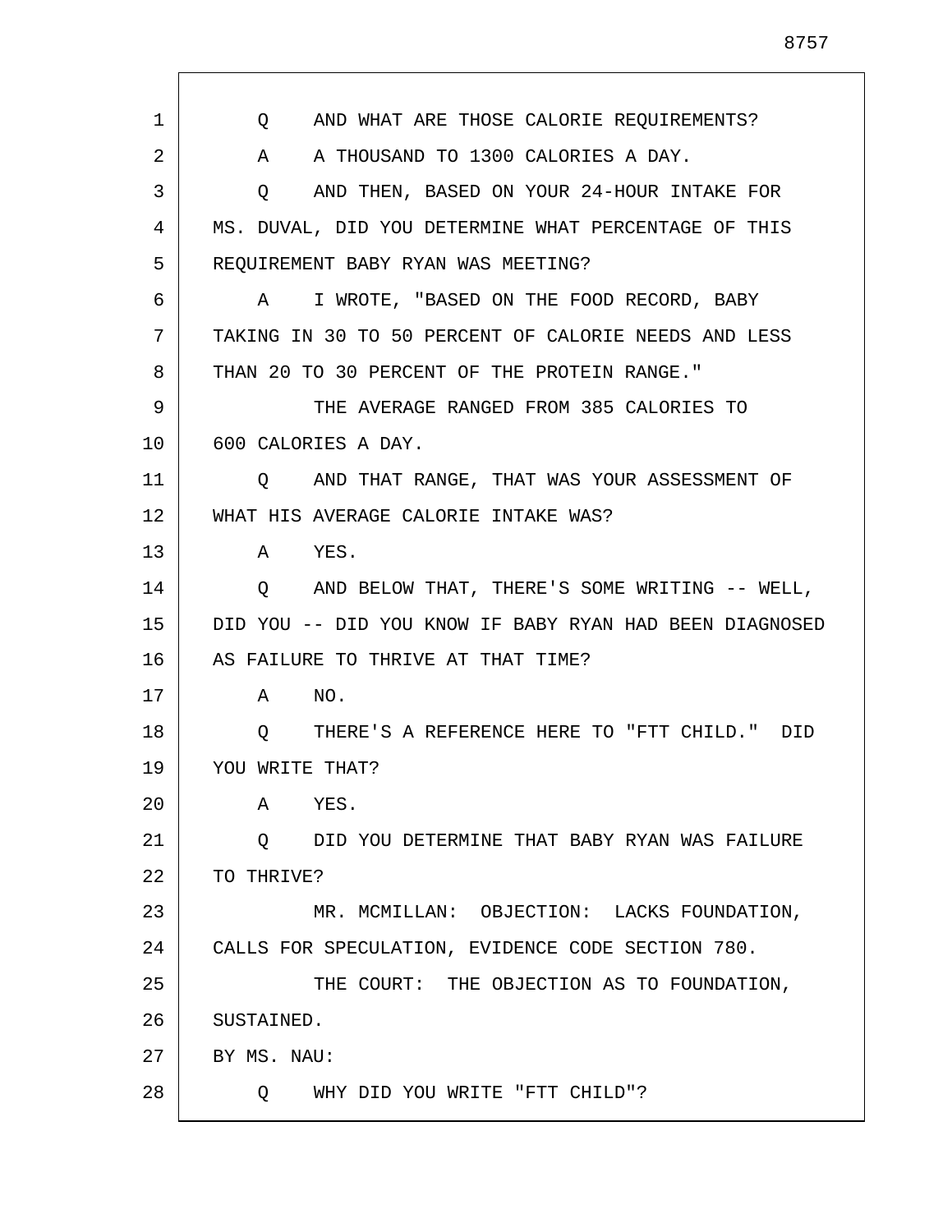1 2 3 4 5 6 7 8 9 10 11 12 13 14 15 16 17 18 19 20 21 22 23 24 25 26 27 A I BELIEVE I THOUGHT HE POSSIBLY COULD HAVE BEEN FAILURE TO THRIVE BECAUSE THE WEIGHT WAS BELOW THE THIRD PERCENTILE. Q BEYOND GIVING THE HIGH-CALORIE TIPS LIST WE DISCUSSED, DID YOU TALK WITH MS. DUVAL AND MR. MILLS ABOUT THINGS TO FEED THE CHILD? A YES. I DID. Q AND DO YOU RECALL ANYTHING ELSE THAT YOU TOLD THEM, BESIDES WHAT'S LISTED ON THAT? MR. MCMILLAN: OBJECTION: ASKED AND ANSWERED. THE COURT: OVERRULED. THE WITNESS: I BELIEVE I RECOMMENDED PEDIASURE, SO... BY MS. NAU: Q DID YOU MAKE A CALL TO THE CHILD ABUSE HOTLINE REGARDING BABY RYAN? A YES, I DID. Q DO YOU RECALL WHEN YOU DID THAT? A IT WAS A FEW DAYS AFTER I HAD SEEN BABY RYAN. Q AND HAD YOU EVER CALLED THE HOTLINE BEFORE? A NO. Q HAVE YOU EVER CALLED SINCE? A NO. Q WHY DID YOU CALL? A I WAS VERY CONCERNED ABOUT THE BABY. AND AFTER REVIEWING MY DATA, I FELT THAT I NEEDED TO HAND THIS OVER TO SOMEONE WHO COULD MAKE THAT DECISION AS TO

WHETHER THE CHILD WAS IN DANGER.

28

8758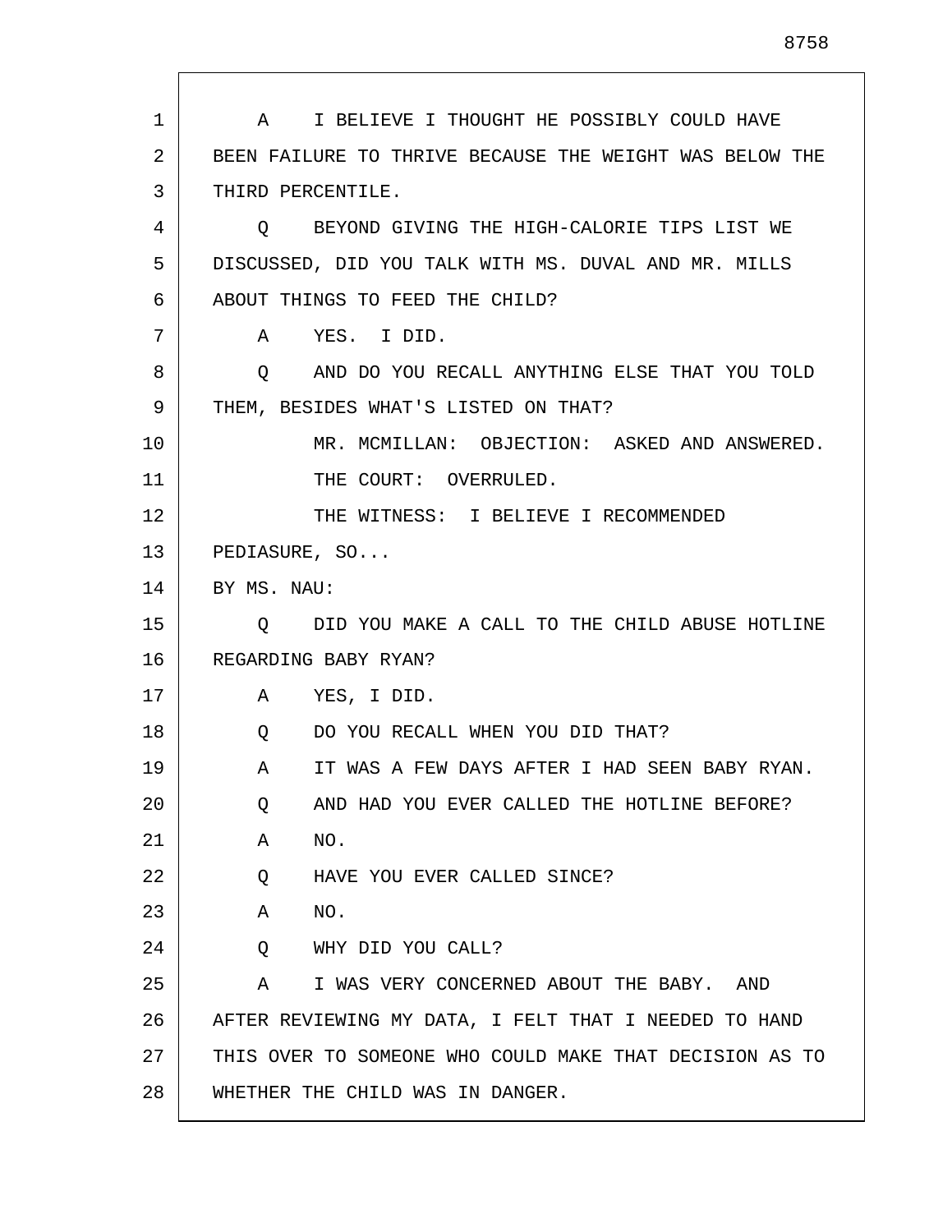1 2 3 4 5 6 7 8 9 10 11 12 13 14 15 16 17 18 19 20 21 22 23 24 25 26 27 28 BUT I'M A MANDATED REPORTER, SO IF I SEE SOMETHING THAT IS ALARMING, AND I FELT THIS WAS VERY ALARMING, I NEED TO REPORT IT. Q AND DID YOU PREPARE A -- WELL, ACTUALLY, IF YOU COULD TURN TO 1089.14. IT SHOULD BE JUST A FEW PAGES BEFORE WHERE YOU ARE. ARE THOSE YOUR NOTES? A YES. Q AND DO YOU RECALL WHEN YOU WROTE THEM? A I WOULD IMAGINE IT WAS WRITTEN AFTER I HAD MADE THE REPORT BECAUSE THE GENTLEMAN THAT I HAD REPORTED TO WAS THIS GENTLEMAN. Q OKAY. SO THAT NAME AT THE TOP THERE, OBED NWAUKWA, N-W-A-U-K-W-A, AND THE FIRST NAME O-B-E-D, THAT'S THE PERSON YOU SPOKE WITH ON THE HOTLINE? A YES. Q DO YOU RECALL IF YOU MADE THESE NOTES ON THAT SAME DAY? A YES. Q AND A FEW LINES DOWN THERE'S THE WORDS -- WELL, IT SAYS, "UNDER WT," AND, "IN MY PROFESSIONAL OPINION, SOMETHING TO DO WITH FEEDING." IS THAT SOMETHING THAT YOU TALKED TO MR. NWAUKWA ON THE HOTLINE ABOUT? MR. MCMILLAN: OBJECTION: LACKS FOUNDATION, ALSO IMPROPER REFRESHMENT OF RECOLLECTION. THE COURT: OVERRULED. THE WITNESS: YES.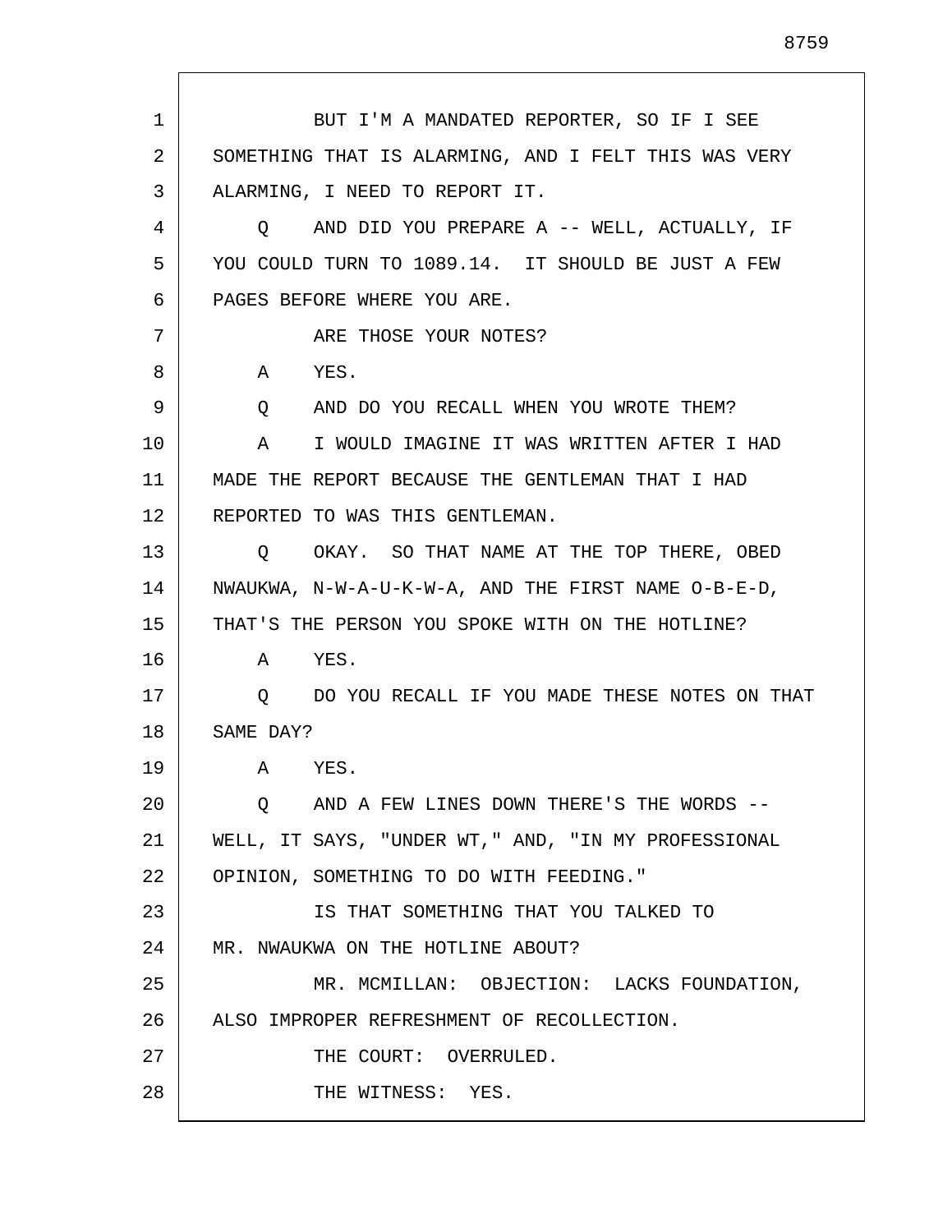| 1       | BY MS. NAU:                                              |
|---------|----------------------------------------------------------|
| 2       | AND WHAT DO YOU MEAN -- WHAT DID YOU MEAN THAT<br>O.     |
| 3       | IT HAD SOMETHING TO DO WITH FEEDING?                     |
| 4       | THAT THE CHILD WAS NOT BEING FED ENOUGH. SO<br>Α         |
| 5       | THIS IMPACTED HIS WEIGHT.                                |
| 6       | DID YOU SUBMIT A SCAR, A SUSPECTED CHILD ABUSE<br>Q      |
| 7       | REPORT?                                                  |
| 8       | I THINK I WOULD NEED TO SEE WHAT THAT IS<br>A            |
| 9       | BECAUSE I'M NOT FAMILIAR WITH THAT.                      |
| $10 \,$ | OKAY. AND IF YOU COULD TURN TO 1089.34.<br>Q             |
| 11      | DOES THAT REFRESH YOUR RECOLLECTION AS TO                |
| 12      | WHETHER YOU PREPARED A SUSPECTED CHILD ABUSE REPORT?     |
| 13      | YES.<br>Α                                                |
| 14      | AND IS THIS YOUR HANDWRITING ON THIS PAGE?<br>Q          |
| 15      | YES.<br>Α                                                |
| 16      | DO YOU RECALL WHEN YOU FILLED THIS OUT?<br>Q             |
| 17      | 10/19/09.<br>Α                                           |
| 18      | SO THAT'S THE SAME DAY THAT YOU CALLED THE<br>Q          |
| 19      | HOTLINE?                                                 |
| 20      | YES.<br>Α                                                |
| 21      | AND THIS REPORT, IT ASKS YOU FOR A SUMMARY OF<br>$\circ$ |
| 22      | WHAT -- SUMMARIZE WHAT THE ABUSED CHILD OR PERSON        |
| 23      | ACCOMPANYING THE CHILD SAID HAPPENED.                    |
| 24      | WHAT DID YOU WRITE?                                      |
| 25      | "CHILD WAS BROUGHT INTO MY OFFICE BY BOTH<br>A           |
| 26      | PARENTS IN ORDER TO RECEIVE DIETARY NUTRITIONAL          |
| 27      | COUNSELING FOR THEIR CHILD'S UNDERWEIGHT STATUS.         |
| 28      | "CHILD IS SEVERELY UNDERWEIGHT AND NEEDS TO BE           |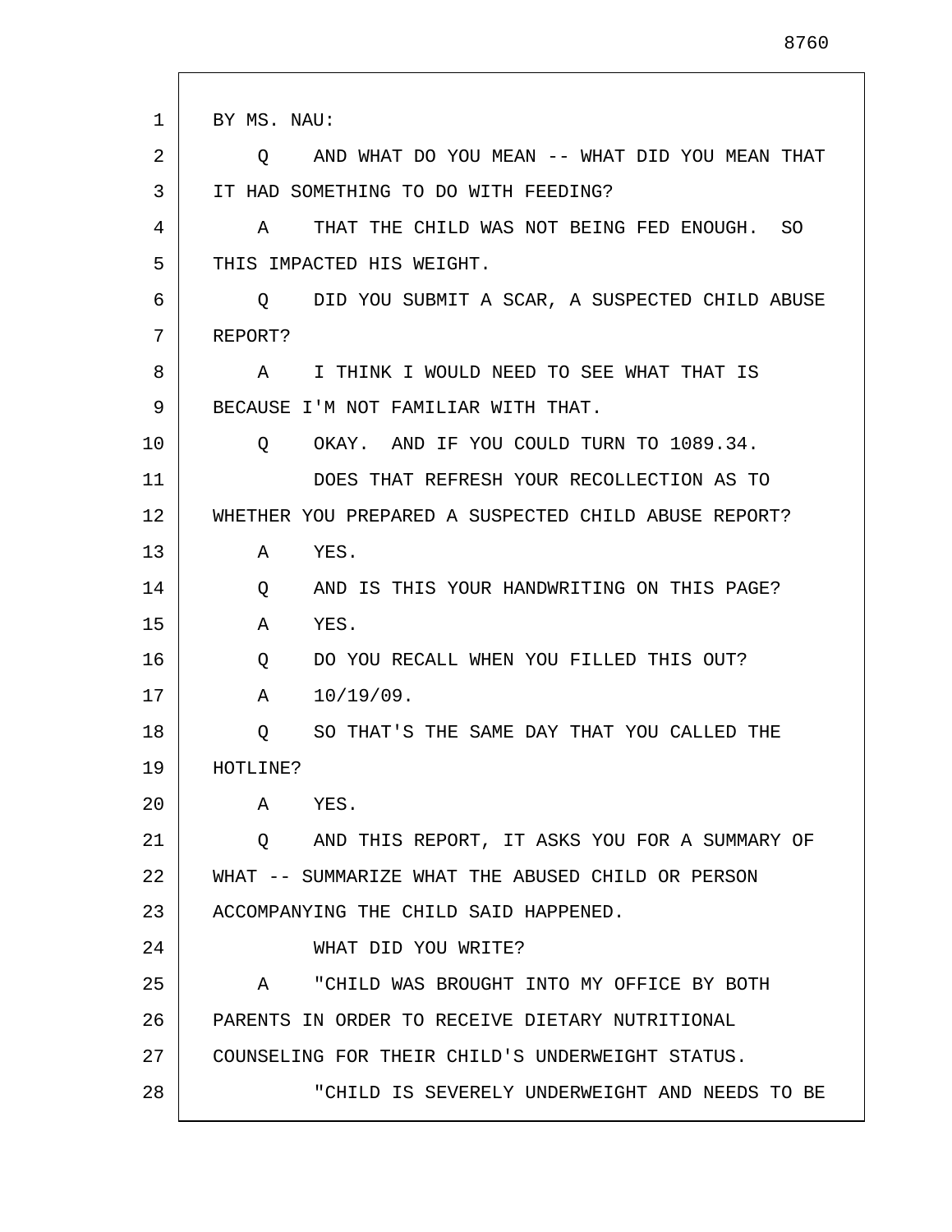1 2 3 4 5 6 7 8 9 10 11 12 13 14 15 16 17 18 19 20 21 22 23 24 25 26 27 28 SEEN BY A PEDIATRICIAN. HOWEVER, PARENTS INVOLVED IN A CUSTODY BATTLE AND CAN'T AGREE ON A PEDIATRICIAN. "THIS REPORTER IS EXTREMELY CONCERNED ABOUT THE POSSIBILITY OF FAILURE TO THRIVE FOR THIS CHILD." Q AND HOW DID YOU SUBMIT THIS FORM? A I DON'T REMEMBER. I KNOW THE CALL WAS MADE FIRST, AND I DID THIS AFTER THE CALL. Q DO YOU RECALL IF MR. NWAUKWA HAD ASKED YOU TO FILL OUT THE FORM? MR. MCMILLAN: OBJECTION: LEADING. THE COURT: OVERRULED. THE WITNESS: I DON'T REMEMBER. BY MS. NAU: Q WERE YOU SUBSEQUENTLY CONTACTED BY ANY SOCIAL WORKERS FROM THE DEPARTMENT OF CHILDREN AND FAMILY SERVICES? A YES. I WAS. Q DO YOU RECALL WHEN THE FIRST TIME YOU WERE CONTACTED BY THEM WAS? A NO. IT MAY BE IN THE NOTES. THE DATE, NO. NOT EXACT DATE. Q ALL RIGHT. SORRY TO BACK UP A LITTLE BIT. IF YOU COULD GO BACK TO 1089.19? A OKAY. Q AND HAVE YOU SEEN THIS DOCUMENT BEFORE? A YES. Q WHAT IS IT? A IT'S A CHILD HISTORY -- DIET HISTORY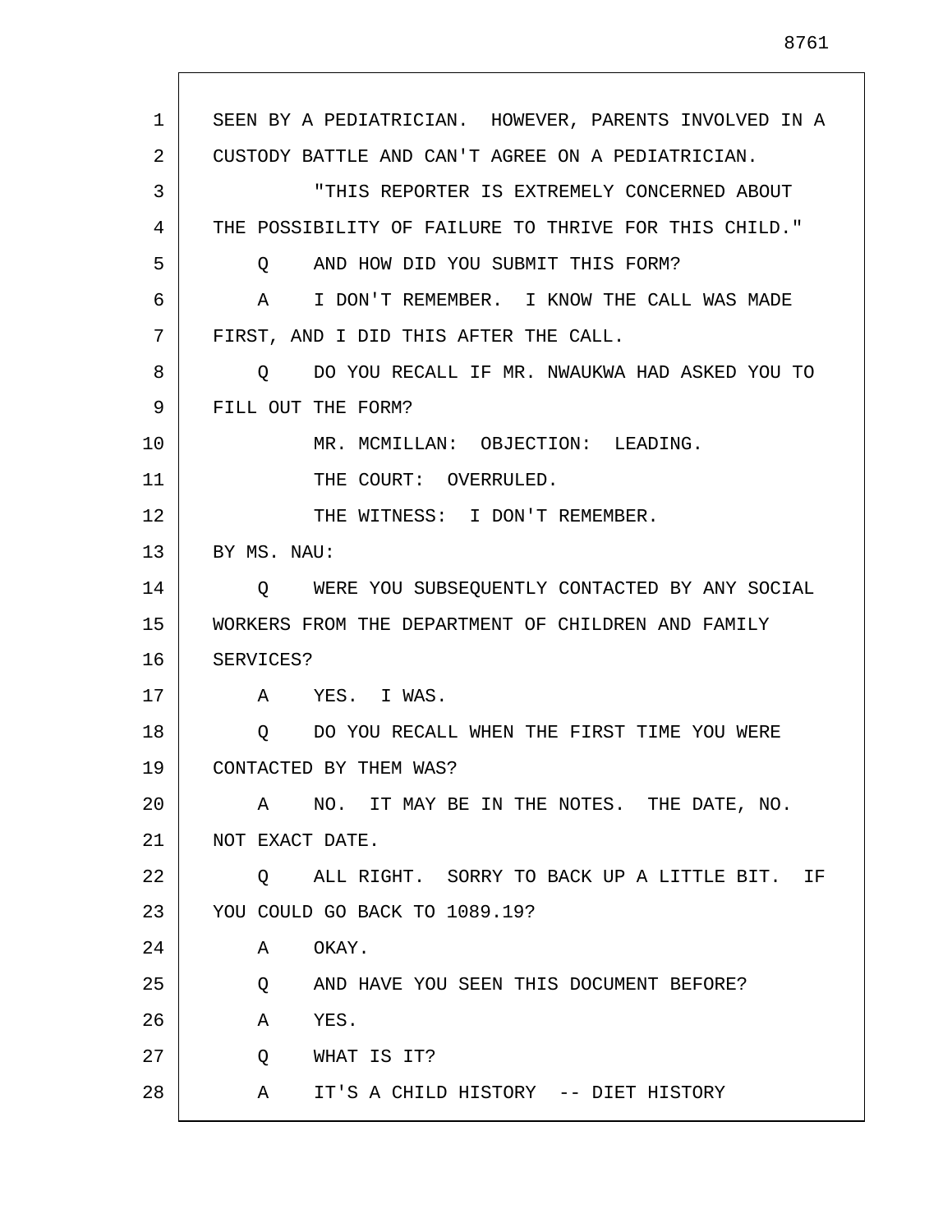1 2 3 4 5 6 7 8 9 10 11 12 13 14 15 16 17 18 19 20 21 22 23 24 25 26 27 28 QUESTIONNAIRE. Q AND WAS THIS SOMETHING THAT YOU GAVE TO BABY RYAN'S PARENTS AT THAT FIRST VISIT? A NO. THEY DID NOT RECEIVE THIS. Q OKAY. DID YOU FILL THIS OUT? A YES. Q AND TURNING TO -- SO THIS DOCUMENT INCLUDES THE PAGES 1089.19, 1089.20, AND 1089.21. IS THAT RIGHT? A CORRECT. Q SO TURNING TO THE THIRD PAGE, WHICH IS 1089.21, DID YOU WRITE THE INFORMATION ON THAT PAGE? A YES. Q AND WHAT IS -- WELL, WHAT IS IT SHOWING, OR WHAT IS IT? A IT SAYS WHAT THE BABY ATE FOR BREAKFAST, LUNCH, DINNER. Q AND WAS THAT BASED ON THE 24-HOUR INTAKE WE WERE TALKING ABOUT? A YES. Q AND WHAT -- WHAT HAD THE BABY EATEN FOR BREAKFAST? A RICE PUDDING, 12 CHEERIOS, CUCUMBER, PEACH, CREAM OF WHEAT. AND GOING BACK, I THINK -- I CAN'T BE EXACT BUT IT COULD HAVE BEEN THE SIDE THING WAS MAYBE WHAT HE EATS, BUT NOT EXACTLY THE 24 HOURS. BECAUSE IT LOOKS LIKE A SIDE NOTE. AND THEN LUNCH IS HALF AN APPLE, HALF RICE PUDDING, HALF A CUP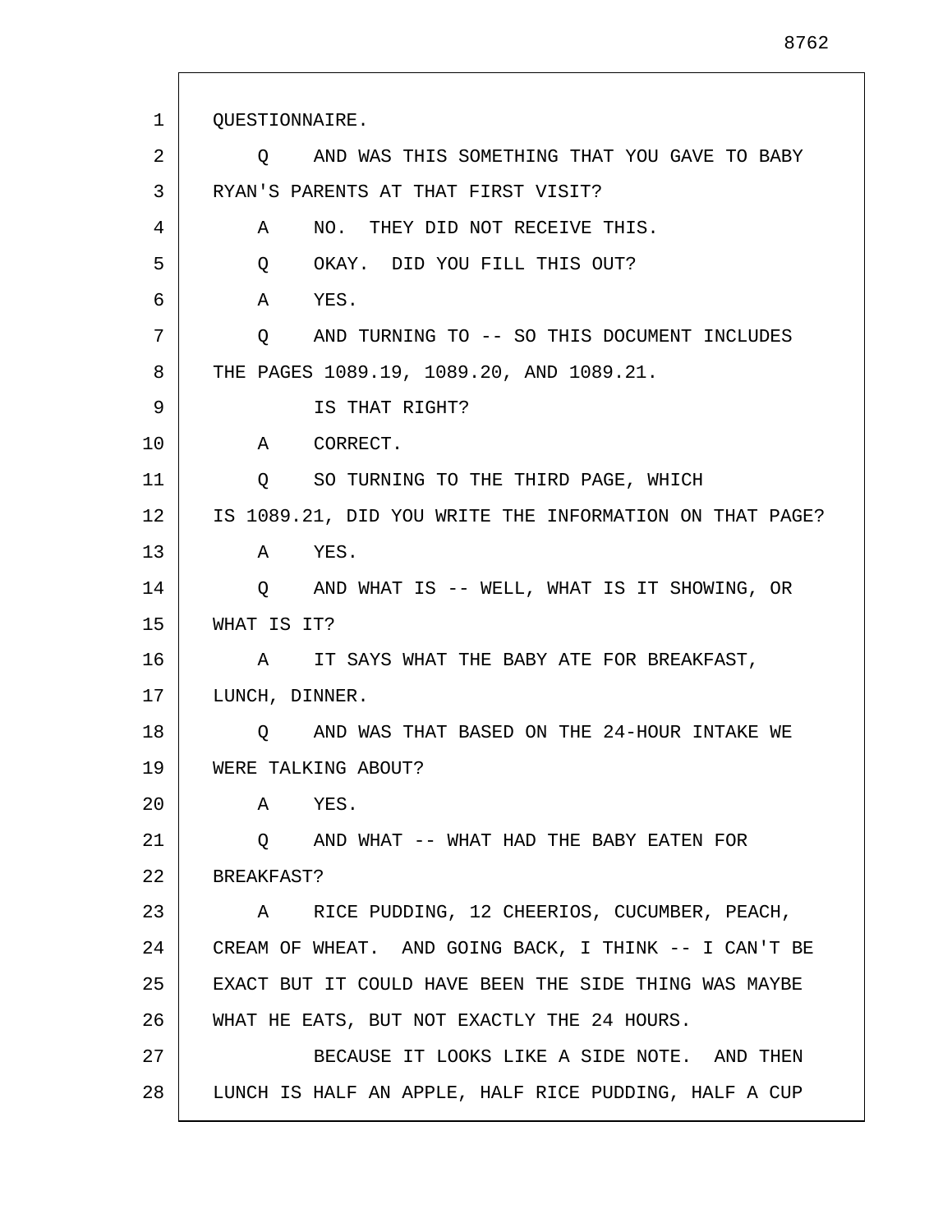1 2 3 4 5 6 7 8 9 10 11 12 13 14 15 16 17 18 19 20 21 22 23 24 25 26 27 28 OF RICE PUDDING, CUCUMBER. DINNER IS ONE-AND-A-HALF OUNCES OF CHICKEN, WHOLE QUESADILLA, AND WATER. Q AND SO IT'S YOUR RECOLLECTION THAT THE WRITING THAT'S KIND OF OFF TO THE SIDE, NOT ON THE LINE NEXT TO BREAKFAST, MAY HAVE BEEN OTHER FOODS HE HAD EATEN, BUT NOT IN THE LAST 24 HOURS? A YES. MR. MCMILLAN: OBJECTION: LACKS FOUNDATION, CALLS FOR SPECULATION. THE COURT: OVERRULED. BY MS. NAU: Q AND WHAT ABOUT THIS INTAKE, THIS BREAKFAST, AND LUNCH AND DINNER. WAS THERE ANYTHING ABOUT IT THAT CONCERNED YOU? MR. MCMILLAN: LACKS FOUNDATION, SPECULATION. THE COURT: OVERRULED. THE WITNESS: IT'S NOT THAT MUCH FOOD. BY MS. NAU: Q DO YOU RECALL WHEN THE SECOND TIME IT WAS THAT YOU SAW BABY RYAN? A I BELIEVE IT WAS TWO WEEKS LATER. Q AND WHAT DID YOU DO AT THAT VISIT? A BOTH PARENTS BROUGHT IN THEIR DIET INTAKE SHEETS FOR THE TWO WEEKS PRIOR TO THE VISIT. Q SO YOU RECEIVED A FOOD INTAKE FORM FROM EACH OF THE PARENTS? A YES. Q DID THE FOOD REPORTED IN THAT INTAKE SEEM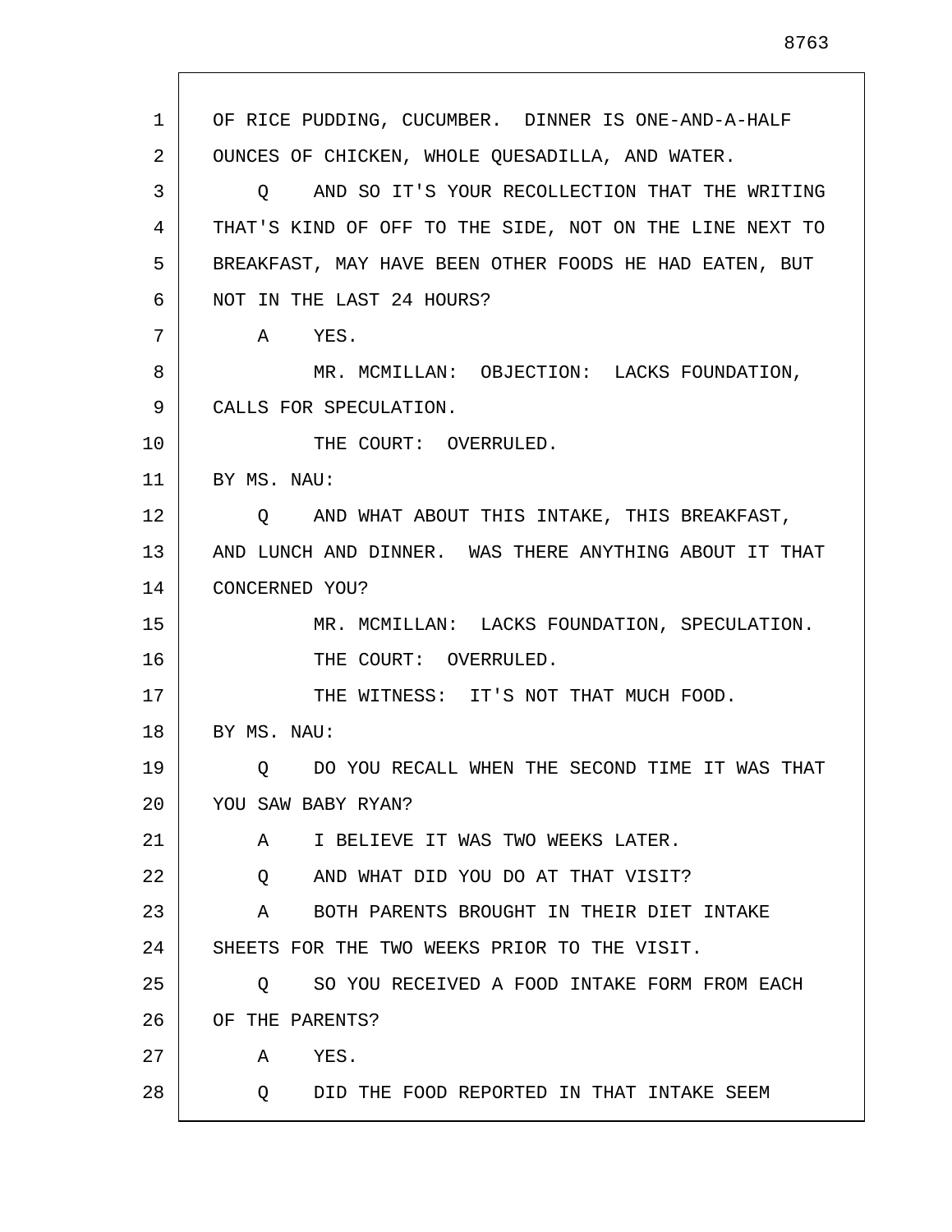| 1  | ADEQUATE?                                                     |
|----|---------------------------------------------------------------|
| 2  | MR. MCMILLAN: OBJECTION: FOUNDATION,                          |
| 3  | SPECULATION.                                                  |
| 4  | BY MS. NAU:                                                   |
| 5  | O DO YOU RECALL?                                              |
| 6  | THE COURT: OVERRULED.                                         |
| 7  | THE WITNESS: I NEED TO LOOK. THERE WERE                       |
| 8  | SEVERAL DIFFERENT FOOD INTAKES, SINCE I'VE SEEN THE           |
| 9  | BABY ON TWO DIFFERENT OCCASIONS. SO I NEED TO LOOK AT         |
| 10 | THAT BEFORE COMMENTING ON SOMETHING SPECIFICALLY.             |
| 11 | BY MS. NAU:                                                   |
| 12 | OKAY. SO IF YOU COULD LOOK AT 1089.25. AND<br>$\circ$         |
| 13 | WHAT -- DO YOU RECALL WHO PREPARED -- WELL, IS THIS ONE       |
| 14 | OF THE FOOD INTAKES PREPARED BY THE PARENTS?                  |
| 15 | A YES.                                                        |
| 16 | AND DO YOU RECALL WHO PREPARED THIS ONE?<br>$Q \qquad \qquad$ |
| 17 | MS. DUVAL.<br>A                                               |
| 18 | AND THERE'S SOME HANDWRITTEN NOTES ON THIS<br>Q               |
| 19 | PAGE. ARE THOSE YOURS?                                        |
| 20 | YES.<br>A                                                     |
| 21 | AND I CAN GIVE YOU SOME TIME TO REVIEW THIS.<br>$\circ$       |
| 22 | BUT THE QUESTION WILL BE WHETHER THE FOOD INTAKE              |
| 23 | REPORTED -- OR THE FOOD REPORTED IN THIS LOG SEEMED           |
| 24 | ADEQUATE TO YOU.                                              |
| 25 | STILL WAS NOT ENOUGH FOOD.<br>A                               |
| 26 | THERE'S SOME NOTES ON THE SIDE OF THE PAGE<br>O.              |
| 27 | THAT SAYS, "BASED ON FOOD RECORD, TAKING IN                   |
| 28 | APPROXIMATELY 30 PERCENT TO 50 PERCENT OF K CAL NEEDS."       |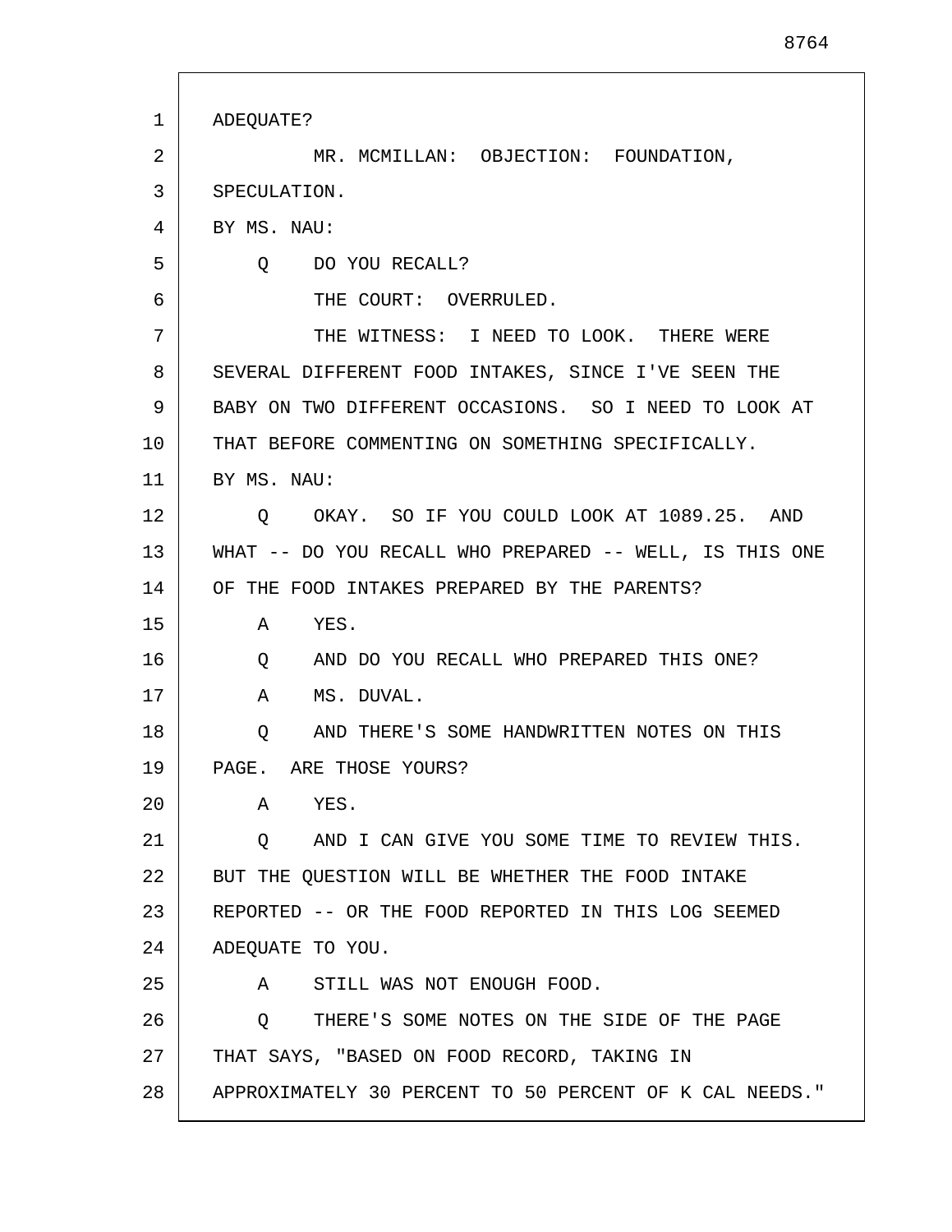| 1  | YES.<br>Α                                              |
|----|--------------------------------------------------------|
| 2  | AND YOU WROTE THAT?<br>Q                               |
| 3  | YES.<br>A                                              |
| 4  | AND THAT'S BASED ON YOUR REVIEW OF THIS<br>Q           |
| 5  | PARTICULAR FOOD LOG?                                   |
| 6  | YES.<br>Α                                              |
| 7  | AND THEN, DID YOU ALSO MAKE A DETERMINATION AS<br>Q    |
| 8  | TO THE PERCENTAGE OF THE PROTEIN NEEDS OF THE CHILD    |
| 9  | WERE BEING MET?                                        |
| 10 | YES.<br>A                                              |
| 11 | AND WHAT WAS THAT?<br>Q                                |
| 12 | LESS THAN 30 PERCENT.<br>Α                             |
| 13 | BASED ON THIS FOOD LOG, DID YOU MAKE ANY<br>Q          |
| 14 | DETERMINATION AS TO WHETHER MS. DUVAL HAD FOLLOWED THE |
| 15 | RECOMMENDATIONS YOU PROVIDED AT THE OCTOBER 16TH       |
| 16 | MEETING?                                               |
| 17 | MR. MCMILLAN: OBJECTION: LACKS FOUNDATION,             |
| 18 | CALLS FOR SPECULATION.                                 |
| 19 | THE COURT: OVERRULED. IT CALLS FOR A YES OR            |
| 20 | NO ANSWER.                                             |
| 21 | THE WITNESS: REPEAT THE QUESTION AGAIN?                |
| 22 | BY MS. NAU:                                            |
| 23 | YEAH. BASED ON THIS FOOD LOG, DID YOU MAKE<br>O.       |
| 24 | ANY DETERMINATION AS TO WHETHER MS. DUVAL HAD FOLLOWED |
| 25 | THE RECOMMENDATIONS YOU PROVIDED AT THE OCTOBER 16TH   |
| 26 | APPOINTMENT?                                           |
| 27 | YES. I DID.<br>A                                       |
| 28 | AND WHAT WAS THAT DETERMINATION?<br>$\circ$            |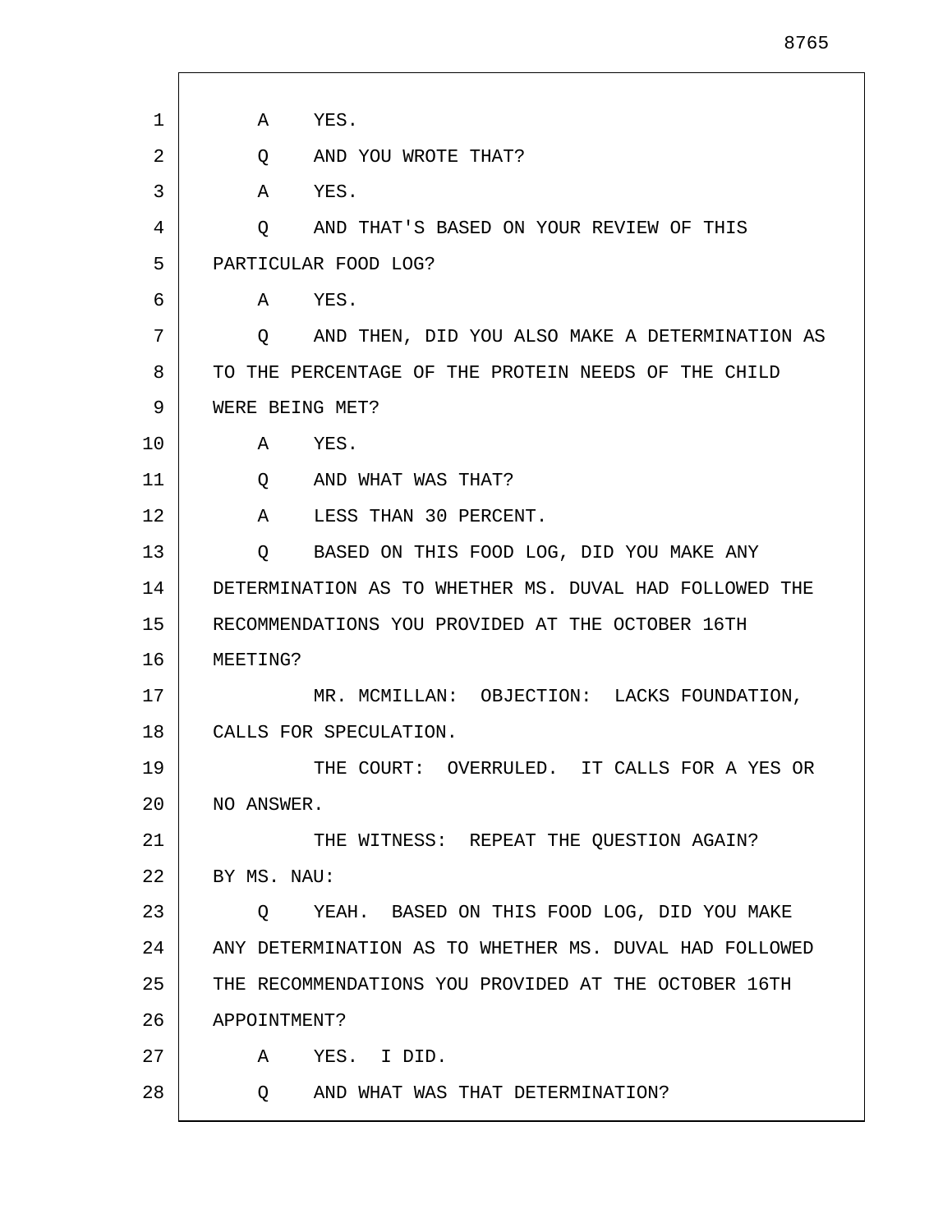1 2 3 4 5 6 7 8 9 10 11 12 13 14 15 16 17 18 19 20 21 22 23 24 25 26 27 28 A THAT NOT ALL RECOMMENDATIONS WERE BEING FOLLOWED. Q WHAT RECOMMENDATIONS WEREN'T BEING FOLLOWED? MR. MCMILLAN: OBJECTION: LACKS FOUNDATION, CALLS FOR SPECULATION. THE COURT: OVERRULED. THE WITNESS: THE SHAKES WEREN'T. BY MS. NAU: Q SORRY? THE SHAKE -- A I BELIEVE THERE WAS SOMETHING ON MY NOTES, SOMETHING ABOUT THE PEDIASURE, AND SHAKES. I DON'T SEE THAT. I SEE, "BERRY SHAKE WITH ONE OUNCE OF BACK TO BASIC MILK." SO THAT WOULD BE SOMETHING THAT WOULD NOT BE ENOUGH IN TERMS OF RECOMMENDATIONS. VEGGIE PUFFS WOULD NOT HAVE BEEN A RECOMMENDATION. Q DID YOU HAVE ANY OTHER -- ARE YOU STILL LOOKING? A NO. GO AHEAD. Q OKAY. DID YOU HAVE ANY OTHER CONCERNS ABOUT WHAT WAS REPORTED BY MS. DUVAL IN THE FOOD LOG HERE? MR. MCMILLAN: OBJECTION: VAGUE. THE COURT: OVERRULED. THE WITNESS: ON OCTOBER 18TH, IT APPEARS THAT THE DIET RECALL -- OR THE DIET RECORD WAS OVERINFLATED. IT STATED THAT THE BABY HAD EATEN A COMBO PIZZA FROM COSTCO, THREE-QUARTERS OF A SLICE-AND-A-HALF OF PIZZA, WHICH A CHILD, A BABY OF THAT STATURE AND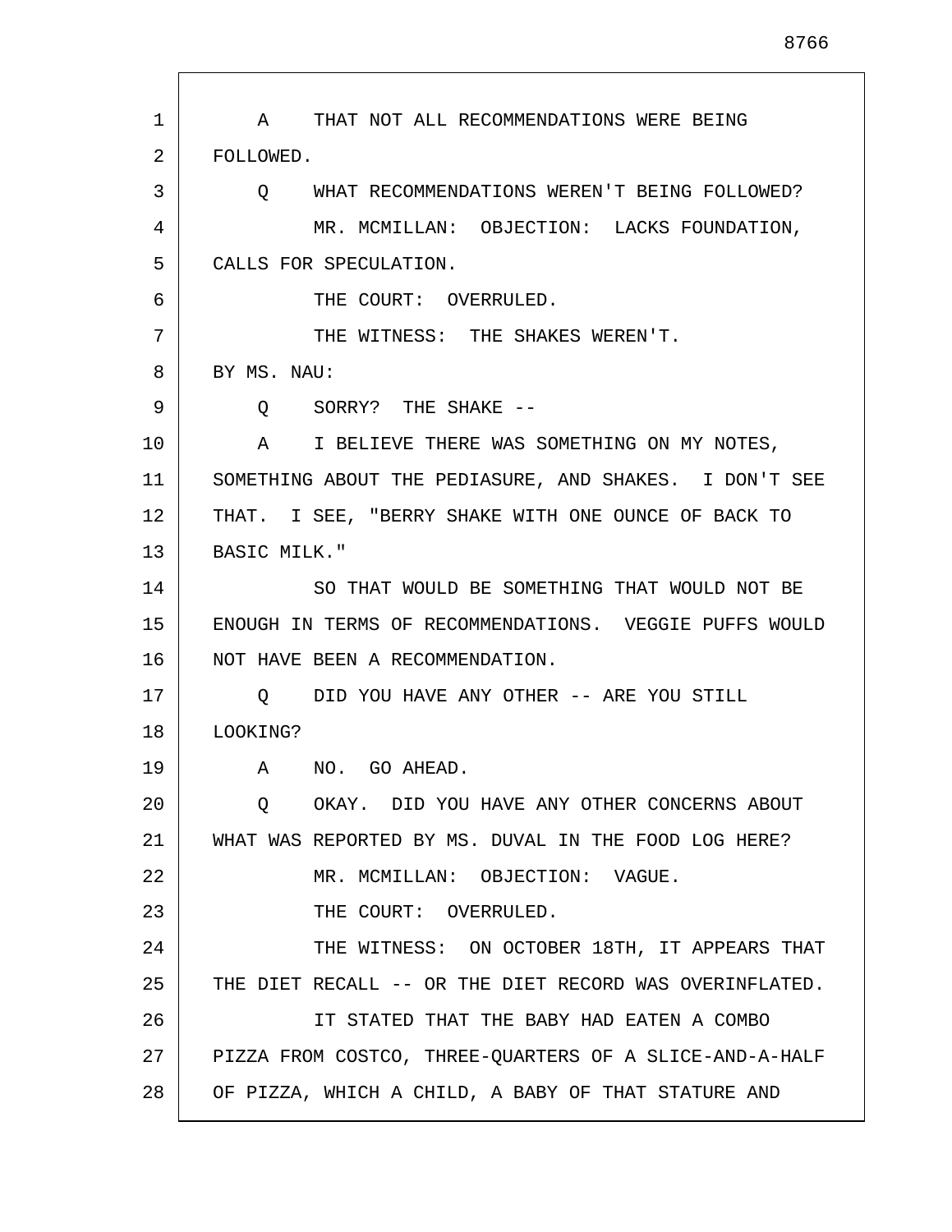| 1  | SIZE WOULD NOT BE ABLE TO CONSUME THAT AMOUNT OF FOOD.  |
|----|---------------------------------------------------------|
| 2  | BY MS. NAU:                                             |
| 3  | AND THAT WAS FOR ONE MEAL ON OCTOBER 18TH.<br>O.        |
| 4  | RIGHT?                                                  |
| 5  | CORRECT.<br>A                                           |
| 6  | DO YOU RECALL WHETHER -- WELL, WERE YOU EVER<br>$\circ$ |
| 7  | TOLD THAT BABY RYAN HAD ANY RESTRICTIONS ON THE FOODS   |
| 8  | HE COULD EAT?                                           |
| 9  | I BELIEVE THAT MS. DUVAL WAS CONCERNED ABOUT<br>A       |
| 10 | FOOD ALLERGIES FOR BABY RYAN. THAT HE HAD FOOD          |
| 11 | ALLERGIES.                                              |
| 12 | MR. MCMILLAN: OBJECTION: NONRESPONSIVE, MOVE            |
| 13 | TO STRIKE.                                              |
| 14 | THE COURT: OVERRULED.                                   |
| 15 | BY MS. NAU:                                             |
| 16 | DO YOU RECALL THAT -- WELL, DID MS. DUVAL --<br>O.      |
| 17 | DID MS. DUVAL EVER TELL YOU THAT SHE COULDN'T FEED BABY |
| 18 | RYAN CERTAIN FOODS BECAUSE OF THOSE FOOD ALLERGIES?     |
| 19 | SHE MENTIONED THAT SHE WOULD SEE RASHES IF HE<br>A      |
| 20 | WAS FED MILK.                                           |
| 21 | 0 DO YOU RECALL WRITING A LETTER SUMMARIZING            |
| 22 | YOUR VISITS WITH BABY RYAN?                             |
| 23 | YES. I DO.<br>A                                         |
| 24 | AND WHEN DID YOU WRITE THAT LETTER?<br>Q                |
| 25 | I NEED TO LOOK TO SEE IF THERE WAS A DATE ON<br>A       |
| 26 | THAT LETTER.                                            |
| 27 | YEAH. IF YOU COULD -- MIGHT BE ABLE TO HELP.<br>Q       |
| 28 | IF YOU COULD LOOK AT -- ACTUALLY, EXHIBIT 60, WHICH IS  |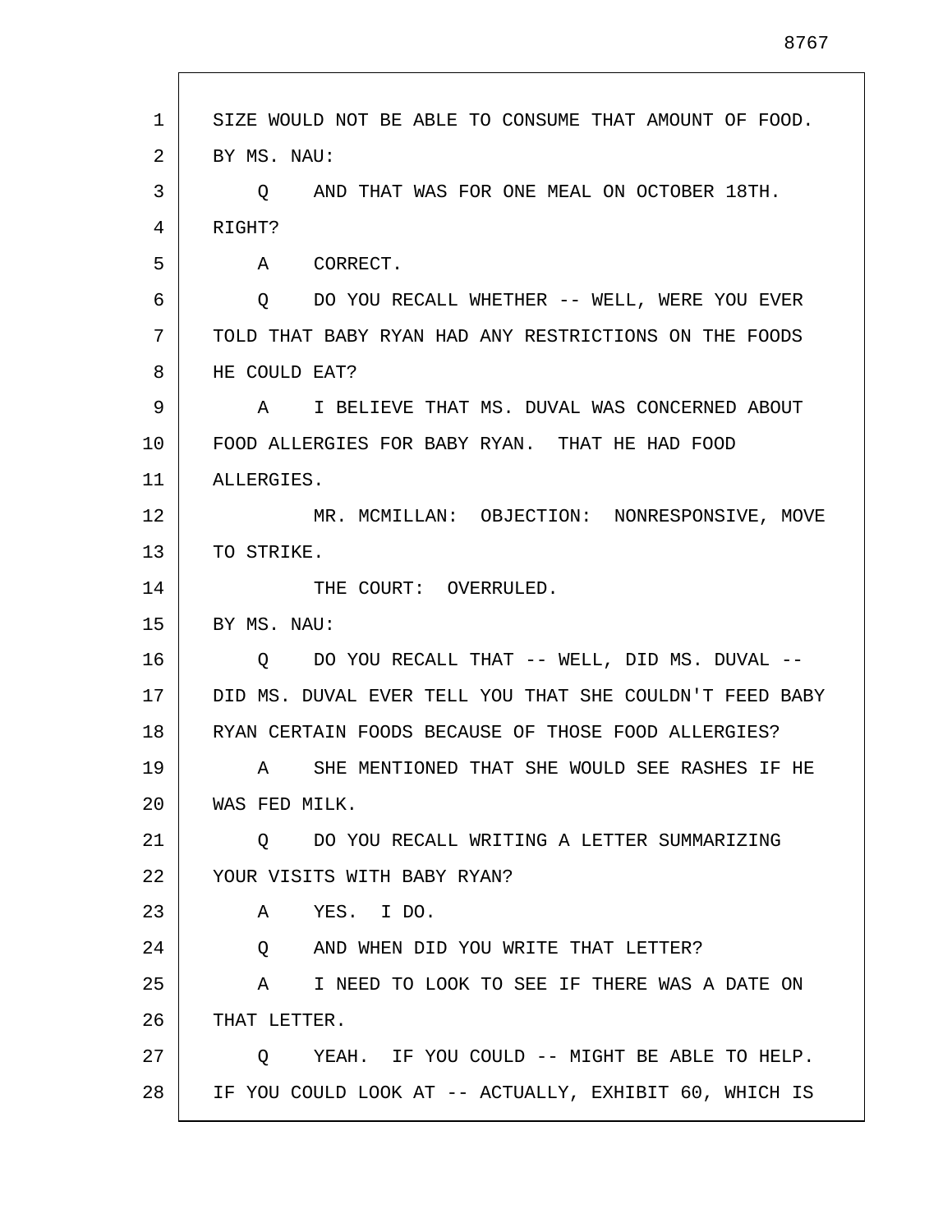| $\mathbf{1}$ | GOING TO BE SOMEWHERE ELSE. RIGHT HERE. EXHIBIT 60,       |
|--------------|-----------------------------------------------------------|
| 2            | BATES 001156.                                             |
| 3            | DOES THAT APPEAR TO BE THE LETTER THAT YOU                |
| 4            | WROTE?                                                    |
| 5            | YES.<br>A                                                 |
| 6            | AND DOES THAT REFRESH YOUR RECOLLECTION AS TO<br>$\circ$  |
| 7            | WHEN YOU WROTE IT?                                        |
| 8            | THE DATE IS JUNE 29, 2010.<br>A                           |
| 9            | WHY DID YOU WRITE THAT LETTER?<br>Q                       |
| 10           | I BELIEVE I WAS ASKED TO WRITE THE LETTER.<br>A           |
| 11           | Q<br>DO YOU RECALL WHO ASKED YOU?                         |
| 12           | NO, I DON'T.<br>A                                         |
| 13           | WHAT DID YOU SAY IN THAT LETTER REGARDING<br>$\circ$      |
| 14           | MS. DUVAL'S FEEDING BABY RYAN?                            |
| 15           | MR. MCMILLAN: OBJECTION: LACKS FOUNDATION,                |
| 16           | IMPROPER REFRESHMENT OF RECOLLECTION.                     |
| 17           | THE COURT: THE -- THE OBJECTION IS OVERRULED              |
| 18           | FOR THE QUESTION. THE QUESTION ASKED WHAT DID SHE SAY.    |
| 19           | AND SO, WITHOUT LOOKING AT THE LETTER, ARE YOU ABLE TO    |
| 20           | ANSWER WHAT YOU SAID IN THE LETTER WITHOUT LOOKING?       |
| 21           | THE WITNESS: WITHOUT LOOKING, NO.                         |
| 22           | THE COURT: ALL RIGHT. NOW, TAKE IT FROM                   |
| 23           | THERE.                                                    |
| 24           | MS. NAU: ALL RIGHT.                                       |
| 25           | BY MS. NAU:                                               |
| 26           | AND IF YOU COULD LOOK AT THE LETTER AND REVIEW<br>$\circ$ |
| 27           | IT, AND LET ME KNOW IF THAT REFRESHES YOUR RECOLLECTION   |
| 28           | AS TO WHAT YOU SAID REGARDING MS. DUVAL'S FEEDING OF      |

Г

I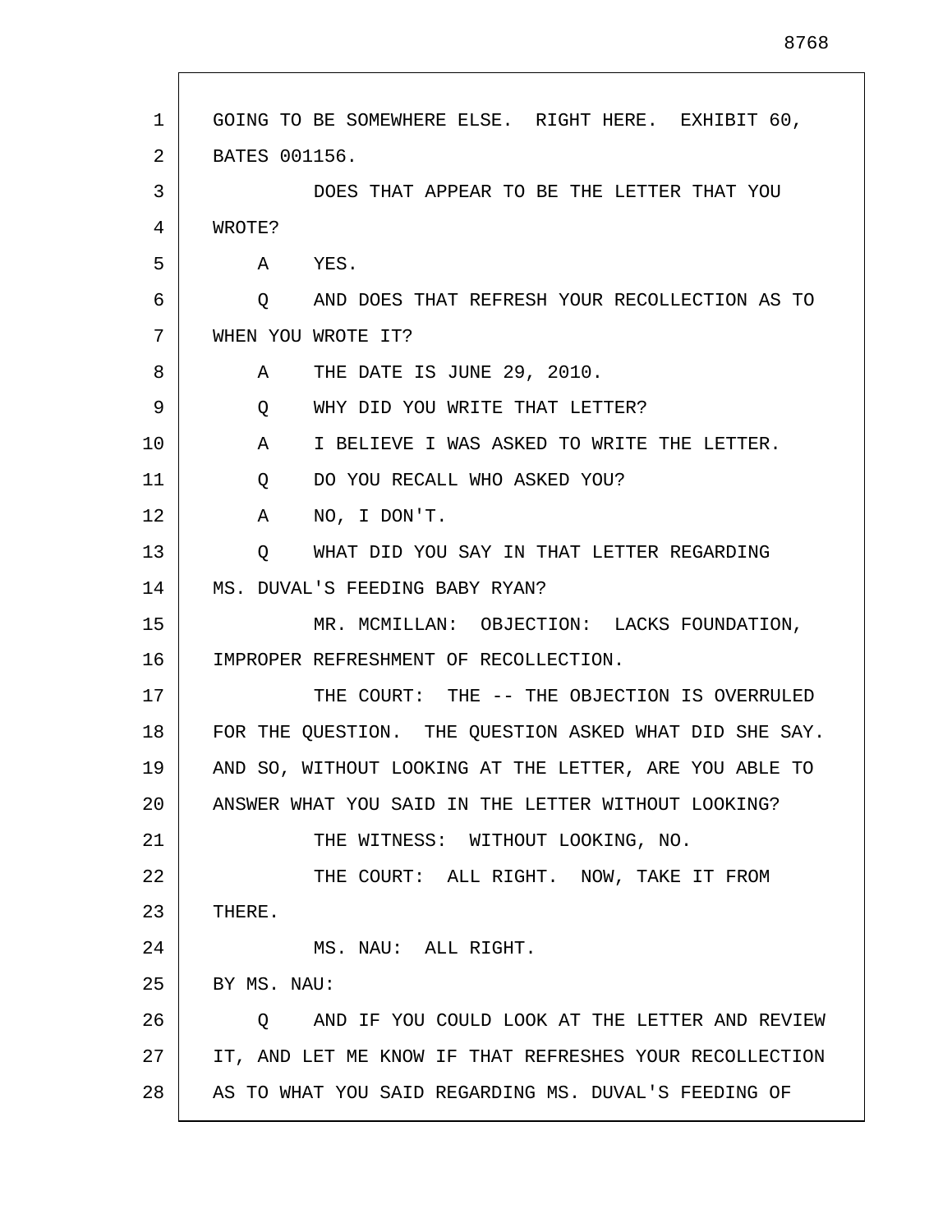| 1  | THE CHILD.                                              |
|----|---------------------------------------------------------|
| 2  | A<br>OKAY.                                              |
| 3  | SO WHAT DID YOU SAY IN THAT LETTER REGARDING<br>$\circ$ |
| 4  | MS. DUVAL'S FEEDING OF BABY RYAN?                       |
| 5  | MR. MCMILLAN: OBJECTION, YOUR HONOR: IT'S --            |
| 6  | I THINK WE'RE LOOKING FOR HER REFRESHED RECOLLECTION.   |
| 7  | THE COURT: THAT'S CORRECT. THE --                       |
| 8  | MS. NAU: I CAN REPHRASE.                                |
| 9  | THE COURT: ALL RIGHT.                                   |
| 10 | BY MS. NAU:                                             |
| 11 | MS. CRUMP, HAS YOUR RECOLLECTION BEEN<br>O.             |
| 12 | REFRESHED AS TO WHAT YOU WROTE IN THAT LETTER REGARDING |
| 13 | MS. DUVAL'S FEEDING OF THE CHILD?                       |
| 14 | YES.<br>A                                               |
| 15 | AND WHAT IS YOUR RECOLLECTION?<br>Q                     |
| 16 | THAT SHE WAS NOT FEEDING THE BABY ENOUGH.<br>A          |
| 17 | AND WHAT, SPECIFICALLY, DID YOU SAY ABOUT<br>Q          |
| 18 | THAT?                                                   |
| 19 | MR. MCMILLAN: OBJECTION: LACKS FOUNDATION,              |
| 20 | CALLS FOR SPECULATION.                                  |
| 21 | THE COURT: OVERRULED. MS. CRUMP, THE                    |
| 22 | OUESTION IS, RIGHT NOW, IN REFERENCE TO HAVING          |
| 23 | REFRESHING YOUR RECOLLECTION IN LOOKING AT THE LETTER,  |
| 24 | DO YOU NOW RECALL, WITHOUT LOOKING AT IT, WHAT YOU --   |
| 25 | WHAT, SPECIFICALLY, DID YOU SAY ABOUT THAT,             |
| 26 | REFERRING TO THE PREVIOUS ANSWER THAT SHE WAS NOT       |
| 27 | FEEDING THE BABY ENOUGH.                                |
| 28 | NOW, CAN YOU RECALL WITHOUT LOOKING AT THE              |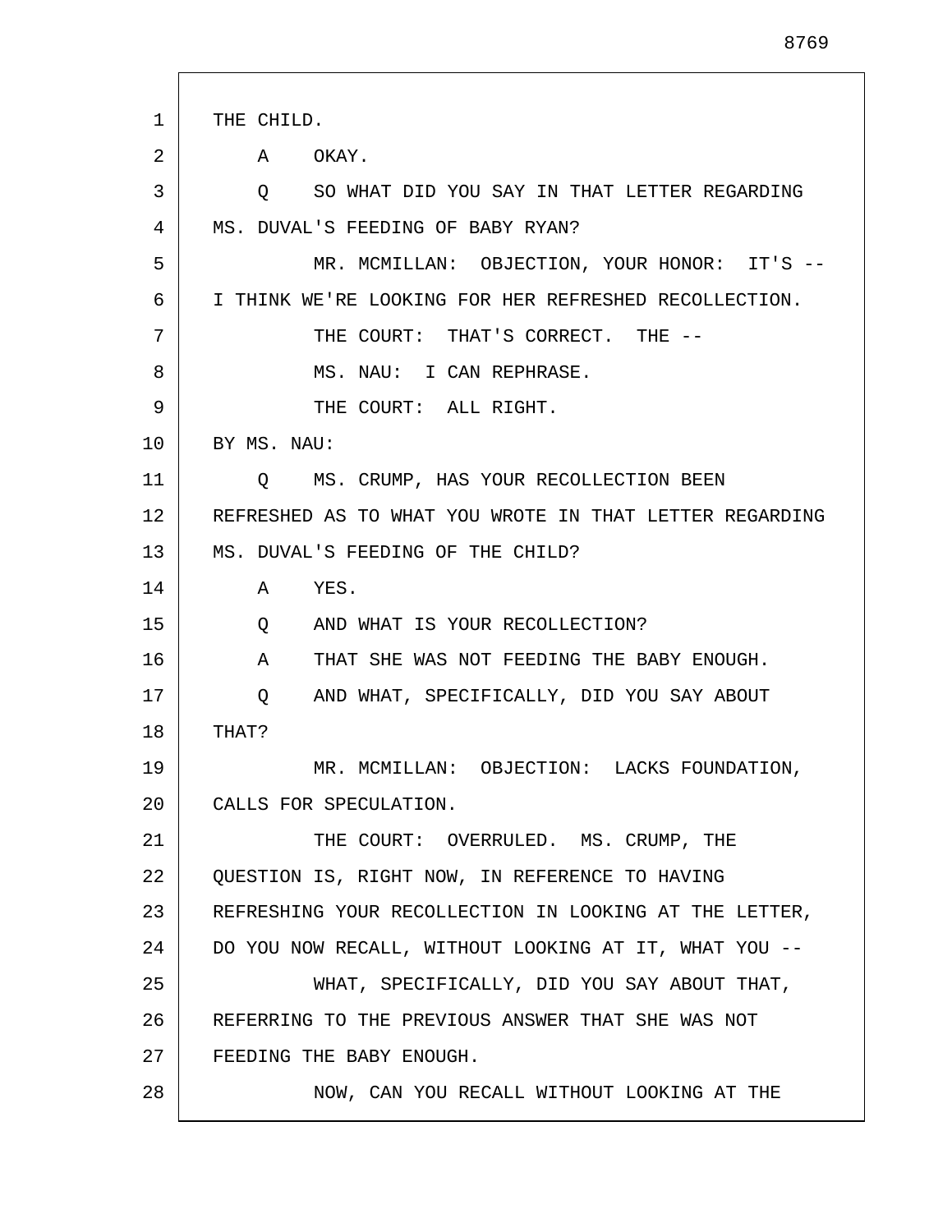| 1  | LETTER?                                                 |
|----|---------------------------------------------------------|
| 2  | THE WITNESS: YES. THAT MANY OF MY                       |
| 3  | SUGGESTIONS WERE DISMISSED BECAUSE EITHER THE BABY DID  |
| 4  | NOT LIKE THEM OR HAD POSSIBLE ALLERGIES TO THE FOOD.    |
| 5  | BY MS. NAU:                                             |
| 6  | Q AND THAT WAS DISMISSED BY MS. DUVAL?                  |
| 7  | YES.<br>A                                               |
| 8  | Q DID YOU ALSO -- WELL, DO YOU RECALL ANY               |
| 9  | DISCREPANCIES BETWEEN WHAT MS. DUVAL SAID SHE HAD FED   |
| 10 | THE CHILD AND WHAT MR. MILLS SAID HE HAD FED THE CHILD? |
| 11 | MR. MCMILLAN: OBJECTION: VAGUE.                         |
| 12 | THE COURT: SUSTAINED THAT IT IS UNCLEAR                 |
| 13 | WHETHER YOU'RE ASKING IF EACH ONE SAID THAT THEY HAD    |
| 14 | FED SOMETHING DIFFERENT, OR WHETHER ONE WAS SAYING WHAT |
| 15 | THE OTHER HAD FED, OR OTHER POSSIBILITIES OF VAGUENESS. |
| 16 | SO YOU HAVE TO CLARIFY THE QUESTION.                    |
| 17 | MS. NAU: I CAN REPHRASE.                                |
| 18 | BY MS. NAU:                                             |
| 19 | Q DID YOU WRITE ANYTHING IN THIS LETTER                 |
| 20 | REGARDING DISCREPANCIES BETWEEN WHAT MS. DUVAL HAD SAID |
| 21 | SHE FED THE CHILD AND MR. MILLS HAD FED THE CHILD?      |
| 22 | YES.<br>A                                               |
| 23 | AND WHAT WAS THAT?<br>Q                                 |
| 24 | THAT ACCORDING TO MY RECOMMENDATIONS WITH FOOD<br>A     |
| 25 | SUGGESTIONS, THAT MR. MILLS WAS SURPRISED TO LEARN THAT |
| 26 | THE BABY DID LIKE SOME OF THE FOODS THAT WERE DISMISSED |
| 27 | EARLIER BY MS. DUVAL WHEN THEY WERE -- WHEN THE BABY    |
| 28 | TRIED THEM WITH THE FATHER.                             |

L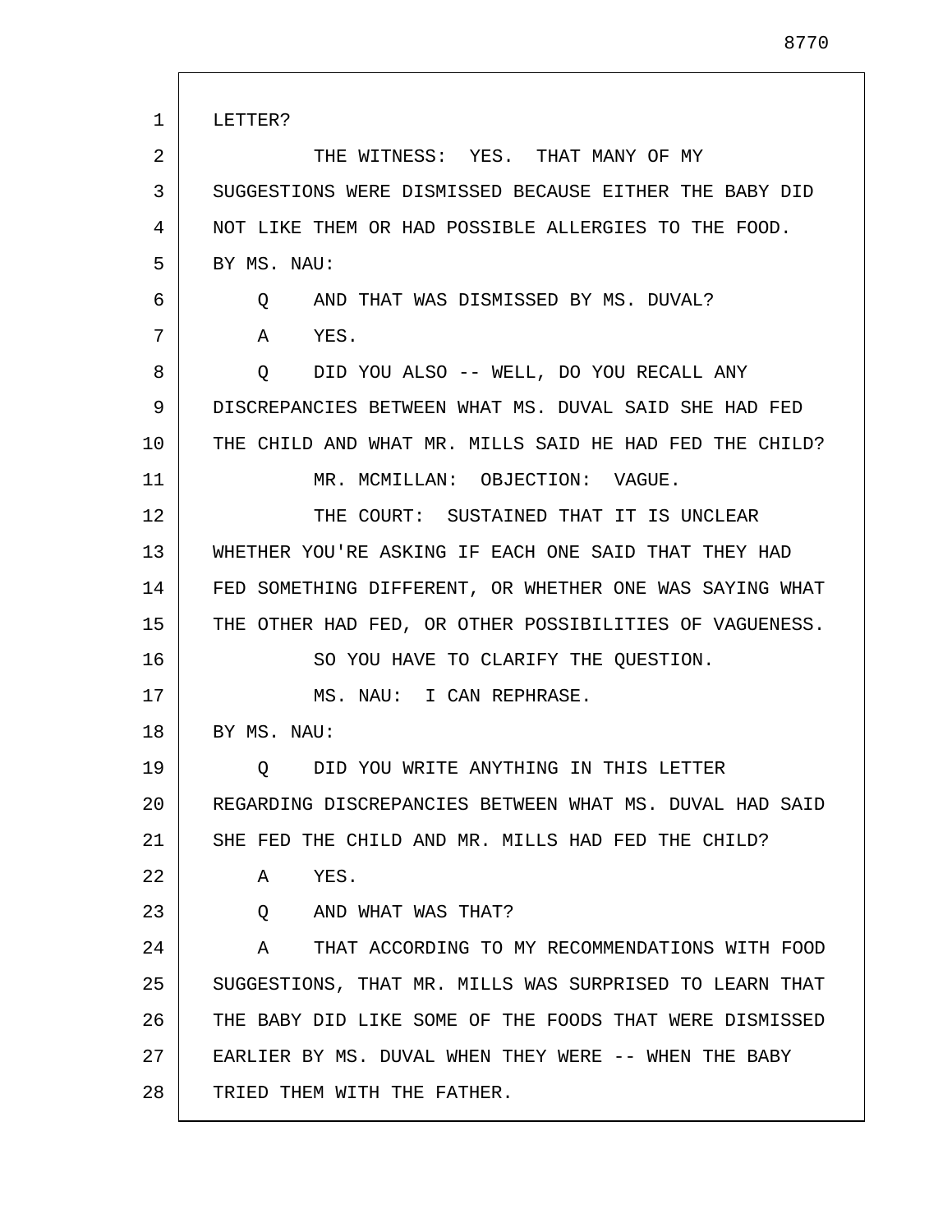| 1  | SO YOUR UNDERSTANDING WAS THAT MS. DUVAL HAD<br>$\circ$ |
|----|---------------------------------------------------------|
| 2  | DISMISSED SOME OF YOUR RECOMMENDATIONS BASED ON THE     |
| 3  | FACT THAT THE CHILD HAD ALLERGIES OR FOOD RESTRICTIONS? |
| 4  | YES.<br>Α                                               |
| 5  | AND THAT MR. MILLS WAS SURPRISED BECAUSE THE<br>Q       |
| 6  | CHILD COULD EAT THOSE SAME FOODS?                       |
| 7  | YES.<br>A                                               |
| 8  | DO YOU KNOW -- WELL, DO YOU KNOW WHO YOU GAVE<br>Q      |
| 9  | THIS LETTER TO?                                         |
| 10 | I DON'T REMEMBER.<br>A                                  |
| 11 | DID YOU HAVE AN UNDERSTANDING THAT IT WOULD BE<br>O     |
| 12 | USED IN A COURT PROCEEDING?                             |
| 13 | NO.<br>Α                                                |
| 14 | BUT EVERYTHING YOU WROTE IN THE LETTER WAS<br>Q         |
| 15 | TRUTHFUL AT THE TIME THAT YOU WROTE IT. RIGHT?          |
| 16 | YES.<br>A                                               |
| 17 | MR. MCMILLAN: LACKS FOUNDATION, SPECULATION,            |
| 18 | ARGUMENT.                                               |
| 19 | THE COURT: OVERRULED.                                   |
| 20 | BY MS. NAU:                                             |
| 21 | DID YOU ATTEND A TEAM DECISION-MAKING MEETING<br>Q      |
| 22 | IN NOVEMBER 2009?                                       |
| 23 | YES.<br>Α                                               |
| 24 | AND DO YOU KNOW WHAT A TEAM DECISION-MAKING<br>Q        |
| 25 | MEETING IS?                                             |
| 26 | AT THE TIME, I DID NOT. NO.<br>A                        |
| 27 | WHY DID YOU ATTEND?<br>O.                               |
| 28 | I WAS ASKED BY SUSAN TO ATTEND.<br>Α                    |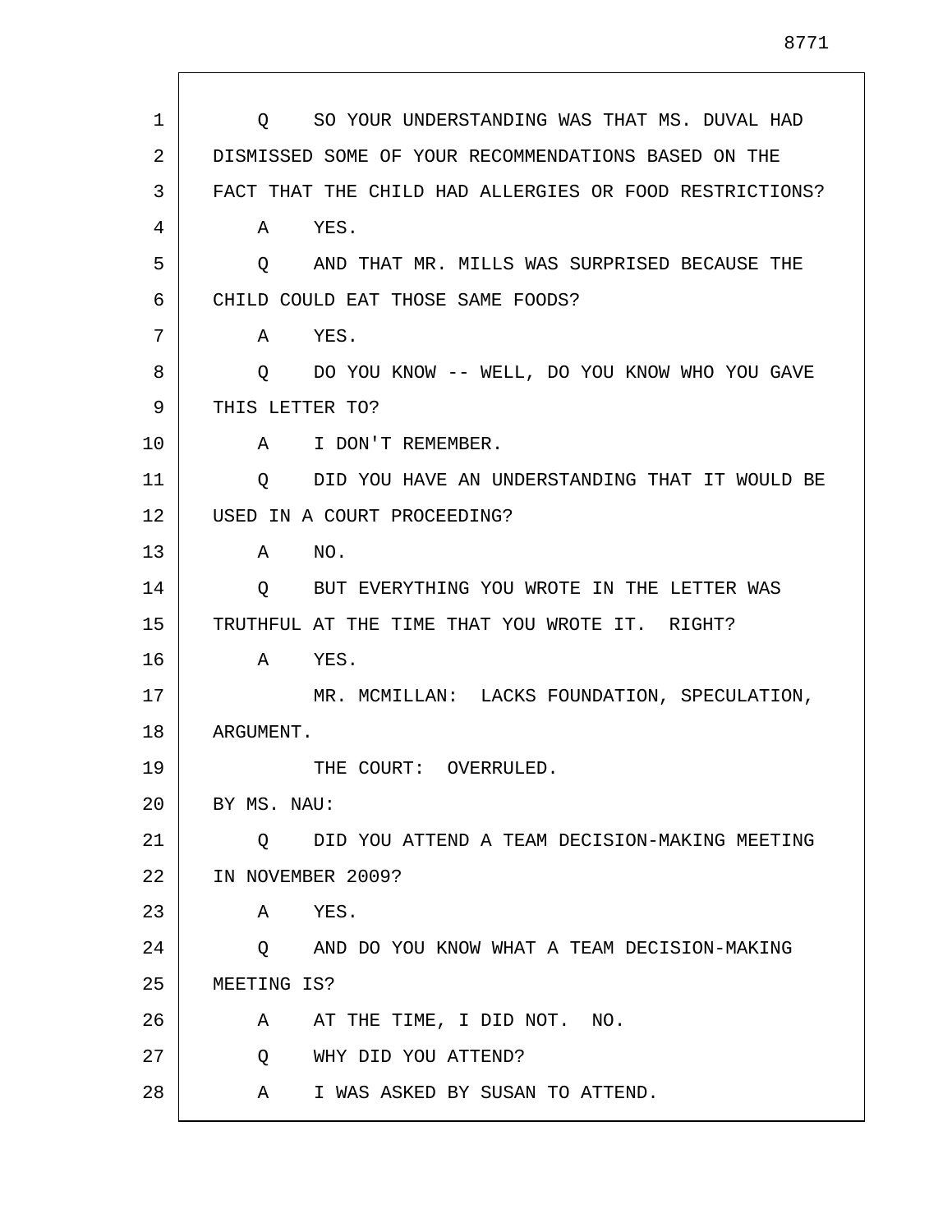Q AND THAT'S SUSAN PENDER? A YES. Q WHAT HAPPENED AT THE -- WELL -- YEAH, WHAT'S YOUR RECOLLECTION OF WHAT HAPPENED AT THE TDM? MR. MCMILLAN: OBJECTION: CALLS FOR A NARRATIVE RESPONSE, FOUNDATION, SPECULATION. THE COURT: OVERRULED. THE WITNESS: THERE WERE PEOPLE, DIFFERENT PEOPLE LIKE MYSELF REPORTING ON WHAT WENT ON WITH THE BABY, THEIR OBSERVATIONS OF WEIGHTS OF THE CHILD, AND NOTES WRITTEN ON THE BOARD AFTER PEOPLE HAD SPOKEN. BY MS. NAU: Q DID YOU SPEAK AT THE TDM? A YES. Q DID YOU EXPRESS ANY CONCERNS REGARDING BABY RYAN'S CONDITION AT THE TDM? A YES. Q DO YOU RECALL, SPECIFICALLY, WHAT YOU SAID? A NOT SPECIFICALLY, NO. Q IF I COULD HAVE YOU LOOK AT BACK IN THAT FIRST BINDER, AT 1089.3. WELL, I GUESS START AT 1089.2. DOES THAT DOCUMENT THAT STARTS AT 1089.2 AND ENDS AT 1089.4, HAVE YOU SEEN IT BEFORE? A YES. Q AND WHAT IS IT? A IT'S A DECLARATION OF MYSELF.

Q IT'S A DECLARATION. AND ON THE LAST PAGE,

28 ON 1089.4, IS THAT YOUR SIGNATURE?

1

2

3

4

5

6

7

8

9

10

11

12

13

14

15

16

17

18

19

20

21

22

23

24

25

26

27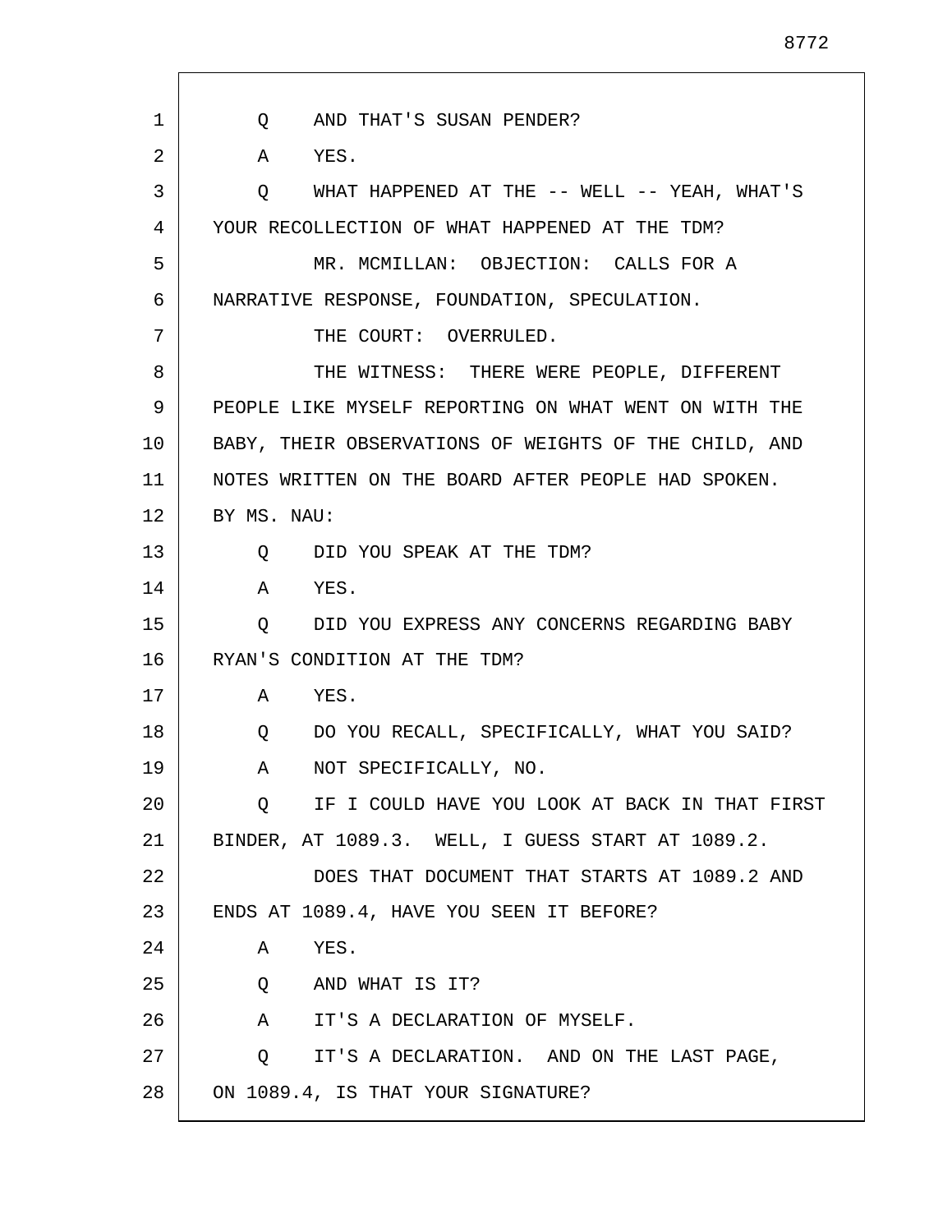| 1  | A YES.                                                  |
|----|---------------------------------------------------------|
| 2  | AND BEFORE YOU SIGNED THIS DECLARATION, DID<br>O.       |
| 3  | YOU REVIEW IT?                                          |
| 4  | YES.<br>A                                               |
| 5  | AND IS EVERYTHING CONTAINED IN IT -- OR WAS<br>$\circ$  |
| 6  | EVERYTHING CONTAINED IN IT TRUTHFUL AND ACCURATE TO THE |
| 7  | BEST OF YOUR KNOWLEDGE, AT THE TIME YOU SIGNED IT?      |
| 8  | YES.<br>A                                               |
| 9  | AND IF YOU COULD FOCUS ON PARAGRAPH 11, AND<br>$\circ$  |
| 10 | LET ME KNOW IF THAT REFRESHES YOUR RECOLLECTION AS TO   |
| 11 | WHAT CONCERNS YOU EXPRESSED AT THE TDM?                 |
| 12 | MR. MCMILLAN: OBJECTION: LACKS FOUNDATION AS            |
| 13 | TO NEED FOR REFRESHMENT OF RECOLLECTION.                |
| 14 | THE COURT: OVERRULED. SHE TESTIFIED SHE                 |
| 15 | COULDN'T RECALL, SPECIFICALLY, WHAT SHE SAID. GO        |
| 16 | AHEAD.                                                  |
| 17 | THE WITNESS: YOU WANT ME TO READ WHAT WAS               |
| 18 | WRITTEN?                                                |
| 19 | BY MS. NAU:                                             |
| 20 | WELL, JUST AFTER REVIEWING THAT, DOES THAT<br>Q         |
| 21 | REFRESH YOUR RECOLLECTION AS TO WHAT CONCERNS YOU HAD   |
| 22 | STATED?                                                 |
| 23 | Α<br>YES.                                               |
| 24 | AND WHAT WERE THOSE?<br>Q                               |
| 25 | THAT THE CHILD WAS UNDERWEIGHT AND THAT<br>A            |
| 26 | MS. DUVAL'S NOT COOPERATIVE WITH MY RECOMMENDATIONS TO  |
| 27 | FEED THE BABY HIGH-CALORIE FOODS SO THAT HE COULD       |
| 28 | SAFELY GAIN WEIGHT.                                     |

 $\mathbf{I}$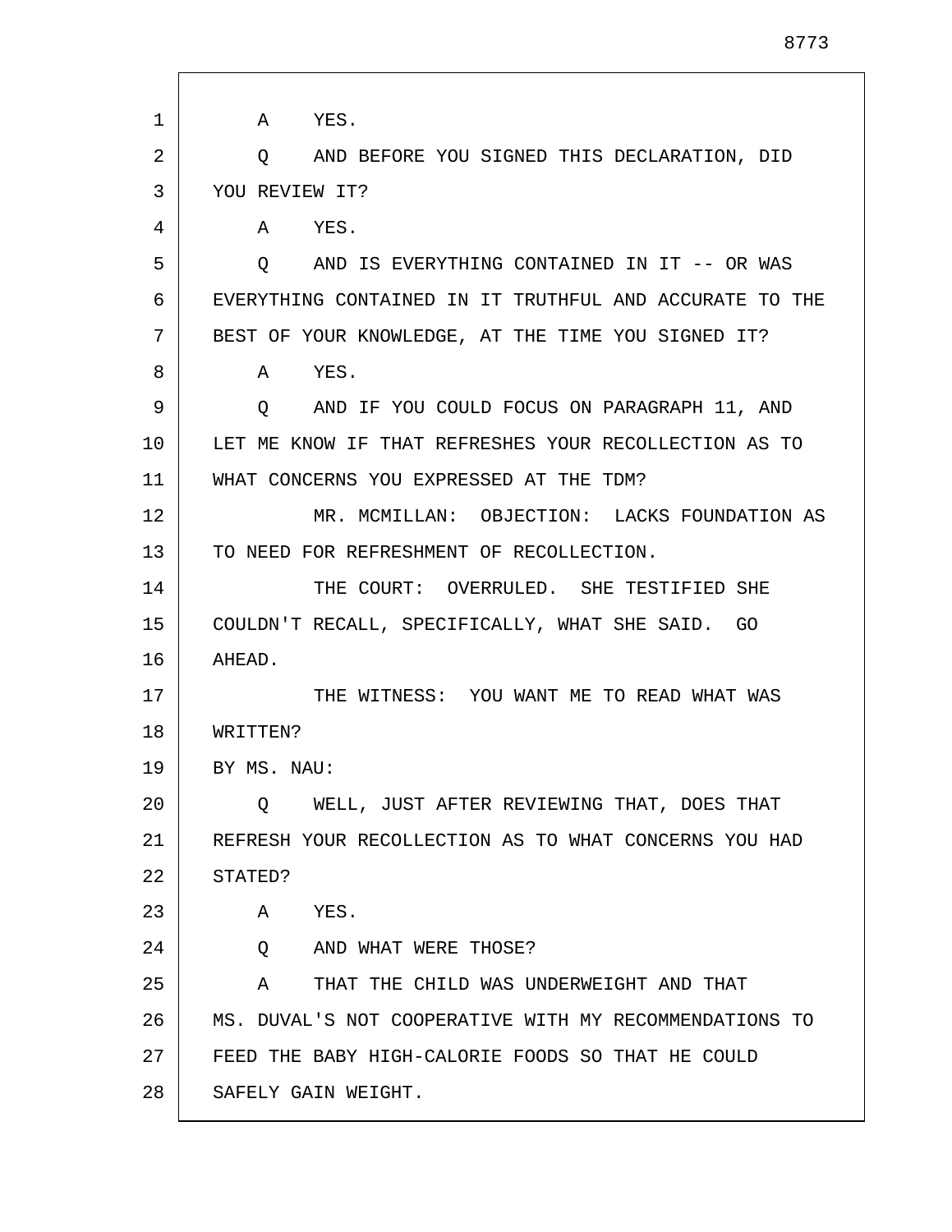| Q FOLLOWING THE TDM -- WELL, OTHER THAN THE            |
|--------------------------------------------------------|
| OCTOBER 16TH AND OCTOBER 30TH VISITS WE DISCUSSED, DID |
| YOU SEE BABY RYAN AT ANY OTHER POINT?                  |
| I SAW HIM ONE TIME AFTER THE TDM.<br>A                 |
| DO YOU RECALL ANYTHING ABOUT THAT VISIT?<br>Q          |
| IT WAS NOT AS HEATED.<br>A                             |
| AND WAS MS. DUVAL PRESENT AT THAT VISIT?<br>Q          |
| YES.<br>A                                              |
| Q BY THAT TIME -- WELL, AT THAT TIME, DID YOU          |
| HAVE AN UNDERSTANDING THAT THE CHILD -- THAT MR. MILLS |
| HAD CUSTODY OF THE CHILD?                              |
| $\mathbf{A}$<br>YES.                                   |
| MS. NAU: I HAVE NOTHING FURTHER.                       |
| THE COURT: ALL RIGHT. MR. MCMILLAN.                    |
| MR. MCMILLAN: THANK YOU, YOUR HONOR.                   |
|                                                        |
| CROSS-EXAMINATION                                      |
| BY MR. MCMILLAN:                                       |
| LET'S JUST START WITH THIS -- WHAT WAS THIS,<br>Q      |
| EXHIBIT NUMBER 1089.2 THROUGH .4. YOU HAVE IT THERE IN |
| FRONT OF YOU.                                          |
| THAT'S A DECLARATION THAT YOU SIGNED UNDER             |
| PENALTY OF PERJURY AT THE REQUEST OF MS. SWISS OVER    |
| HERE. CORRECT?                                         |
| YES.<br>Α                                              |
| AND IN THE PROCESS OF PUTTING TOGETHER THIS<br>Q       |
| DECLARATION, YOU YOURSELF DIDN'T TYPE IT UP. RIGHT?    |
| NO.<br>Α                                               |
|                                                        |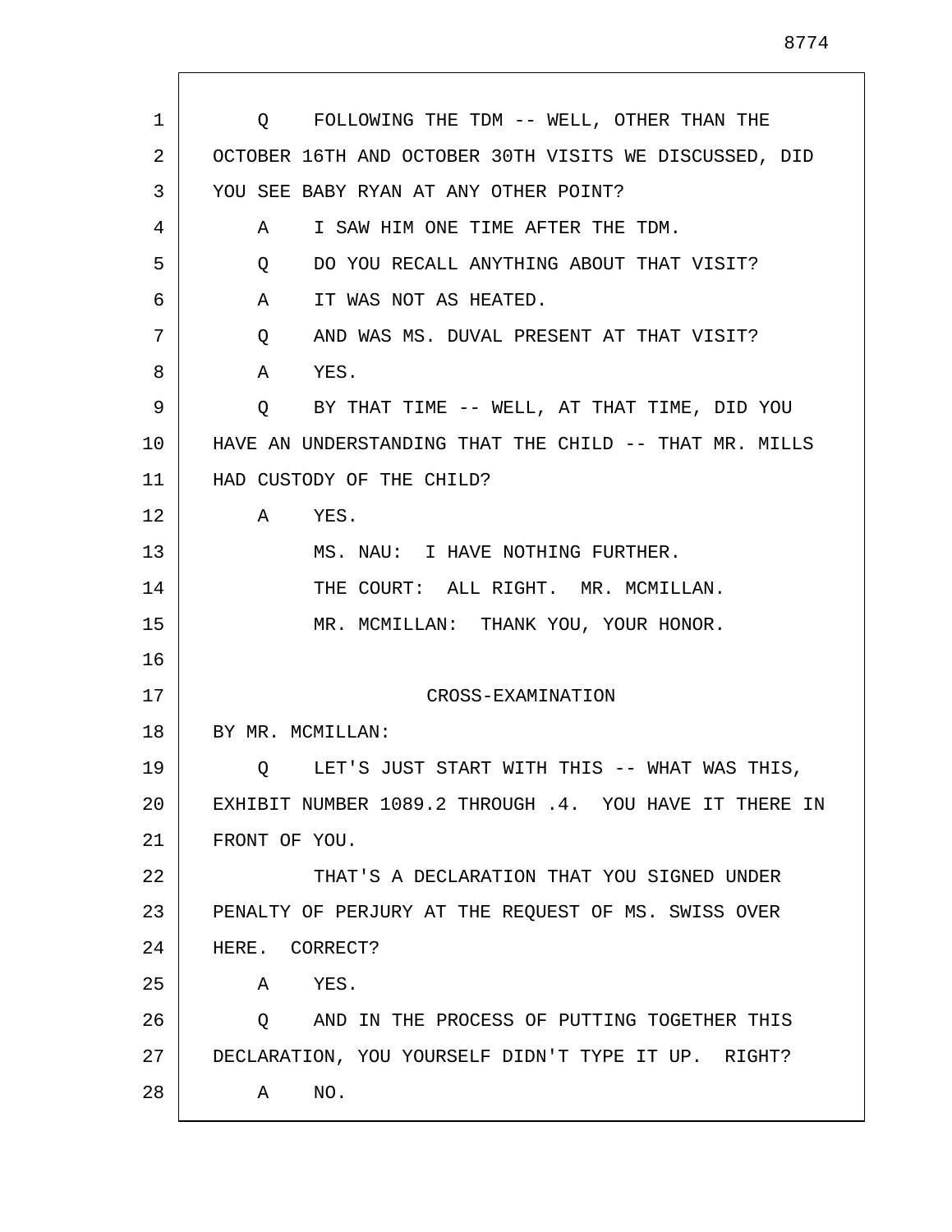| 1  | IN FACT, WHAT YOU DID, YOU HAD A SERIES OF<br>$\circ$ 0 |
|----|---------------------------------------------------------|
| 2  | TELEPHONE CONVERSATIONS WITH MS. SWISS, MADE SOME       |
| 3  | EMAILS BACK AND FORTH, AND SHE TYPED IT UP AND WROTE IT |
| 4  | UP?                                                     |
| 5  | MS. NAU: OBJECTION -- OH, SORRY.                        |
| 6  | BY MR. MCMILLAN:                                        |
| 7  | AM I RIGHT ABOUT THAT?<br>O.                            |
| 8  | YES.<br>A                                               |
| 9  | AND THEN AT SOME POINT AFTER THAT -- LET ME<br>$\circ$  |
| 10 | ASK YOU: DO YOU REMEMBER THE DATE THAT IT WAS THAT YOU  |
| 11 | SIGNED THIS DECLARATION?                                |
| 12 | NO.<br>Α                                                |
| 13 | WELL, WAS IT WITHIN A YEAR OF NOVEMBER 2009?<br>Q       |
| 14 | I WOULD NEED TO LOOK AT THE DATE THAT IT WAS<br>A       |
| 15 | SIGNED.                                                 |
| 16 | O SURE. SURE. YOU HAVE IT THERE IN FRONT OF             |
| 17 | YOU. RIGHT?                                             |
| 18 | A IT LOOKS LIKE THERE WAS AN ERROR IN THE DATE.         |
| 19 | IT SAYS JANUARY 28TH, 2013 -- 20134 (SIC).              |
| 20 | CORRECT. NOW, DO YOU RECALL THERE BEING A<br>O          |
| 21 | MOTION FILED SOMETIME AFTER JANUARY 2014?               |
| 22 | I DON'T RECALL.<br>A                                    |
| 23 | DO YOU RECALL MS. SWISS CALLING YOU UP AND<br>Q         |
| 24 | ASKING YOU TO HELP THEM OUT BY GIVING THEM A            |
| 25 | DECLARATION SOMETIME AROUND JANUARY 2014?               |
| 26 | IT COULD HAVE BEEN, ACCORDING TO<br>A                   |
| 27 | THIS, 2013, 2014.                                       |
| 28 | OKAY. BUT YOU DO RECALL, DON'T YOU, MA'AM,<br>Q         |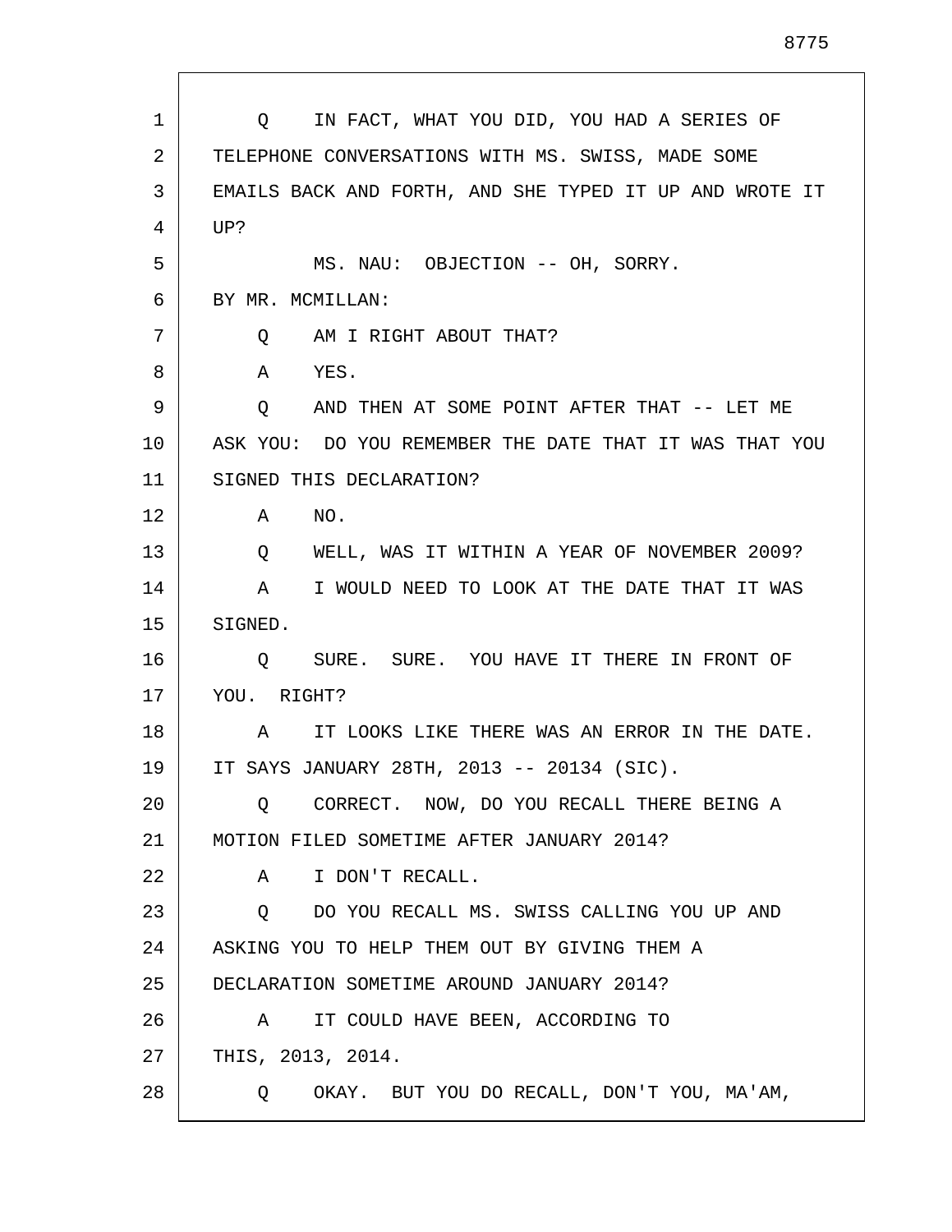| $\mathbf{1}$ | THAT AFTER THIS -- YOU SIGNED THIS DECLARATION, WHETHER |
|--------------|---------------------------------------------------------|
| 2            | IT WAS 2013 OR 2014, THAT ON FEBRUARY 5TH, 2015, YOU    |
| 3            | AND I MET IN A DEPOSITION?                              |
| 4            | A AT DEPOSITION, YES.                                   |
| 5            | Q YOU REMEMBER THAT?                                    |
| 6            | A YES.                                                  |
| 7            | YOU REMEMBER WE ALSO MET SOMETIME PRIOR TO<br>Q         |
| 8            | THAT AT A -- ACTUALLY, IT WAS AUGUST 21ST OF 2014, WHEN |
| 9            | YOU GAVE A SWORN STATEMENT?                             |
| 10           | A YES.                                                  |
| 11           | MS. NAU: OBJECTION YOUR HONOR: THE DEFENSE              |
| 12           | REQUESTS A SIDEBAR.                                     |
| 13           | THE COURT: ALL RIGHT. IS THERE A GROUND FOR             |
| 14           | YOUR OBJECTION, OR ARE YOU GOING TO TELL ME AT THE      |
| 15           | SIDEBAR?                                                |
| 16           | MS. NAU: I'LL TELL YOU THAT AT THE SIDEBAR.             |
| 17           | THE COURT: ALL RIGHT.                                   |
| 18           | (THE FOLLOWING PROCEEDINGS WERE HELD AT                 |
| 19           | THE SIDEBAR OUTSIDE THE PRESENCE OF THE                 |
| 20           | JURY)                                                   |
| 21           | THE COURT: WE'RE AT SIDEBAR. COUNSEL ARE                |
| 22           | PRESENT. YES?                                           |
| 23           | MS. NAU: YOUR HONOR, THE RECORDED STATEMENT             |
| 24           | THAT MR. MCMILLAN IS REFERRING TO WAS NOT A DEPOSITION  |
| 25           | AT WHICH DEFENSE COUNSEL WERE PRESENT OR INVITED TO.    |
| 26           | SO THE DEFENSE OBJECTS TO ANY USE OF THAT               |
| 27           | RECORDED STATEMENT FOR IMPEACHMENT PURPOSES OR OTHER    |
| 28           | PURPOSES DURING THIS TRIAL.                             |

 $\mathsf{l}$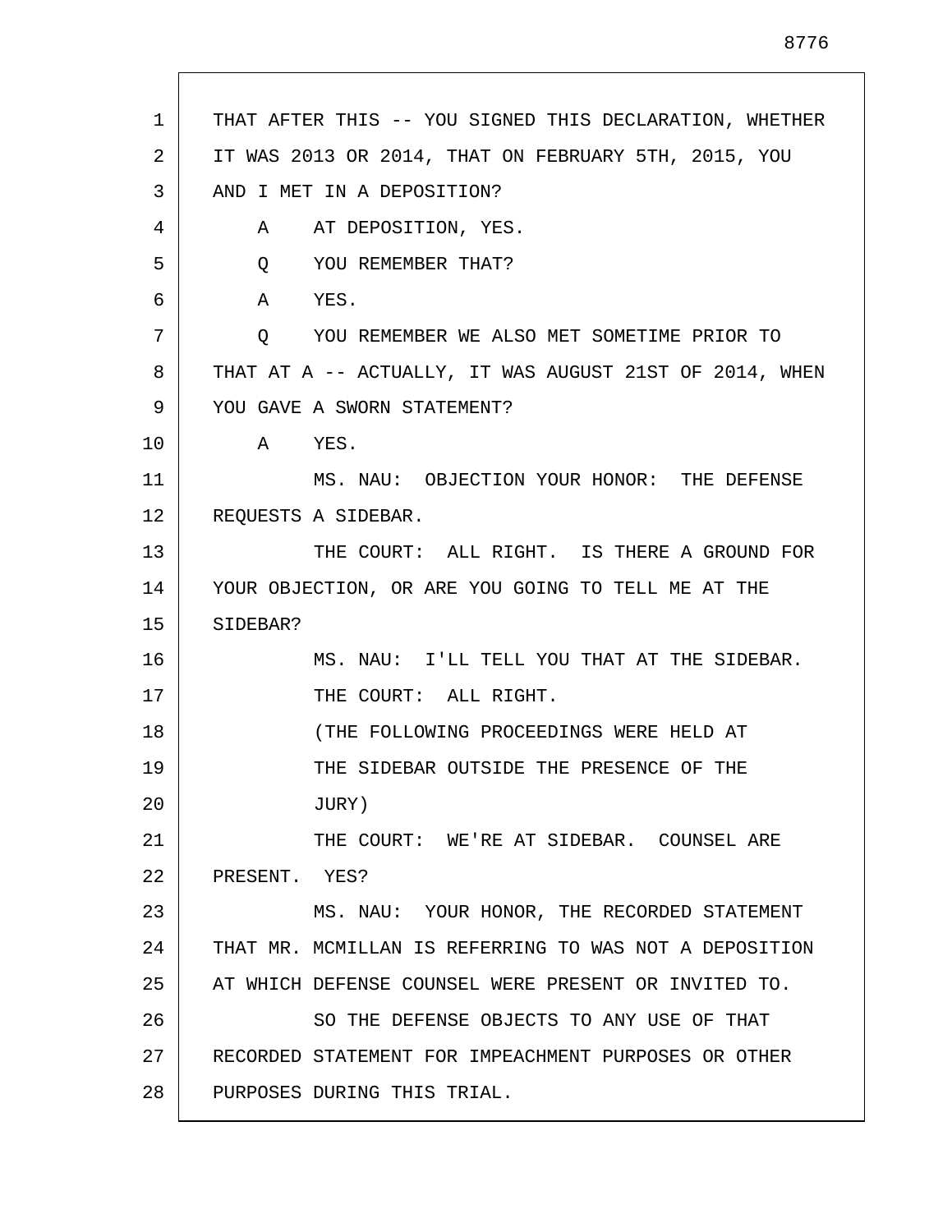1 2 3 4 5 6 7 8 9 10 11 12 13 14 15 16 17 18 19 20 21 22 23 24 25 26 27 28 MS. SWISS: THERE WAS A DEPOSITION ACTUALLY TAKEN IN THIS CASE THAT WAS PROPERLY NOTICED, AND THAT ALL PARTIES WERE ABLE TO ATTEND. THERE WAS A MEETING BETWEEN MS. CRUMP AND HER ATTORNEY AND PLAINTIFF'S COUNSEL WHERE THEY ASKED HER QUESTIONS UNDER OATH. WE WERE NOT INVITED. WE DON'T FEEL IT WAS PROPERLY SCHEDULED, SO THESE STATEMENTS SHOULD NOT BE ABLE TO USED DURING THESE PROCEEDINGS. MR. MCMILLAN: YOUR HONOR, IT'S NOT CLEAR TO ME HOW IT'S DIFFERENT THAN THE DECLARATION UNDER OATH. IT'S A STATEMENT UNDER OATH. THE COURT: WELL, I DON'T KNOW HOW YOU CAN TAKE A SWORN STATEMENT -- WHO HAD THE AUTHORITY TO TAKE A SWORN STATEMENT? MR. MCMILLAN: THE COURT REPORTER ACTUALLY SWORE HER IN. THE COURT: THEN IT IS A NOT A SWORN STATEMENT. THERE'S NO SUCH THING. MR. MCMILLAN: WELL, AN OATH WAS ADMINISTERED TO HER BEFORE SHE WAS QUESTIONED. THE COURT: SHE HAD NO AUTHORITY TO ADMINISTER AN OATH AND TAKE TESTIMONY WITH NO NOTICE OF THE DEFENDANTS. SO THIS IS NOT THE EQUIVALENT OF A DEPOSITION. AND IT WILL NOT BE USED LIKE A DEPOSITION. MR. MCMILLAN: WELL, IF PRIOR INCONSISTENT STATEMENTS, WHETHER THEY'RE SWORN OR UNSWORN -- THE COURT: THAT MAY BE DIFFERENT. BUT YOU'RE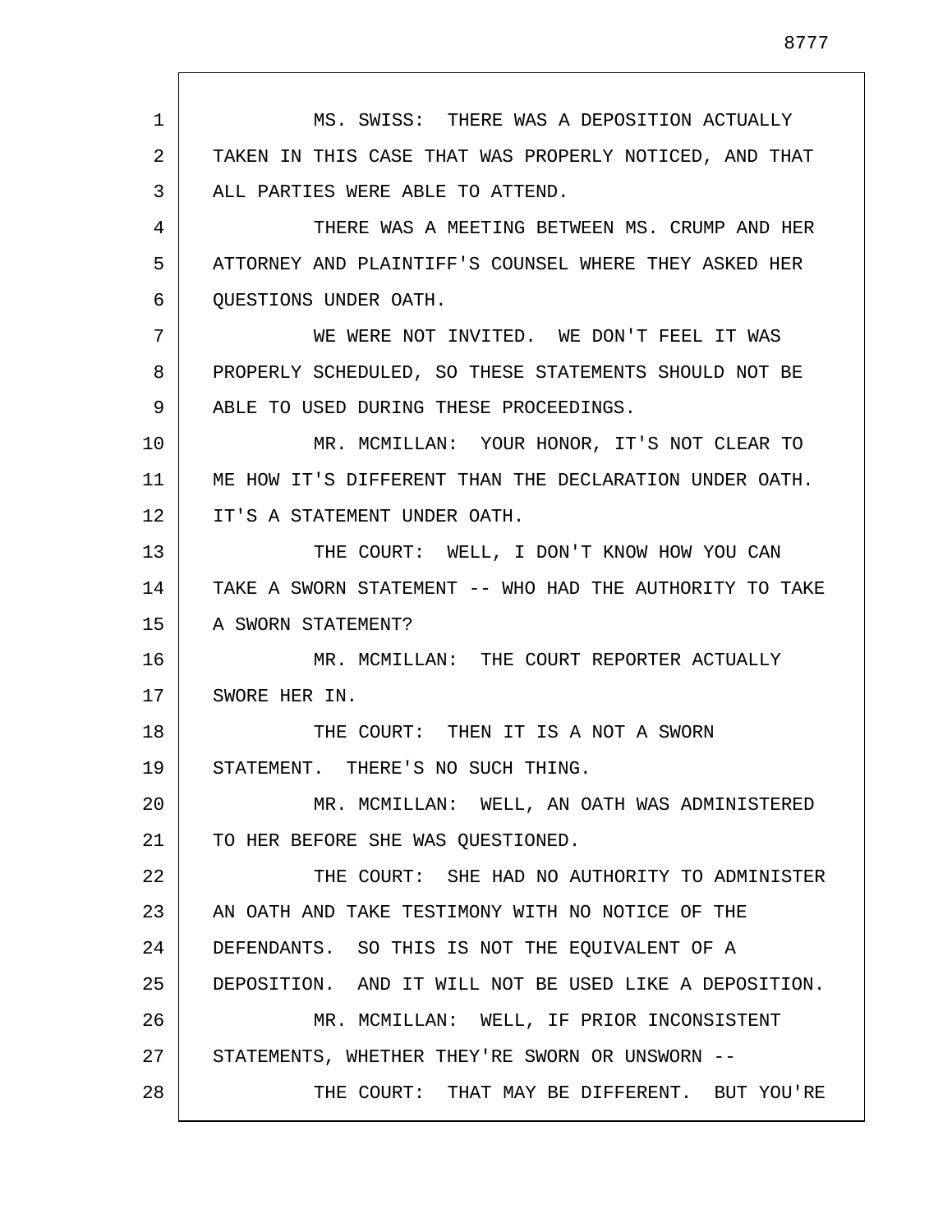1 2 3 4 5 6 7 8 9 10 11 12 13 14 15 16 17 18 19 20 21 22 23 24 25 26 27 28 NOT GOING TO CHARACTERIZE THIS AS A SWORN STATEMENT IN FRONT OF THE JURY AND A STATEMENT UNDER OATH, WHEN YOU HAVEN'T GIVEN NOTICE. AND THERE IS NO SUCH THING UNDER THE LAW AS A SWORN STATEMENT TAKEN. IT'S EITHER A DEPOSITION OR IT'S NOT. SO IF THERE'S SOMETHING THAT SHE SAID THAT WAS DIFFERENT, THEN YOU CAN INQUIRE, BUT THIS WILL NOT BE CHARACTERIZED TO THE JURY AS A SWORN STATEMENT, AND IT WILL NOT BE USED AS A DEPOSITION. MR. MCMILLAN: OKAY. BUT THAT IS NOT A PROHIBITION AGAINST USING IT AS A PRIOR INCONSISTENT STATEMENT. AM I UNDERSTANDING THAT CORRECTLY? THE COURT: THAT'S CORRECT. MR. MCMILLAN: OKAY. MS. SWISS: ONE MORE QUESTION: IF IT IS USED AS A PRIOR INCONSISTENT STATEMENT, COUNSEL WILL NOT BE ALLOWED TO READ FROM IT TO IMPEACH HER? THE COURT: NO. MS. SWISS: OKAY. THE COURT: THE JURY NEEDS TO BREAK, BY THE WAY, WHILE WE REVIEW IT, THE PRIOR INCONSISTENT STATEMENT, DURING THE BREAK. (THE FOLLOWING PROCEEDINGS WERE HELD IN OPEN COURT IN THE PRESENCE OF THE JURY) THE COURT: WE'RE GOING TO TAKE THE MORNING RECESS AT THIS TIME. APPROXIMATELY 10 MINUTES. ALL JURORS PLEASE REMEMBER THE ADMONITION.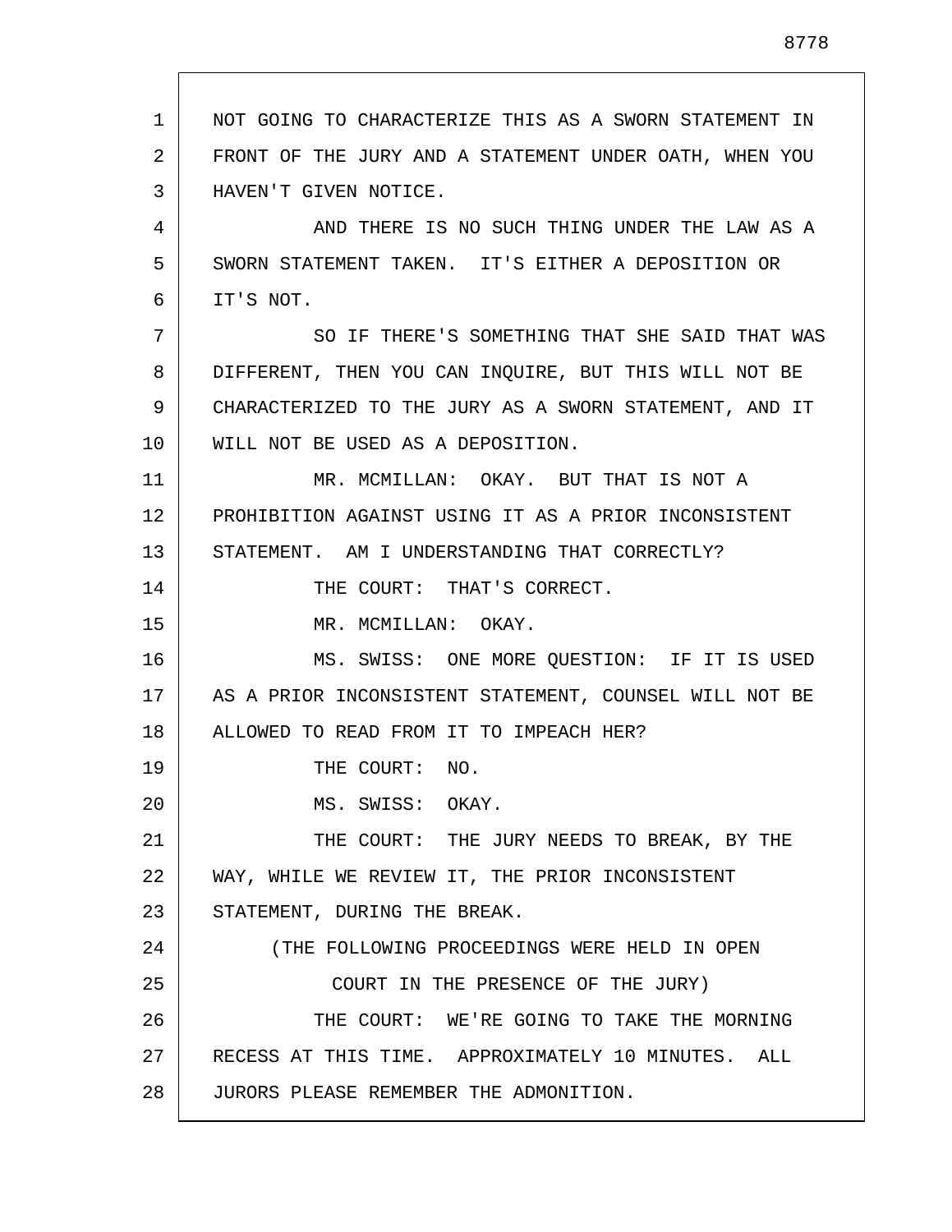1 2 3 4 5 6 7 8 9 10 11 12 13 14 15 16 17 18 19 20 21 22 23 24 25 26 27 28 (PAUSE IN THE PROCEEDINGS) THE COURT: LET'S GET THE JURORS IN. (JURY PRESENT) (THE FOLLOWING PROCEEDINGS WERE HELD IN OPEN COURT IN THE PRESENCE OF THE JURY) THE COURT: ALL RIGHT. EVERYONE MAY BE SEATED. WE'RE ON THE RECORD. EVERYBODY IS PRESENT. GO AHEAD. MR. MCMILLAN: THANK YOU, YOUR HONOR. BY MR. MCMILLAN: Q NOW, YOU'VE GIVEN A LOT OF TESTIMONY, DETAILED TESTIMONY TODAY ABOUT WHAT YOU RECALL, TODAY, THAT HAPPENED AT THE TDM WAY BACK ON NOVEMBER 3RD-- THE COURT: MR. MCMILLAN, PLEASE DON'T MAKE A STATEMENT. SIMPLY ASK A QUESTION. MR. MCMILLAN: OKAY. BY MR. MCMILLAN: Q GOING BACK TO THAT NIGHT, NOVEMBER 3RD -- OR THAT DAY -- NOVEMBER 3RD, 2009, YOU RECALL ATTENDING THE TDM. CORRECT? A YES. Q DO YOU REMEMBER WHETHER OR NOT ANY OF THE SOCIAL WORKERS THERE WERE ASKING YOU QUESTIONS? A I DON'T REMEMBER WHO THE PERSON WAS WHO WAS ASKING ME QUESTIONS, WHAT THEIR TITLE WAS. IT COULD HAVE BEEN A SOCIAL WORKER, IT COULD HAVE BEEN A NURSE. I DON'T RECALL EXACTLY WHO THAT PERSON WAS AND THEIR TITLE.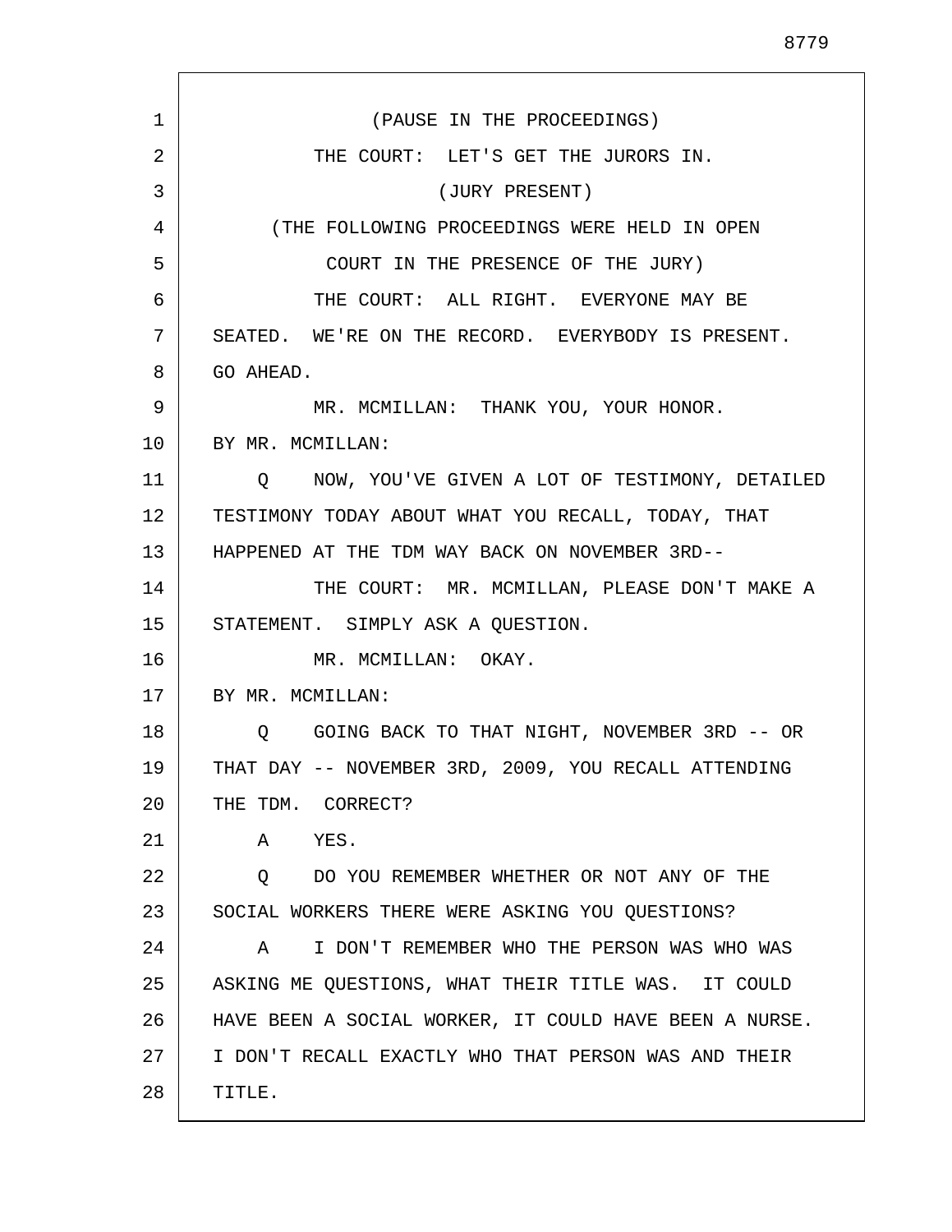1 2 3 4 5 6 7 8 9 10 11 12 13 14 15 16 17 18 19 20 21 22 23 24 25 26 27 28 MR. MCMILLAN: YOUR HONOR, I WOULD READ FROM THE DEPOSITION OF MS. WENDY CRUMP TAKEN ON THURSDAY, FEBRUARY 5TH, 2015, PAGE 109, LINES 10 THROUGH -- NO, I'M SORRY -- LINES 15 THROUGH 17. THE COURT: ALL RIGHT. JUST A MOMENT, PLEASE. MS. NAU: OBJECTION: IMPROPER IMPEACHMENT. THE COURT: YOUR CITATION IS PAGE 109, LINES 15 TO 17? MR. MCMILLAN: AFFIRMATIVE, YOUR HONOR. THE COURT: THE OBJECTION IS SUSTAINED. BY MR. MCMILLAN: Q WELL, DO YOU RECALL WHETHER OR NOT YOU, YOURSELF, ASKED ANY QUESTIONS? A NO. Q WHAT DID YOU DO AT THE MEETING? A I ATTENDED THE MEETING. I WAS ASKED QUESTIONS IN REGARDS TO THE BABY'S FOOD INTAKE. Q WHO ASKED YOU QUESTIONS? A THE NAME OF THE PERSON, I DON'T KNOW. Q DO YOU RECALL WHAT TYPES OF QUESTIONS WERE ASKED OF YOU AT THE TEAM DECISION-MAKING MEETING? A IT -- THE QUESTIONS SURROUNDED THE BABY'S FOOD INTAKE. Q DO YOU RECALL ANYTHING THAT YOU SAID AT THE MEETING? A SPECIFICALLY, NO. Q IN FACT, MA'AM, ISN'T IT TRUE THAT YOU DON'T REMEMBER WHAT YOU SAID AT THE MEETING?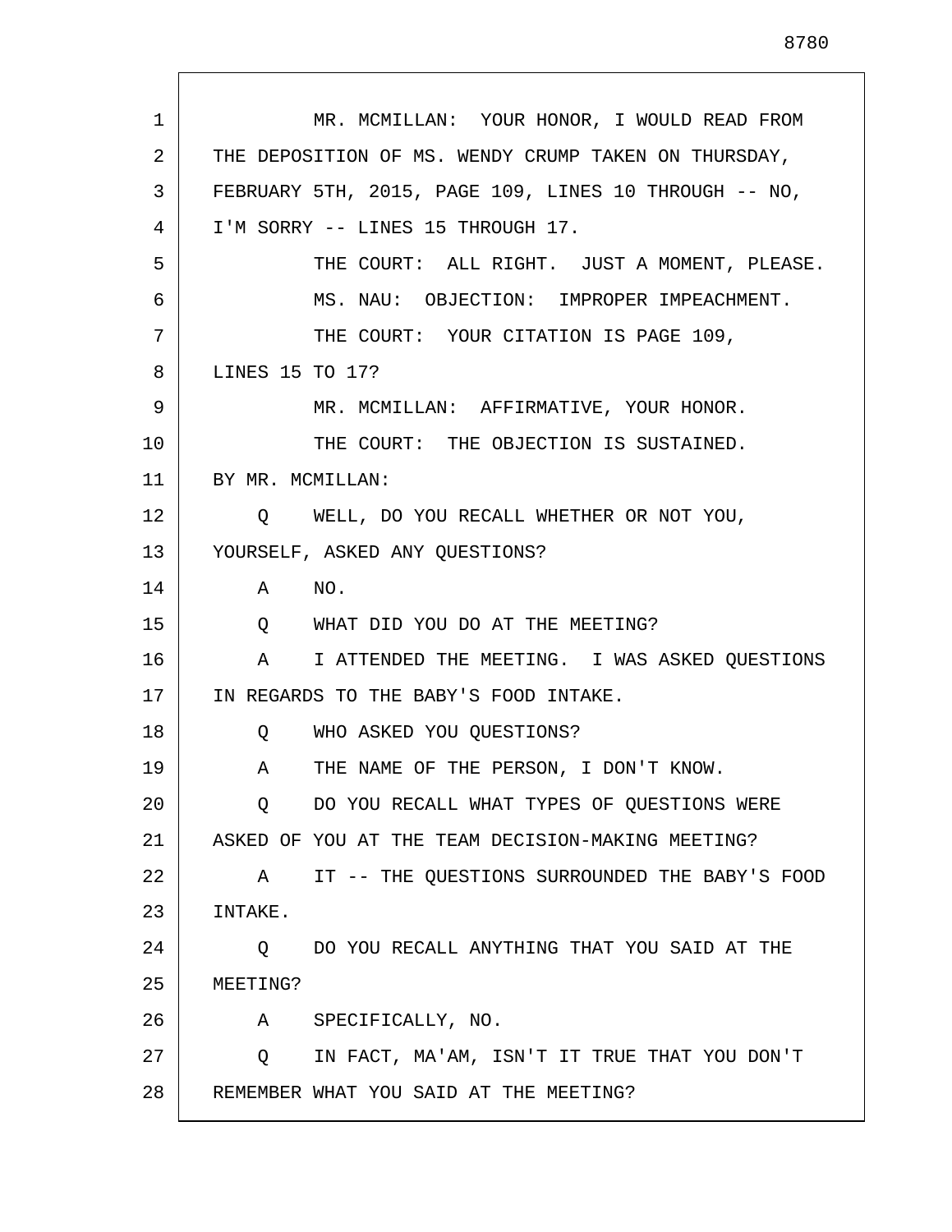| 1  | TODAY, NO. I DON'T REMEMBER.<br>A                                 |
|----|-------------------------------------------------------------------|
| 2  | ISN'T IT ALSO TRUE, MA'AM, THAT BACK IN 2014<br>$Q \qquad \qquad$ |
| 3  | WHEN YOU SIGNED THAT DECLARATION FOR MS. SWISS UNDER              |
| 4  | PENALTY OF PERJURY, YOU DIDN'T REMEMBER WHAT WAS SAID             |
| 5  | AT THE MEETING?                                                   |
| 6  | I DON'T REMEMBER.<br>A                                            |
| 7  | WELL, HOW LONG DID THAT MEETING LAST?<br>Q                        |
| 8  | Α<br>THE TDM?                                                     |
| 9  | RIGHT.<br>Q                                                       |
| 10 | MANY HOURS. EXACTLY HOW MANY HOURS, I DON'T<br>A                  |
| 11 | KNOW.                                                             |
| 12 | WELL, DO YOU REMEMBER WHEN IT STARTED?<br>Q                       |
| 13 | NO.<br>Α                                                          |
| 14 | DO YOU REMEMBER WHEN IT ENDED?<br>Q                               |
| 15 | A<br>IT WAS LATE.                                                 |
| 16 | DO YOU REMEMBER BEING PANICKED BECAUSE YOU HAD<br>Q               |
| 17 | TO PICK UP YOUR KIDS, AND IT WAS SOMEWHERE                        |
| 18 | AROUND 6:00 P.M.                                                  |
| 19 | YES.<br>A                                                         |
| 20 | WERE YOU ABLE TO LEAVE AT 6:00 P.M. AND GO<br>O.                  |
| 21 | PICK UP YOUR KIDS?                                                |
| 22 | I HAD TO WAIT UNTIL THEY WERE DONE, AND THEN I<br>A               |
| 23 | HAD TO GO BACK IN THE ROOM. NO, I COULD NOT LEAVE AT              |
| 24 | THAT TIME.                                                        |
| 25 | SO ABOUT WHAT TIME WAS IT WHEN YOU DID FINALLY<br>Q               |
| 26 | LEAVE, IF YOU RECALL?                                             |
| 27 | I DON'T RECALL.<br>A                                              |
| 28 | WERE YOU ABLE TO PICK UP YOUR KIDS AT SIX?<br>Q                   |
|    |                                                                   |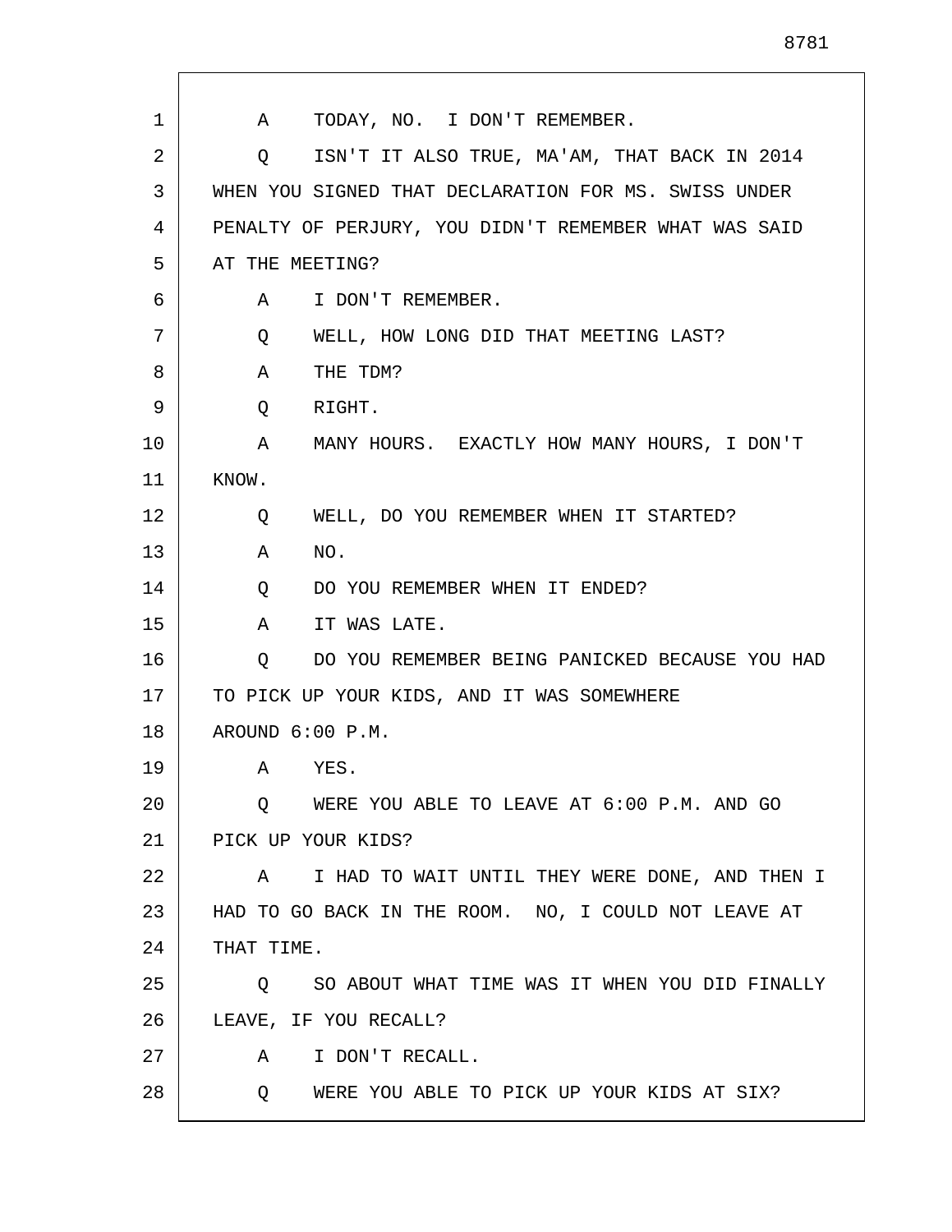| 1  | NO, I DID NOT PICK UP MY KIDS AT SIX.<br>A                |
|----|-----------------------------------------------------------|
| 2  | Q<br>MADE OTHER ARRANGEMENTS FOR THAT?                    |
| 3  | YES.<br>A                                                 |
| 4  | WERE YOU ABLE TO GET HOME IN TIME FOR DINNER?<br>$\circ$  |
| 5  | MS. NAU: OBJECTION: RELEVANCE.                            |
| 6  | THE WITNESS: I DON'T REMEMBER.                            |
| 7  | THE COURT: SUSTAINED.                                     |
| 8  | BY MR. MCMILLAN:                                          |
| 9  | DO YOU REMEMBER BEING THERE IN THAT MEETING<br>Q          |
| 10 | SOMETIME -- WHEN YOU FIRST GOT THERE, SOMETIME            |
| 11 | AROUND 3:30 P.M. ON NOVEMBER 3RD?                         |
| 12 | I DON'T REMEMBER THE TIME.<br>A                           |
| 13 | DO YOU REMEMBER WHETHER THE SUN WAS STILL UP?<br>Q        |
| 14 | YES. THE SUN WAS UP.<br>A                                 |
| 15 | AND BY THE TIME YOU GOT OUT OF THE MEETING,<br>Q          |
| 16 | YOU REMEMBER THE SUN BEING DOWN?                          |
| 17 | YES.<br>A                                                 |
| 18 | WOULD IT BE FAIR TO ESTIMATE THAT THAT MEETING<br>$\circ$ |
| 19 | LASTED SOMEWHERE BETWEEN 3 AND 4 HOURS?                   |
| 20 | YES.<br>Α                                                 |
| 21 | AND AT THAT MEETING, I THINK YOU DESCRIBED<br>Q.          |
| 22 | THIS TO ME BEFORE, IT WAS IN A ROOM, AND THERE'S A        |
| 23 | CONFERENCE TABLE IN THE ROOM. DO YOU REMEMBER THAT?       |
| 24 | YES.<br>A                                                 |
| 25 | AND THERE'RE PEOPLE SEATED AROUND THE<br>$\circ$          |
| 26 | CONFERENCE TABLE, AND THERE'S A WHITEBOARD UP ON THE      |
| 27 | WALL?                                                     |
| 28 | YES.<br>A                                                 |
|    |                                                           |

 $\mathsf{I}$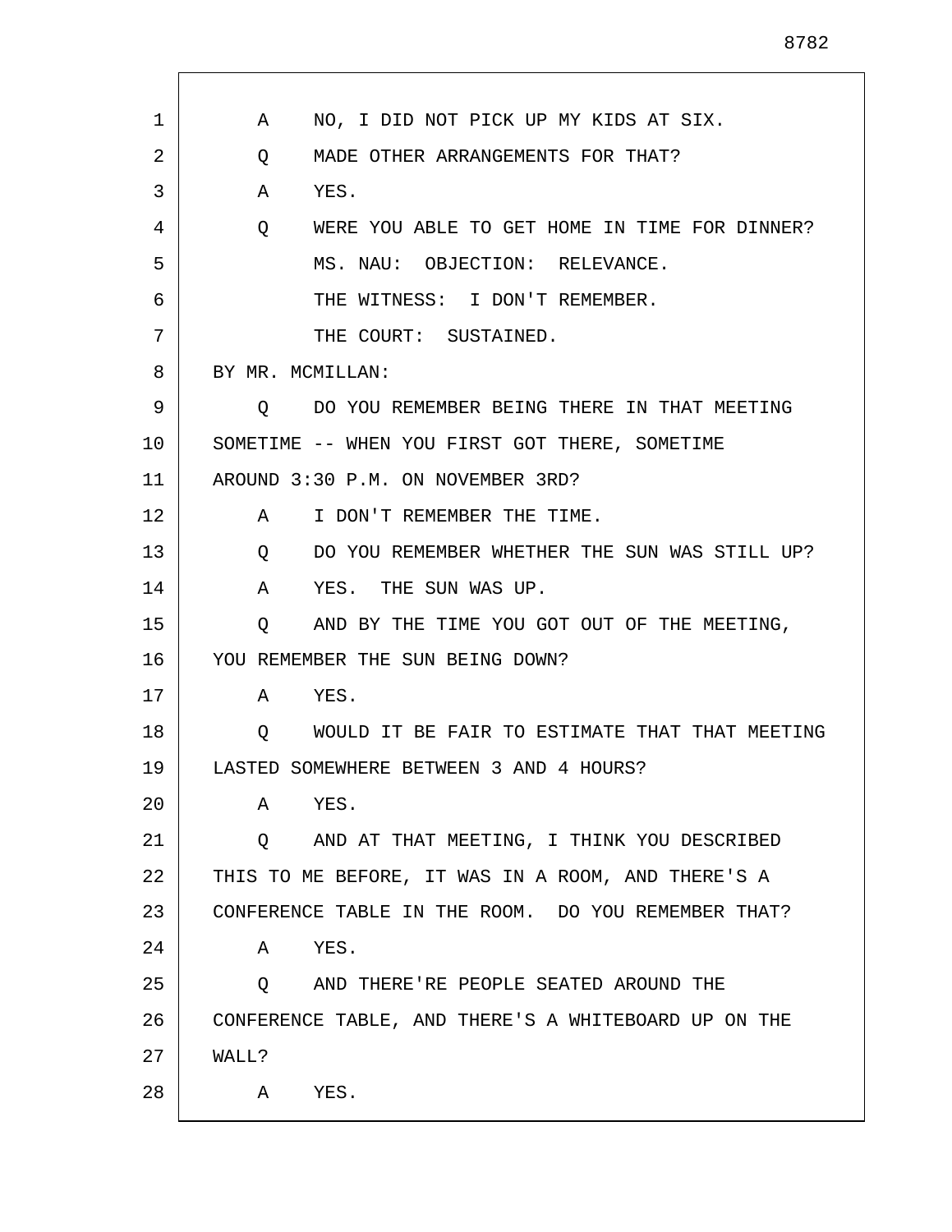1 2 3 4 5 6 7 8 9 10 11 12 13 14 15 16 17 18 19 20 21 22 23 24 25 26 27 28 Q AND THERE WAS SOMEBODY WRITING ON THE WHITEBOARD. DO YOU REMEMBER THAT? A YES. Q AND THERE WAS SOME TENSION IN THE ROOM, IN THE MEETING, THROUGHOUT THE MEETING. RIGHT? A YES. Q AND AT SOME POINT, SOMETHING HAPPENED, AND THE SOCIAL WORKERS, THEY GOT UP, AND THEY TOOK A BREAK, AND THEY WALKED OUTSIDE. RIGHT? DO YOU REMEMBER THAT? A NO. I DON'T REMEMBER. Q YOU DON'T REMEMBER THE SOCIAL WORKERS AT ANY POINT IN TIME LEAVING THE ROOM? A I REMEMBER THEM LEAVING THE ROOM WHEN THE MEETING WAS OVER TO DISCUSS WHAT WAS -- THE OUTCOME WAS OF THE MEETING. BUT I DON'T RECALL, DURING THE MEETING, THAT HAPPENING. Q OKAY. SO AT THE END OF THE MEETING, THE SOCIAL WORKERS LEFT THE ROOM. RIGHT? A YES. Q AND THEN AFTER A WHILE, ABOUT HALF AN HOUR OR SO, THEY CAME BACK. DO YOU REMEMBER THAT? A YES. Q WHEN THEY CAME BACK IS WHEN THEY ANNOUNCE TO THE ENTIRE ROOM, WE'RE TAKING THE BABY AND GIVING HIM TO THE FATHER. TRUE? A YES. Q YOU REMEMBER -- BEFORE THE SOCIAL WORKERS GOT UP AND LEFT THE ROOM, DO YOU REMEMBER ANY INTERACTIONS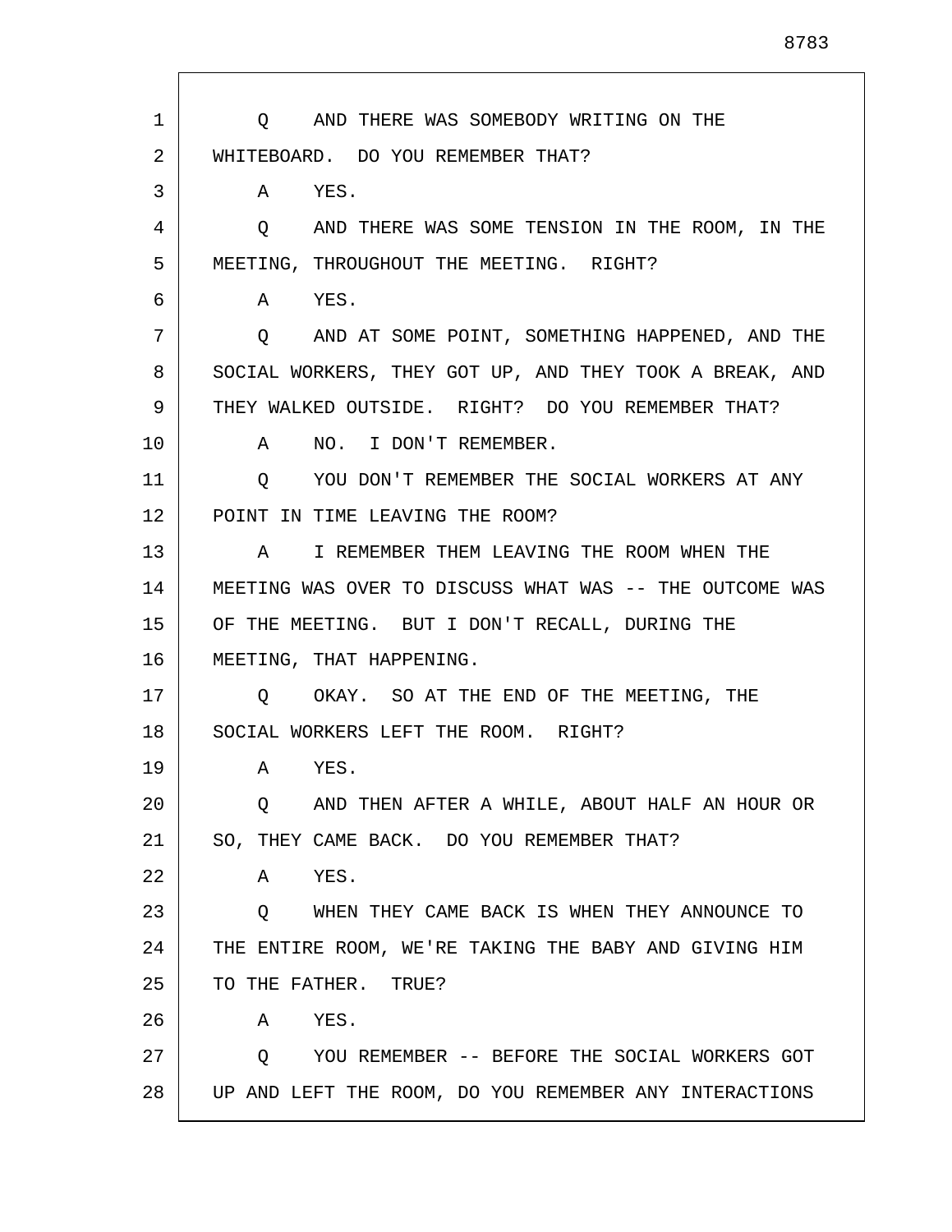1 2 3 4 5 6 7 8 9 10 11 12 13 14 15 16 17 18 19 20 21 22 23 24 25 26 27 28 THAT WERE GOING ON BETWEEN THE PARTIES, RIGHT BEFORE THE SOCIAL WORKERS LEFT? A NO. Q NOW, WHEN THEY CAME -- WHEN THE SOCIAL WORKERS CAM BACK IN THE ROOM AND THEY ANNOUNCED TO THE GROUP THAT THEY WERE TAKING THE BABY AND GIVING HIM TO THE FATHER, YOU WERE SHOCKED. RIGHT? YOU REMEMBER THAT? A YES. Q YOU WERE SHOCKED BECAUSE YOU HAD NO IDEA WHAT WAS GOING TO HAPPEN THAT DAY. NOBODY HAD TOLD YOU. RIGHT? A CORRECT. YES. Q I WANT TO GO BACKWARDS IN TIME A LITTLE BIT. DO YOU REMEMBER ANY OF THE OTHER PEOPLE AT THE TDM, BEFORE WE GO BACKWARDS IN TIME? A I REMEMBER THE PARENTS WERE THERE, THE GRANDPARENTS, AND SOCIAL WORKERS THAT WERE -- I BELIEVE A NURSE, A FRIEND OF MS. DUVAL. AND THAT'S WHAT I REMEMBER WHO WAS AT THE MEETING. Q DO YOU REMEMBER DR. EVANS FROM THE CATC CLINIC BEING THERE? A I DON'T REMEMBER. Q HOW ABOUT DR. EGGE? DO YOU REMEMBER HER BEING THERE? A I DON'T REMEMBER. Q YOU MENTIONED EARLIER A DR. GILL. DO YOU REMEMBER HER BEING THERE? A NO. I DON'T REMEMBER.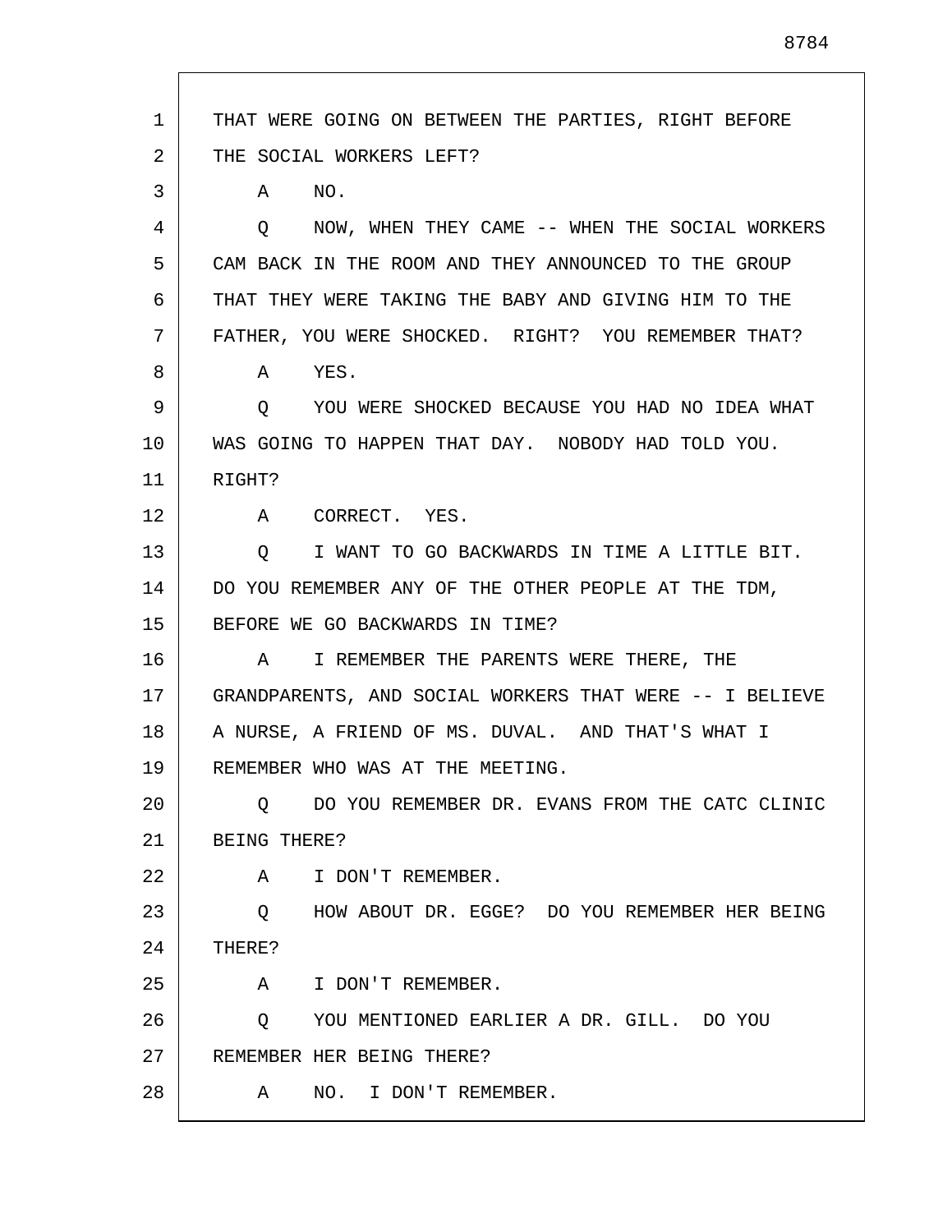| 1  | Q HOW ABOUT -- YOU KNOW, IN YOUR NOTES THAT             |
|----|---------------------------------------------------------|
| 2  | MS. NAU WENT OVER WITH YOU, THE DAY WHEN YOU CALLED THE |
| 3  | REFERRAL IN TO THE HOTLINE.                             |
| 4  | DO YOU REMEMBER THOSE NOTES?                            |
| 5  | YES.<br>A                                               |
| 6  | RIGHT UNDER THE NOTE THAT SHE HAD ASKED YOU<br>Q        |
| 7  | ABOUT, REGARDING THE CHILD'S FEEDING ISSUES, THERE WAS  |
| 8  | ANOTHER NOTE, REGARDING THE REGIONAL CENTER.            |
| 9  | DO YOU REMEMBER THAT?                                   |
| 10 | A<br>YES.                                               |
| 11 | Q SO AM I CORRECT, MA'AM, THAT YOU KNEW, YOU            |
| 12 | KNEW, THE FIRST TIME THE PARENTS CAME IN TO YOU, YOU    |
| 13 | KNEW THIS CHILD HAD BEEN SEEN AND EVALUATED BY THE      |
| 14 | EASTERN LOS ANGELES REGIONAL CENTER. RIGHT?             |
| 15 | THE FIRST TIME I HAD SEEN HIM?<br>$\mathbf{A}$          |
| 16 | LET ME BACK UP. I'LL TRY TO HELP YOU OUT.<br>O.         |
| 17 | YOU SAID YOU MADE THAT CALL TO THE HOTLINE ON           |
| 18 | OCTOBER 19TH. AM I RIGHT?                               |
| 19 | A CORRECT.                                              |
| 20 | THE ONLY TIME YOU HAD SEEN ANY OF THESE<br>Q            |
| 21 | PARENTS WAS OCTOBER 16TH. CORRECT?                      |
| 22 | Α<br>YES.                                               |
| 23 | THEN WHEN YOU MADE THAT CALL ON THE 19TH AND<br>O.      |
| 24 | TALKED TO, I FORGET HIS NAME, BUT IT WAS A GENTLEMAN,   |
| 25 | YOU MADE SOME NOTES OF THAT CONVERSATION. YES?          |
| 26 | CORRECT.<br>A                                           |
| 27 | AND PART OF THOSE NOTES THAT YOU MADE OF THAT<br>Q      |
| 28 | CONVERSATION ON THE 19TH INCLUDED THAT COMMENT ABOUT    |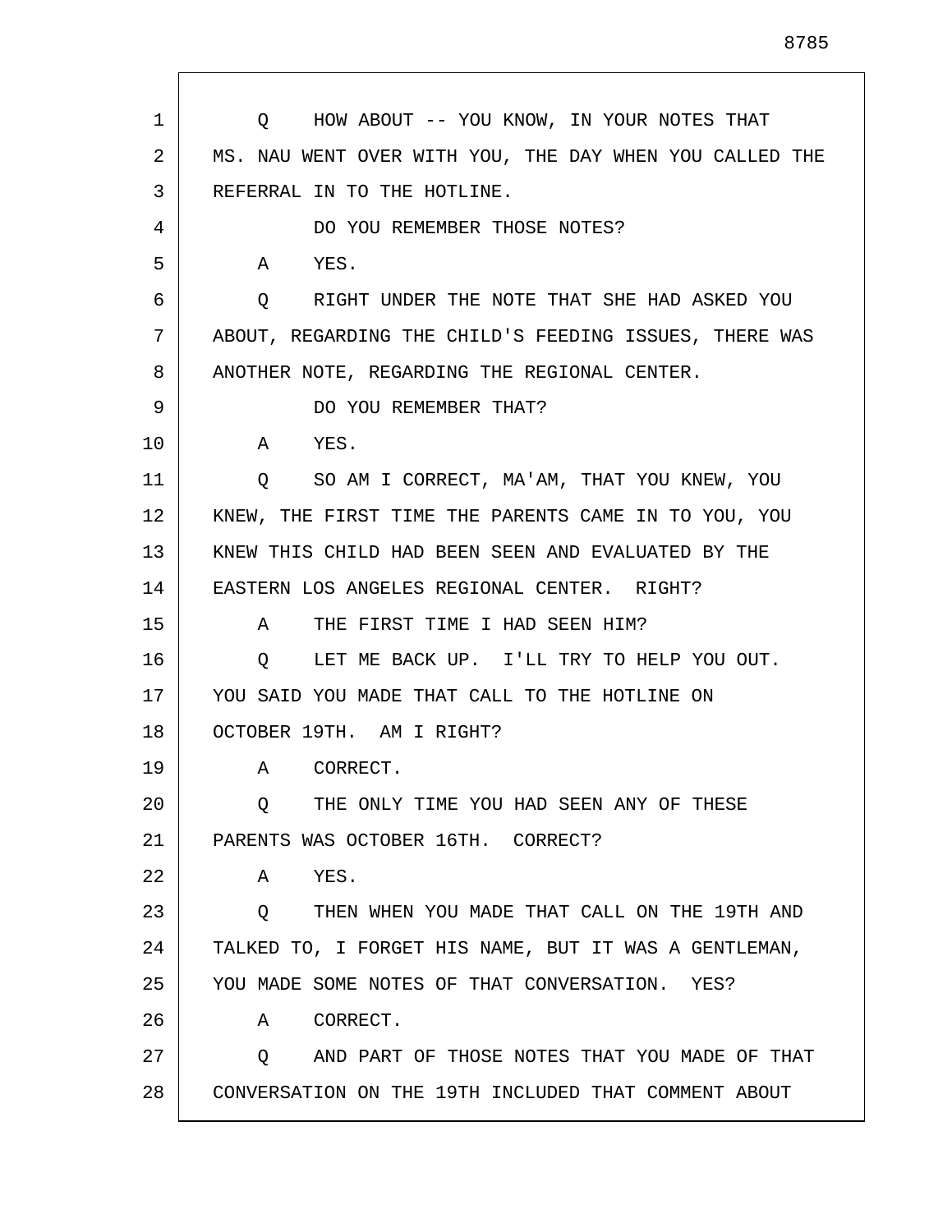1 2 3 4 5 6 7 8 9 10 11 12 13 14 15 16 17 18 19 20 21 22 23 24 25 26 27 28 REGIONAL CENTER. RIGHT? A THERE'S -- YES. THERE'S SOMETHING THAT SAYS, "REGIONAL CENTER," AND THERE'S A PHONE NUMBER, BUT I DON'T RECALL WHY I HAVE THOSE NOTES OR HOW I KNEW ABOUT THE REGIONAL CENTER. I DON'T RECALL. Q OKAY. WELL, LET'S BACK UP A LITTLE BIT MORE. YOU SAID IN YOUR TESTIMONY THAT MOM BROUGHT IN WITH YOU (SIC) THE MEDICAL RECORDS FOR THE CHILD'S LAST NINE-MONTH VISIT. RIGHT? A THE NINE-MONTH VISIT, YES. Q LET'S GO BACK AND LOOK AT YOUR NOTE. I THINK IT WAS, JUST OFF MEMORY, 1083, BUT THAT COULD BE WRONG. GIVE ME A SECOND, I'LL FIGURE IT OUT. IT WAS EITHER 1083 OR 1089. IT'S 1089, I'M SORRY. LET'S GO TO PAGE NUMBER 1089.16, IF YOU WOULD. ARE YOU THERE? A YES. Q LOOK ABOUT THE MIDDLE OF THE PAGE, WHERE IT SAYS, "RECEIVED MEDICAL RECORDS, HAD PEDIATRIC RECORDS THROUGH NINE MONTHS VISIT." DID I READ THAT RIGHT? DO YOU SEE THAT? THAT'S YOUR HANDWRITING. RIGHT? A YES. Q YOU WROTE THAT NOTE? A YES. Q BACK ON THE 16TH OR THE 19TH OF OCTOBER, 2009? A THERE'S NO DATE ON THIS -- OH, IT'S THE 16TH OF OCTOBER.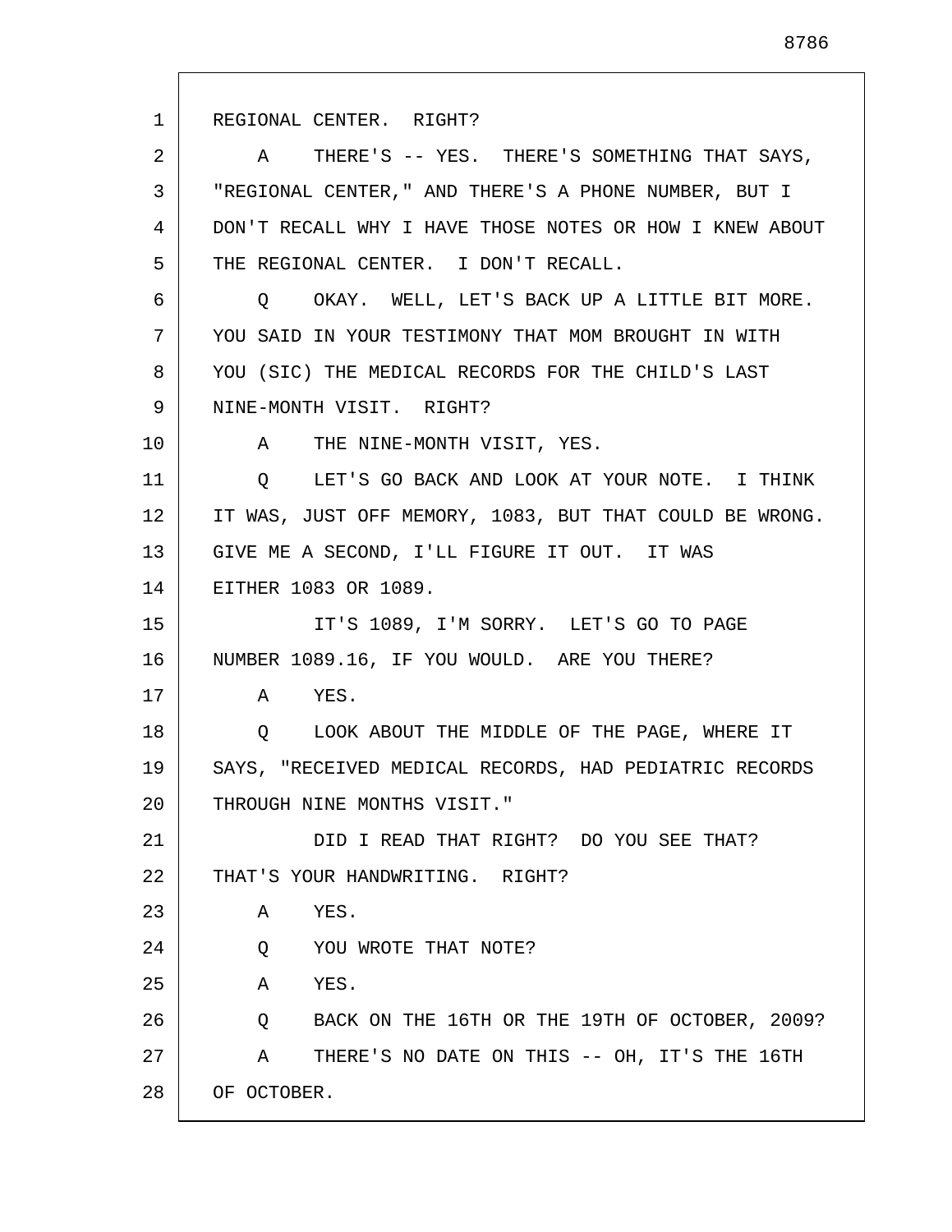| 1  | AND, I'M SORRY. WHERE DID YOU FIND THAT DATE?<br>O.    |
|----|--------------------------------------------------------|
| 2  | $.15 - - 1089.15.$<br>A                                |
| 3  | OKAY. I SEE IT. SO DOES THAT REFRESH YOUR<br>Q         |
| 4  | RECOLLECTION, MA'AM, THAT YOU, IN FACT, HAD RECEIVED   |
| 5  | AND REVIEWED THE MEDICAL RECORDS, PEDIATRIC RECORDS    |
| 6  | THROUGH THE NINE MONTHS VISIT?                         |
| 7  | THAT'S WHAT I WROTE.<br>A                              |
| 8  | OKAY. AND WHEN MOM CAME IN WITH THOSE<br>$\circ$       |
| 9  | PEDIATRIC RECORDS FROM THE NINE-MONTH VISIT, AND YOU   |
| 10 | REVIEWED THEM, DO YOU REMEMBER THAT DR. YIM WAS HER    |
| 11 | DOCTOR -- OR THE CHILD'S DOCTOR?                       |
| 12 | I DON'T REMEMBER WHO THE DOCTOR WAS.<br>A              |
| 13 | OKAY. I'M GOING TO SHOW YOU, AND I'LL HAVE TO<br>Q     |
| 14 | GET THE BOOK FOR YOU, IT'S EXHIBIT NUMBER 4, PAGE      |
| 15 | BEARING BATES NUMBER 000928 -- YOU CAN ACTUALLY SEE IT |
| 16 | THERE. SEE AT THE TOP OF THE PAGE THERE, IT SAYS,      |
| 17 | ALLISON YIM, MD?                                       |
| 18 | A<br>YES.                                              |
| 19 | Q DO YOU RECOGNIZE THIS EXHIBIT AS BEING ONE OF        |
| 20 | THOSE MEDICAL RECORDS THAT YOU GOT, THAT WENT ALL THE  |
| 21 | WAY THROUGH THE NINE-MONTH VISIT THAT YOU REVIEWED     |
| 22 | THERE ON OCTOBER 16TH?                                 |
| 23 | A<br>IT COULD HAVE BEEN.                               |
| 24 | Q OKAY. AND YOU SEE THERE, AVOCADO. THAT'S A           |
| 25 | HIGH-CALORIE FOOD. ISN'T IT?                           |
| 26 | YES.<br>A                                              |
| 27 | Q AND CHICKEN AND TURKEY, THOSE HAVE PROTEIN IN        |
| 28 | THEM. DON'T THEY?                                      |
|    |                                                        |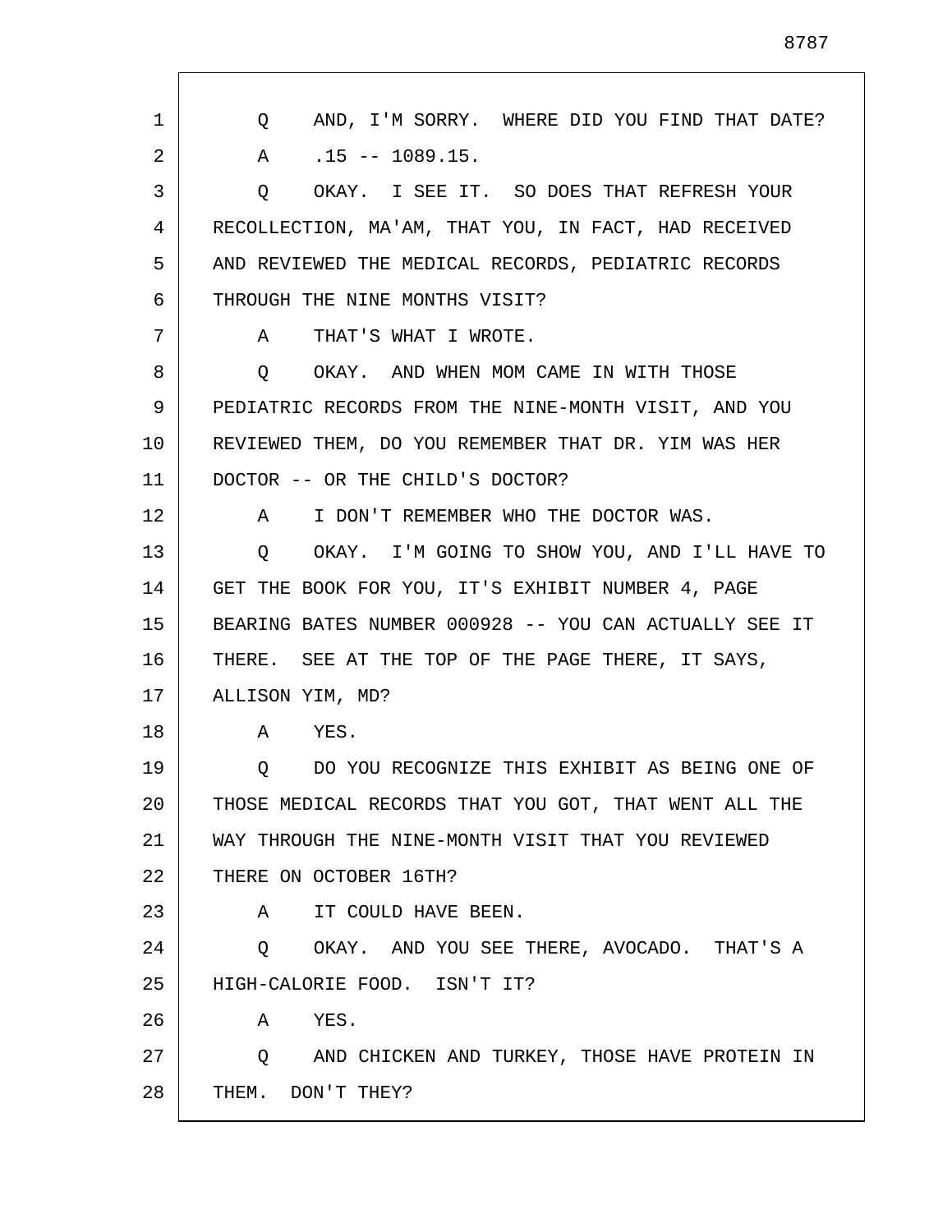1 2 3 4 5 6 7 8 9 10 11 12 13 14 15 16 17 18 19 20 21 22 23 24 25 26 27 28 A YES. Q CORN, BANANAS, PRUNES, SQUASH, THOSE ARE ALL FOODS THAT WERE ON YOUR LIST. AREN'T THEY? A CORRECT. Q AND THE DATE THERE WAS, WHAT IS THAT, APRIL 30, 2009. DO YOU REMEMBER REVIEWING THIS RECORD THAT DAY ON OCTOBER 16, 2009, WHEN YOU MET MS. DUVAL AND MR. MILLS? A IF THAT'S THE SHEET SHE BROUGHT IN -- I DON'T REMEMBER. Q REMEMBER -- REMEMBER YOU ALSO TALKED TO US A BIT ABOUT YOUR CONVERSATIONS WITH MR. MILLS. ACTUALLY, CONVERSATIONS WITH A WHOLE BUNCH OF PEOPLE BEFORE THAT MEETING ON OCTOBER 16TH, 2009. DO YOU REMEMBER WHO THEY WERE? A I HAVE HERE WRITTEN THAT I HAD SPOKEN WITH MS. DUVAL, THE FATHER, AND THE GRANDFATHER. Q OKAY. AND ACTUALLY, WHEN MS. NAU WAS TALKING TO YOU, I THINK YOU'D SAID THAT YOU'D MENTIONED THE -- YEAH, YOU MET WITH THE FATHER AND MOTHER TOGETHER, OR SOMETHING LIKE THAT. DO YOU REMEMBER THAT? A INSIDE MY OFFICE, YES, I DID MEET WITH THE FATHER AND THE MOTHER AND THE BABY INSIDE MY OFFICE, YES. Q OKAY. LET'S LOOK AT YOUR EXHIBIT 1089.15. IS THERE ANY WAY WE CAN TELL WHAT DATE IT WAS THAT YOU ACTUALLY WROTE THIS NOTE DOWN?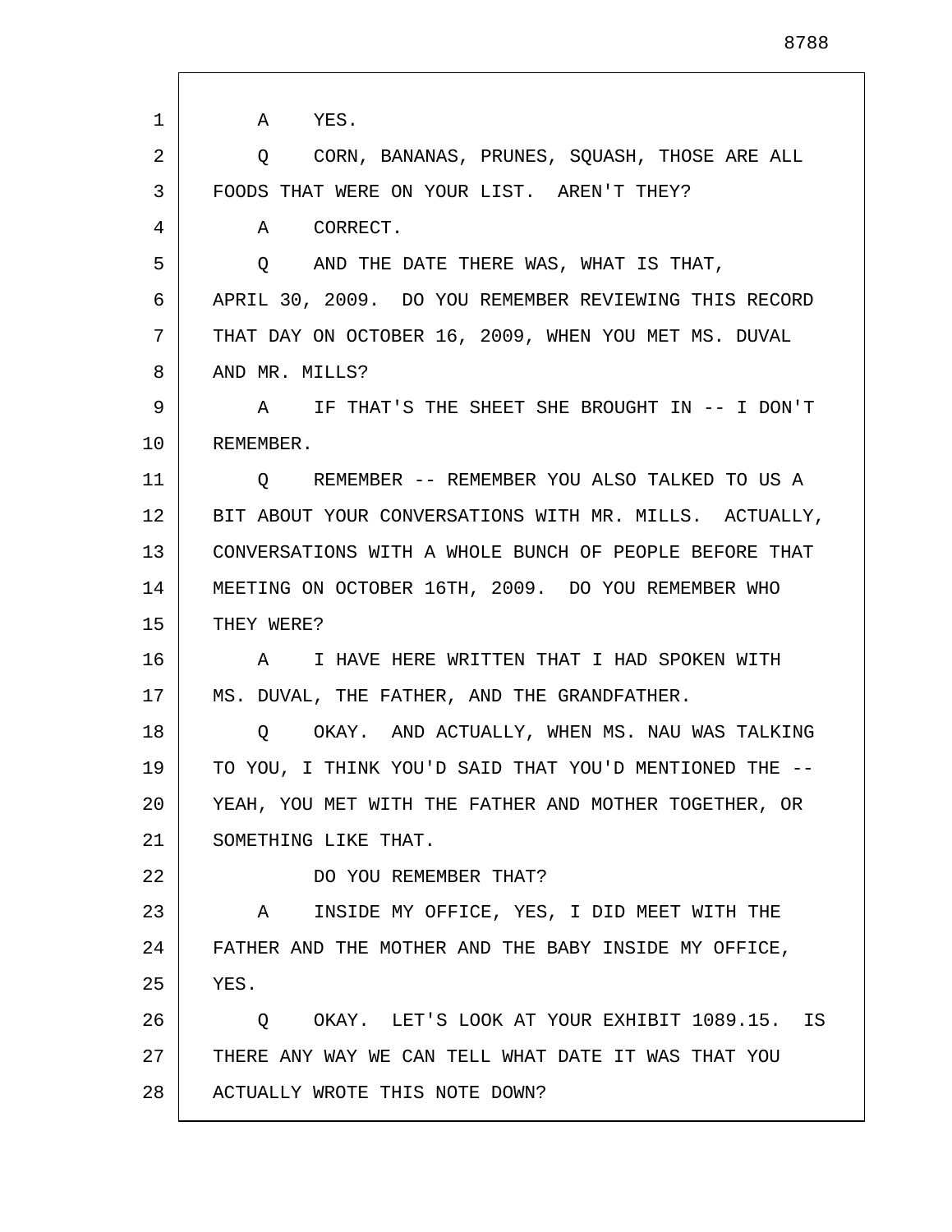| 1  | A IT SAYS 10/16/09.                                             |
|----|-----------------------------------------------------------------|
| 2  | OH. RIGHT THERE. I SEE IT. GOT IT. SO MOM<br>Q                  |
| 3  | CALLED YOU FIRST. RIGHT?                                        |
| 4  | CORRECT.<br>A                                                   |
| 5  | AND SHE WANTED TO GET YOUR LICENSE NUMBER?<br>$Q \qquad \qquad$ |
| 6  | CORRECT.<br>A                                                   |
| 7  | OKAY. AND THEN AFTER MS. DUVAL CALLED YOU,<br>Q                 |
| 8  | MR. MILLS CALLED YOU. RIGHT?                                    |
| 9  | CORRECT.<br>A                                                   |
| 10 | AND HE ASKED YOU WHAT A DIETICIAN DOES, AND<br>Q                |
| 11 | WHETHER OR NOT HE COULD BRING SOMEONE ELSE WITH HIM.            |
| 12 | DO YOU REMEMBER THAT?                                           |
| 13 | YES.<br>A                                                       |
| 14 | Q<br>AND THEN SOMEBODY ELSE CALLED YOU.                         |
| 15 | RIGHT? THE GRANDFATHER?                                         |
| 16 | A<br>YES.                                                       |
| 17 | AND HE ASKED YOU, WHAT DO YOU DO? WHAT'S YOUR<br>Q              |
| 18 | EXPERIENCE AND EXPERTISE? DO YOU REMEMBER THAT?                 |
| 19 | YES.<br>Α                                                       |
| 20 | WAS THIS THE -- MR. MILLS'S FATHER?<br>Q                        |
| 21 | YES.<br>A                                                       |
| 22 | WAS THAT ODD? YOU HAD TREATED, I THINK YOU<br>Q                 |
| 23 | SAID A HANDFUL OF TODDLERS BEFORE IN YOUR PRACTICE. DO          |
| 24 | YOU RECALL THAT TESTIMONY?                                      |
| 25 | YES.<br>A                                                       |
| 26 | DID ANY OF THE OTHER OF THAT HANDFUL OF<br>$\circ$              |
| 27 | TODDLERS, DID ANY OF THEIR GRANDPARENTS, PARENTS, AND           |
| 28 | ALL THESE PEOPLE CALL TO FIND OUT WHAT YOU WERE AND --          |

Г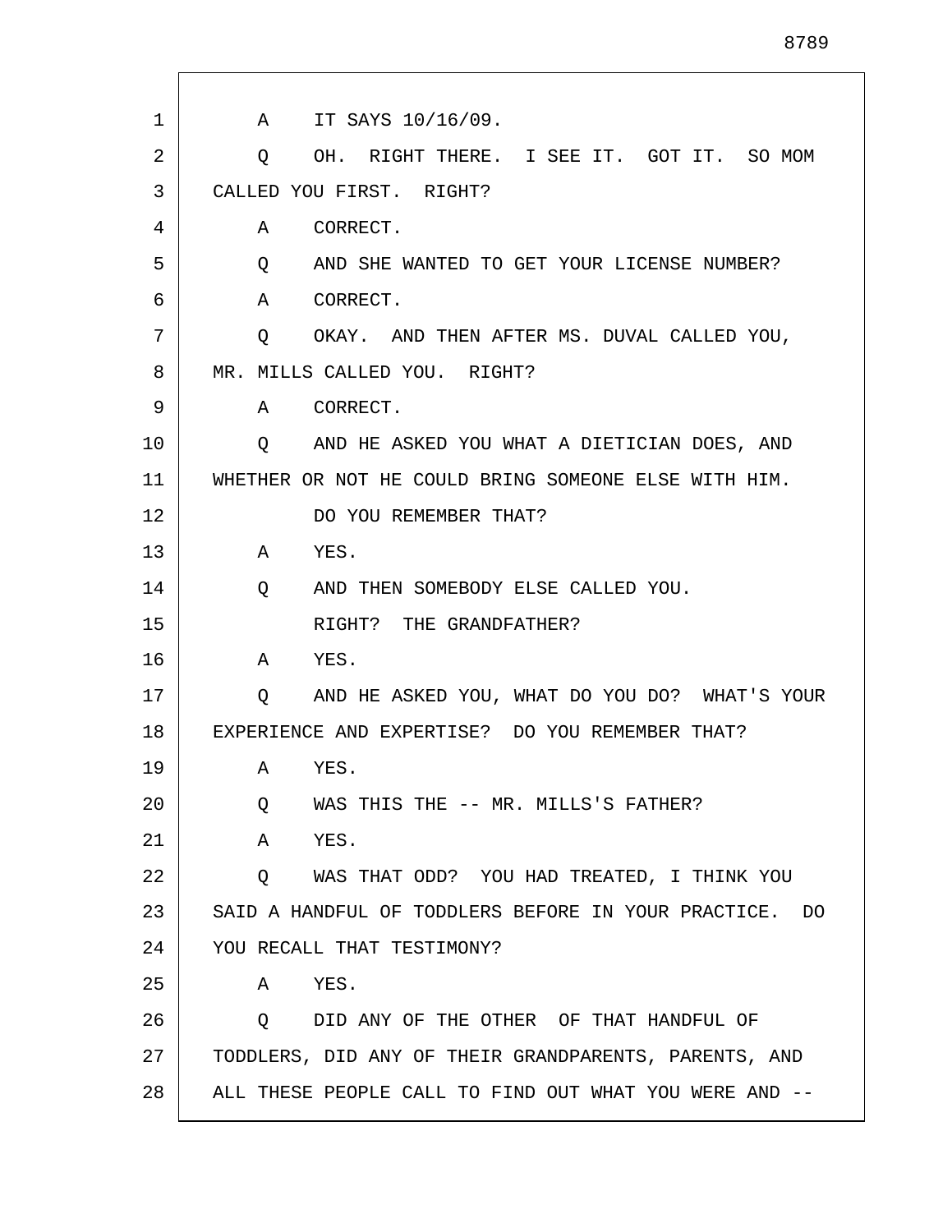| 1  | OR WHO YOU WERE, AND WHAT YOU DID?                      |
|----|---------------------------------------------------------|
| 2  | NO.<br>Α                                                |
| 3  | SO WAS THAT ODD?<br>Q                                   |
| 4  | MS. NAU: OBJECTION: RELEVANCE.                          |
| 5  | THE COURT: SUSTAINED AS TO ODD.                         |
| 6  | BY MR. MCMILLAN:                                        |
| 7  | Q SO THEN WE COME TO THE VISIT. NOW, IT'S TRUE,         |
| 8  | ISN'T IT, MA'AM, THAT MR. MILLS ACTUALLY SHOWED UP      |
| 9  | BEFORE MS. DUVAL GOT THERE?                             |
| 10 | YES.<br>A                                               |
| 11 | Q AND HE CAME IN WITH WHO, I THINK, HIS THEN            |
| 12 | WIFE, AND WAS IT FATHER OR HIS MOTHER, IF YOU REMEMBER? |
| 13 | I DON'T REMEMBER IF IT WAS HIS FATHER OR HIS<br>A       |
| 14 | MOTHER. IT MIGHT HAVE BEEN BOTH.                        |
| 15 | Q OKAY. AND THEN WHEN MS. DUVAL CAME, SHE WAS           |
| 16 | ALONE?                                                  |
| 17 | WITH THE BABY.<br>A                                     |
| 18 | WITH THE BABY. OKAY. SO WE'RE IN YOUR<br>Q              |
| 19 | OFFICE. YOU HAVE A DESK IN THERE?                       |
| 20 | YES.<br>Α                                               |
| 21 | AND YOU'RE BEHIND THE DESK --<br>Q                      |
| 22 | MS. NAU: OBJECTION: VAGUE AS TO TIME.                   |
| 23 | THE COURT: I'VE HAD SEVERAL OFFICES SINCE               |
| 24 | THEN.                                                   |
| 25 | JUST A MOMENT. THE OBJECTION AS VAGUE IS                |
| 26 | SUSTAINED. ASK IT --                                    |
| 27 | BY MR. MCMILLAN:                                        |
| 28 | Q BACK OCTOBER 16, 2009, WHEN YOU HAVE THIS             |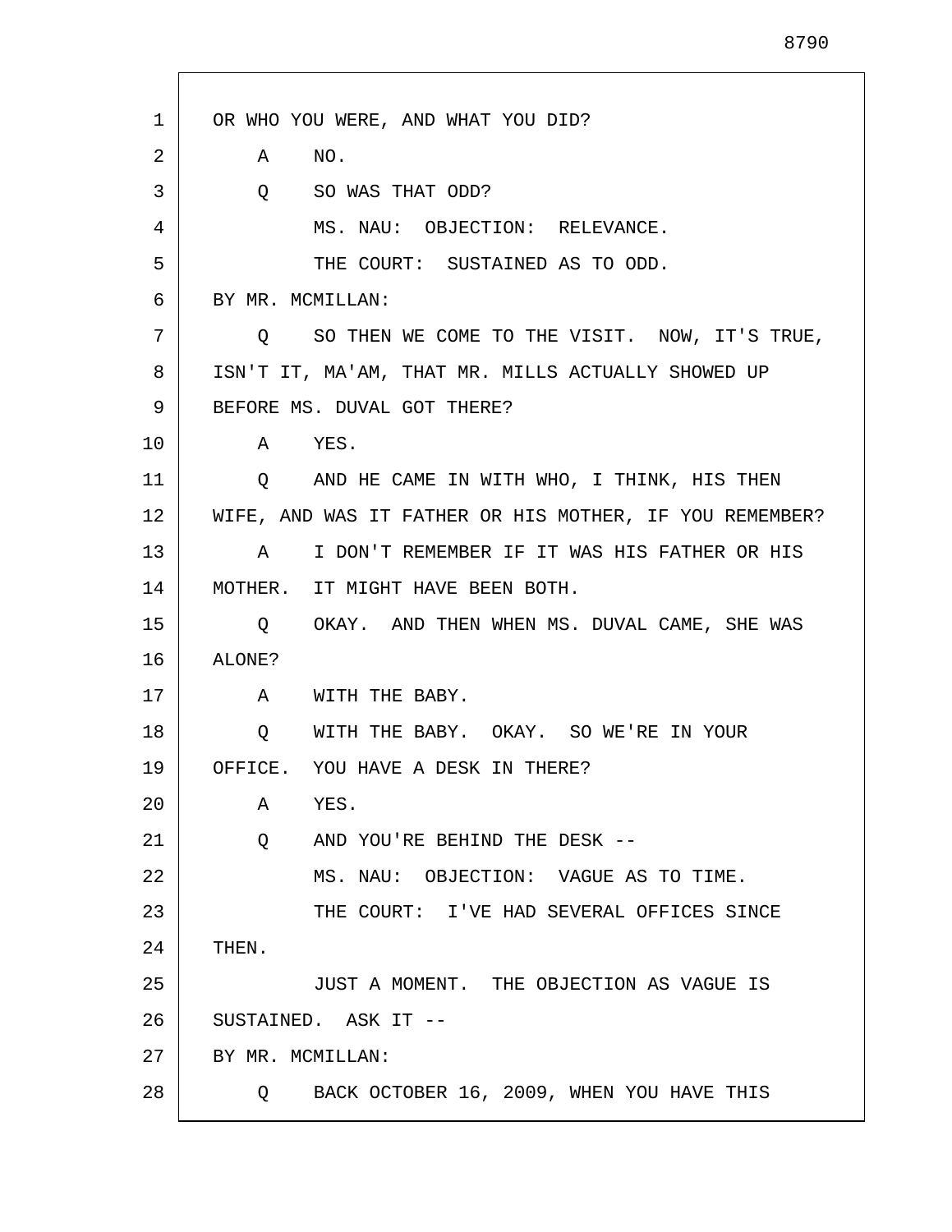|    | MEETING WITH MS. DUVAL AND THE BABY, MR. MILLS, HIS    |
|----|--------------------------------------------------------|
| 2  | WIFE, AND HIS MOTHER AND/OR HIS MOTHER AND HIS FATHER, |
| 3  | YOU WERE AT YOUR DESK. RIGHT?                          |
| 4  | NO.<br>Α                                               |
| 5  | Q<br>WHERE WERE YOU?                                   |
| 6  | MS. NAU: OBJECTION: RELEVANCE.                         |
| 7  | THE COURT: OVERRULED.                                  |
| 8  | THE WITNESS: THERE'S AN AREA OUTSIDE OF MY             |
| 9  | OFFICE WHERE EVERYBODY CAME IN THROUGH. SO MY          |
| 10 | OFFICE -- THE ONLY PEOPLE INSIDE OF MY OFFICE WERE     |
| 11 | MS. DUVAL AND MR. MILLS AND THE BABY.                  |
| 12 | BY MR. MCMILLAN:                                       |
| 13 | OKAY.<br>Q                                             |
| 14 | NOBODY ELSE WAS INSIDE MY OFFICE.<br>A                 |
| 15 | THAT'S DURING THE MEETING THAT YOU ACTUALLY<br>$\circ$ |
| 16 | HAD WITH MS. DUVAL, MR. MILLS, AND THE BABY THOUGH.    |
| 17 | RIGHT?                                                 |
| 18 | A<br>YES.                                              |
| 19 | BEFORE THAT MEETING, MR. MILLS, HE SHOWED UP<br>Q      |
| 20 | HALF AN HOUR EARLY. RIGHT?                             |
| 21 | A I DON'T KNOW IF IT WAS A HALF-HOUR EARLY, I          |
| 22 | DON'T KNOW IF IT WAS 5 MINUTES, 10 MINUTES,            |
| 23 | 15 MINUTES, 20 MINUTES. I DON'T KNOW.                  |
| 24 | BUT WHEN HE SHOWED UP, HE WAS THERE WITH HIS<br>Q      |
| 25 | WIFE, HIM, AND ONE OR BOTH OF HIS PARENTS. RIGHT?      |
|    | MS. NAU: OBJECTION: RELEVANCE.                         |
| 26 |                                                        |
| 27 | THE COURT: OVERRULED.                                  |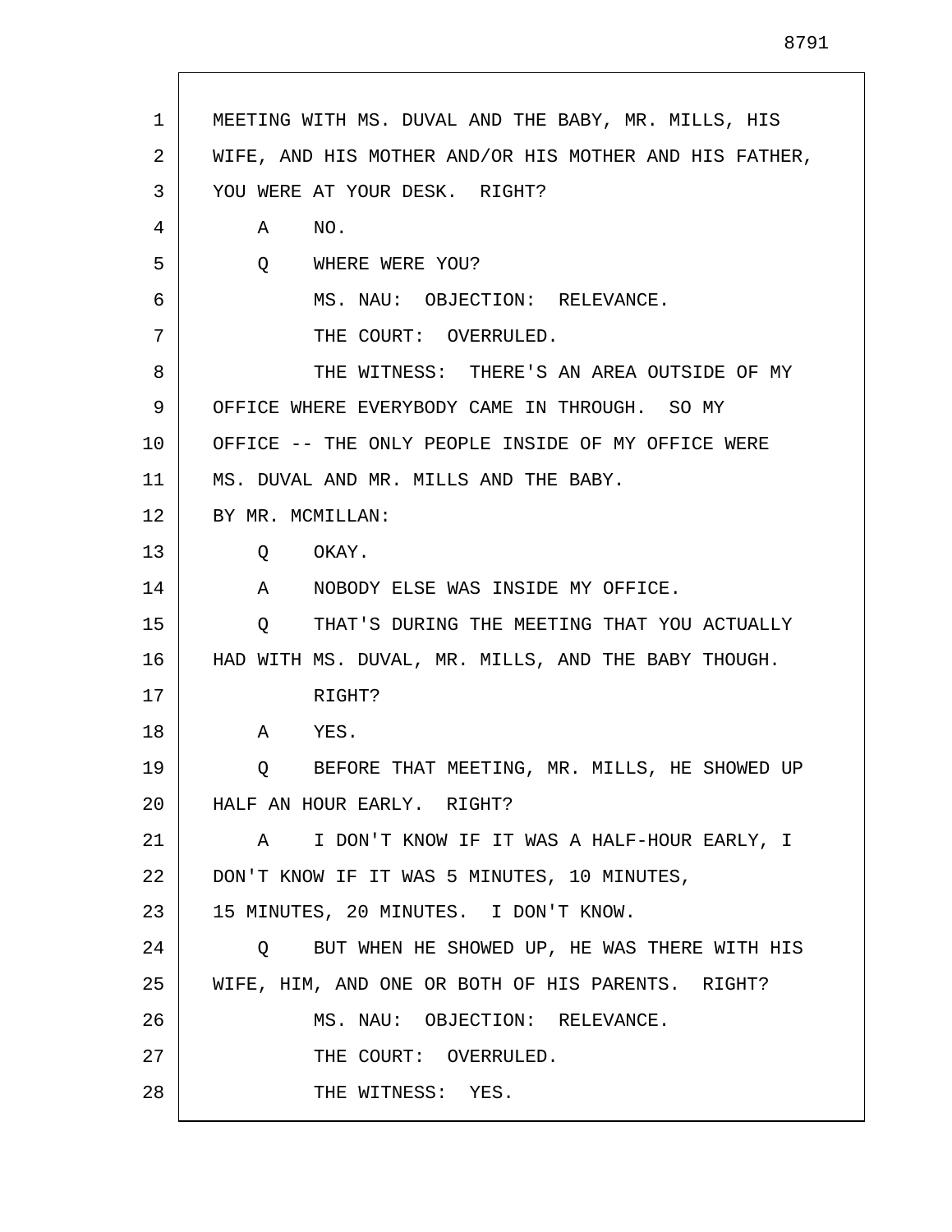1 2 3 4 5 6 7 8 9 10 11 12 13 14 15 16 17 18 19 20 21 22 23 24 25 26 27 28 BY MR. MCMILLAN: Q AND DID YOU TALK WITH THEM AS A GROUP, OR DID YOU TAKE MR. MILLS ASIDE AND TALK WITH HIM PRIVATELY? A I DID NOT SPEAK TO THEM AS A GROUP, NO. AND I DID NOT TAKE ANYBODY ASIDE PRIVATELY. Q WELL, I'M GOING TO ASK YOU TO LOOK AT YOUR NOTE AGAIN, 1089.15, SPECIFICALLY THE NOTE NEXT TO THE TIME NOTATION OF 4:30. ARE YOU THERE? A YES. Q IT SAYS: "FATHER COMES WITH SIGNIFICANT OTHER ASKING TO SPEAK WITH ME BEFORE MEETING. STATES, QUOTE, HE CAN'T SAY WHAT BABY IS EATING, " --AND THEN CAN YOU READ, WHAT DOES THAT SAY? A IT'S, LIKE, SHORTHAND FOR "BECAUSE." Q OH. "BECAUSE --" A "-- IT WILL HELD AGAINST HIM. CLAIMS MOTHER HAS BABY STRIPPED DOWN AT DOCTOR'S OFFICE LOOKING FOR BRUISES." Q SO THIS ENTIRE CONVERSATION HAPPENED OUTSIDE OF MS. DUVAL'S PRESENCE? A YES. Q OKAY. THEN WHEN MS. DUVAL GETS -- WALKS INTO THE MEETING, DID YOU BRING HER TOGETHER WITH MR. MILLS INTO YOUR INNER OFFICE? A YES. JUST THE TWO OF THEM AND THE BABY. Q AND THIS PRIOR COMMENT WITH MR. MILLS, WAS THAT OUT THE WAITING ROOM WITH HIS FAMILY AROUND OR DID YOU TAKE HIM ASIDE PRIVATELY TO DO THAT?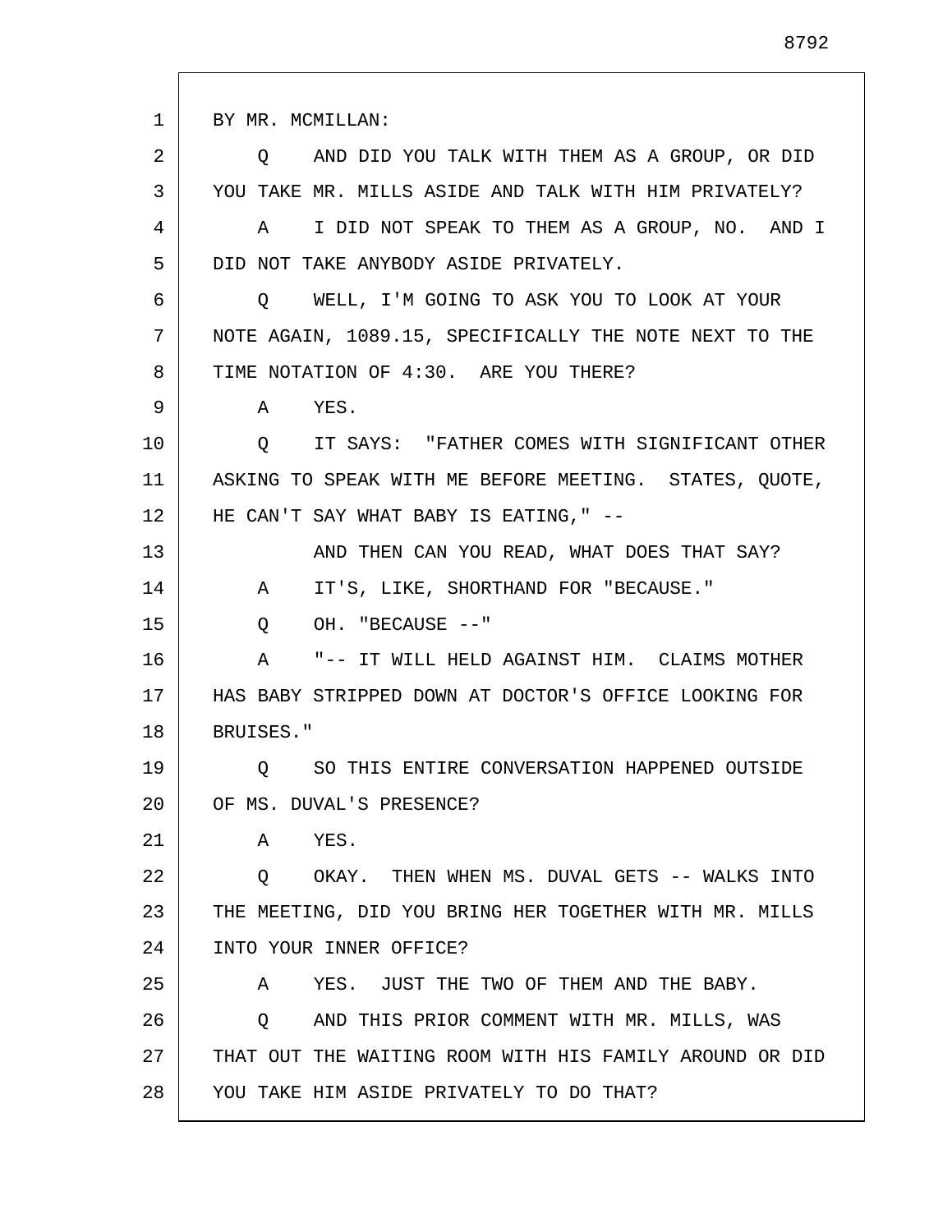1 2 3 4 5 6 7 8 9 10 11 12 13 14 15 16 17 18 19 20 21 22 23 24 25 26 27 28 A IT WAS IN A PUBLIC AREA, NOTHING WAS PRIVATE. IT WAS IN A PUBLIC AREA. Q WERE THERE OTHER PEOPLE IN ROOM BESIDES MR. MILLS'S FAMILY? A I DON'T REMEMBER. Q AND THEN WHEN YOU WENT IN AND HAD YOUR MEETING WITH THE PARENTS, MR. MILLS, MS. DUVAL, AND THE BABY, DID YOU SHARE WITH MS. DUVAL? DID YOU SAY, HEY, YOU KNOW, I MET UP WITH MR. MILLS AHEAD OF TIME, AND HE HAS THESE CONCERNS ABOUT HOW HE CAN'T TELL ME WHAT HE'S FEEDING THE BABY BECAUSE IT MAY BE USED AGAINST HIM. DID YOU SHARE THAT WITH MS. DUVAL? A NO. Q WHY NOT? A BECAUSE WE WERE THERE TO SPEAK ABOUT THE BABY, THE BABY'S WEIGHT, AND THAT'S WHAT THE MEETING WAS ABOUT. Q AND THAT'S ACTUALLY WHAT YOU TOLD MR. MILLS WHEN HE MADE THESE COMMENTS TO YOU. ISN'T IT? A CORRECT. Q TOLD HIM, HEY, YOU NEED TO SET THOSE ISSUES ASIDE. WE'RE HERE TO FOCUS ON THE BABY. RIGHT? A CORRECT. Q AND THEN DURING THAT MEETING THAT YOU HAD WITH MS. DUVAL, WHEN YOU STARTED GOING THROUGH THAT 24-HOUR FOOD RECALL. DO YOU REMEMBER THAT? A YES.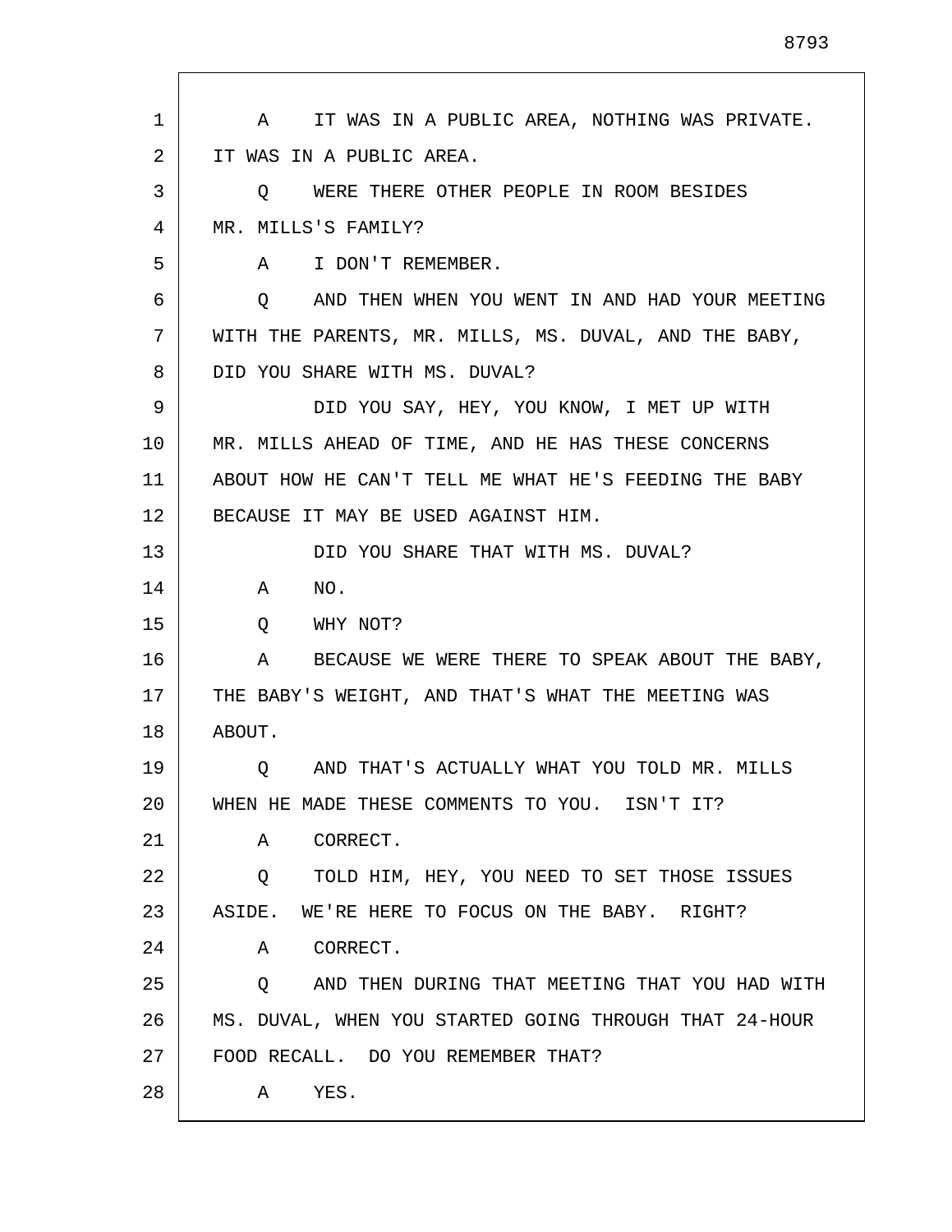1 2 3 4 5 6 7 8 9 10 11 12 13 14 15 16 17 18 19 20 21 22 23 24 25 26 27 28 Q MR. MILLS KEPT JUMPING IN ON HER AND INTERRUPTING HER. DO YOU REMEMBER THAT? MS. NAU: OBJECTION: MISSTATES TESTIMONY. THE COURT: OVERRULED. BUT -- THAT OBJECTION'S OVERRULED. MS. NAU: OBJECTION: LACKS FOUNDATION. THE COURT: NO. WE'RE NOT GOING TO START GUESSING. OVERRULED. IT ASSUMES FACTS THAT HAVE NOT BEEN ESTABLISHED IN THE EVIDENCE. GO AHEAD. THERE'S NO OBJECTION. GO AHEAD. ASK A QUESTION. THE WITNESS: I REMEMBER ARGUING GOING ON BETWEEN THE TWO OF THEM. BY MR. MCMILLAN: Q DO YOU REMEMBER WHO STARTING THE ARGUING? A NO, I DO NOT REMEMBER THAT. Q YOU DON'T REMEMBER THAT THE ARGUMENT STARTED WHEN MR. MILLS STARTED JUMPING IN ON MS. DUVAL WHEN SHE'S TRYING TO GIVE YOU YOUR FOOD RECALL? MS. NAU: OBJECTION: ASSUMES FACTS NOT IN EVIDENCE. THE COURT: SUSTAINED. DON'T ASK THE QUESTION THAT WAY. BY MR. MCMILLAN: Q DO YOU RECALL WHETHER OR NOT IT WAS MR. MILLS THAT STARTED THE ARGUMENT? MS. NAU: OBJECTION: ASKED AND ANSWERED. THE COURT: SUSTAINED.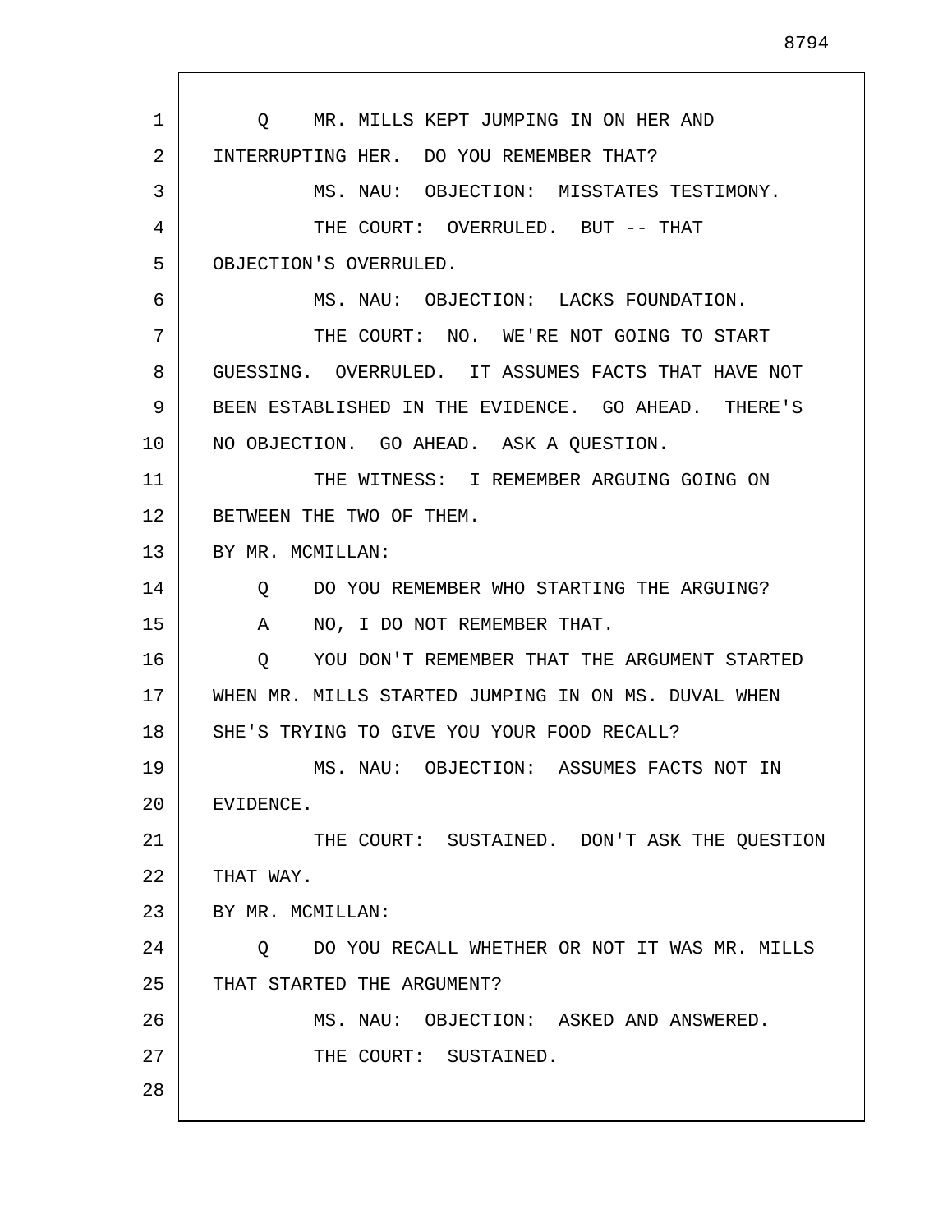1 2 3 4 5 6 7 8 9 10 11 12 13 14 15 16 17 18 19 20 21 22 23 24 25 26 27 28 BY MR. MCMILLAN: Q NOW, YOU TESTIFIED HERE EARLIER THAT YOU RECOMMENDED THEY SEE A PEDIATRICIAN RIGHT AWAY. RIGHT? ASAP, I THINK -- A YES. Q DIDN'T THEY JUST COME FROM DR. FEDDER, LIKE, TWO WEEKS BEFORE YOUR MEETING? A I DON'T RECALL. Q YOU KNOW WHO DR. FEDDER IS. RIGHT? A PEDIATRICIAN. Q PEDIATRICIAN. AND WHEN YOU -- AT SOME POINT AFTER YOU MADE THIS REPORT TO SOCIAL SERVICES, MS. PENDER CALLED YOU ON THE PHONE. RIGHT? A YES. Q AND YOU TALKED TO HER ABOUT WHAT HAD HAPPENED IN YOUR OFFICE. RIGHT? A YES. Q DO YOU RECALL TELLING HER THAT DR. FEDDER, THE PEDIATRICIAN, HAD REFERRED THEM TO SEE YOU? A I DON'T RECALL. Q NOW, AT THAT OCTOBER 16TH MEETING, YOU SAID THAT YOU'D GIVEN THE PARENTS SOME RECOMMENDATIONS ABOUT FOODS. WHAT TO FEED THE BABY. DO YOU RECALL THAT? A YES. Q AND YOU TOOK NOTES OF THOSE RECOMMENDATIONS. RIGHT? A YES. Q IF YOU'D TURN TO PAGE 1089.22. YOU RECOGNIZE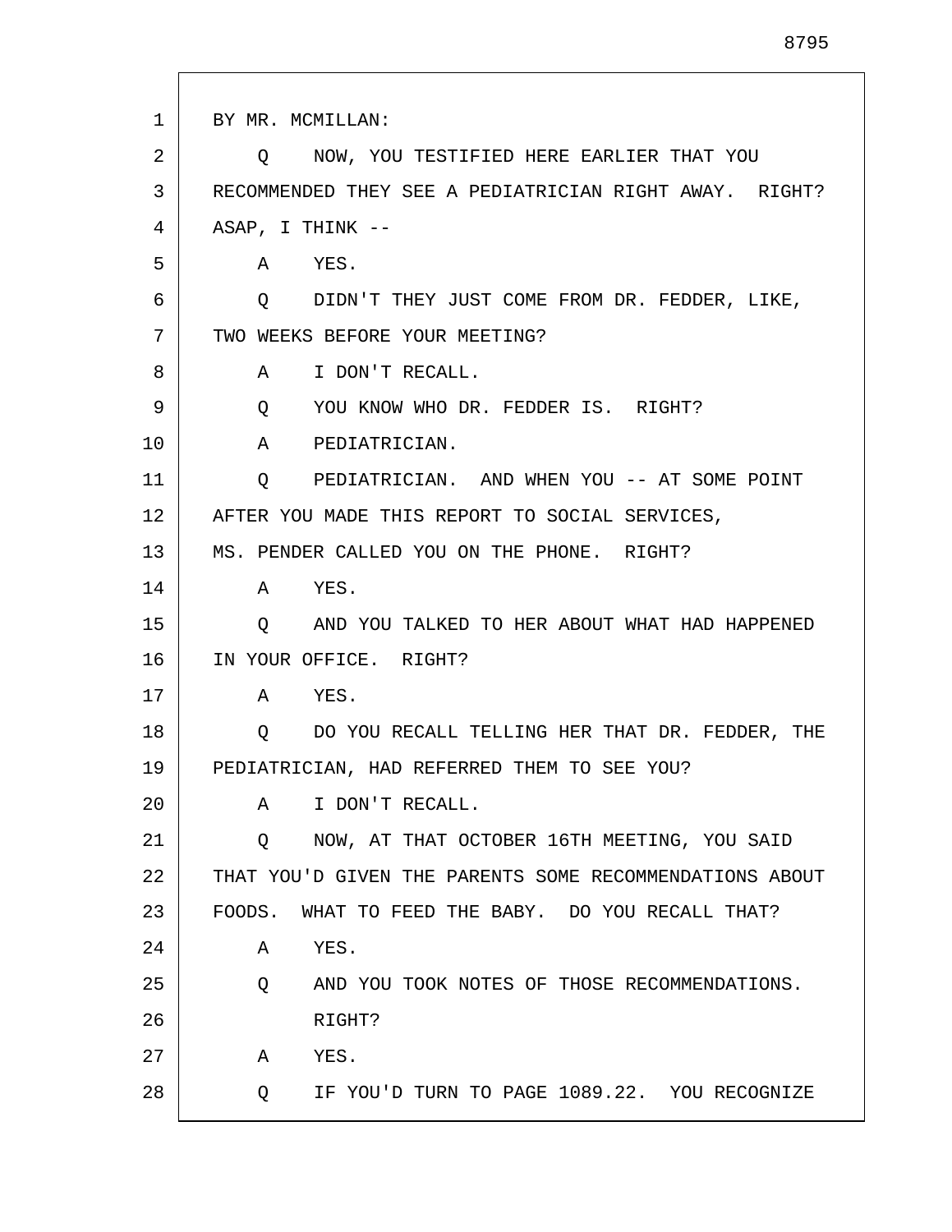| 1  | THAT WRITING?                                        |
|----|------------------------------------------------------|
| 2  | YES.<br>Α                                            |
| 3  | IT'S YOUR WRITING?<br>Q                              |
| 4  | Α<br>YES.                                            |
| 5  | AND THIS IS ACTUALLY THE NOTE THAT YOU WROTE<br>O    |
| 6  | OUT FOR THE PARENTS RIGHT THERE AT YOUR OFFICE.      |
| 7  | ISN'T IT?                                            |
| 8  | YES.<br>A                                            |
| 9  | THERE ON THE 16TH?<br>$Q \qquad \qquad$              |
| 10 | YES.<br>A                                            |
| 11 | THE NOTE THAT YOU METHODICALLY WENT THROUGH<br>Q     |
| 12 | AND READ FOR MS. NAU, THAT'S A COMPUTER PRINTOUT.    |
| 13 | RIGHT?                                               |
| 14 | A CORRECT.                                           |
| 15 | AND THAT'S THE PRINTOUT THAT YOU GAVE THE<br>Q       |
| 16 | PARENTS ON OCTOBER 30TH, AT YOUR SECOND MEETING WITH |
| 17 | THEM. CORRECT?                                       |
| 18 | MS. NAU: OBJECTION: MISSTATES TESTIMONY.             |
| 19 | THE COURT: OVERRULED. IS THAT CORRECT OR             |
| 20 | NOT?                                                 |
| 21 | THE WITNESS: I DON'T RECALL WHAT DATE THAT           |
| 22 | WAS GIVEN TO THEM. THERE'S NO DATE ON IT.            |
| 23 | BY MR. MCMILLAN:                                     |
| 24 | Q OKAY. BUT WE DO KNOW THAT THE HANDWRITTEN          |
| 25 | NOTE THAT YOU PUT HERE IN YOUR NOTES AT EXHIBIT      |
| 26 | NUMBER 1089.22, THAT'S THE LIST THAT YOU GAVE THE    |
| 27 | PARENTS ON THE 16TH?                                 |
| 28 | THERE'S NO DATE ON THAT. BUT -- SO I CAN'T --<br>A   |

I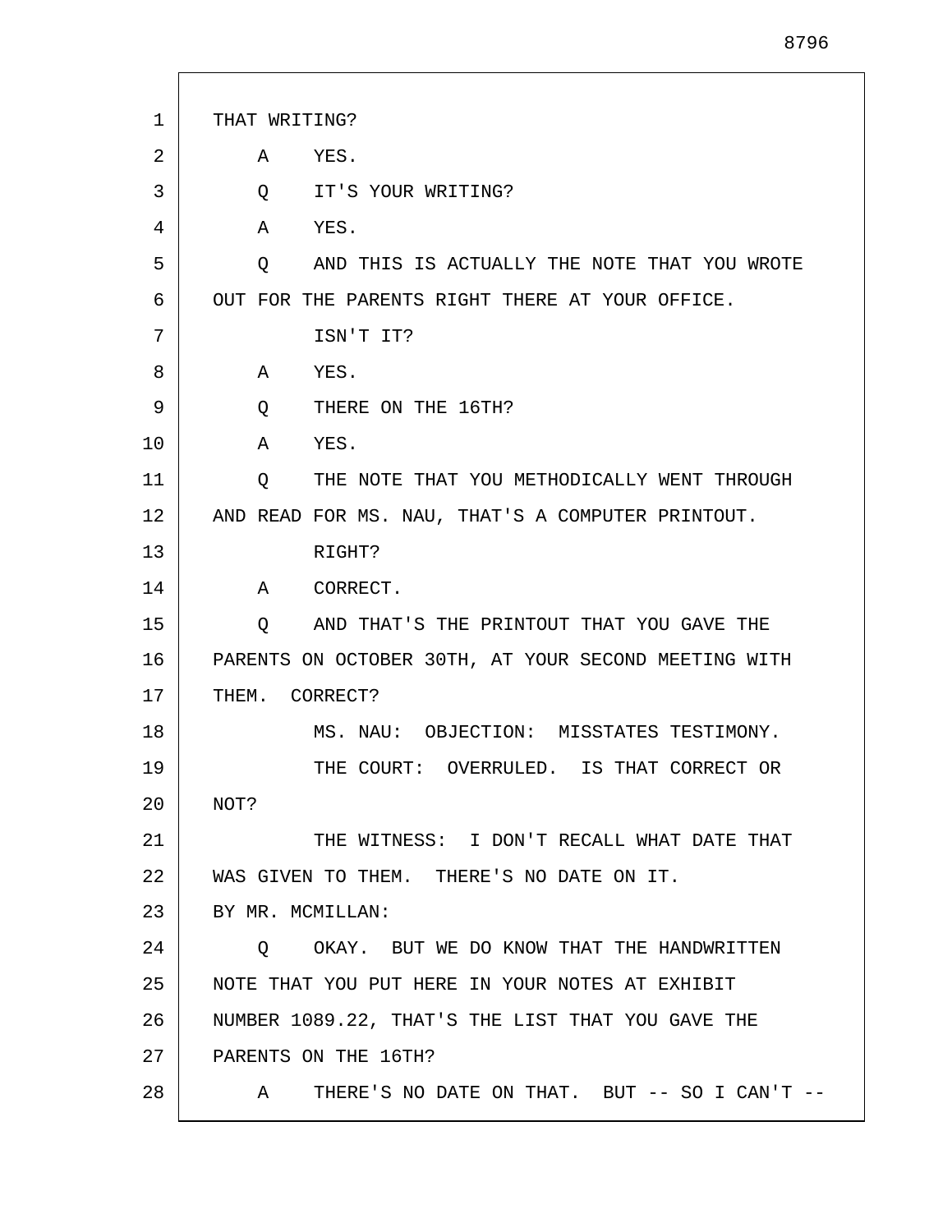1 2 3 4 5 6 7 8 9 10 11 12 13 14 15 16 17 18 19 20 21 22 23 24 25 26 27 28 I CAN'T ANSWER THAT CORRECTLY AS TO WHAT DIETARY RECOMMENDATION WAS GIVEN TO THEM ON THOSE DATES. BUT -- BECAUSE THERE IS NO DATE WRITTEN ON THERE. SO IT WOULD HAVE BEEN A RECOMMENDATION I HAD GIVEN THEM ON EITHER ONE OF THE TWO VISITS, YES. Q AND THE SAME HOLDS TRUE FOR THAT OTHER TYPEWRITTEN NOTE. YOU DON'T KNOW WHAT DATE YOU GAVE THEM THAT? A NO, I DON'T. Q NOW, ON THIS ONE HERE THAT'S HANDWRITTEN, IT'S QUITE A BIT SHORTER. ISN'T IT? A YES. Q SAYS: "YO-BABY YOGURT, HUMMUS, AVOCADO, ONE AVOCADO DAILY, THREE MEALS, THREE SNACKS, LIQUIDS BETWEEN MEALS, SHREDDED CHEESE, PEDIASURE, ONE CAN DAILY." MS. NAU: OBJECTION: IMPROPER READING FROM THE DOCUMENT. THE COURT: WELL, YEAH --MR. MCMILLAN: I'LL WITHDRAW THAT. THAT'S FINE. BY MR. MCMILLAN: Q YOU'RE LOOKING AT THE DOCUMENT THERE. CAN YOU SHARE WITH US WHAT IT WAS YOU RECOMMENDED MS. DUVAL, MR. MILLS FEED THIS BABY, ON, WHENEVER IT WAS YOU GAVE THEM THIS NOTE? A WELL, YOU READ SEVERAL THINGS THAT WERE ON THE SHEET. IN ADDITION TO THAT, IT SAYS: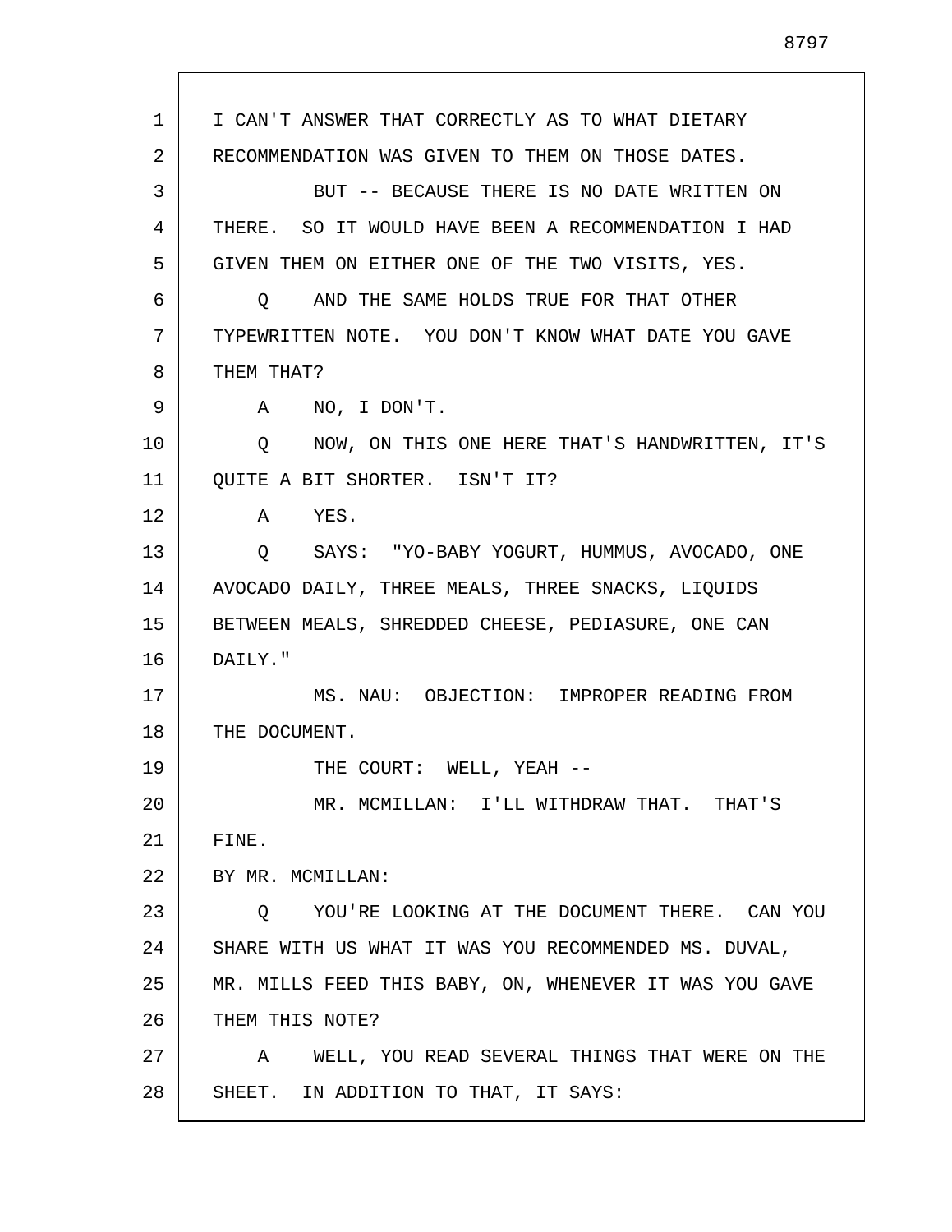| 1  | "REVIEWED SERVING SIZES, AGE-APPROPRIATE               |
|----|--------------------------------------------------------|
| 2  | SERVING SIZES, MAKE SOUPS WITH CHICKEN NOODLES,        |
| 3  | CARROTS, SERVE SOLID FOODS VERSUS PUREED. BABIES HIS   |
| 4  | AGE PREFER TEXTURE."                                   |
| 5  | Q ANYTHING ELSE?                                       |
| 6  | A NO.                                                  |
| 7  | Q NOW, BANANAS, THEY'RE A FRUIT. RIGHT? AND            |
| 8  | I'M PUTTING ON THE SCREEN EXHIBIT SECTION 631, BEEN    |
| 9  | PREVIOUSLY ADMITTED INTO EVIDENCE.                     |
| 10 | BANANAS ARE A FRUIT. RIGHT?                            |
| 11 | A YES.                                                 |
| 12 | IN FACT, THEY'RE A HIGH-CALORIE FRUIT.<br>Q            |
| 13 | AREN'T THEY?                                           |
| 14 | A YES.                                                 |
| 15 | AND GRAPES, THEY'RE A FRUIT?<br>Q                      |
| 16 | YES.<br>A                                              |
| 17 | $\mathsf{Q}$<br>APPLES ARE A FRUIT?                    |
| 18 | A<br>YES.                                              |
| 19 | Q PEACHES ARE A FRUIT?                                 |
| 20 | YES.<br>A                                              |
| 21 | Q AND THOSE ARE ALL THINGS THAT MS. DUVAL WAS          |
| 22 | FEEDING THIS BABY. RIGHT?                              |
| 23 | A YES.                                                 |
| 24 | Q CHICKEN, TURKEY, HAMBURGER MEAT, HOT DOGS,           |
| 25 | THOSE ARE ALL MEATS WITH PROTEIN. RIGHT?               |
| 26 | CORRECT.<br>A                                          |
| 27 | $\circ$<br>AND THOSE ARE ALL THINGS THAT MS. DUVAL WAS |
| 28 | FEEDING THIS BABY. RIGHT?                              |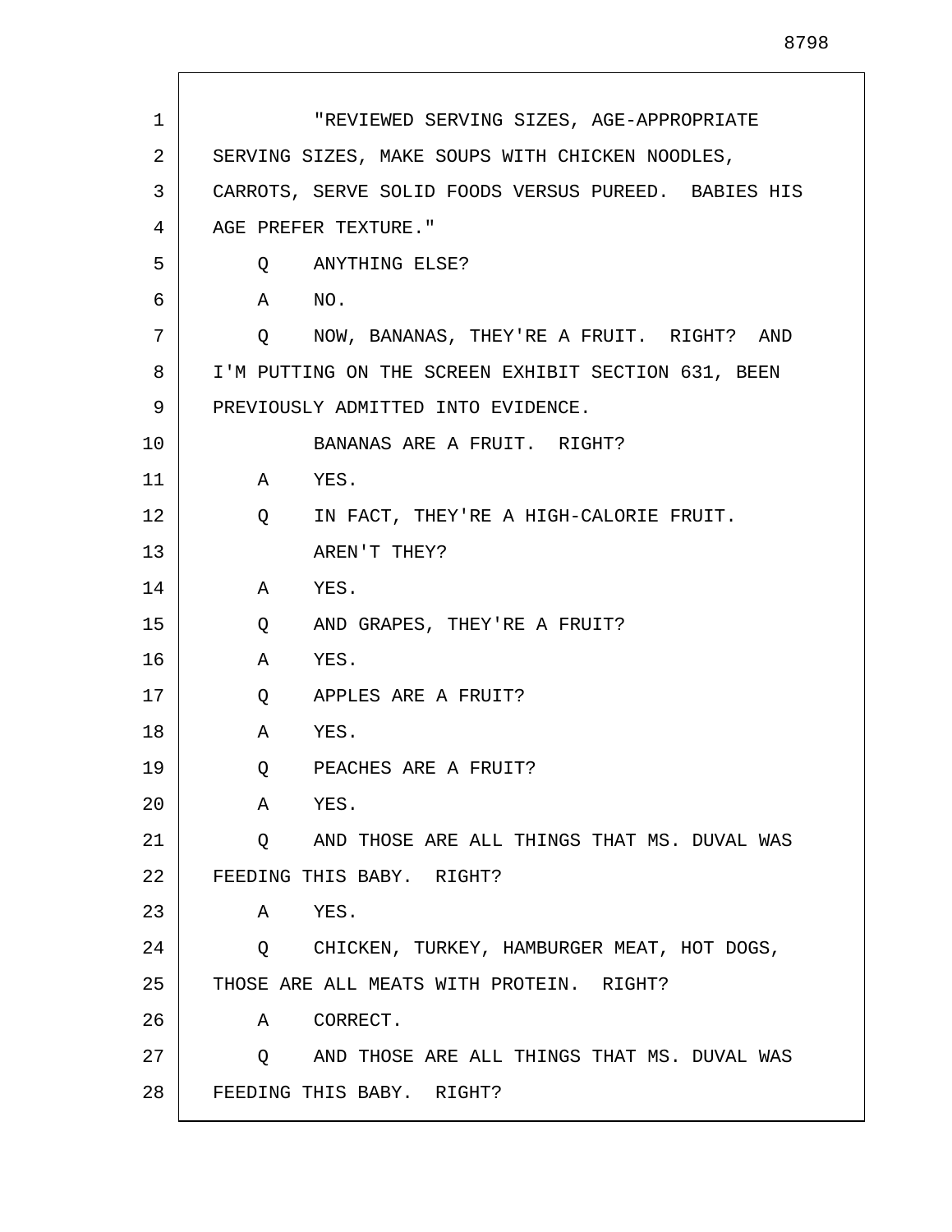| $\mathbf 1$ | MS. NAU: OBJECTION: LACKS FOUNDATION.<br>THE COURT: SUSTAINED. |
|-------------|----------------------------------------------------------------|
|             |                                                                |
| 2           |                                                                |
| 3           | BY MR. MCMILLAN:                                               |
| 4           | O WELL, LET'S GO BACK TO THAT E LARK                           |
| 5           | ENVIRONMENTAL -- NOT ENVIRONMENTAL -- I'M HAVING A             |
| 6           | BRAIN FREEZE. WHAT IS THAT THING CALLED? LET ME TRY            |
| 7           | AGAIN.                                                         |
| 8           | LET ME GO BACK, FOR A MOMENT, TO THAT EASTERN                  |
| 9           | LOS ANGELES REGIONAL CENTER OCCUPATIONAL THERAPY               |
| 10          | EVALUATION REPORT. THAT'S ONE OF THE DOCUMENTS THAT            |
| 11          | MS. DUVAL BROUGHT WITH HER TO YOUR MEETING ON                  |
| 12          | OCTOBER 16TH. RIGHT?                                           |
| 13          | A I DON'T REMEMBER.                                            |
| 14          | LET ME TRY AND HELP YOU. OH, BEFORE WE MOVE<br>$\circ$         |
| 15          | ON, AWAY FROM THE PICTURE HERE, IS THAT PRETTY MUCH THE        |
| 16          | WAY YOU REMEMBER THE BABY LOOKING THAT DAY, ON                 |
| 17          | OCTOBER 16TH, WHEN THEY BROUGHT HIM IN TO SEE YOU?             |
| 18          | NO, HE DID NOT LOOK LIKE THAT.<br>A                            |
| 19          | WELL, YOU KNOW THAT THE BABY WAS TAKEN FROM<br>Q               |
| 20          | MS. DUVAL AT THE TDM ON NOVEMBER 3RD. RIGHT?                   |
| 21          | A CORRECT.                                                     |
| 22          | OKAY. AND AFTER THAT POINT IN TIME, SHE WAS<br>$\circ$         |
| 23          | NOT ABLE TO BE ALONE WITH HER CHILD AGAIN. YOU KNOW            |
| 24          | THAT, RIGHT?                                                   |
| 25          | MS. NAU: OBJECTION: CALLS FOR SPECULATION.                     |
| 26          | THE COURT: SUSTAINED.                                          |
| 27          | THE WITNESS: I KNOW HE WAS TAKEN AWAY --                       |
| 28          | THE COURT: I SUSTAINED THE OBJECTION. DON'T                    |

Г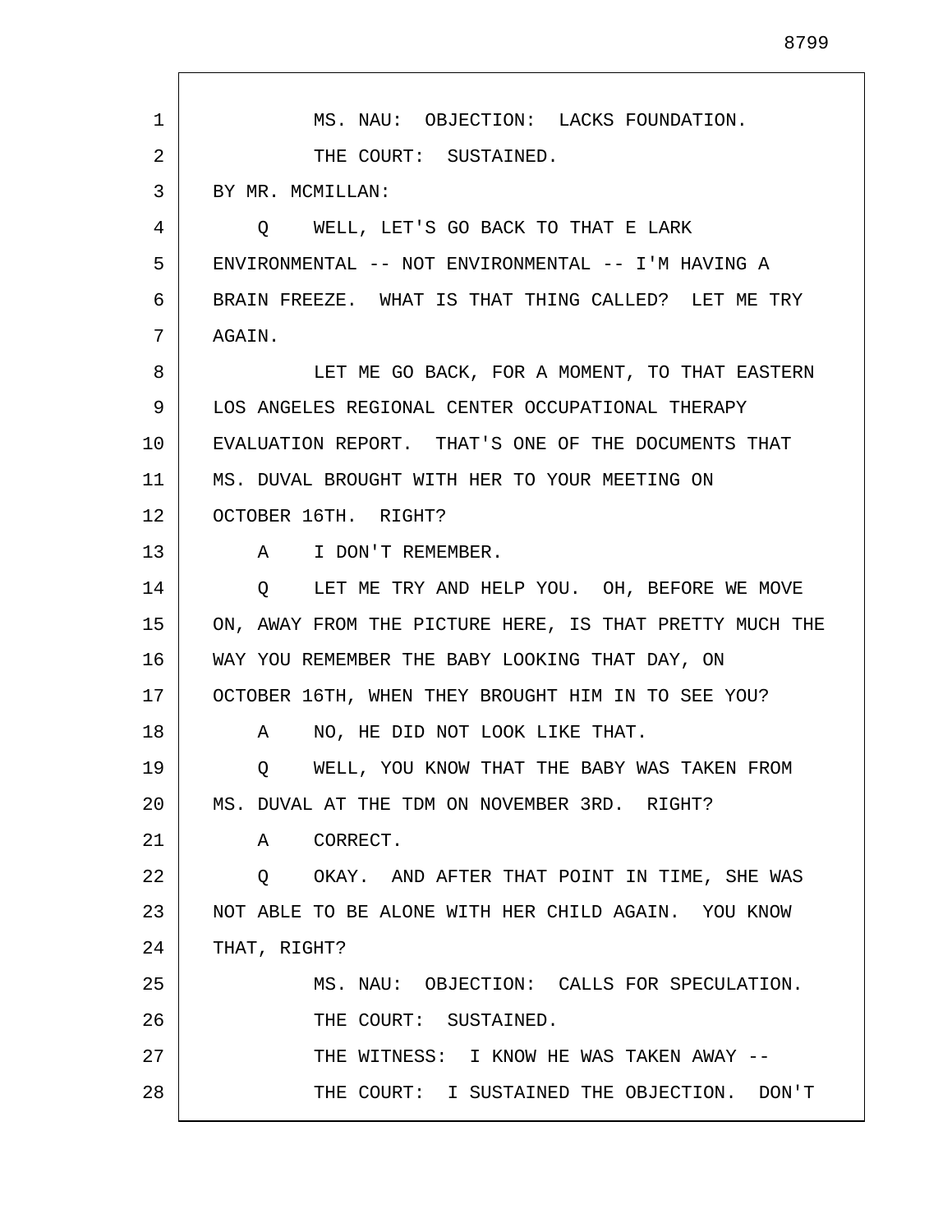| 1  | ANSWER.                                                  |
|----|----------------------------------------------------------|
| 2  | BY MR. MCMILLAN:                                         |
| 3  | CAN YOU TELL, IN LOOKING AT THIS PICTURE,<br>Q.          |
| 4  | WHETHER THIS PICTURE WAS TAKEN BEFORE                    |
| 5  | NOVEMBER 3RD, 2009?                                      |
| 6  | MS. NAU: OBJECTION: CALLS FOR SPECULATION --             |
| 7  | THE COURT: OVERRULED. CALLS FOR YES OR NO.               |
| 8  | HE WANTS TO KNOW BY LOOKING AT THE PICTURE, CAN YOU      |
| 9  | TELL WHETHER IT WAS TAKEN BEFORE NOVEMBER 3RD.           |
| 10 | THE WITNESS: NO.                                         |
| 11 | THE COURT: EITHER YOU CAN TELL OR NOT.                   |
| 12 | BY MR. MCMILLAN:                                         |
| 13 | I'M GOING TO SHOW YOU EXHIBIT NUMBER 614. CAN<br>$\circ$ |
| 14 | YOU TELL IF THE BABY IN THIS PICTURE -- IS THAT ABOUT    |
| 15 | HOW HE LOOKED WHEN YOU SAW HIM ON OCTOBER 16TH, 2009?    |
| 16 | I DON'T REMEMBER.<br>A                                   |
| 17 | CAN YOU TELL, IN LOOKING AT THIS PICTURE HERE,<br>Q      |
| 18 | WHETHER OR NOT THIS PICTURE WAS TAKEN BEFORE             |
| 19 | OCTOBER 16, 2009?                                        |
| 20 | NO, I CAN'T TELL.<br>A                                   |
| 21 | ALL RIGHT. GOING BACK TO THE REGIONAL CENTER<br>Q        |
| 22 | EVALUATION NOW, THAT'S EXHIBIT NUMBER 9, AND I'LL SHOW   |
| 23 | YOU PAGE NUMBER 001328, PAGE 9, I THINK IT'S THERE AT    |
| 24 | THE TOP.                                                 |
| 25 | IN LOOKING AT THAT, SEPTEMBER 29TH, 2009.                |
| 26 | DOES THAT DOCUMENT LOOK FAMILIAR? DOES IT REFRESH YOUR   |
| 27 | RECOLLECTION THAT THIS IS ONE OF THE DOCUMENTS THAT      |
| 28 | MS. DUVAL BROUGHT WITH HER ALONG WITH THOSE NINE MONTHS  |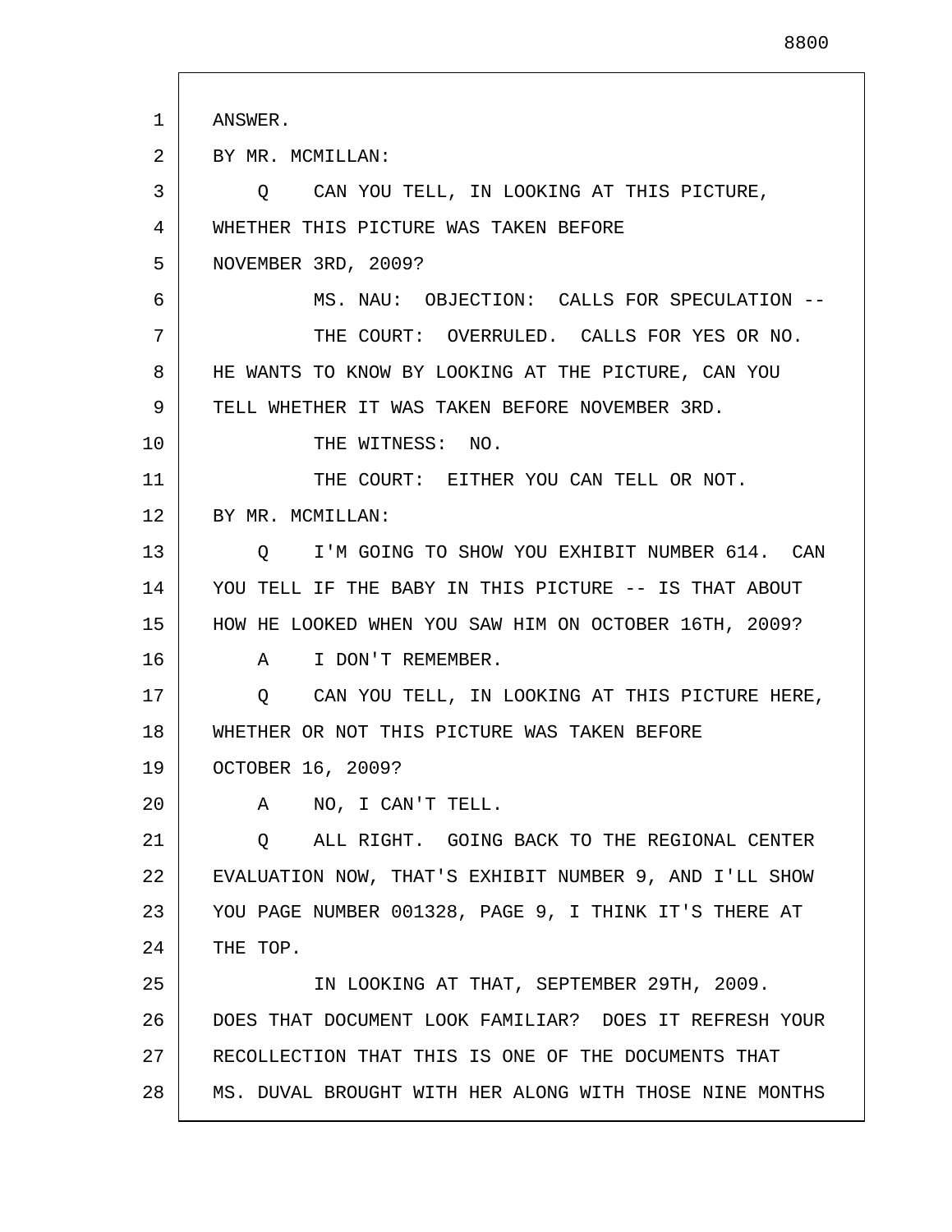1 2 3 4 5 6 7 8 9 10 11 12 13 14 15 16 17 18 19 20 21 22 23 24 25 26 27 28 OF MEDICAL RECORDS? A I DON'T REMEMBER. Q BUT YOU DID REVIEW ALL THE RECORDS THAT MS. DUVAL BROUGHT WITH HER THAT DAY. RIGHT? A IF SHE BROUGHT THEM IN, THEN THEY WERE REVIEWED. Q THAT DAY? A I BELIEVE THE ONE THAT I PAID CLOSEST ATTENTION TO WAS THE WEIGHT OF THE BABY AT THE NINE-MONTH VISIT. Q THE NINE-MONTH VISIT, THAT WOULD HAVE BEEN IN JUNE, SOMETIME AROUND JUNE 24TH, 2009. CORRECT? A CORRECT. Q AND THAT WOULD HAVE BEEN, IF YOU REMEMBER, WAS IT DR. YIM OR DR. GILL? A I DON'T REMEMBER. Q BUT YOU ALSO REMEMBER THAT A DR. FEDDER WAS THE PEDIATRICIAN THAT TOLD THE PARENTS, OR MS. DUVAL, TO GET A NUTRITION CONSULT. RIGHT? A I DON'T REMEMBER WHO IT WAS. YOU'RE TELLING ME THAT THAT'S WHO IT IS, BUT I DON'T REMEMBER. Q WELL, DON'T TAKE MY WORD FOR IT. WERE YOU AWARE THAT THE CHILD, ON AUGUST 27, 2009, HAD AN APPOINTMENT WITH DR. FEDDER, A PEDIATRICIAN, FOR HIS ONE-YEAR CHECKUP? A NO. Q SO YOU DIDN'T SEE ANY OF THE WEIGHT INFORMATION ON DR. FEDDER'S RECORDS, OBVIOUSLY, BECAUSE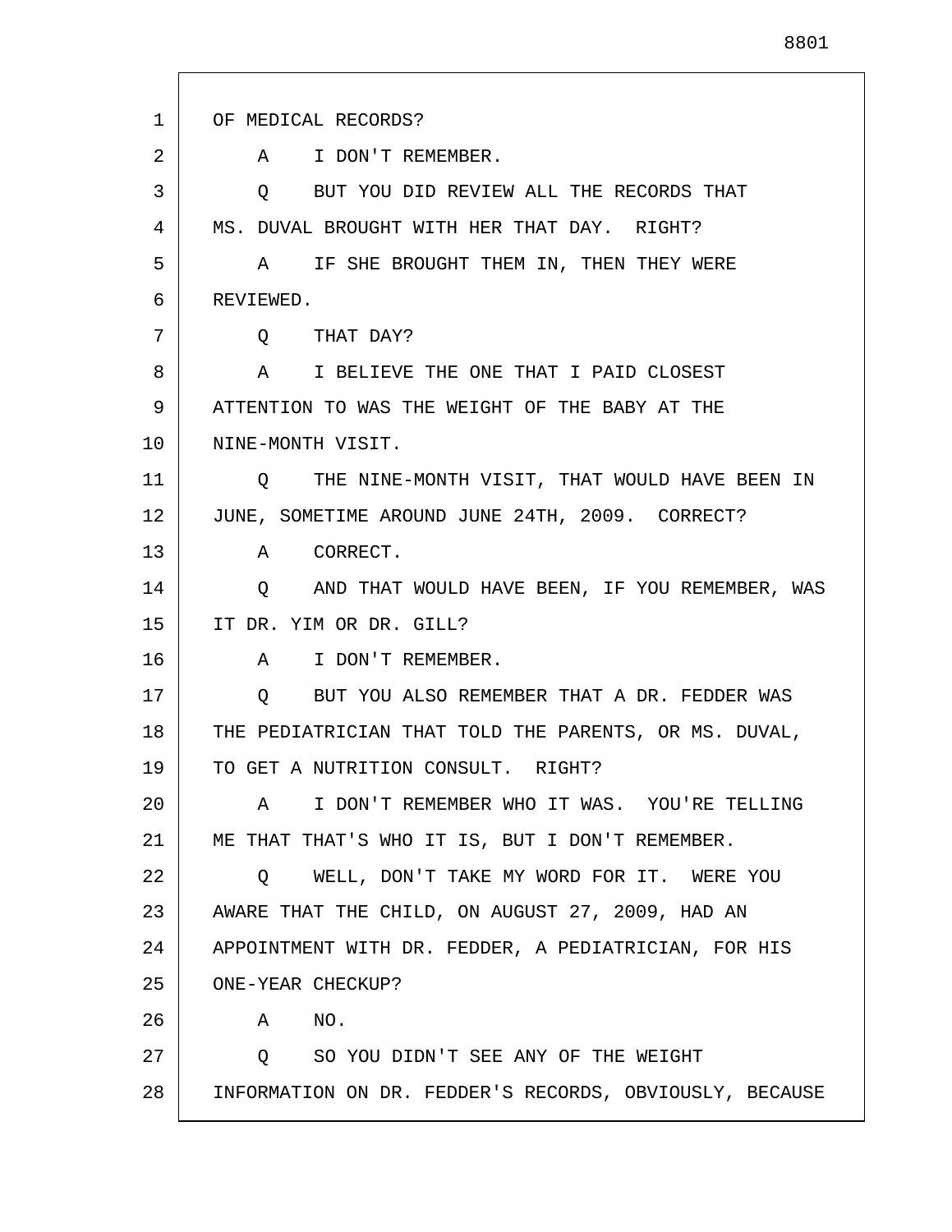| 1  | YOU DIDN'T KNOW. RIGHT?                                 |
|----|---------------------------------------------------------|
| 2  | NO.<br>A                                                |
| 3  | SO WHEN YOU WERE MEETING THERE WITH MS. DUVAL,<br>Q     |
| 4  | DID SHE TELL YOU THAT SHE AT TIMES BLENDS BEEF AND      |
| 5  | MIXES IT INTO LENTILS IN A RICE DISH? DO YOU RECALL     |
| 6  | THAT?                                                   |
| 7  | YES.<br>A                                               |
| 8  | AND BEEF, THAT'S HIGH IN PROTEIN. YES?<br>Q             |
| 9  | YES.<br>A                                               |
| 10 | WHAT ABOUT LENTILS, I DON'T KNOW ABOUT THOSE.<br>Q      |
| 11 | ARE LENTILS HIGH IN PROTEIN?                            |
| 12 | YES, THEY CONTAIN PROTEIN, YES.<br>A                    |
| 13 | AND WE ALREADY TALKED ABOUT HOT DOGS, WE DON'T<br>Q     |
| 14 | NEED TO GO THERE AGAIN. NOW, DO YOU RECALL -- GOING A   |
| 15 | LITTLE FORWARD IN TIME, FROM OCTOBER 16TH, PAST         |
| 16 | OCTOBER 19TH.                                           |
| 17 | DO YOU RECALL, ON OCTOBER 30TH, TELLING                 |
| 18 | MS. PENDER THAT BOTH PARENTS, BOTH, WERE INCONSISTENT   |
| 19 | IN THEIR REPORTING OF WHAT AND HOW MUCH THEY WERE       |
| 20 | FEEDING THE BABY? DO YOU REMEMBER THAT?                 |
| 21 | YES.<br>A                                               |
| 22 | AND WHAT YOU WERE WORRIED ABOUT WITH DAD WAS<br>$\circ$ |
| 23 | THAT DAD WAS INFLATING THE AMOUNT THAT THE BABY WAS     |
| 24 | EATING. RIGHT?                                          |
| 25 | I WAS WORRIED THAT BOTH WERE NOT COMPLETELY<br>A        |
| 26 | CONSISTENT IN TERMS OF WHAT MIGHT HAVE -- THE BABY      |
| 27 | MIGHT HAVE BEEN CONSUMING.                              |
| 28 | WELL, ACTUALLY, THE LANGUAGE THAT YOU USED,<br>O.       |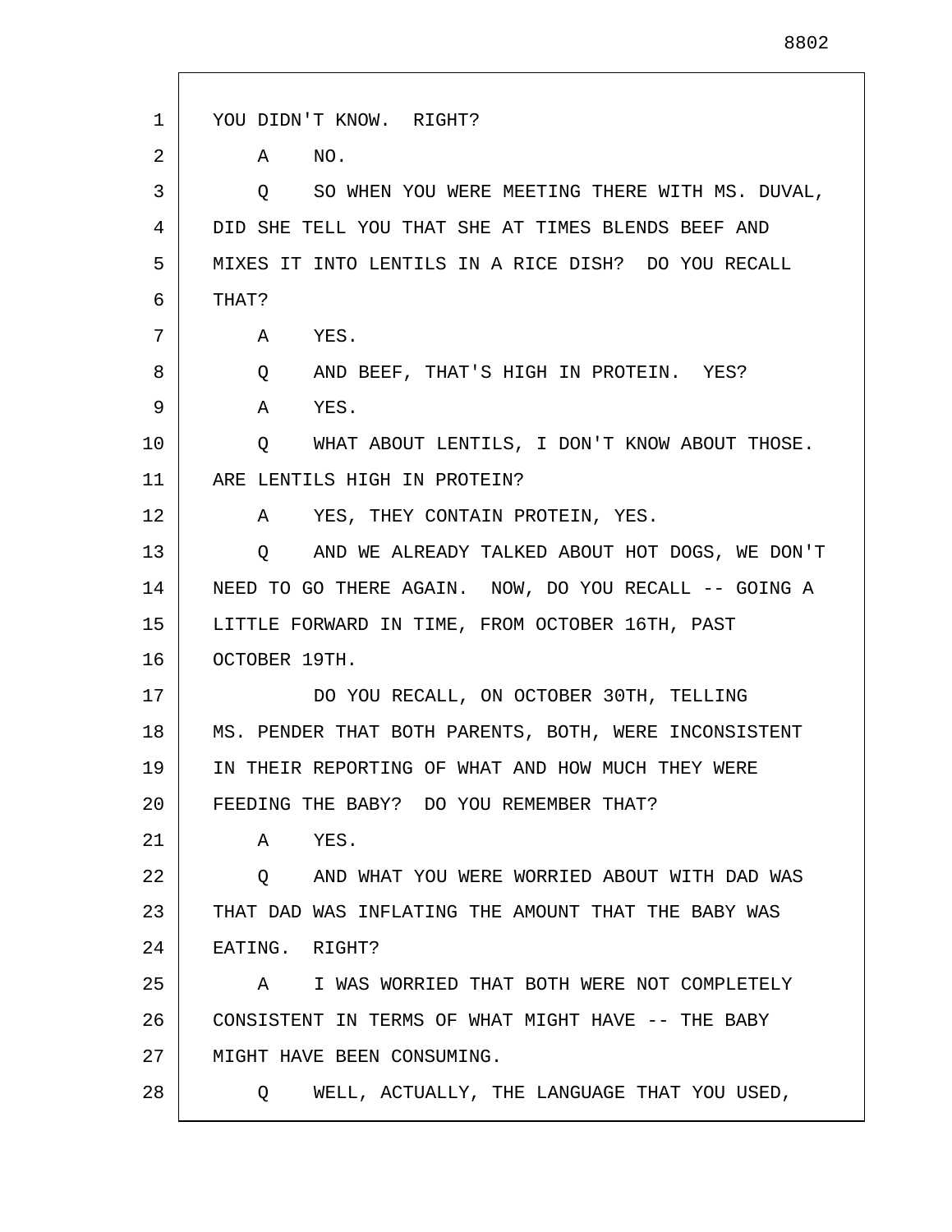1 2 3 4 5 6 7 8 9 10 11 12 13 14 15 16 17 18 19 20 21 22 23 24 25 26 27 28 MA'AM, WAS "VERY INCONSISTENT." RIGHT? "BOTH MOM AND DAD ARE VERY INCONSISTENT IN WHAT AND HOW MUCH THEY'RE FEEDING THE BABY"? A I DON'T RECALL WHAT WAS SAID. BUT YOU HAVE THE NOTES, SO YOU CAN LOOK AT THAT YOURSELF. Q OKAY. CAN I HAVE YOU TURN TO 1089.53, AND I'LL HELP YOU FIND IT BECAUSE IT'S PROBABLY GOING TO BE PRETTY THICK. I'LL JUST ASK YOU TO READ THIS, TOP OF THE PAGE OF 1089.53, IT LOOKS LIKE IT'S HIGHLIGHTED IN THERE TOO. JUST READ THAT PART THERE TO YOURSELF. A OKAY. Q DOES THAT REFRESH YOUR RECOLLECTION THAT YOUR CONCERN ABOUT FATHER WAS THAT HE WAS OVER-INFLATING THE AMOUNT THE BABY WOULD EAT IN HIS CARE? A YES. Q IN FACT, HE WAS SAYING THINGS LIKE, "THE BABY WILL DRINK 32 OUNCES OF MILK WHEN HE'S WITH ME." CORRECT? A YES. Q AND YOU ALSO TOLD MS. PENDER THAT BOTH PARENTS, BOTH, DID NOT SEEM TO BE FOLLOWING THE ADVICE YOU WERE GIVING. BOTH PARENTS. DO YOU REMEMBER THAT? A YES. Q AND THE PROBLEM THAT YOU HAD WITH MS. DUVAL WAS THAT, IN YOUR ESTIMATION, IN LOOKING AT HER FOOD DIARY, THERE JUST WASN'T ENOUGH FOOD. THAT MAYBE SHE WAS EXAGGERATING IT IN THE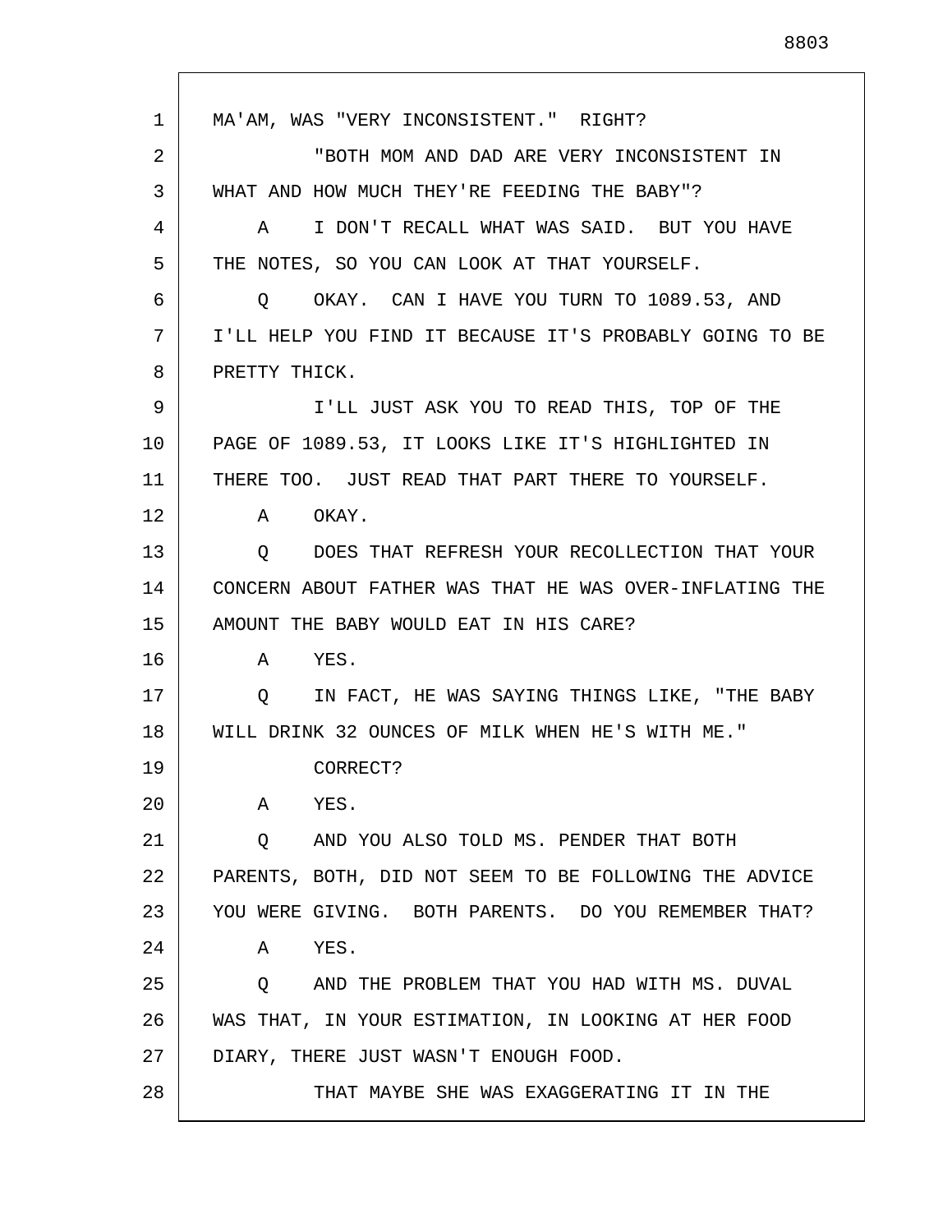1 2 3 4 5 6 7 8 9 10 11 12 13 14 15 16 17 18 19 20 21 22 23 24 25 26 27 28 DIFFERENT DIRECTION BY MINIMIZING IT. RIGHT? A NO. BECAUSE THREE-FOURTHS OF A COSTCO PIZZA IS NOT MINIMIZING THE CONSUMPTION OF THE BABY. Q LET'S GO BACK AND LOOK AT THAT. OKAY. IF YOU CAN GO BACK TO 1089.25. AND THAT'S THE FOOD DIARY THAT MOM ASKED YOU TO -- OR, RATHER, THAT YOU ASKED MOM TO GIVE YOU. CORRECT? A CORRECT. Q AND THIS WOULD HAVE BEEN THE FOOD DIARY THAT SHE GAVE YOU ON OCTOBER 30TH. THE SECOND TIME THAT YOU MET WITH THE FAMILY. CORRECT? A YES. Q BECAUSE THE FIRST TIME YOU MET WITH THEM, THAT WAS THE 24-HOUR FOOD RECALL, WHERE SHE'S GIVING IT TO YOU BY MEMORY? A CORRECT. Q OKAY. AND WE SEE THE ENTRY FOR OCTOBER 18TH IS ACTUALLY PRETTY SPARSE. RIGHT? IT'S JUST LUNCH, SNACK, DINNER, WITH ONE LINE ENTRY ON EACH? A YES. Q OKAY. DID YOU ASK HER, WHEN YOU SAT DOWN WITH HER, DID YOU SAY, HEY, LOOK, I'M LOOKING AT THIS, AND CAN YOU EXPLAIN IT TO ME? I DON'T SEE A LOT OF INFORMATION THERE. OR WORDS DO THAT EFFECT? A AT THE TOP IT SAYS THAT ON THE 17TH, THAT IT WAS AN OVERNIGHT STAY WITH THE DAD. SO BASED ON THAT, I'M ASSUMING SHE GOT THE BABY AT LUNCH, AND THAT'S WHAT SHE RECORDED AS WHEN SHE FIRST BEGAN FEEDING HIM. AND